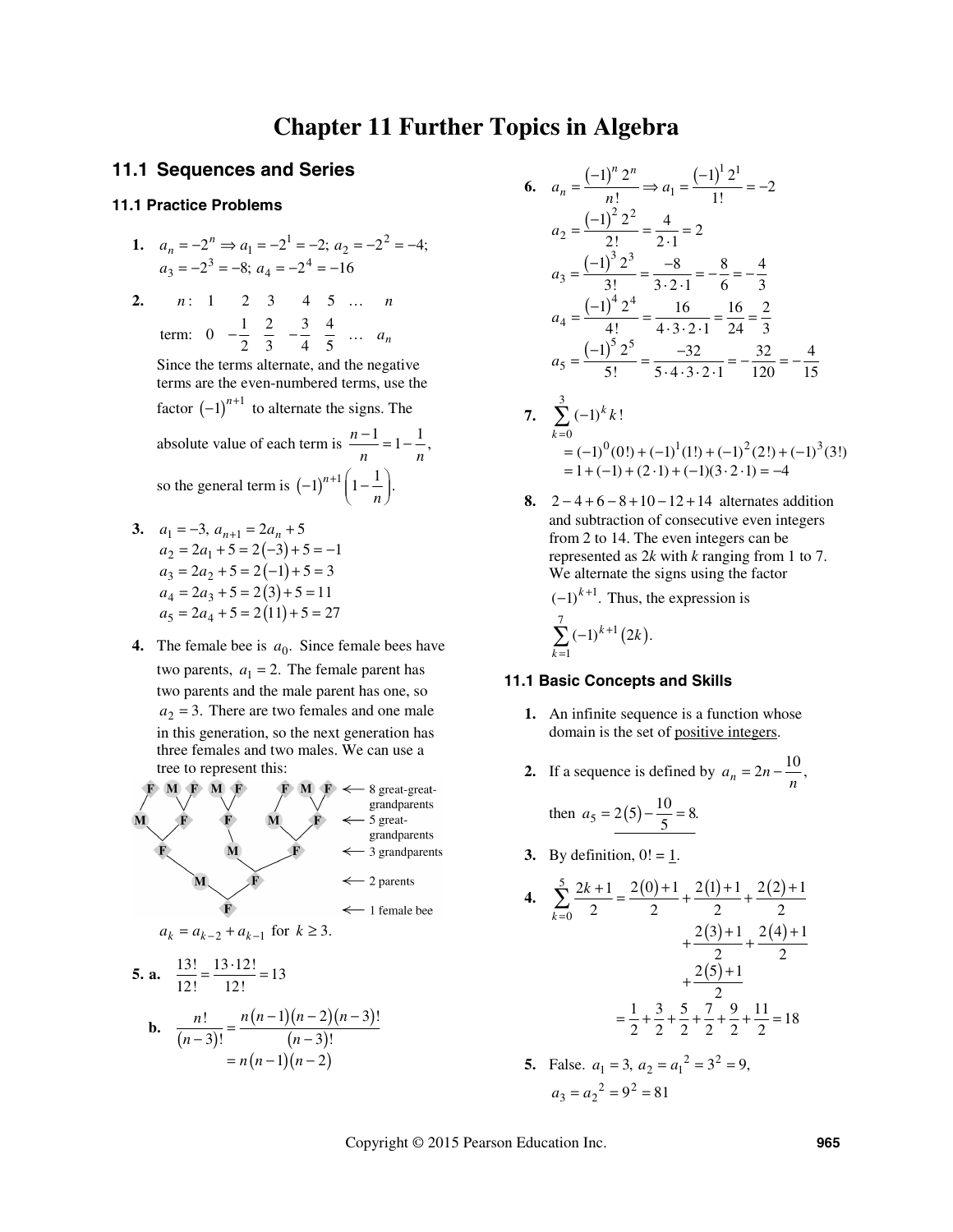- **6.** False.  $(2n)!$   $2n(2n-1)(2n-2)(2n-3)$  $(n-1)(n-2)(n-3)$  $\frac{(2n)!}{n!} = \frac{2n(2n-1)(2n-2)(2n-3)!}{n(n-1)(n-2)(n-3)!} \neq 2$ *n*!  $n(n-1)(n-2)(n)$
- **7.**  $a_1 = 3(1) 2 = 1, a_2 = 3(2) 2 = 4,$  $a_3 = 3(3) - 2 = 7, a_4 = 3(4) - 2 = 10$
- **8.**  $a_1 = 2(1) + 1 = 3, a_2$  $3 - 2(3) + 1 - 7, u_4$  $2(1) + 1 = 3, a_2 = 2(2) + 1 = 5,$  $2(3) + 1 = 7, a_4 = 2(4) + 1 = 9$  $a_1 = 2(1) + 1 = 3, a$  $a_3 = 2(3) + 1 = 7, a$  $= 2(1) + 1 = 3, a<sub>2</sub> = 2(2) + 1 =$  $= 2(3) + 1 = 7, a_4 = 2(4) + 1 =$ 
	- **9.**  $a_1 = 1 \frac{1}{1} = 0, a_2 = 1 \frac{1}{2} = \frac{1}{2},$  $a_3 = 1 - \frac{1}{3} = \frac{2}{3}, a_4 = 1 - \frac{1}{4} = \frac{3}{4}$
- **10.**  $a_1 = 1 + \frac{1}{1} = 2, a_2 = 1 + \frac{1}{2} = \frac{3}{2},$  $a_3 = 1 + \frac{1}{3} = \frac{4}{3}, a_4 = 1 + \frac{1}{4} = \frac{5}{4}$
- 11.  $a_1 = -1^2 = -1, a_2 = -2^2 = -4,$  $a_3 = -3^2 = -9, a_4 = -4^2 = -16$
- **12.**  $a_1 = 1^3 = 1, a_2 = 2^3 = 8,$  $a_3 = 3^3 = 27, a_4 = 4^3 = 64$
- **13.**  $a_1 = \frac{2(1)}{1+1} = 1, a_2 = \frac{2(2)}{2+1} = \frac{4}{3}, a_3 = \frac{2(3)}{3+1} = \frac{3}{2},$ 4 2(4) 8  $a_4 = \frac{2(1)}{4+1} = \frac{8}{5}$

**14.** 
$$
a_1 = \frac{3(1)}{1^2 + 1} \Rightarrow a_1 = \frac{3}{2}, a_2 = \frac{3(2)}{2^2 + 1} = \frac{6}{5},
$$
  
 $a_3 = \frac{3(3)}{3^2 + 1} = \frac{9}{10}, a_4 = \frac{3(4)}{4^2 + 1} = \frac{12}{17}$ 

- **15.**  $a_1 = (-1)^{1+1} = 1, a_2 = (-1)^{2+1} = -1,$  $a_3 = (-1)^{3+1} = 1, a_4 = (-1)^{4+1} = -1$
- **16.**  $a_1 = (-3)^{1-1} = 1, a_2 = (-3)^{2-1} = a_3 = (-3)^{3-1} = 9, a_4 = (-3)^{4-1} = 1$  $(-3)^{1-1} = 1$ ,  $a_2 = (-3)^{2-1} = -3$ ,  $(-3)^{3-1}$  = 9,  $a_4$  =  $(-3)^{4-1}$  =  $-27$  $a_1 = (-3)^{1-1} = 1, a$  $a_3 = (-3)^{3-1} = 9, a$  $-1$  –  $1a = (3)^{2-}$  $^{-1}$  – 0  $a = (3)^{4-}$  $= (-3)^{1-1} = 1, a_2 = (-3)^{2-1} = =(-3)^{3-1} = 9$ ,  $a_4 = (-3)^{4-1} = -$

17. 
$$
a_1 = 3 - \frac{1}{2^1} = \frac{5}{2}, a_2 = 3 - \frac{1}{2^2} = \frac{11}{4},
$$
  
 $a_3 = 3 - \frac{1}{2^3} = \frac{23}{8}, a_4 = 3 - \frac{1}{2^4} = \frac{47}{16}$ 

**18.** 
$$
a_1 = \left(\frac{3}{2}\right)^1 = \frac{3}{2}, a_2 = \left(\frac{3}{2}\right)^2 = \frac{9}{4},
$$
  
 $a_3 = \left(\frac{3}{2}\right)^3 = \frac{27}{8}, a_4 = \left(\frac{3}{2}\right)^4 = \frac{81}{16}$ 

$$
19. \quad a_1 = a_2 = a_3 = a_4 = 0.6
$$

- **20.**  $a_1 = a_2 = a_3 = a_4 = -0.4$
- **21.**  1  $(-1)^2$  $a_1 = \frac{(-1)^1}{1!} = -1, a_2 = \frac{(-1)^2}{2!} = \frac{1}{2},$ 3  $1/(1)^4$  $a_3 = \frac{(-1)^3}{3!} = -\frac{1}{6}, a_4 = \frac{(-1)^4}{4!} = \frac{1}{24}$
- **22.**  $a_1 = \frac{1}{1!} = 1, a_2 = \frac{2}{2!} = 1, a_3 = \frac{3}{3!} = \frac{1}{2}, a_4 = \frac{4}{4!} = \frac{1}{6}$
- **23.**  $a_1 = (-1)^1 3^{-1} = -\frac{1}{3}, a_2 = (-1)^2 3^{-2} = \frac{1}{9},$  $a_3 = (-1)^3 3^{-3} = -\frac{1}{27}, a_4 = (-1)^4 3^{-4} = \frac{1}{81}$

**24.** 
$$
a_1 = (-1)^1 3^{1-1} = -1, a_2 = (-1)^2 3^{2-1} = 3,
$$
  
 $a_3 = (-1)^3 3^{3-1} = -9, a_4 = (-1)^4 3^{4-1} = 27$ 

 **25.** 1  $a^2$   $a^2$   $a^3$   $a^3$  $a_1 = \frac{e^1}{2(1)} = \frac{e}{2}, a_2 = \frac{e^2}{2(2)} = \frac{e^2}{4}, a_3 = \frac{e^3}{2(3)} = \frac{e^3}{6},$ 4 4  $4-\frac{}{2(4)}-\frac{}{8}$  $a_4 = \frac{e^4}{2(4)} = \frac{e^4}{4}$ 

26. 
$$
a_1 = \frac{2^1}{e^1} = \frac{2}{e}, a_2 = \frac{2^2}{e^2} = \frac{4}{e^2}, a_3 = \frac{2^3}{e^3} = \frac{8}{e^3}, a_4 = \frac{2^4}{e^4} = \frac{16}{e^4}
$$

**27.** 
$$
a_n = 3n - 2
$$
 **28.**  $a_n = 2n + 5$ 

**29.** 
$$
a_n = \frac{1}{n+1}
$$
 **30.**  $a_n = \frac{n+1}{n+2}$ 

**31.**  $a_n = (-1)^{n+1}(2)$  **32.**  $a_n = (-1)^n(3n)$  $\left( \begin{array}{cc} 1 \end{array} \right)$ 

33. 
$$
a_n = \frac{3^{n-1}}{2^n}
$$
 34.  $a_n = \left(-\frac{1}{2}\right)^n$ 

**35.** 
$$
a_n = n(n+1)
$$
 **36.**  $a_n = \frac{(-1)^n}{n(n+1)}$ 

- **37.**  $a_n = 2 \frac{(-1)^n}{n+1}$ *n*  $a_n = 2 - \frac{(-1)^n}{n+1}$  **38.**  $a_n = 1 + \frac{1}{n+1}$
- **39.**  $a_n = \frac{3^{n+1}}{1}$ 1 *n*  $a_n = \frac{3}{n}$ +  $=\frac{5}{n+1}$  40.  $a_n = \left(\frac{6}{2}\right)$ *n*  $a_n = \left(\frac{e}{2}\right)$
- **41.**  $a_1 = 2, a_2 = 2 + 3 = 5, a_3$  $4 - 0 + 3 - 11, u_5$  $2, a_2 = 2 + 3 = 5, a_3 = 5 + 3 = 8,$  $8 + 3 = 11$ ,  $a_5 = 11 + 3 = 14$  $a_1 = 2$ ,  $a_2 = 2 + 3 = 5$ , *a*  $a_4 = 8 + 3 = 11, a$  $= 2, a_2 = 2 + 3 = 5, a_3 = 5 + 3 =$  $= 8 + 3 = 11$ ,  $a_5 = 11 + 3 =$
- **42.**  $a_1 = 5, a_2 = 5 1 = 4, a_3 = 4 1 = 3,$  $a_4 = 3 - 1 = 2, a_5 = 2 - 1 = 1$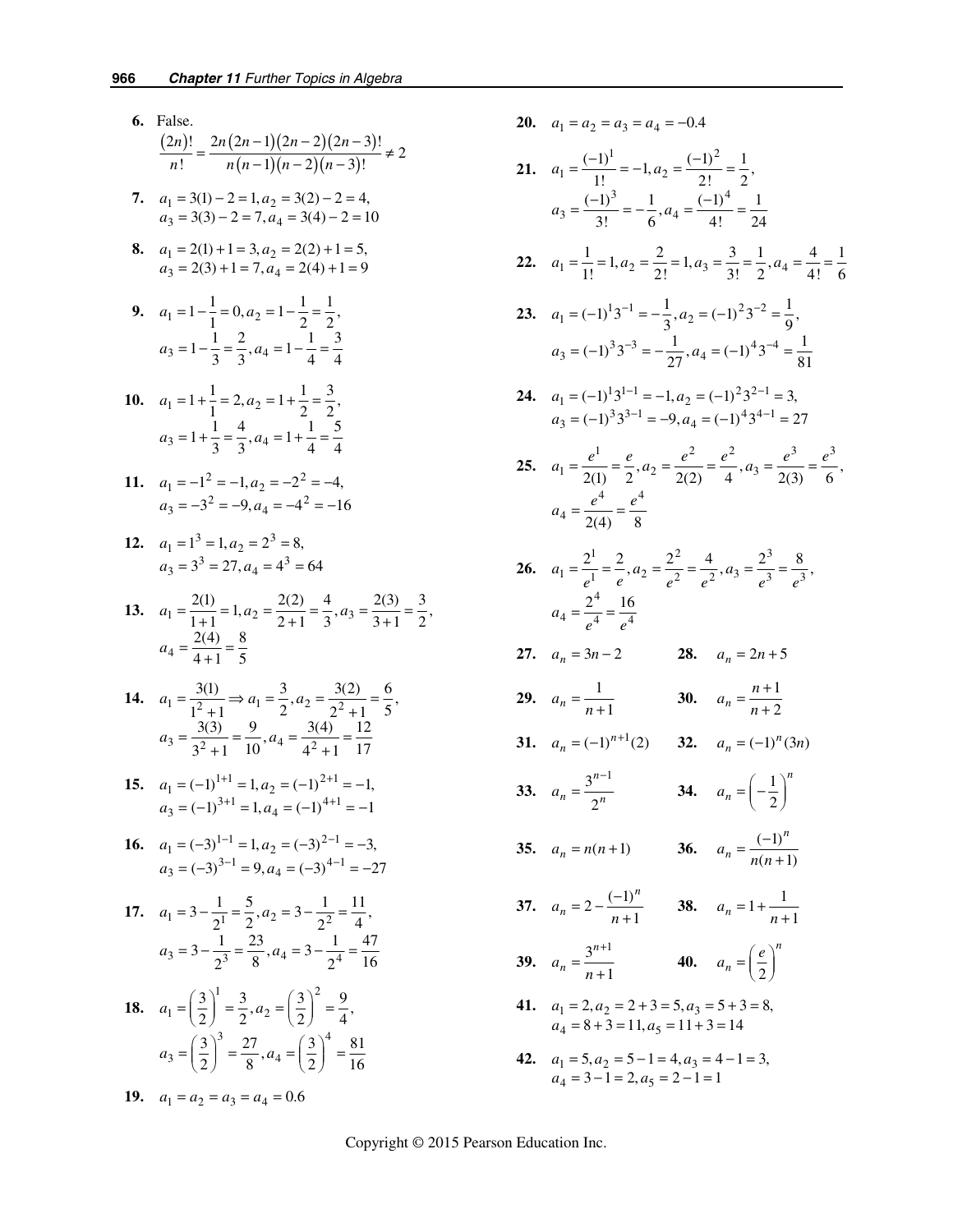**43.** 
$$
a_1 = 3, a_2 = 2(3) = 6, a_3 = 2(6) = 12,
$$
  
 $a_4 = 2(12) = 24, a_5 = 2(24) = 48$ 

- **44.**  $a_1 = 1, a_2 = \frac{1}{2}(1) = \frac{1}{2}, a_3 = \frac{1}{2}(\frac{1}{2}) = \frac{1}{4},$  $a_4 = \frac{1}{2} \left( \frac{1}{4} \right) = \frac{1}{8}, a_5 = \frac{1}{2} \left( \frac{1}{8} \right) = \frac{1}{16}$
- **45.**  $a_1 = 7, a_2$  $3 - 2(-11) + 3 - 23, u_4$  $a_5 = -2(-47) + 3 = 97$  $7, a_2 = -2(7) + 3 = -11,$  $2(-11) + 3 = 25$ ,  $a_4 = -2(25) + 3 = -47$ ,  $a_1 = 7, a$  $a_3 = -2(-11) + 3 = 25, a$  $= 7, a_2 = -2(7) + 3 = =-2(-11) + 3 = 25$ ,  $a_4 = -2(25) + 3 = -$
- **46.**  $a_1 = -4, a_2$  $3 - 3(1) - 3 - 20, u_4$ 5  $4, a_2 = -3(-4) - 5 = 7,$  $3(7) - 5 = -26$ ,  $a_4 = -3(-26) - 5 = 73$ ,  $3(73) - 5 = -224$  $a_1 = -4, a$  $a_3 = -3(7) - 5 = -26, a$ *a*  $=-4, a_2 = -3(-4) - 5 =$  $=-3(7) - 5 = -26$ ,  $a_4 = -3(-26) - 5 =$  $=-3(73)-5=-$

**47.** 
$$
a_1 = 2, a_2 = \frac{1}{2}, a_3 = \frac{1}{1/2} = 2, a_4 = \frac{1}{2}, a_5 = \frac{1}{1/2} = 2
$$

**48.**  $a_1 = -1, a_2 = \frac{-1}{-1} = 1, a_3 = \frac{-1}{1} = -1, a_4 = \frac{-1}{-1} = 1,$ <br> $a_5 = \frac{-1}{-1} = -1$  $a_5 = \frac{-1}{1} = -1$ 

**49.** 
$$
a_1 = 25, a_2 = \frac{(-1)^1}{5(25)} = -\frac{1}{125},
$$
  
\n $a_3 = \frac{(-1)^2}{5(-1/125)} = -25, a_4 = \frac{(-1)^3}{5(-25)} = \frac{1}{125},$   
\n $a_5 = \frac{(-1)^4}{5(1/125)} = 25$ 

50. 
$$
a_1 = 12, a_2 = \frac{(-1)^1}{3(12)} = -\frac{1}{36},
$$
  
\n $a_3 = \frac{(-1)^2}{3(-1/36)} = -12, a_4 = \frac{(-1)^3}{3(-12)} = \frac{1}{36},$   
\n $a_5 = \frac{(-1)^4}{3(1/36)} = 12$ 

In exercises 51−56, we show only the first screen to determine the terms of the sequence before we list the ten terms.

51. a. 
$$
\begin{bmatrix} 59(3n^2-1, n, 1, 10) \\ (2 \ 11 \ 26 \ 47 \ 74 \end{bmatrix}
$$
  
2, 11, 26, 47, 74, 107, 146, 191, 242, 299

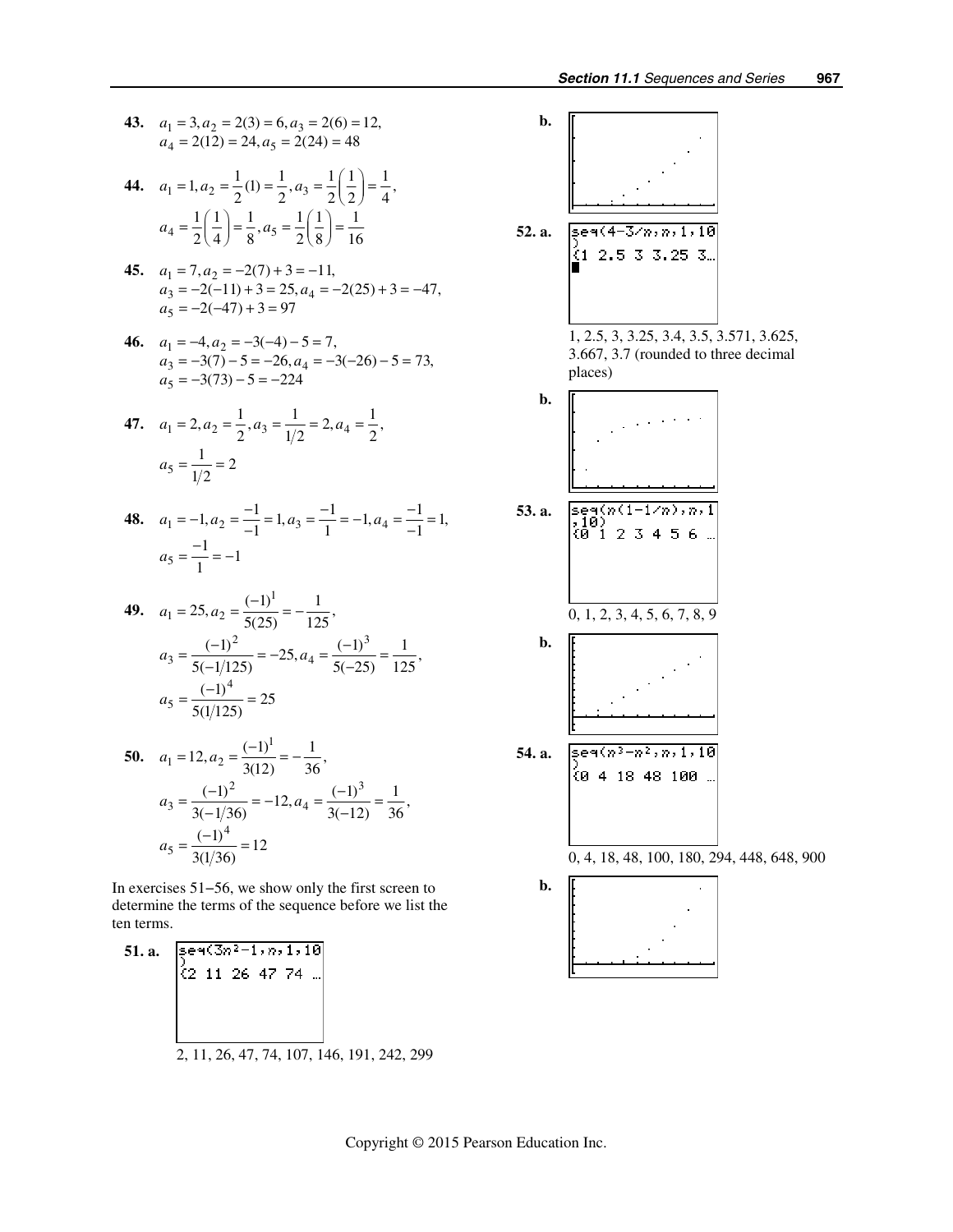55. a. 
$$
\frac{\text{Part Note that } \text{Pots} \text{ is the number of vertices in } \text{[1]} \text{ and } \text{[2]} \text{ is the number of vertices in } \text{[2]} \text{ and } \text{[3]} \text{ is the number of vertices in } \text{[3]} \text{ and } \text{[4]} \text{ is the number of vertices in } \text{[3]} \text{ and } \text{[4]} \text{ is the number of vertices in } \text{[3]} \text{ and } \text{[4]} \text{ is the number of vertices in } \text{[3]} \text{ and } \text{[4]} \text{ is the number of vertices in } \text{[3]} \text{ and } \text{[5]} \text{ is the number of vertices in } \text{[4]} \text{ and } \text{[5]} \text{ is the number of vertices in } \text{[4]} \text{ and } \text{[5]} \text{ is the number of vertices in } \text{[4]} \text{ and } \text{[5]} \text{ is the number of vertices in } \text{[4]} \text{ and } \text{[6]} \text{ is the number of vertices in } \text{[4]} \text{ and } \text{[6]} \text{ is the number of vertices in } \text{[5]} \text{ is the number of vertices in } \text{[5]} \text{ is the number of vertices in } \text{[5]} \text{ is the number of vertices in } \text{[5]} \text{ is the number of vertices in } \text{[5]} \text{ is the number of vertices in } \text{[5]} \text{ is the number of vertices in } \text{[5]} \text{ is the number of vertices in } \text{[5]} \text{ is the number of vertices in } \text{[5]} \text{ is the number of vertices in } \text{[5]} \text{ is the number of vertices in } \text{[5]} \text{ is the number of vertices in } \text{[5]} \text{ is the number of vertices in } \text{[5]} \text{ is the number of vertices in } \text{[5]} \text{ is the number of vertices in } \text{[5]} \text{ is the number of vertices in } \text{[5]} \text{ is the number of vertices in } \text{[5]} \text{ is the number of vertices in } \text{[5]} \text{ is the number of vertices in } \text{[5]} \text{ is the number of vertices in } \text{[5]} \text{ is the number of vertices in } \text{[5]} \text{ is the number of vertices in } \text{[5]} \text{ is the number of vertices in } \text{[5]} \text{ is the number of vertices in } \text{[5]} \text{ is the number of vertices in } \text{[5]} \text{ is the number of vertices in } \text{[5]}
$$

63. 
$$
\frac{(2n+1)!}{(2n)!} = \frac{(2n+1)\cdot(2n)!}{(2n)!} = 2n+1
$$
\n64. 
$$
\frac{(2n+1)!}{(2n-1)!} = \frac{(2n+1)(2n)(2n-1)!}{(2n-1)!} = 4n^2 + 2n
$$
\n65. 
$$
\sum_{k=1}^{7} 5 = 5 + 5 + 5 + 5 + 5 + 5 + 5 = 35
$$
\n66. 
$$
\sum_{j=1}^{4} 12 = 12 + 12 + 12 + 12 = 48
$$
\n67. 
$$
\sum_{j=0}^{5} j^2 = 0^2 + 1^2 + 2^2 + 3^2 + 4^2 + 5^2 = 55
$$
\n68. 
$$
\sum_{k=0}^{4} k^3 = 0^3 + 1^3 + 2^3 + 3^3 + 4^3 = 100
$$
\n69. 
$$
\sum_{i=1}^{5} (2i-1) = (2(1) - 1) + (2(2) - 1) + (2(3) - 1) + (2(4) - 1) + (2(5) - 1) = 25
$$
\n70. 
$$
\sum_{k=0}^{6} (1-3k) = (1-3(0)) + (1-3(1)) + (1-3(2)) + (1-3(3)) + (1-3(4)) + (1-3(5)) + (1-3(6)) + (1-3(4)) + (1-3(5)) + (1-3(6)) + (1-3(4)) + (1-3(5)) + (1-3(6)) + (1-3(6)) + (1-3(4)) + (1-3(5)) + (1-3(6)) + (1-3(4)) + (1-3(5)) + (1-3(5)) + (1-3(5)) + (1-3(5)) + (1-3(5)) + (1-3(5)) + (1-3(5)) + (1-3(5)) + (1-3(5)) + (1-3(5)) + (1-3(5)) + (1-3(5)) + (1-3(5)) + (1-3(5)) + (1-3(5)) + (1-3(5)) + (1-3(5)) + (1-3(5)) + (1-3(5)) + (1-3(5)) + (1-3(5)) + (1-3(5)) + (1-3(5)) + (1-3(5))
$$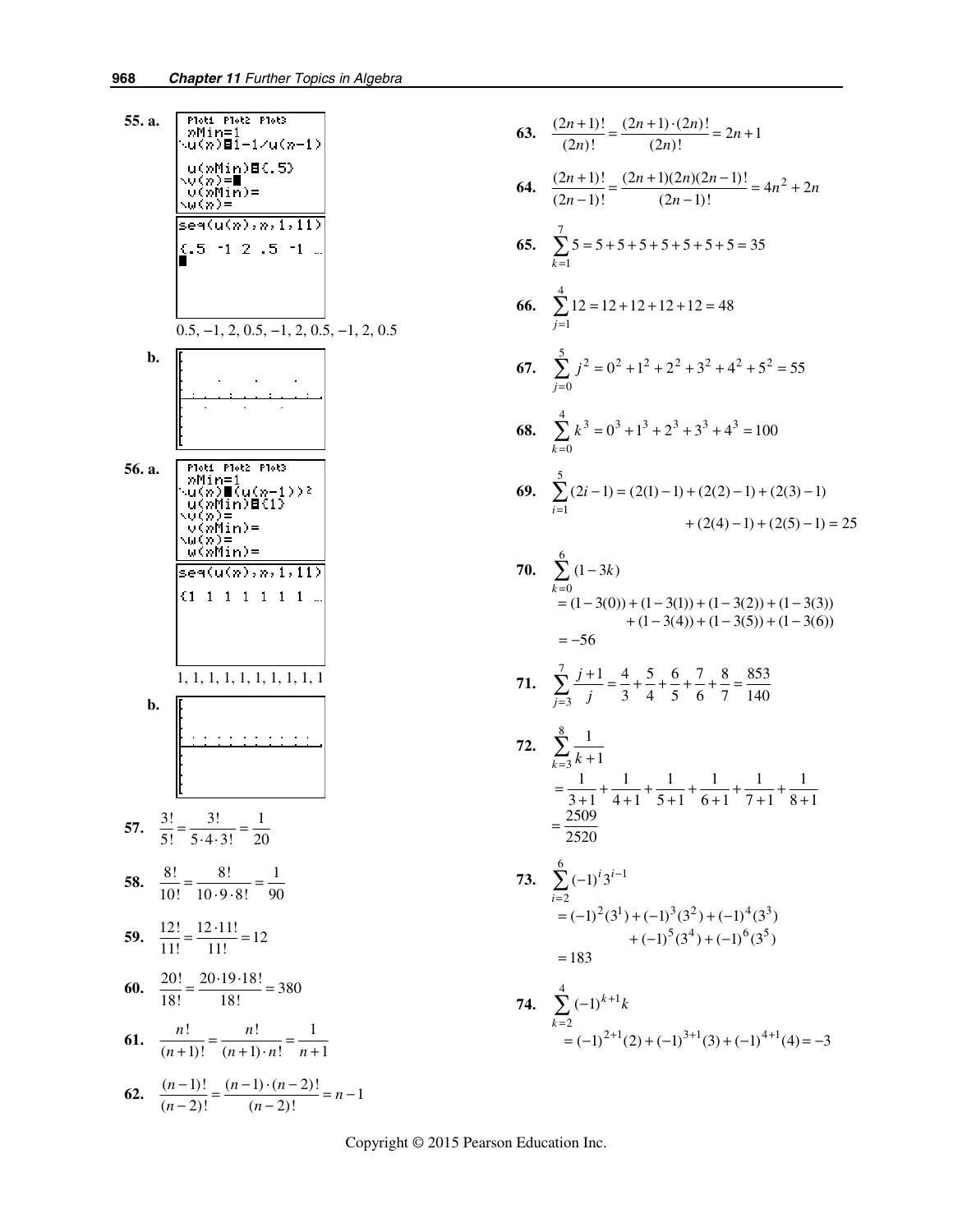



#### **11.1 Applying the Concepts**

**91. a.** Use a table to determine the pattern. It appears that each second, the body falls 32 feet per second faster than it did in the second before.

| Time | Distance each second |  |
|------|----------------------|--|
|      | 16                   |  |
| 2    | 48                   |  |
| 3    | 80                   |  |
|      | 112                  |  |
| 5    | 144                  |  |
| 6    | 176                  |  |
|      | 208                  |  |

**b.**  $16 + 32(n-1) = 32n - 16$  feet

**92. a.** 
$$
1000 \cdot 2^2 = 4000
$$

**b.**  $1000 \cdot 2^5 = 32,000$  **c.**  $1000 \cdot 2^n$ 

- **93.** The fine is \$50 plus \$25 for each additional day the work is not done. So on the ninth day, she will be fined  $$50 + 8 ($25) = $250$ .
- **94. a.** Each year the painting appreciates \$40 less than the year before. In the seventh year, the painting appreciates  $$1280 - 6 ($40) = $1040.$ 
	- **b.** In the tenth year, the painting appreciates  $$1280 - 9($40) = $920.$
- **95.** In three years, there are 6 six-month periods. For the first six-month period, cell phone usage was 600 minutes per month. For the next 5 six-month periods, the usage doubled during each period. At the end of three years, cell phone use was  $600 \cdot 2^5 = 19,200$  minutes per month.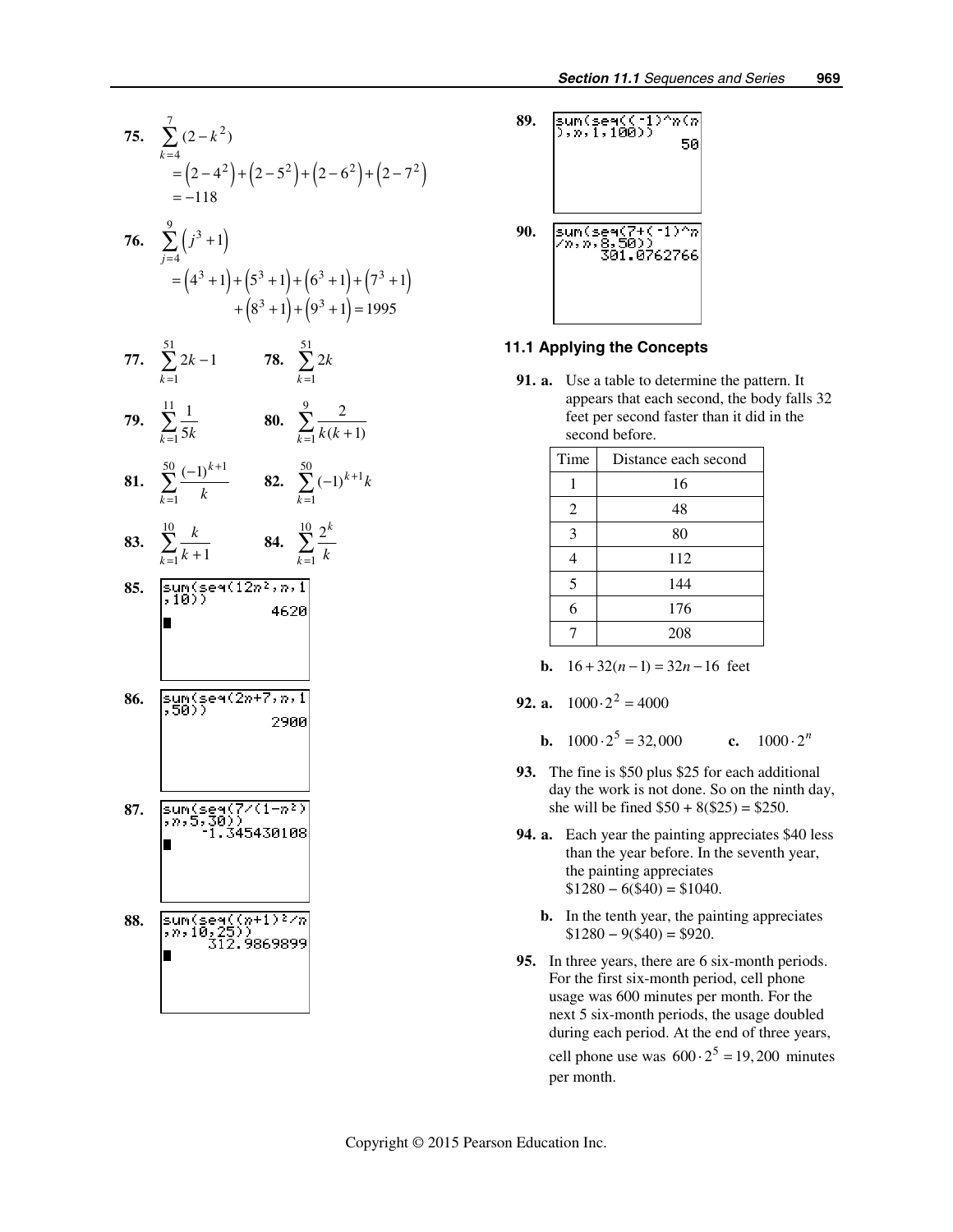**96. a.**  $10 + 7(20) = 150$  yards

**b.** 
$$
10+20(n-1) = (20n-10)
$$
 yards

**97. a.** 
$$
A_1 = 10,000 \left( 1 + \frac{0.06}{2} \right)^1 = $10,300
$$
  
\n $A_2 = 10,000 \left( 1 + \frac{0.06}{2} \right)^2 = $10,609$   
\n $A_3 = 10,000 \left( 1 + \frac{0.06}{2} \right)^3 = $10,927.27$   
\n $A_4 = 10,000 \left( 1 + \frac{0.06}{2} \right)^4 = $11,255.09$   
\n $A_5 = 10,000 \left( 1 + \frac{0.06}{2} \right)^5 = $11,592.74$   
\n $A_6 = 10,000 \left( 1 + \frac{0.06}{2} \right)^6 = $11,940.52$ 

 **b.** The interest is compounded semiannually, so in eight years, there are 16 compounding periods.

$$
A_{16} = 100 \left( 1 + \frac{0.08}{4} \right)^{16} = $16,047.10
$$

**98. a.** 
$$
A_1 = 100 \left( 1 + \frac{0.08}{4} \right)^1 = $102
$$
  
\n $A_2 = 100 \left( 1 + \frac{0.08}{4} \right)^2 = $104.04$   
\n $A_3 = 100 \left( 1 + \frac{0.08}{4} \right)^3 = $106.12$   
\n $A_4 = 100 \left( 1 + \frac{0.08}{4} \right)^4 = $108.24$   
\n $A_5 = 100 \left( 1 + \frac{0.08}{4} \right)^5 = $110.41$   
\n $A_6 = 100 \left( 1 + \frac{0.08}{4} \right)^6 = $112.62$ 

**b.** The interest is compounded quarterly, so in ten years, there are 40 compounding

periods. 
$$
A_{40} = 100 \left( 1 + \frac{0.08}{4} \right)^{40} = $220.80
$$

**99.**  $A_1 = (100,000)(1.05) = $105,000$  $A_2 = (105,000)(1.05) = $110,250$  $A_3 = (110, 250)(1.05) = $115,762.50$  $A_4 = (115, 762.50)(1.05) = $121,550.63$  $A_5 = (121, 550.63)(1.05) = $127,628.16$   $A_6 = (127, 628.16)(1.05) = $134,009.56$  $A_7 = (134,009.56)(1.05) = $140,710.04$ 

The formula is  $100,000(1.05^n)$ .

**100.**  $a_1 = 50,000(0.9) = $45,000$  $a_2 = 45,000(0.9^2) = $40,500$  $a_3 = 40,500(0.9^3) = $36,450$  $a_4 = 36,450(0.9^4) = $32,805$  $a_5 = 32,805(0.9^5) = $29,524.50$  $a_6 = 29,524.50(0.9^6) = $26,572.05$  $a_7 = 26,572.05(0.9^7) = $23,914.85$  $a_8 = 23,914.85(0.9^8) = $21,523.36$  $a_9 = 21,523.36(0.9^9) = $19,371.02$  $a_{10} = 19,371.02(0.9^{10}) = $17,433.92$ The formula is  $50,000(0.9^n)$ .

#### **11.1 Beyond the Basics**

**101.** 
$$
a_1 = 2^{1/2}, a_2 = (2 \cdot 2^{1/2})^{1/2} = 2^{3/4},
$$
  
\n $a_3 = (2 \cdot 2^{3/4})^{1/2} = 2^{7/8},$   
\n $a_4 = (2 \cdot 2^{7/8})^{1/2} = 2^{15/16},$   
\n $a_5 = (2 \cdot 2^{15/16})^{1/2} = 2^{31/32},$   
\n $a_n = 2^{(2^n - 1)/2^n} = 2^{1 - 1/2^n}$ 

**102. a.**  $a_1 = 3, a_{n+1} = a_n + 2$ **b.**  $b - 3b = b + 1$ 

$$
v_1 - 3, v_{n+1} - v_n + 1
$$

**103. a.** 
$$
a_1 = 1, a_2 = \frac{1}{2}, a_3 = \frac{1}{4}, a_4 = \frac{1}{8}, a_5 = \frac{1}{16}
$$

**b.** 
$$
a_n = \frac{1}{2^{n-1}}
$$

 **104.** Write the first five terms to determine the pattern:  $a_1 = \pi \cdot 1^2 = \pi, a_2 = \pi \cdot (2 \cdot 1)^2 = 4\pi$ ,  $a_3 = \pi \cdot (2 \cdot 2)^2 = 16\pi,$  $a_4 = \pi \cdot (2 \cdot 4)^2 = 64\pi,$  $a_4 = \pi \cdot (2 \cdot 4) = 04\pi,$ <br>  $a_5 = \pi \cdot (2 \cdot 8)^2 = 256\pi \Rightarrow a_{n+1} = 4a_n$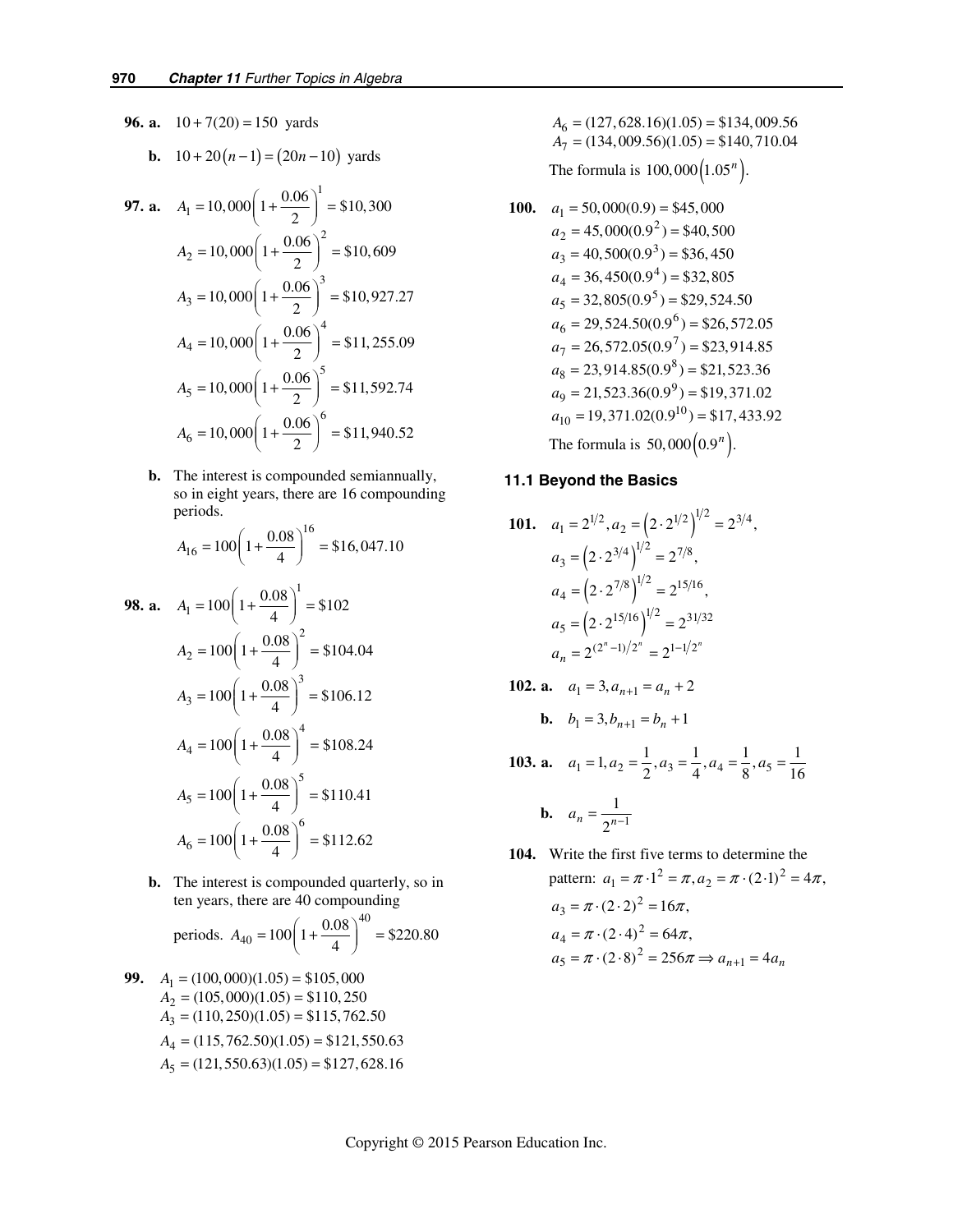- **105.**  $a_1 = a_2 = 1$ ,  $a_3 = a_{a_2} + a_{3-a_2} = a_1 + a_2 = 1 + 1 = 2,$  $a_4 = a_{a_3} + a_{4-a_3} = a_2 + a_2 = 1 + 1 = 2,$  $a_5 = a_{a_4} + a_{5-a_4} = a_2 + a_3 = 1 + 2 = 3,$  $a_6 = a_{a_5} + a_{6-a_5} = a_3 + a_3 = 2 + 2 = 4,$  $a_7 = a_{a_6} + a_{7-a_6} = a_4 + a_3 = 2 + 2 = 4,$  $a_8 = a_{a_7} + a_{8-a_7} = a_4 + a_4 = 2 + 2 = 4,$  $a_9 = a_{a_8} + a_{9-a_8} = a_4 + a_5 = 2 + 3 = 5,$  $a_{10} = a_{a_9} + a_{10-a_9} = a_5 + a_5 = 3 + 3 = 6$
- **106.**  $a_0 = 1, a_1 = 3$ . Use the formula for  $a_1$  to find  $a_2$ :  $(a_1)^2 = (-1)^1 a_0 + a_2 \Rightarrow 3^2 = -1 + a_2 \Rightarrow$  $a_2 = 10$ . Use the formula again to find  $a_3$ :  $(a_2)^2 = (-1)^2 a_1 + a_3 \Rightarrow 10^2 = 3 + a_3 \Rightarrow a_3 = 97$
- **107.**   $\sum_{n=1}^{20} n^2 - \sum_{n=1}^{19}$  $\sum_{n=1} n^2 = \sum_{m=0} a_m$  $n^2 = \sum a$ Write the first five terms to determine the pattern:  $\sum n^2 = 1 = \sum^0 a_m = a_0 \Rightarrow a_0$ 1  $m=0$  $1 = \sum a_m = a_0 \Rightarrow a_0 = 1,$  $\sum_{n=1}^{\infty} n^2 = 1 = \sum_{m=0}^{\infty} a_m = a_0 \Rightarrow a_0 =$  $n^2 = 1 = \sum a_m = a_0 \Rightarrow a$  $\sum^2 n^2 = 1 + 2^2 = 5 = \sum^1 a_m = a_0 + a_1$  $n=1$ <br>  $5 = 1 + a_1 \Rightarrow a_1 = 4 = 2^2.$  $\sum_{n=1}^{3}$   $\frac{3}{2}$   $\frac{3}{2}$   $\frac{3}{2}$ 1 2  $0 + u_1 + u_2$  $=0$  $14 = 1 + 4 + a_2 \Rightarrow a_2 = 9 = 3^2$  $\sum_{n=1}^{4} n^2 - 1 + 2^2 + 3^2 + 4^2$ 1 3  $= \sum a_m = a_0 + a_1 + a_2 + a_3 \Rightarrow$  $m=0$ <br>30 = 1 + 4 + 9 +  $a_3 \Rightarrow a_3 = 16 = 4^2$  $\sum_{n=1}^{5}$   $n^2$   $-1$   $\sqrt{2}$   $\sqrt{2}$   $\sqrt{2}$   $\sqrt{2}$   $\sqrt{2}$ 1 4  $0 + u_1 + u_2$  $=0$  $1 + 2^2 + 3^2 = 14$  $1 + 2^2 + 3^2 + 4^2 = 30$  $1 + 2^2 + 3^2 + 4^2 + 5^2 = 55$  $=1$   $m=$ = = = =  $\sum n^2 = 1 + 2^2 = 5 = \sum a_m = a_0 + a_1 \Rightarrow$  $\sum_{n=1} n^2 = 1 + 2^2 + 3^2 =$  $= \sum a_m = a_0 + a_1 + a_2 \Rightarrow$  $\sum_{n=1}$   $n^2 = 1 + 2^2 + 3^2 + 4^2 =$  $= 1 + 4 + 9 + a_3 \Rightarrow a_3 = 16 =$  $\sum_{n=1}$   $n^2 = 1 + 2^2 + 3^2 + 4^2 + 5^2 =$  $= \sum a_m = a_0 + a_1 +$  $n=1$  *m m m m*  $n^2 = 1 + 2^2 = 5 = \sum a_m = a_0 + a$ *n*  $a_m = a_0 + a_1 + a_2$ *n*  $a_3 \Rightarrow a$ *n*  $a_m = a_0 + a_1 + a_2 + a_3 + a_4 \Rightarrow$  $55 = 1 + 4 + 9 + 16 + a_4 \Rightarrow a_4 = 25 = 5^2$ Following the pattern, we see that
	- $a_m = (m+1)^2$ .

**108.** Using the summation properties, we have  $\sum_{n=1}^{50}$   $(n-3)^2$   $\sum_{n=1}^{50}$   $(n^2-6n)+\sum_{n=1}^{50}$ 1  $n=1$   $n=1$  $(n-3)^2 = \sum (n^2 - 6n)$  $n=1$   $n=1$   $n$  $(n-3)^2 = \sum (n^2 - 6n) + \sum c$  $\sum_{n=1} (n-3)^2 = \sum_{n=1} (n^2 - 6n) + \sum_{n=1} c \Rightarrow$  $2 - n^2$ 

$$
(n-3)2 = n2 - 6n + c \Rightarrow
$$
  
n<sup>2</sup> - 6n + 9 = n<sup>2</sup> - 6n + c \Rightarrow 9 = c

**109.** 
$$
\sum_{n=0}^{10} n^3 = \sum_{m=p}^{q} (m-2)^3 \Rightarrow n^3 = (m-2)^3 \Rightarrow
$$
  

$$
n = m-2 \Rightarrow m = n+2
$$
. So,  $p = 2$  and  $q = 12$ .

**110.** Answers may vary. Sample answer: If  $a_k = 1$ 

and 
$$
b_k = 1
$$
,  $\sum_{k=1}^{20} (a_k b_k) = 20$  while  
\n $\left(\sum_{k=1}^{20} a_k \right) \left(\sum_{k=1}^{20} b_k \right) = 20 \cdot 20 = 400$ .

111. 
$$
7!-2(5!) = (7 \cdot 6)(5!) - 2(5!)
$$
  
=  $(42-2)(5!) = 40(5!)$ 

112. 
$$
\frac{10!}{6!4!} + \frac{10!}{5!5!} = \frac{10!(5!5!) + 10!(6!4!)}{6!4!5!5!}
$$
  
\n
$$
= \frac{10!(5!5! + 6!4!)}{6!4!5!5!}
$$
Use the distributive property  
\n
$$
= \frac{10!5!(5! + 6 \cdot 4!)}{6!4!5!5!}
$$
of:  $6! = 6 \cdot 5!$   
\n
$$
= \frac{10!5!4!(5+6)}{6!4!5!5!}
$$
5! = 5 \cdot 4!  
\n
$$
= \frac{11 \cdot 10!}{6!5!} = \frac{11!}{6!5!}
$$

113. 
$$
\frac{1}{5!} + \frac{1}{6!} = \frac{x}{7!} \Rightarrow \frac{1}{5!} + \frac{1}{6 \cdot 5!} = \frac{x}{7 \cdot 6 \cdot 5!}
$$
  
\nMultiply both sides of the equation by  
\n7! = 7 \cdot 6 \cdot 5! and simplify. Then solve for *x*.  
\n
$$
\frac{7 \cdot 6 \cdot 5!}{5!} + \frac{7 \cdot 6 \cdot 5!}{6 \cdot 5!} = \frac{7 \cdot 6 \cdot 5!x}{7 \cdot 6 \cdot 5!} \Rightarrow 42 + 7 = x \Rightarrow x = 49
$$

114. 
$$
(n+1)! = 12((n-1)!)
$$

$$
(n+1)(n)((n-1)!) = 12((n-1)!)
$$

$$
n^2 + n = 12
$$

$$
n^2 + n - 12 = 0 \Rightarrow (n-3)(n+4) = 0 \Rightarrow n = 3, n = -4
$$

Since *n*! is defined only for  $n \geq 0$ , disregard the negative solution. Thus,  $n = 3$ .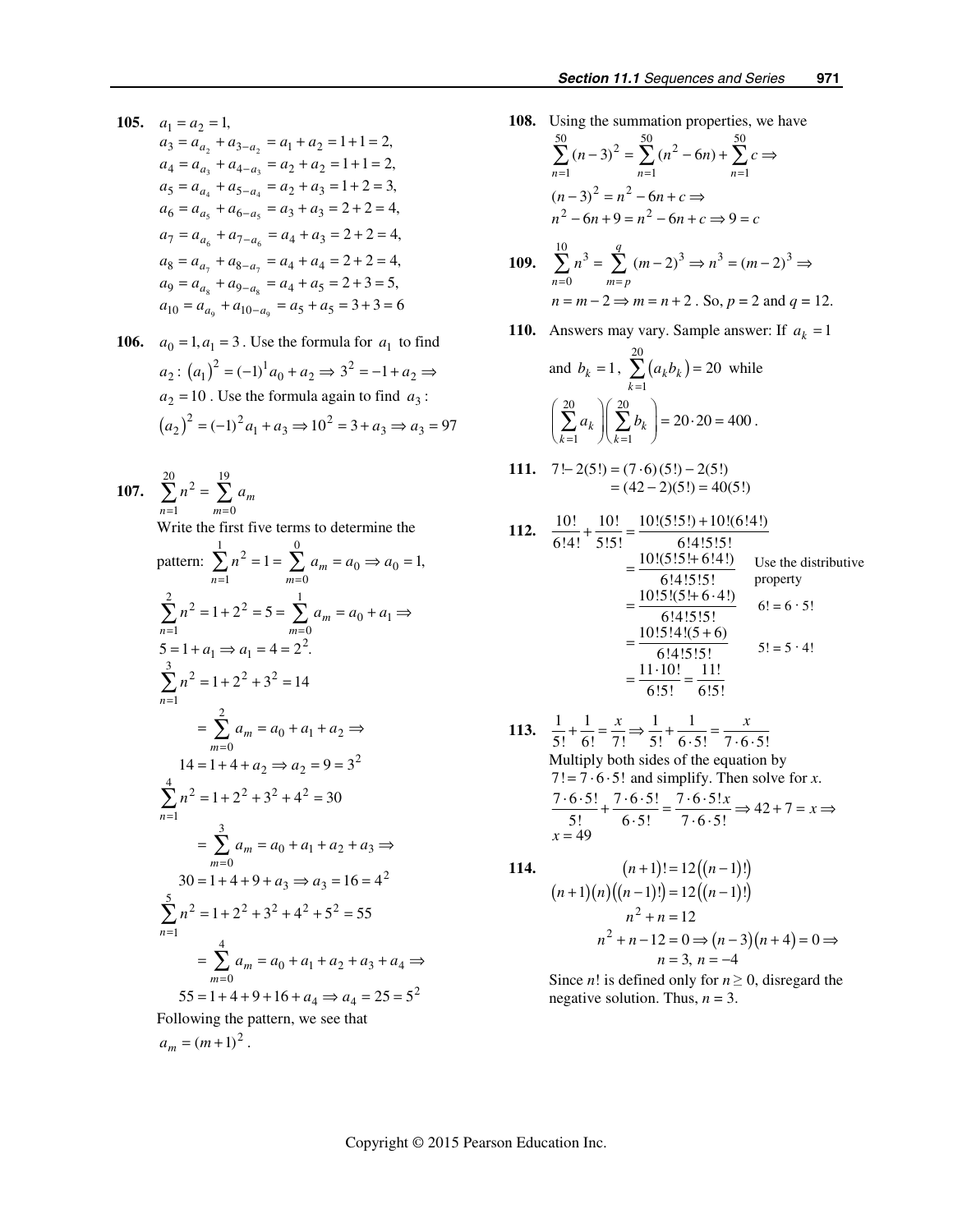#### **11.1 Critical Thinking/Discussion/Writing**

**115.**  $n^2 + n = (n-1)(n-2)(n-3)(n-4)(n-5) + n^2 + n \Rightarrow 0 = (n-1)(n-2)(n-3)(n-4)(n-5) \Rightarrow n = 1, 2, 3, 4, 5$ , so  $k = 5$  is the upper limit.

**116.** If  $a_0 = 13$ , then  $a_1 = 3(13) + 1 = 40$ ,  $a_2 = a_1/2 = 40/2 = 20$ ,  $a_3 = a_2/2 = 20/2 = 10$ ,  $a_4 = a_3/2 = 10/2 = 5$ ,  $a_5 = 3a_4 + 1 = 3(5) + 1 = 16$ ,  $a_6 = a_5/2 = 16/2 = 8$ ,  $a_7 = a_6/2 = 8/2 = 4$ ,  $a_8 = a_7/2 = 4/2 = 2$ ,  $a_9 = a_8/2 = 2/2 = 1$ So the conjecture is true for  $a_0 = 13$ .

117. 
$$
\frac{(2n)!}{n!} = \frac{(2n)(2n-1)(2n-2)(2n-3)(2n-4)(2n-5)\cdots}{n(n-1)(n-2)\cdots} = \frac{2n(2n-1)2(n-1)(2n-3)2(n-2)(2n-5)\cdots}{n(n-1)(n-2)\cdots} = 2^n (2n-1)(2n-3)(2n-5)\cdots
$$

Note that the odd numbers are represented by  $2n - 1$ ,  $2n - 3$ ,  $2n - 5$ , etc. Therefore,  $\frac{(2n)!}{n!} = 2^n (2n-1)(2n-3)(2n-5)\cdots = 2^n [1 \cdot 3 \cdot 5 \cdot (2n-1)].$ 

**118.** *n*! is divisible by all integers between 2 and *n* (from the definition of *n*!). So, if we divide  $(n! + 1)$  by any integer between 2 and *n*, we will end up with remainder 1. Hence, (*n*! + 1) is not divisible by any integer between 2 and *n*.

### **11.1 Maintaining Skills**

- **119.**  $a_2 a_1 = 5 1 = 4$  $a_3 - a_2 = 9 - 5 = 4$  $a_4 - a_3 = 13 - 9 = 4$  $a_5 - a_4 = 17 - 13 = 4$
- **120.**  $a_2 a_1 = 5.2 2 = 3.2$  $a_3 - a_2 = 8.4 - 5.2 = 3.2$  $a_4 - a_3 = 11.6 - 8.4 = 3.2$  $a_5 - a_4 = 14.8 - 11.6 = 3.2$
- **121.**  $a_2 a_1 = 1 6 = -5$  $a_4 - a_3 = -9 - (-4) = -5$  $a_5 - a_4 = -14 - (-9) = -5$  $a_3 - a_2 = -4 - 1 = -5$
- **122.**  $a_2 a_1 = 1.5 5 = -3.5$  $a_4 - a_3 = -5.5 - (-2) = -3.5$  $a_5 - a_4 = -9 - (-5.5) = -3.5$  $a_3 - a_2 = -2 - 1.5 = -3.5$
- **123.**  $a_2 = a_1 + d = 3 + 4 = 7$  $a_3 = a_2 + d = 7 + 4 = 11$  $a_4 = a_3 + d = 11 + 4 = 15$  $a_5 = a_4 + d = 15 + 4 = 19$
- **124.**  $a_2 = a_1 + d = 4 + 2.5 = 6.5$  $a_3 = a_2 + d = 6.5 + 2.5 = 9$  $a_4 = a_3 + d = 9 + 2.5 = 11.5$  $a_5 = a_4 + d = 11.5 + 2.5 = 14$
- **125.**  $a_2 = a_1 + d = 7 + (-3) = 4$  $a_3 = a_2 + d = 4 + (-3) = 1$  $a_4 = a_3 + d = 1 + (-3) = -2$  $a_5 = a_4 + d = -2 + (-3) = -5$
- **126.**  $a_2 = a_1 + d = 8 + (-4.5) = 3.5$  $a_3 = a_2 + d = 3.5 + (-4.5) = -1$  $a_4 = a_3 + d = -1 + (-4.5) = -5.5$  $a_5 = a_4 + d = -5.5 + (-4.5) = -10$
- **127.**  $a_n = 3n + 5$  $a_1 = 3(1) + 5 = 8$  $a_2 = 3(2) + 5 = 11$  $a_3 = 3(3) + 5 = 14$  $a_4 = 3(4) + 5 = 17$  $a_5 = 3(5) + 5 = 20$  $a_2 - a_1 = 11 - 8 = 3$  $a_3 - a_2 = 14 - 11 = 3$  $a_4 - a_3 = 17 - 14 = 3$  $a_5 - a_4 = 20 - 17 = 3$ Note that  $a_n - a_{n-1} = (3n + 5) - (3(n-1) + 1)$  $= (3n + 5) - (3n - 3 + 1)$  $= (3n + 5) - (3n - 2) = 3$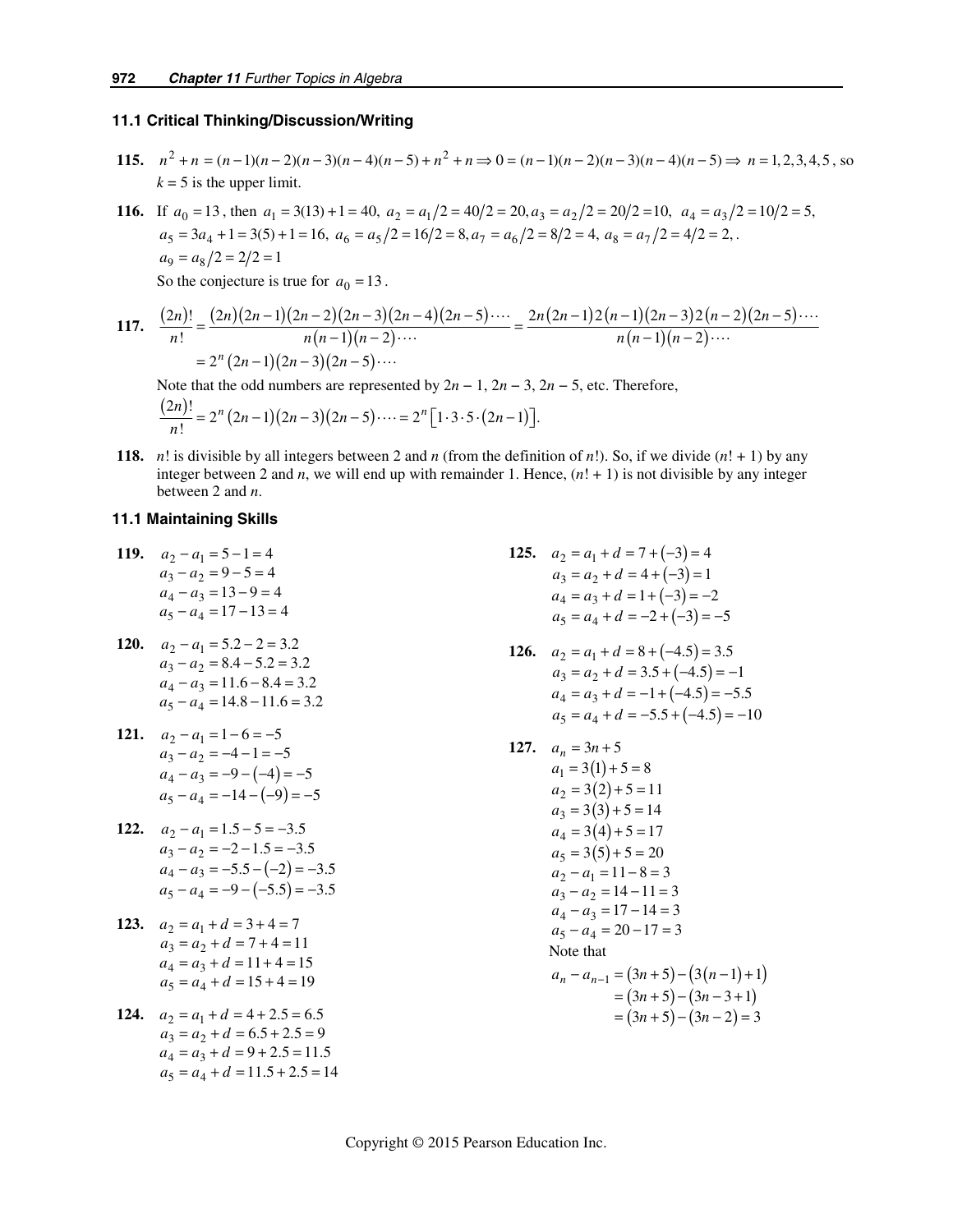**128.**  $a_n = 5n - 7$  $a_1 = 5(1) - 7 = -2$  $a_2 = 5(2) - 7 = 3$  $a_3 = 5(3) - 7 = 8$  $a_4 = 5(4) - 7 = 13$  $a_5 = 5(5) - 7 = 18$  $a_2 - a_1 = 3 - (-2) = 5$  $a_3 - a_2 = 8 - 3 = 5$  $a_4 - a_3 = 13 - 8 = 5$  $a_5 - a_4 = 18 - 13 = 5$ Note that  $a_n - a_{n-1} = (5n - 7) - (5(n - 1) - 7)$  $= (5n - 7) - (5n - 5 - 7)$  $= (5n - 7) - (5n - 12) = 5$ 

129. 
$$
a_n = -2n - 6
$$
  
\n $a_1 = -2(1) - 6 = -8$   
\n $a_2 = -2(2) - 6 = -10$   
\n $a_3 = -2(3) - 6 = -12$   
\n $a_4 = -2(4) - 6 = -14$   
\n $a_5 = -2(5) - 6 = -16$   
\n $a_2 - a_1 = -10 - (-8) = -2$   
\n $a_3 - a_2 = -12 - (-10) = -2$   
\n $a_4 - a_3 = -14 - (-12) = -2$   
\n $a_5 - a_4 = -16 - (-14) = -2$   
\nNote that  
\n $a_n - a_{n-1} = (-2n - 6) - (-2(n - 1) - 6)$   
\n $= (-2n - 6) - (-2n + 2 - 6)$   
\n $= (-2n - 6) - (-2n - 4) = -2$ 

130. 
$$
a_n = -3n+8
$$
  
\n $a_1 = -3(1) + 8 = 5$   
\n $a_2 = -3(2) + 8 = 2$   
\n $a_3 = -3(3) + 8 = -1$   
\n $a_4 = -3(4) + 8 = -4$   
\n $a_5 = -3(5) + 8 = -7$   
\n $a_2 - a_1 = 2 - 5 = -3$   
\n $a_3 - a_2 = -1 - 2 = -3$   
\n $a_4 - a_3 = -4 - (-1) = -3$   
\n $a_5 - a_4 = -7 - (-4) = -3$   
\nNote that  
\n $a_n - a_{n-1} = (-3n+8) - (-3(n-1)+8)$   
\n $= (-3n+8) - (-3n+3+8)$   
\n $= (-3n+8) - (-3n+11) = -3$ 

**131.**  $a_n = 2n - 5$  $a_{n+1} = 2(n+1) - 5 = 2n + 2 - 5 = 2n - 3$  $a_{n-1} = 2(n-1) - 5 = 2n - 2 - 5 = 2n - 7$  **132.**  $a_n = -3n + 4$  $a_{n+1} = -3(n+1) + 4 = -3n - 3 + 4 = -3n + 1$  $a_{n-1} = -3(n-1) + 4 = -3n + 3 + 4 = -3n + 7$ 

# **11.2 Arithmetic Sequences; Partial Sums**

#### **11.2 Practice Problems**

- **1.**  $(-2) 3 = -5, -7 (-2) = -5$ , etc. The common difference is −5.
- **2.**  $a_1 = -3$  and  $d = 1 (-3) = 4$ , so the expression is  $a_n = -3 + 4(n-1) = -3 + 4n - 4 = 4n - 7.$
- **3.**  $a_4 = a_1 + d(4-1) \Rightarrow 41 = a_1 + 3d$  $a_{15} = a_1 + d(15-1) \Rightarrow 8 = a_1 + 14d$  $\begin{cases} a_1 + 3d = 41 \\ a_1 + 14d = 8 \end{cases} \Rightarrow -11d = 33 \Rightarrow d = -3, a_1 = 50$  $a_n = 50 - 3(n-1) = -3n + 53$

**4.** 
$$
d = \frac{5}{6} - \frac{2}{3} = \frac{1}{6}
$$
;  $n = 10$ ;  $a_1 = \frac{2}{3}$ ;  $a_{10} = \frac{13}{6}$   
 $S_{10} = 10 \left( \frac{\frac{2}{3} + \frac{13}{6}}{2} \right) = \frac{85}{6}$ 

5. 
$$
d = 32; n = 5; a_{11} = 32(11) - 16 = 336;
$$
  
\n $a_{15} = 32(15) - 16 = 464$   
\n $S = 5\left(\frac{336 + 464}{2}\right) = 2000$ 

The object fell 2000 feet during the 11th through 15th seconds.

#### **11.2 Basic Concepts and Skills**

 **1.** If 5 is the common difference of an arithmetic sequence with general term  $a_n$ , then

 $a_{17} - a_{16} = 5.$ 

 **2.** If 5 is the common difference of an arithmetic sequence with a general term  $a_n$  and

 $a_{21} = 7$ , then  $a_{22} = 12$ .

- **3.** If 14 is the term immediately following the sequence term 17 is an arithmetic sequence, then the common difference is  $-3$ .
- **4.** If  $a_1 = 2$  and  $a_{11} = 22$  for an arithmetic sequence, then the common difference,  $d$ , is  $2$ .
- **5.** False. The common difference of an arithmetic sequence may be positive or negative.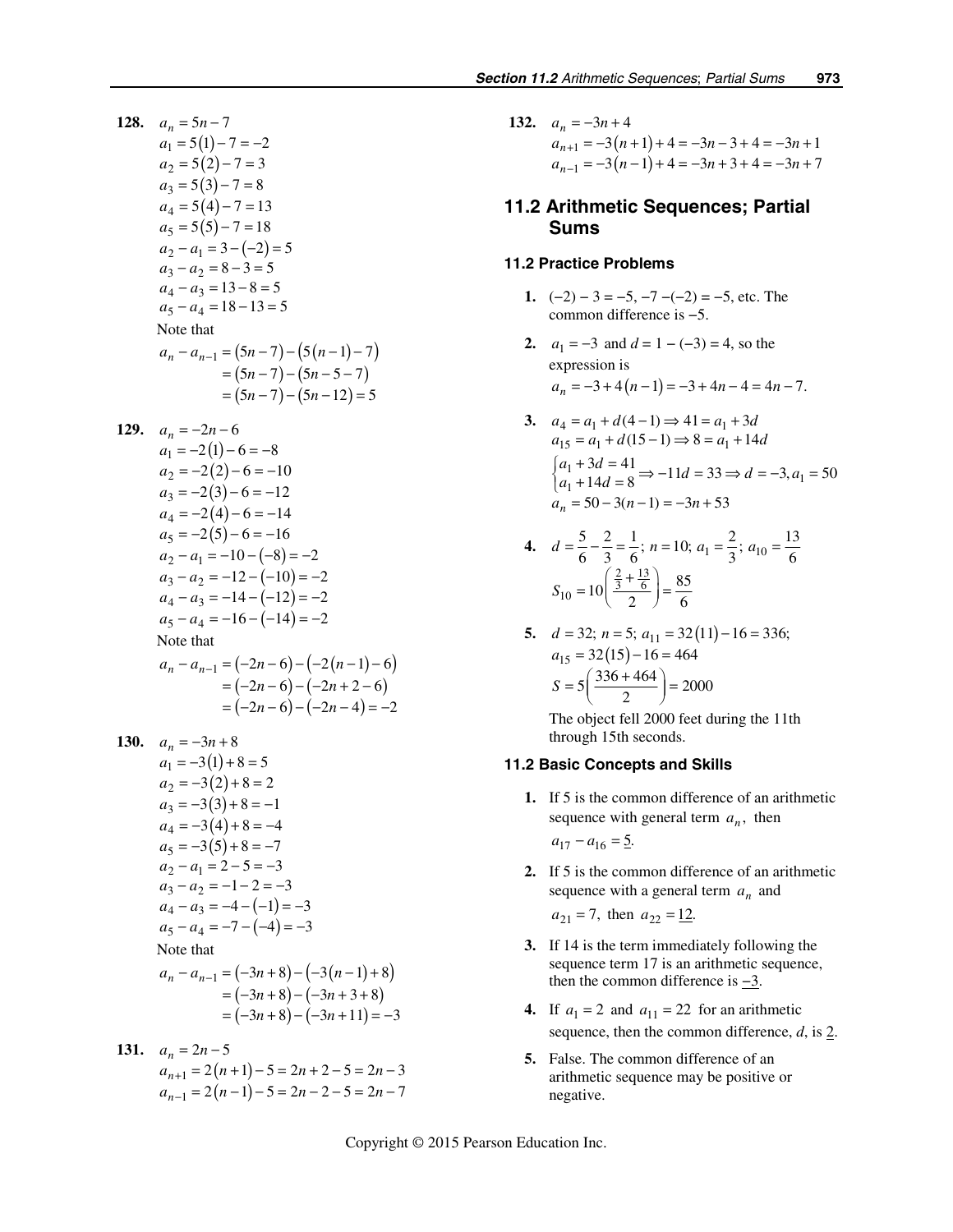- **6.** True
- **7.** The sequence is arithmetic.  $a_1 = 1, d = 1$
- **8.** The sequence is arithmetic.  $a_1 = 1, d = 2$
- **9.** The sequence is arithmetic.  $a_1 = 2, d = 3$
- **10.** The sequence is arithmetic.  $a_1 = 10, d = -3$
- **11.** The sequence is not arithmetic.
- **12.** The sequence is not arithmetic.
- **13.** The sequence is not arithmetic.
- **14.** The sequence is arithmetic.  $a_1 = -\frac{1}{4}$ ,  $d = \frac{1}{2}$
- **15.** The sequence is arithmetic.  $a_1 = 0.6, d = -0.4$
- **16.** The sequence is arithmetic.  $a_1 = 2.3, d = 0.4$
- **17.** Write the first four terms of the sequence:  $a_1 = 2(1) + 6 = 8, a_2 = 2(2) + 6 = 10,$  $a_3 = 2(3) + 6 = 12, a_4 = 2(4) + 6 = 14$ . It appears that the sequence is arithmetic, with a common difference of 2. Verify as follows:  $d = a_{n+1} - a_n = (2(n+1) + 6) - (2n+6) = 2$ .
- **18.** Write the first four terms of the sequence:  $a_1 = 1 - 5(1) = -4, a_2 = 1 - 5(2) = -9,$  $a_3 = 1 - 5(3) = -14, a_4 = 1 - 5(4) = -19$ . It appears that the sequence is arithmetic, with a common difference of −5. Verify as follows:  $d = a_{n+1} - a_n = (1 - 5(n+1)) - (1 - 5n) = -5$ .
- **19.** Write the first four terms of the sequence:
	- $a_1 = 1 1^2 = 0, a_2 = 1 2^2 = -3,$  $a_3 = 1 - 3^2 = -8, a_4 = 1 - 4^2 = -15$ .
	- There is no common difference, so the sequence is not arithmetic.
- **20.** Write the first four terms of the sequence:  $a_1 = 2(1^2) - 3 = -1, a_2 = 2(2^2) - 3 = 5,$

$$
a_3 = 2(3^2) - 3 = 15, a_4 = 2(4^2) - 3 = 29.
$$

There is no common difference, so the sequence is not arithmetic.

21. 
$$
d = 3, a_1 = 5 \Rightarrow a_n = 5 + 3(n - 1) = 3n + 2
$$

22. 
$$
d = 3, a_1 = 4 \Rightarrow a_n = 4 + 3(n - 1) = 3n + 1
$$

**23.**  $d = -5, a_1 = 11 \Rightarrow a_n = 11 - 5(n-1) = 16 - 5n$ 

**24.** 
$$
d = -4, a_1 = 9 \Rightarrow a_n = 9 - 4(n-1) = 13 - 4n
$$

**25.**  $d = -\frac{1}{4}, a_1 = \frac{1}{2} \Rightarrow a_n = \frac{1}{2} - \frac{1}{4}(n-1) = \frac{3-n}{4}$ 

26. 
$$
d = \frac{1}{6}, a_1 = \frac{2}{3} \Rightarrow
$$
  
 $a_n = \frac{2}{3} + \frac{1}{6}(n-1) = \frac{1}{2} + \frac{n}{6} = \frac{n+3}{6}$ 

- **27.**  $d = -\frac{2}{5}, a_1 = -\frac{3}{5}$  ⇒  $a_n = -\frac{3}{5} - \frac{2}{5} (n-1) = \frac{-1-2n}{5} = -\frac{2n+1}{5}$
- **28.**  $d = \frac{3}{2}, a_1 = \frac{1}{2} \Rightarrow a_n = \frac{1}{2} + \frac{3}{2}(n-1) = \frac{3n-2}{2}$
- **29.**  $d = 3, a_1 = e \Rightarrow a_n = e + 3(n-1) = e + 3n 3$
- **30.**  $d = 4, a_1 = 2\pi \Rightarrow$  $a_n = 2\pi + 4(n-1) = 4n + 2\pi - 4$
- **31.**  $a_4 = a_1 + d(4-1) \Rightarrow 21 = a_1 + 3d$  $a_{10} = a_1 + d(10-1) \Rightarrow 60 = a_1 + 9d$  $\begin{cases} a_1 + 3d = 21 \\ a_1 + 9d = 60 \end{cases} \Rightarrow -6d = -39 \Rightarrow d = \frac{13}{2}, a_1 = \frac{3}{2}$  $a_n = \frac{3}{2} + \frac{13}{2}(n-1) = \frac{13}{2}n-5$
- **32.**  $a_3 = a_1 + d(3-1) \Rightarrow 15 = a_1 + 2d$  $a_{21} = a_1 + d(21-1) \Rightarrow 87 = a_1 + 20d$  $\begin{cases} a_1 + 2d = 15 \\ a_1 + 20d = 87 \end{cases}$   $\Rightarrow$  18d = 72  $\Rightarrow$  d = 4, a<sub>1</sub> = 7  $a_n = 7 + 4(n-1) = 4n + 3$
- **33.**  $a_7 = a_1 + d(7-1) \Rightarrow 8 = a_1 + 6d$  $a_{15} = a_1 + d(15-1) \Rightarrow -8 = a_1 + 14d$  $\begin{cases} a_1 + 6d = 8 \\ a_1 + 14d = -8 \end{cases} \Rightarrow 8d = -16 \Rightarrow d = -2, a_1 = 20$  $a_n = 20 - 2(n-1) = 22 - 2n$
- **34.**  $a_5 = a_1 + d(5-1) \Rightarrow 12 = a_5 + 4d$  $a_{18} = a_1 + d(18 - 1) \Rightarrow -1 = a_1 + 17d$  $\begin{cases} a_1 + 4d = 12 \\ a_1 + 17d = -1 \end{cases}$   $\Rightarrow$  13d = -13  $\Rightarrow$  d = -1, a<sub>1</sub> = 16  $a_n = 16 - (n-1) = 17 - n$
- **35.**  $a_3 = a_1 + d(3-1) \Rightarrow 7 = a_1 + 2d$  $a_{23} = a_1 + d(23 - 1) \Rightarrow 17 = a_1 + 22d$  $\begin{cases} a_1 + 2d = 7 \\ a_1 + 22d = 17 \end{cases} \Rightarrow 20d = 10 \Rightarrow d = \frac{1}{2}, a_1 = 6$  $a_n = 6 + \frac{1}{2}(n-1) = \frac{n+11}{2}$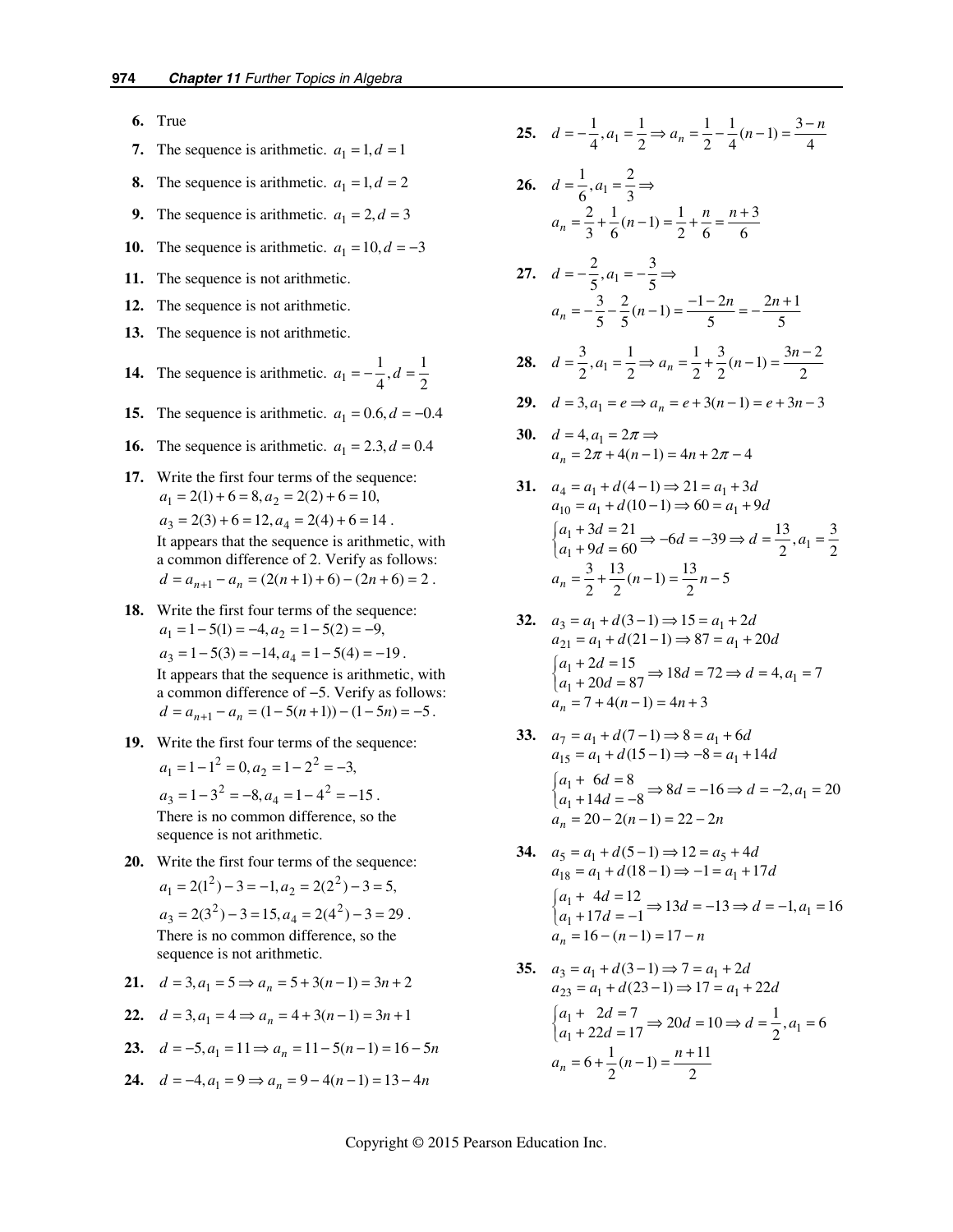36. 
$$
a_{11} = a_1 + d(11 - 1) \Rightarrow -1 = a_1 + 10d
$$
  
\n $a_{31} = a_1 + d(31 - 1) \Rightarrow 5 = a_1 + 30d$   
\n $\begin{cases} a_1 + 10d = -1 \\ a_1 + 30d = 5 \end{cases} \Rightarrow 20d = 6 \Rightarrow d = \frac{3}{10}, a_1 = -4$   
\n $a_n = -4 + \frac{3}{10}(n - 1) = \frac{3n - 43}{10}$ 

37. 
$$
n = 50; S = 50 \left( \frac{1+50}{2} \right) = 1275
$$

38. 
$$
d = 2, a_1 = 2, a_n = 102 \Rightarrow 102 = 2 + 2(n - 1) \Rightarrow
$$
  
\n $n = 51; S = 51 \left( \frac{2 + 102}{2} \right) = 2652$ 

39. 
$$
d = 2, a_1 = 1, a_n = 99 \Rightarrow 99 = 1 + 2(n - 1) \Rightarrow n = 50; S = 50 \left( \frac{1 + 99}{2} \right) = 2500
$$

40. 
$$
d = 5, a_1 = 5, a_n = 200 \Rightarrow 200 = 5 + 5(n - 1) \Rightarrow
$$
  
\n $n = 40; S = 40 \left( \frac{5 + 200}{2} \right) = 4100$ 

41. 
$$
d = 3, a_1 = 3, a_n = 300 \Rightarrow 300 = 3 + 3(n - 1) \Rightarrow n = 100; S = 100 \left( \frac{3 + 300}{2} \right) = 15,150
$$

42. 
$$
d = 3, a_1 = 4, a_n = 301 \Rightarrow 301 = 4 + 3(n - 1) = a_n
$$
  
\n $n = 100; S = 100 \left( \frac{4 + 301}{2} \right) = 15,250$ 

43. 
$$
d = -3, a_1 = 2, a_n = -34 \Rightarrow
$$
  
\n $-34 = 2 - 3(n - 1) \Rightarrow n = 13$   
\n $S = 13 \left( \frac{2 - 34}{2} \right) = -208$ 

44. 
$$
d = -5, a_1 = -3, a_n = -48 \Rightarrow
$$
  
\n $-48 = -3 - 5(n - 1) \Rightarrow n = 10$   
\n $S = 10 \left( \frac{-3 - 48}{2} \right) = -255$ 

**45.** 
$$
d = \frac{2}{3}, a_1 = \frac{1}{3}, a_n = 7 \Rightarrow
$$
  
\n $7 = \frac{1}{3} + \frac{2}{3}(n-1) \Rightarrow n = 11$   
\n $S = 11\left(\frac{1/3 + 7}{2}\right) = \frac{121}{3}$ 

**46.** 
$$
d = \frac{7}{5}, a_1 = \frac{3}{5}, a_n = \frac{101}{5} \Rightarrow
$$
  
\n $\frac{101}{5} = \frac{3}{5} + \frac{7}{5} (n-1) \Rightarrow n = 15$   
\n $S = 15 \left( \frac{3/5 + 101/5}{2} \right) = 156$ 

47. 
$$
d = 5, n = 50, a_1 = 2 \Rightarrow a_n = 2 + 5(50 - 1) = 247
$$
  
\n $S = 50 \left( \frac{2 + 247}{2} \right) = 6225$ 

**48.**  $d = 2, n = 40, a_1 = 8 \Rightarrow a_n = 8 + 2(40 - 1) = 86$  $S = 40 \left( \frac{8 + 86}{2} \right) = 1880$ 

**49.** 
$$
d = 4, n = 20, a_1 = -15 \Rightarrow
$$
  
\n $a_n = -15 + 4(20 - 1) = 61$   
\n $S = 20 \left( \frac{-15 + 61}{2} \right) = 460$ 

**50.** 
$$
d = 7, n = 25, a_1 = -20 \Rightarrow
$$
  
\n $a_n = -20 + 7(25 - 1) = 148$   
\n $S = 25\left(\frac{-20 + 148}{2}\right) = 1600$ 

**51.**  $d = 0.2, n = 100, a_1 = 3.5 \implies$  $a_n = 3.5 + 0.2(100 - 1) = 23.3$  $S = 100 \left( \frac{3.5 + 23.3}{2} \right) = 1340$ 

52. 
$$
d = 0.5, n = 80, a_1 = -7 \Rightarrow a_n = -7 + 0.5(80 - 1) = 32.5
$$
  
\n $S = 80 \left( \frac{-7 + 32.5}{2} \right) = 1020$ 

In exercises 53−58, use the formula for finding the terms in an arithmetic sequence,  $a_n = a_1 + d(n-1)$ .

- **53.**  $a_n = 75$ ,  $a_1 = 1$ ,  $d = 2$  $75 = 1 + 2(n-1) \Rightarrow 37 = n-1 \Rightarrow n = 38$
- **54.**  $a_n = 120, a_1 = 2, d = 2$  $120 = 2 + 2(n - 1) \Rightarrow 59 = n - 1 \Rightarrow n = 60$
- **55.**   $(n-1)$ 95,  $a_1 = -1$ ,  $d = 4$  $95 = -1 + 4(n - 1) \Rightarrow 24 = n - 1 \Rightarrow n = 25$  $a_n = 95$ ,  $a_1 = -1$ , *d*  $n-1 \implies 24 = n-1 \implies n$  $= 95, a_1 = -1, d =$  $=-1+4(n-1) \Rightarrow 24 = n-1 \Rightarrow n=$
- **56.**   $(n-1)$ 83,  $a_1 = -5$ ,  $d = 2$  $83 = -5 + 2(n-1) \Rightarrow 44 = n-1 \Rightarrow n = 45$  $a_n = 83$ ,  $a_1 = -5$ , *d*  $(n-1) \Rightarrow 44 = n-1 \Rightarrow n$  $= 83, a_1 = -5, d =$  $= -5 + 2(n-1) \Rightarrow 44 = n-1 \Rightarrow n =$
- **57.**  $a_n = 50\sqrt{3}, a_1 = 2\sqrt{3}, d = 2\sqrt{3}$  $50\sqrt{3} = 2\sqrt{3} + 2\sqrt{3} (n-1) \Rightarrow$  $48\sqrt{3} = 2\sqrt{3} (n-1) \Rightarrow 24 = n-1 \Rightarrow n = 25$
- **58.**  $a_n = 73\pi$ ,  $a_1 = 3\pi$ ,  $d = 2\pi$  $73\pi = 3\pi + 2\pi (n-1) \Rightarrow 70\pi = 2\pi (n-1) \Rightarrow$  $35 = n - 1 \Rightarrow n = 36$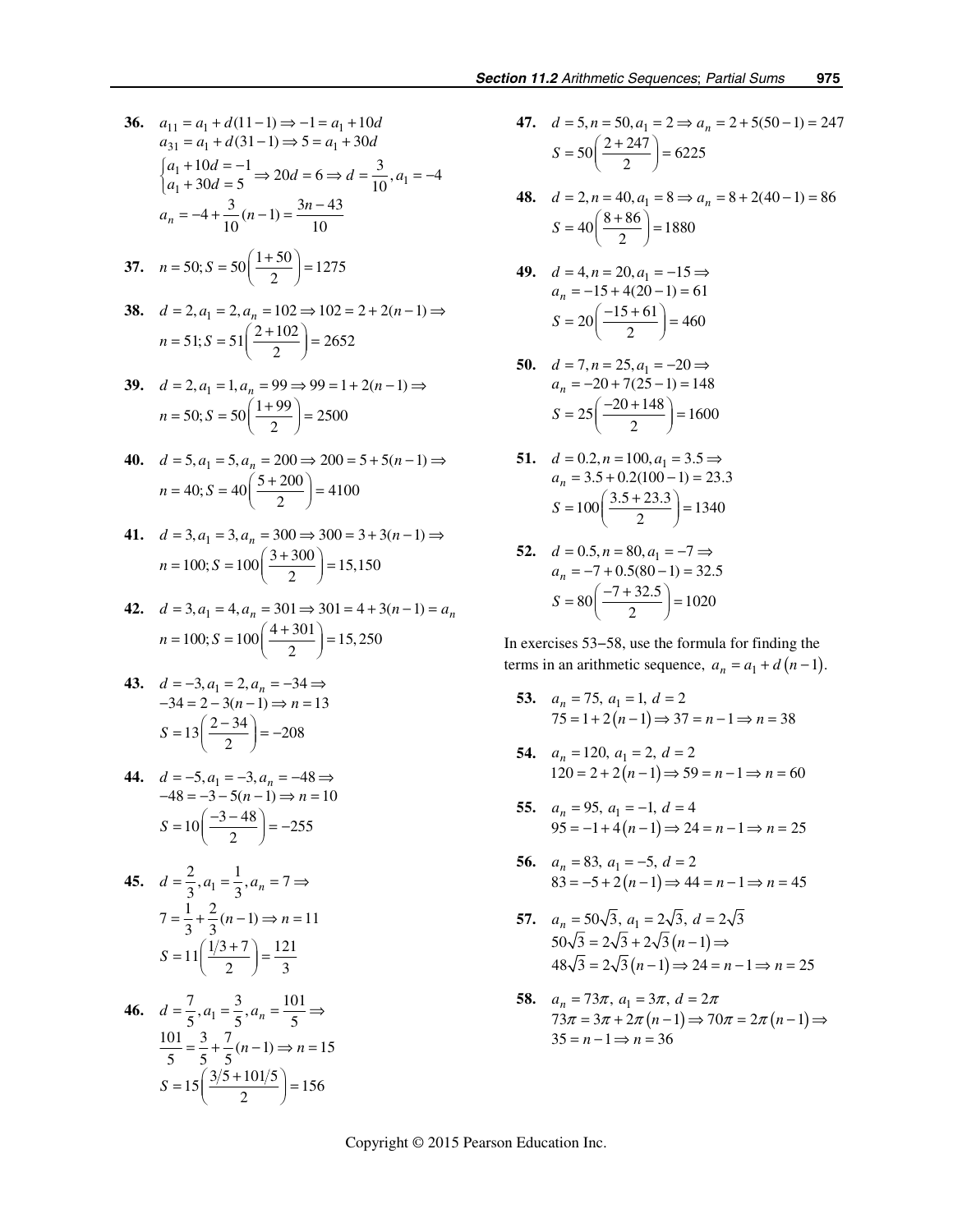### **11.2 Applying the Concepts**

59. 
$$
d = 2, n = 30, a_1 = 10 \Rightarrow a_n = 10 + 2(30 - 1) = 68
$$
  
\n $S = 30 \left( \frac{10 + 68}{2} \right) = 1170$ 

**60. a.**  $d = -3$ ,  $a_1 = 60$  ⇒  $a_n = 60 - 3(n-1) = (63 - 3n)$  feet

**b.** 
$$
a_{15} = 63 - 3(15) = 18;
$$
  
 $S = 15 \left( \frac{60 + 18}{2} \right) = 585 \text{ ft}$ 

61. 
$$
d = 25, n = 30, a_1 = 50 \Rightarrow a_{30} = 50 + 25(30 - 1) = 775
$$
  
\n $S = 30 \left( \frac{50 + 775}{2} \right) = $12,375$ 

- **62.**  $a_3 = a_1 + d(3-1) \Rightarrow 820 = a_1 + 2d$  $a_{12} = a_1 + d(12 - 1) \Rightarrow 910 = a_1 + 11d$  $\begin{cases} a_1 + 2d = 820 \\ a_1 + 11d = 910 \end{cases} \Rightarrow 9d = 90 \Rightarrow d = 10, a_1 = 800$  $S = 12 \left( \frac{800 + 910}{2} \right) = $10,260$ 
	- **63.** Antonio has 17 different hourly wages over the four years (his original wage plus 16 raises), so *n* = 17.  $a_1$  = \$12.75,  $d$  = 0.25 ⇒  $a_{13} = 12.75 + 0.25(17 - 1) = $16.75$ .
- **64.** For the marketing company,  $a_1 = $32,500, d = $1300, n = 5 \implies$  $a_5 = 32,500 + (5-1)(1300) = $37,700$  $S = 5\left(\frac{32,500 + 37,700}{2}\right) = $175,500$

For the exporting company,

$$
a_1 = $36,000, d = $400, n = 5 \Rightarrow
$$
  
\n
$$
a_5 = 36,000 + (5-1)(400) = $37,600
$$
  
\n
$$
S = 5\left(\frac{36,000 + 37,600}{2}\right) = $184,000
$$

The exporting company will pay \$8500 more than the marketing company.

65. 
$$
n = 25, a_1 = 20, d = 2 \Rightarrow
$$
  
\n $a_{25} = 20 + 2(25 - 1) = 68$   
\n $S = 25 \left( \frac{20 + 68}{2} \right) = 1100.$ 

There are 1100 seats in the theater.

66. 
$$
n = 50, a_1 = 16, a_{50} = 65 \Rightarrow
$$
  
 $S = 50 \left( \frac{16 + 65}{2} \right) = 2025.$ 

There are 2025 bricks in the driveway.

**67.**  $n = 17, a_1 = 40, a_{28} = 8 \implies$  $S = 17 \left( \frac{40 + 8}{2} \right) = 408$ 

There are 408 boxes in the stack.

 **68.** Using the formula for the sum of an arithmetic sequence with  $a_1 = 10$ , we have

$$
325 = n\left(\frac{10 + a_n}{2}\right) \Rightarrow 650 = 10n + na_n
$$
. The

last term in the sequence, given  $d = 5$ , is  $a_n = 10 + 5(n-1) = 5n + 5$ . Solve the system:  $5n^2 + 15n = 650 \Rightarrow n^2 + 3n - 130 = 0 \Rightarrow$  $10n + na_n = 650$ <br>  $a_n = 5n - 5$   $\Rightarrow$   $10n + n(5n + 5) = 650$  $(n+13)(n-10) = 0 \Rightarrow n = -13$  (reject this) or  $\begin{cases} 10n + na_n = 650 \\ a_n = 5n - 5 \end{cases}$  ⇒  $10n + n(5n + 5) = 650$  ⇒  $n = 10$ . Sophia saved for 10 days.

**69.** Using the formula for the sum of an arithmetic sequence with  $a_1 = 3$ , we have

$$
192 = n\left(\frac{3 + a_n}{2}\right) \Rightarrow 384 = 3n + na_n
$$
. The last

term in the sequence, given  $d = 6$ , is  $a_n = 3 + 6(n-1) = 6n - 3$ . Solve the system:  $3n + na_n = 384$ <br>  $a_n = 6n - 3$   $\Rightarrow 3n + n(6n - 3) = 384$  $\begin{cases} 3n + na_n = 384 \\ a_n = 6n - 3 \end{cases}$  ⇒  $3n + n(6n - 3) = 384$  ⇒

 $6n^2 = 384 \Rightarrow n^2 = 64 \Rightarrow n = \pm 8$  (Reject the negative solution.) The flea market was open for 8 days.

 **70.** Car *A* travels 60*h* miles, so we want to find out when the distance car *B* traveled  $> 60h$ where *h* represents the number of hours. Car *B* travels 50 miles in the first hour,  $50 + 55$  miles = 105 miles in two hours,  $50 + 55 + 60$  miles = 165 miles in three hours, etc. Car *B*'s speed is represented by  $(50+5(h-1))$  mph. Using the formula for the

sum of an arithmetic sequence with  $a_1 = 50$ , we have

$$
60h = h\left(\frac{50 + (50 + 5(h-1))}{2}\right) \Rightarrow
$$
  
\n
$$
60h = h\left(\frac{95 + 5h}{2}\right) \Rightarrow 120h = 95h + 5h^2 \Rightarrow
$$
  
\n
$$
5h^2 - 25h = 0 \Rightarrow 5h(h-5) = 0 \Rightarrow
$$
  
\n
$$
h = 0, h = 5
$$

 $h = 0$  makes no sense in terms of the problem, so we disregard this solution. Car *B* will overtake car *A* after 5 hours.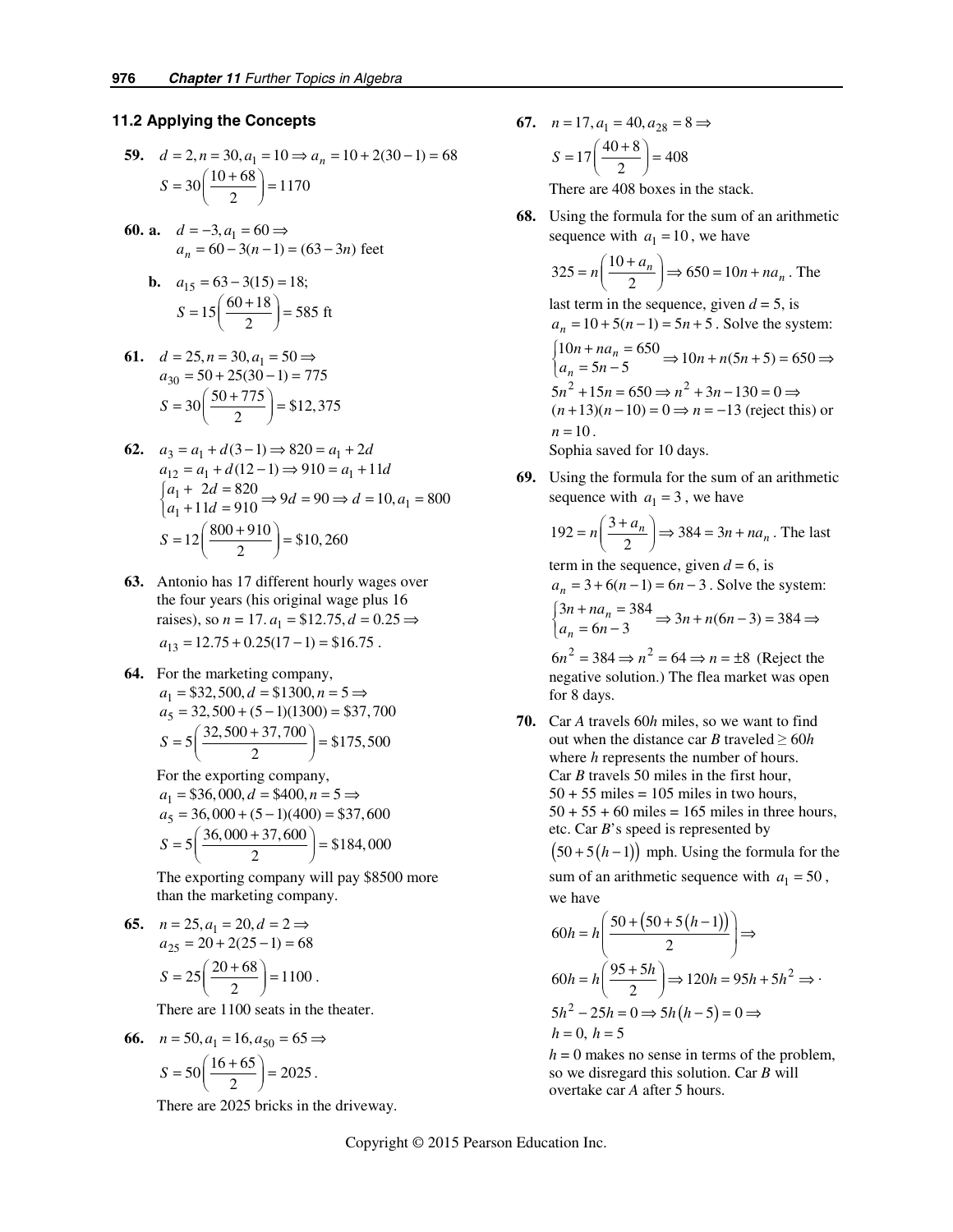#### *11.2 Beyond the Basics*

71. 
$$
a_n = \log\left(\frac{a^n}{b^{n-1}}\right), a_{n+1} = \log\left(\frac{a^{n+1}}{b^n}\right)
$$
  
\n $a_{n+1} - a_n = \log\left(\frac{a^{n+1}}{b^n}\right) - \log\left(\frac{a^n}{b^{n-1}}\right)$   
\n $= \log\left(\frac{\frac{a^{n+1}}{b^n}}{\frac{a^n}{b^{n-1}}}\right) = \log\left(\frac{a^{n+1}}{b^n}\cdot\frac{b^{n-1}}{a^n}\right)$   
\n $= \log\frac{a}{b}$ 

$$
\begin{aligned} \mathbf{72.} \quad a_n &= \log\left(ab^n\right), \ a_{n+1} = \log\left(ab^{n+1}\right) \\ a_{n+1} - a_n &= \log\left(ab^{n+1}\right) - \log\left(ab^n\right) \\ &= \log\left(\frac{ab^{n+1}}{ab^n}\right) = \log b \end{aligned}
$$

73. 
$$
S_n = 3n^2 + 4n
$$
  
\n
$$
S_{n-1} = 3(n-1)^2 + 4(n-1)
$$
  
\n
$$
= 3(n^2 - 2n + 1) + 4n - 4
$$
  
\n
$$
= 3n^2 - 6n + 3 + 4n - 4
$$
  
\n
$$
= 3n^2 - 2n - 1
$$
  
\n
$$
a_n = S_n - S_{n-1} = (3n^2 + 4n) - (3n^2 - 2n - 1)
$$
  
\n
$$
= 6n + 1
$$
  
\n
$$
d = a_n - a_{n-1} = (6n + 1) - (6(n - 1) + 1)
$$
  
\n
$$
= (6n + 1) - (6n - 5) = 6
$$

Since  $d = 6$  is a constant, the sequence  $a_n$  is an arithmetic sequence.

74. Assume that 
$$
S_n = An^2 + Bn
$$
. Then  
\n
$$
S_{n-1} = A(n-1)^2 + B(n-1)
$$
\n
$$
= A(n^2 - 2n + 1) + (Bn - B)
$$
\n
$$
= An^2 - 2An + A + (Bn - B)
$$
\n
$$
= An^2 - 2An + Bn + A - B
$$
\n
$$
a_n = S_n - S_{n-1}
$$
\n
$$
= (An^2 + Bn) - (An^2 - 2An + Bn + A - B)
$$
\n
$$
= 2An - A + B
$$
\n
$$
d = a_n - a_{n-1}
$$
\n
$$
= (2An - A + B) - [2A(n-1) - A + B]
$$
\n
$$
= (-2An - A - B) - (2An - 2A - A - B)
$$
\n
$$
= -2An - A - B - 2An + 3A + B
$$
\n
$$
= 2A
$$

Since  $d = 2A$  is a constant, the sequence  $a_n$  is an arithmetic sequence.

Now we must prove that if sequence  $a_n$  is an arithmetic sequence, then the sum  $S_n$  of the first *n* terms is of the form  $An^2 + Bn$ . We have the formulas

$$
S_n = n\left(\frac{a_1 + a_n}{2}\right) \text{ and } a_n = a_1 + (n-1)d. \text{ Thus,}
$$
  
\n
$$
S_n = n\left(\frac{a_1 + a_1 + (n-1)d}{2}\right)
$$
  
\n
$$
= \frac{n}{2}(2a_1 + dn - d)
$$
  
\n
$$
= \frac{d}{2}n^2 + \left(\frac{2a_1 - d}{2}\right)n,
$$
  
\nwhere  $A = \frac{d}{2}$  and  $B = \frac{2a_1 - d}{2}$ .

Therefore, the sequence  $a_n$  is an arithmetic sequence if and only if the sum  $S_n$  of the first *n* terms is of the form  $An^2 + Bn$ .

- **75.** 45 is divisible by 3 and the largest number less than 100 that is divisible by 3 is 99, so  $a_1 = 45$ ,  $d = 3, a_n = 99 \Rightarrow 99 = 45 + 3(n-1) \Rightarrow n = 19.$  $S = 19 \left( \frac{45 + 99}{2} \right) = 1368$ .
- **76.** The first multiple of 7 that is greater than 26 is 28 and the largest multiple of 7 that is less than 120 is 119, so  $a_1 = 28$ ,  $a_n = 119$ ,  $d = 7 \implies$  $119 = 28 + 7(n-1) \Rightarrow n = 14$  $S = 14 \left( \frac{28 + 119}{2} \right) = 1029$
- **77.** The sequence of the reciprocals is
	- $2, \frac{5}{3}, \frac{4}{3}, 1, \ldots$  The common difference is  $-\frac{1}{3}$ , so the sequence is arithmetic, and the original sequence is harmonic.
- **78. a.** The numerators are the same, so find the common difference of the denominators to find the fourth term:  $d = 2 \implies$  the fourth term of the original sequence is  $2/11$ .
	- **b.** Find the *n*th term of the sequence composed of the denominators:  $a_n = 5 + 2(n - 1) = 2n + 3$ , so the *n*th term of the original sequence is  $\frac{2}{2n+3}$ .
- **79.**  $m = a + d$  and  $b = a + 2d$ . So  $2d = 2a + 2$  $\frac{a+b}{2} = \frac{a+a+2d}{2} = \frac{2a+2d}{2} = a+d = m$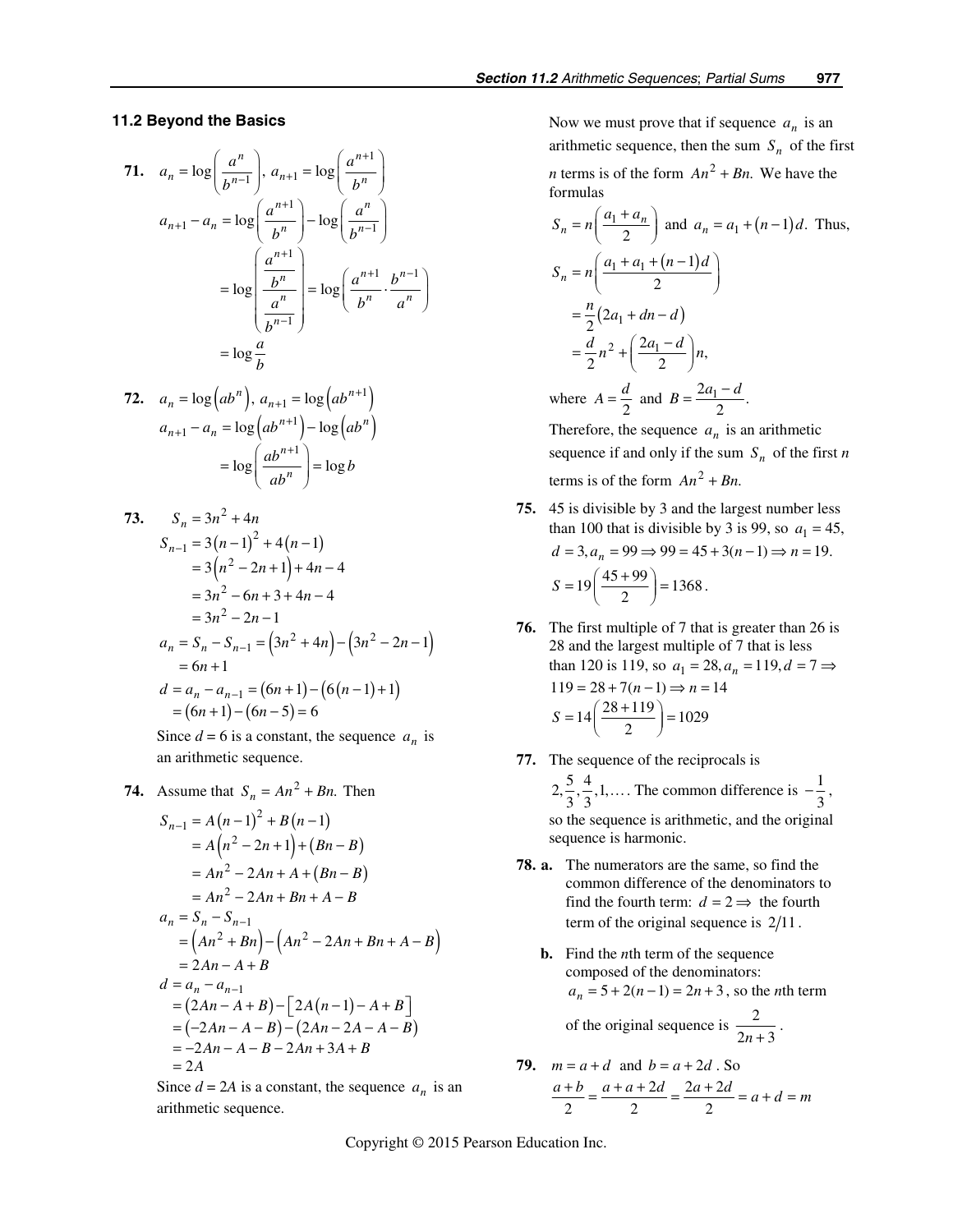#### *11.2 Critical Thinking/Discussion/Writing*

- **80.**  $a = a_1 = 1, b = a_n = 30 \implies$  $S = 465 = n \left( \frac{1+30}{2} \right) \Rightarrow n = 30$ . So, there are 30 terms in the sequence and  $k = 28$ .  $30 = 1 + d(30 - 1) \Rightarrow d = 1$ .
- **81.**  $a_1 = 10, a_{21} = a_1 + d(21 1) \Rightarrow 0 = 10 + 20d \Rightarrow$  $d = -\frac{1}{2} \Rightarrow a_n = 10 - \frac{1}{2}(n-1) = \frac{21-n}{2}$
- **82.** First term =  $-a_1$ ; difference =  $-d$ .
- **83.** There are 100 − 22 + 1 = 79 terms in the series.
- **84.** In the set of counting numbers,  $a_n = n$ .

$$
12,403 = n\left(\frac{1+n}{2}\right) \Rightarrow 24,806 = n^2 + n \Rightarrow
$$
  

$$
n^2 + n - 24,806 = 0 \Rightarrow (n - 157)(n + 158) = 0 \Rightarrow
$$
  

$$
n = -158 \text{ (reject this) or } n = 157.
$$
  
The sum of the first 157 counting number is

The sum of the first 157 counting number is 12,403.

#### *11.2 Maintaining Skills*

85. 
$$
\frac{a_2}{a_1} = \frac{6}{3} = 2
$$
  
\n $\frac{a_3}{a_2} = \frac{12}{6} = 2$   
\n $\frac{a_4}{a_3} = \frac{24}{12} = 2$   
\n $\frac{a_5}{a_4} = \frac{48}{24} = 2$   
\n86.  $\frac{a_2}{a_1} = \frac{4/3}{2} = \frac{2}{3}$   
\n $\frac{a_3}{a_2} = \frac{8/9}{4/3} = \frac{2}{3}$   
\n $\frac{a_4}{a_3} = \frac{16/27}{8/9} = \frac{2}{3}$   
\n87.  $\frac{a_2}{a_3} = \frac{-12}{4} = -3$   
\n88.  $\frac{a_2}{a_3} = \frac{-3/2}{3} = -\frac{1}{3}$ 

| $a_1$                                      | 4                                                    | $a_1$ | 3 | 2 |
|--------------------------------------------|------------------------------------------------------|-------|---|---|
| $\frac{a_3}{a_2} = \frac{36}{-12} = -3$    | $\frac{a_3}{a_2} = \frac{3/4}{-3/2} = -\frac{1}{2}$  |       |   |   |
| $\frac{a_4}{a_3} = \frac{-108}{36} = -3$   | $\frac{a_4}{a_3} = \frac{-3/8}{3/4} = -\frac{1}{2}$  |       |   |   |
| $\frac{a_5}{a_4} = \frac{-3/8}{-108} = -3$ | $\frac{a_5}{a_4} = \frac{-3/8}{3/16} = -\frac{1}{2}$ |       |   |   |

89. 
$$
a_2 = a_1 r = 2 \cdot 3 = 6
$$
  
\n $a_3 = a_2 r = 6 \cdot 3 = 18$   
\n $a_4 = a_3 r = 18 \cdot 3 = 54$   
\n $a_5 = a_4 r = 54 \cdot 3 = 162$ 

90. 
$$
a_2 = a_1 r = 3 \cdot \frac{2}{5} = \frac{6}{5}
$$
  
\n $a_3 = a_2 r = \frac{6}{5} \cdot \frac{2}{5} = \frac{12}{25}$   
\n $a_4 = a_3 r = \frac{12}{25} \cdot \frac{2}{5} = \frac{24}{125}$   
\n $a_5 = a_4 r = \frac{24}{125} \cdot \frac{2}{5} = \frac{48}{625}$ 

**91.** 
$$
a_2 = a_1 r = 1(-2) = -2
$$
  
\n $a_3 = a_2 r = -2(-2) = 4$   
\n $a_4 = a_3 r = 4(-2) = -8$   
\n $a_5 = a_4 r = -8(-2) = 16$ 

**92.**  $a_2 = a_1 r = 1 \left( -\frac{3}{2} \right) = -\frac{3}{2}$  $3 - u_2$  $4 - u_3$  $5 - u_4$  $3 \mid 3 \mid 9$  $a_3 = a_2 r = \left(-\frac{3}{2}\right)\left(-\frac{3}{2}\right) = \frac{9}{4}$  $9(3) 27$  $a_4 = a_3r = \frac{9}{4}\left(-\frac{3}{2}\right) = -\frac{27}{8}$  $27(3)$  81  $a_5 = a_4r = -\frac{27}{8} \left( -\frac{3}{2} \right) = \frac{81}{16}$ 

93. 
$$
a_n = 5 \cdot 2^n
$$
  
\n $a_1 = 5 \cdot 2^1 = 10$   
\n $a_2 = 5 \cdot 2^2 = 20$   
\n $a_3 = 5 \cdot 2^3 = 40$   
\n $a_4 = 5 \cdot 2^4 = 80$   
\n $a_5 = 5 \cdot 2^5 = 160$   
\n $a_6 = 5 \cdot 2^5 = 160$   
\n $a_7 = \frac{160}{160} = 2$   
\n $a_8 = 20$   
\n $a_9 = 20$   
\n $a_1 = \frac{160}{160} = 2$ 

Note that

$$
\frac{a_{n+1}}{a_n} = \frac{5 \cdot 2^{n+1}}{5 \cdot 2^n} = \frac{5 \cdot 2^n \cdot 2}{5 \cdot 2^n} = 2
$$

*a*

**94.** 
$$
a_n = 4 \cdot 3^n
$$
  $\frac{a_2}{a_1} = \frac{36}{12} = 3$   
\n $a_1 = 4 \cdot 3^1 = 12$   $\frac{a_3}{a_2} = \frac{108}{36} = 3$   
\n $a_2 = 4 \cdot 3^2 = 36$   $\frac{a_3}{a_2} = \frac{108}{36} = 3$   
\n $a_3 = 4 \cdot 3^3 = 108$   $\frac{a_4}{a_3} = \frac{324}{108} = 3$   
\n $a_4 = 4 \cdot 3^4 = 324$   $\frac{a_5}{a_4} = \frac{972}{324} = 3$ 

Note that

$$
\frac{a_{n+1}}{a_n} = \frac{4 \cdot 3^{n+1}}{4 \cdot 3^n} = \frac{4 \cdot 3^n \cdot 3}{4 \cdot 3^n} = 3
$$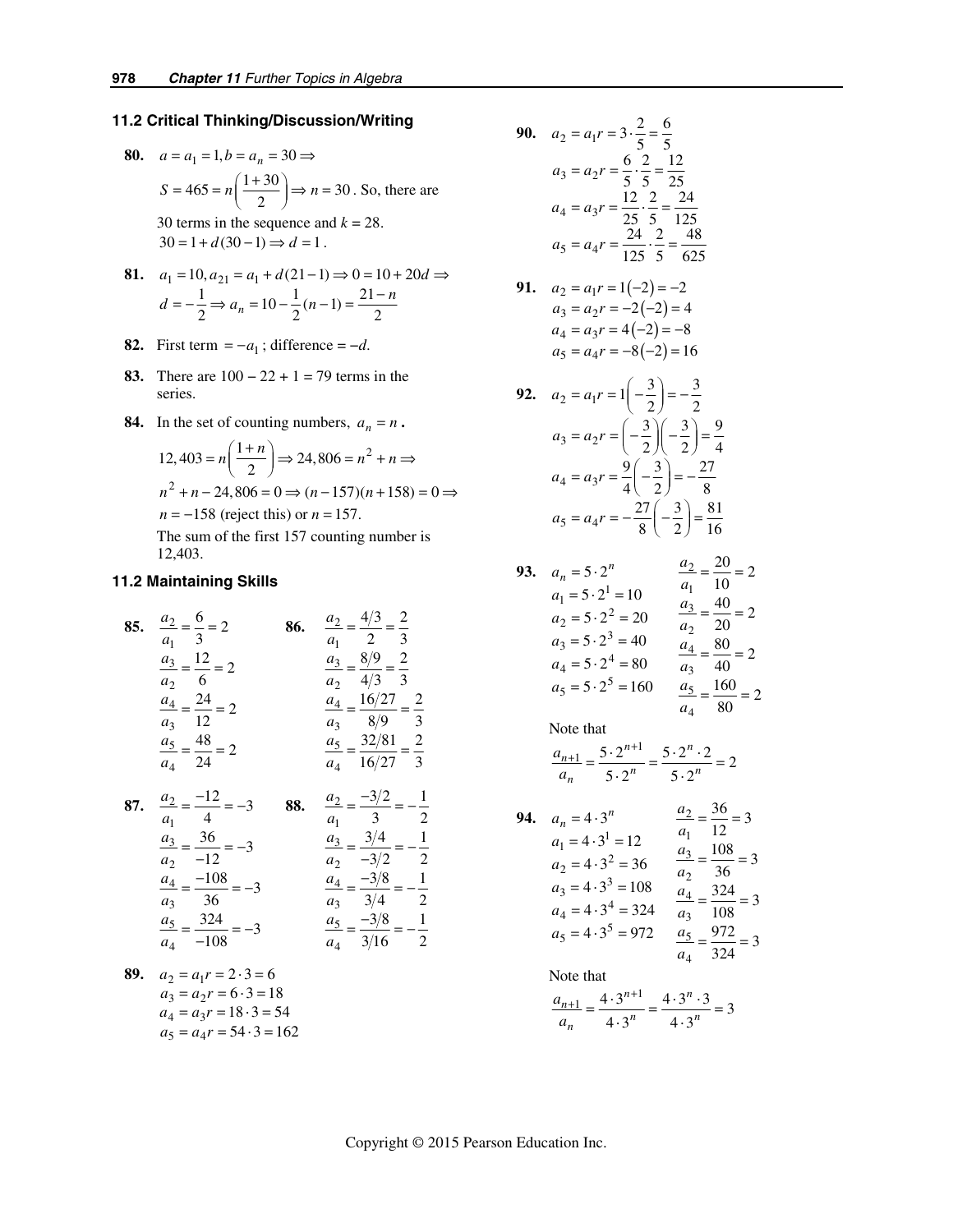95. 
$$
a_n = 2(-3)^n
$$
  $\frac{a_2}{a_1} = \frac{18}{-6} = -3$   
\n $a_1 = 2(-3)^1 = -6$   $\frac{a_3}{a_1} = \frac{-54}{-6} = -3$   
\n $a_2 = 2(-3)^2 = 18$   $\frac{a_3}{a_2} = \frac{-54}{18} = -3$   
\n $a_3 = 2(-3)^3 = -54$   $\frac{a_4}{a_3} = \frac{162}{-54} = -3$   
\n $a_4 = 2(-3)^4 = 162$   $\frac{a_5}{a_3} = \frac{-486}{-54} = -3$   
\nNote that  
\n $\frac{a_{n+1}}{a_n} = \frac{2(-3)^{n+1}}{2(-3)^n} = \frac{2(-3)^n(-3)}{2(-3)^n} = -3$   
\n96.  $a_n = 5(-2)^{-n}$   
\n $a_1 = 5(-2)^{-1} = 5(-\frac{1}{2}) = -\frac{5}{2}$   
\n $a_2 = 5(-2)^{-2} = 5(\frac{1}{4}) = \frac{5}{4}$   
\n $a_3 = 5(-2)^{-3} = 5(-\frac{1}{8}) = -\frac{5}{8}$   
\n $a_4 = 5(-2)^{-4} = 5(\frac{1}{16}) = \frac{5}{16}$   
\n $a_5 = 5(-2)^{-5} = 5(-\frac{1}{32}) = -\frac{5}{32}$   
\n $\frac{a_2}{a_1} = \frac{5/4}{-5/2} = -\frac{1}{2}$   
\n $\frac{a_3}{a_2} = \frac{5/4}{5/4} = -\frac{1}{2}$   
\n $\frac{a_4}{a_3} = \frac{5/16}{-5/8} = -\frac{1}{2}$   
\n $\frac{a_5}{a_3} = \frac{5/32}{-5/8} = -\frac{1}{2}$   
\nNote that  
\n $\frac{a_{n+1}}{a_n} = \frac{5(-2)^{-(n+1)}}{5(-2)^{-n}} = \frac{5(-2)^n}{5(-2)^{n+1}} = -$ 

 $(-3)^{-(n-1)} = 5(-3)$ 

 $5(-3)^{-(n-1)} = 5(-3)$ 

 $=5(-3)^{-(n-1)}=5(-$ 

1

−

*n*

*a*

1) =  $5(2)$ 

 $-(n-1)$  =  $5(2n)$ 

 $(n-1)$  =  $5(2n)^{1-n}$ 

# *11.3 Geometric Sequences and Series*

## *11.3 Practice Problems*

1. 
$$
r = \frac{18}{6} = 3
$$

 **2.** The first four terms of the sequence are

$$
\frac{3}{2}, \left(\frac{3}{2}\right)^2 = \frac{9}{4}, \left(\frac{3}{2}\right)^3 = \frac{27}{8}, \left(\frac{3}{2}\right)^4 = \frac{81}{16}.
$$

Since the common ratio is  $\frac{3}{2}$ , the sequence is geometric.

**3. a.** 
$$
a_1 = 2
$$
 **b.**  $r = \frac{6/5}{2} = \frac{3}{5}$   
**c.**  $a_n = 2 \cdot \left(\frac{3}{5}\right)^{n-1}$ 

**4.** 
$$
a_{18} = a_1 r^{18-1} = 7(1.5^{17}) \approx 6896.8288
$$

5. 
$$
a_1 = \frac{1}{9}
$$
;  $r = \frac{1/3}{1/9} = 3$   
\n $a_n = a_1 r^{n-1} \Rightarrow \frac{1}{9} \cdot 3^{n-1} = 243 \Rightarrow$   
\n $3^{n-1} = 2187 \Rightarrow 3^{n-1} = 3^7 \Rightarrow$   
\n $n - 1 = 7 \Rightarrow n = 8$   
\nThere are 8 terms in the sequence.

6. 
$$
a_1 = 3(0.4)^1 = 1.2; r = 0.4
$$
  
\n
$$
S_{17} = \sum_{i=1}^{17} 3(0.4)^i = 1.2 \left( \frac{1 - 0.4^{17}}{1 - 0.4} \right) \approx 2
$$
\n7.  $A = 1500 \left[ \frac{\left( 1 + \frac{0.045}{1} \right)^{(1)(30)} - 1}{\frac{0.045}{1}} \right]$   
\n= \$91,510.60

8. 
$$
a_1 = 3, r = \frac{6/3}{3} = \frac{2}{3}
$$

Since  $|r| < 1$ , we can use the formula for the sum of an infinite geometric series.

$$
S = \frac{a_1}{1 - r} = \frac{3}{1 - \frac{2}{3}} = 9
$$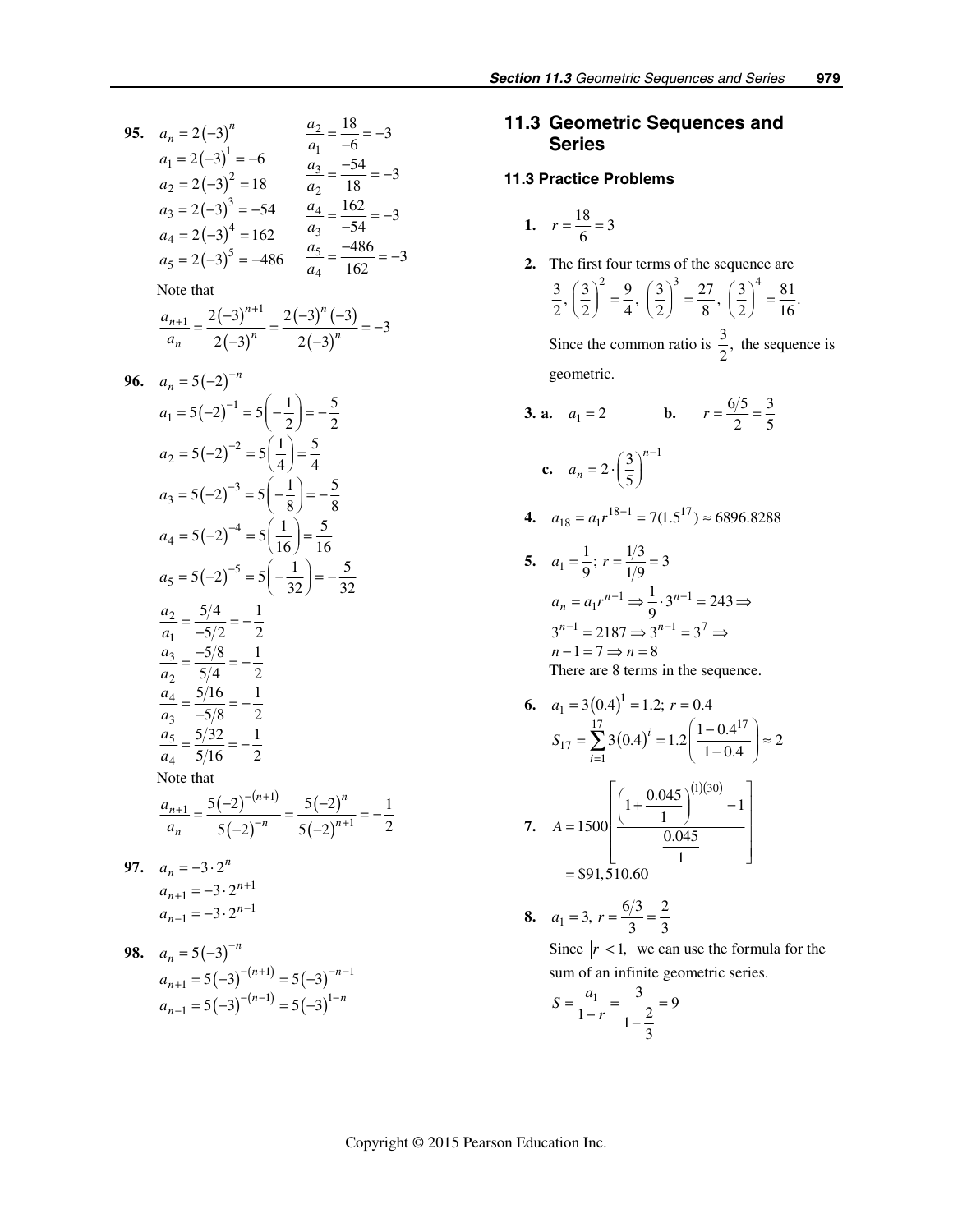9. 
$$
\sum_{i=1}^{\infty} (10,000,000) (0.85)^{i-1} = \frac{a_1}{1-r}
$$

$$
= \frac{10,000,000}{1-.85}
$$

$$
\approx $66,666,666.67
$$

#### *11.3 Basic Concepts and Skills*

 **1.** If 5 is the common ratio of a geometric sequence with general term  $a_n$ , then

$$
\frac{a_{63}}{a_{62}} = \underline{5}.
$$

- **2.** If 5 is the common ratio of a geometric sequence with general term  $a_n$  and  $a_{15} = -2$ , then  $a_{16} = -10$ .
- **3.** If 24 is the term immediately following the sequence term 8 is a geometric sequence, then the common ratio is 3.
- **4.** An infinite geometric series  $a_1 + a_1 r + a_1 r^2 + \cdots$  does not have a sum if  $|r| \geq 1$ .
- **5.** True
- **6.** False.
- **7.** The sequence is geometric.  $a_1 = 3, r = 2$
- **8.** The sequence is geometric.  $a_1 = 2, r = 2$
- **9.** The sequence is not geometric.
- **10.** The sequence is not geometric.
- **11.** The sequence is geometric.  $a_1 = 1, r = -3$
- **12.** The sequence is geometric.  $a_1 = -1, r = -2$
- **13.** The sequence is geometric.  $a_1 = 7, r = -1$
- **14.** The sequence is geometric.  $a_1 = 1, r = -2$
- **15.** The sequence is geometric.  $a_1 = 9, r = \frac{1}{3}$
- **16.** The sequence is geometric.  $a_1 = 5, r = \frac{2}{5}$
- **17.** The sequence is geometric.  $a_1 = -\frac{1}{2}$ ,  $r = -\frac{1}{2}$
- **18.** The sequence is geometric.  $a_1 = \frac{10}{3}, r = \frac{2}{3}$
- **19.** The sequence is geometric.  $a_1 = 1, r = 2$
- **20.** The sequence is geometric.  $a_1 = -1, r = 1.06$
- **21.** The sequence is not geometric.
- **22.** The sequence is not geometric.
- **23.** The sequence is geometric.  $a_1 = \frac{1}{3}, r = \frac{1}{3}$
- **24.** The sequence is geometric.  $a_1 = 500, r = 10$
- **25.** The sequence is geometric.  $a_1 = \sqrt{5}$ ,  $r = \sqrt{5}$
- **26.** The sequence is not geometric.
- **27.**  $a_1 = 2, r = 5, a_n = 2 \cdot 5^{n-1}$
- **28.**  $a_1 = -3, r = 2, a_n = -3 \cdot 2^{n-1}$
- **29.**  1  $a_1 = 5, r = \frac{2}{3}, a_n = 5\left(\frac{2}{3}\right)^n$  $a_1 = 5, r = \frac{2}{3}, a_n = 5\left(\frac{2}{3}\right)^{n-1}$
- **30.**  $a_1 = 1, r = \sqrt{3}, a_n = \sqrt{3}^{n-1} = 3^{(n-1)/2}$
- **31.**  $a_1 = 0.2, r = -3, a_n = 0.2(-3)^{n-1}$
- **32.**  $a_1 = 1.3, r = -0.2, a_n = 1.3(-0.2)^{n-1}$
- **33.**  $a_1 = \pi^4, r = \pi^2, a_n = \pi^4 (\pi^2)^{n-1} = \pi^{2n+2}$
- **34.**   $a_1 = e^2$ ,  $r = \frac{1}{e^2}$ ,  $a_n = e^2 \left(\frac{1}{e^2}\right)^{n-1} = \frac{1}{e^{2n-4}}$  $a_1 = e^2, r = \frac{1}{e^2}, a_n = e^2 \left(\frac{1}{e^2}\right) = \frac{1}{e^{2n}}$ −  $=e^{2}$ ,  $r = \frac{1}{e^{2}}$ ,  $a_n = e^{2} \left(\frac{1}{e^{2}}\right)^{n-1} = \frac{1}{e^{2n-1}}$ 
	- **35.**  $a_7 = a_1 r^{7-1} = 5(2^6) = 320$
- **36.**  $a_7 = a_1 r^{7-1} = 8(3^6) = 5832$
- **37.**  $a_{10} = a_1 r^{10-1} = 3(-2)^9 = -1536$
- **38.**  $a_{10} = a_1 r^{10-1} = 7(-2)^9 = -3584$
- **39.**  $a_6 = a_1 r^{6-1} = \frac{1}{16} (3)^5 = \frac{243}{16}$
- **40.**  $a_6 = a_1 r^{6-1} = \frac{1}{81} (3)^5 = 3$
- **41.**   $a_9 = a_1 r^{9-1} = -1 \left(\frac{5}{2}\right)^8 = -\frac{390,625}{256}$
- **42.**   $a_9 = a_1 r^{9-1} = -4 \left(\frac{3}{4}\right)^8 = -\frac{6561}{16,384}$
- **43.**   $a_{20} = a_1 r^{20-1} = 500 \left( -\frac{1}{2} \right)^{19} = -\frac{125}{131,072}$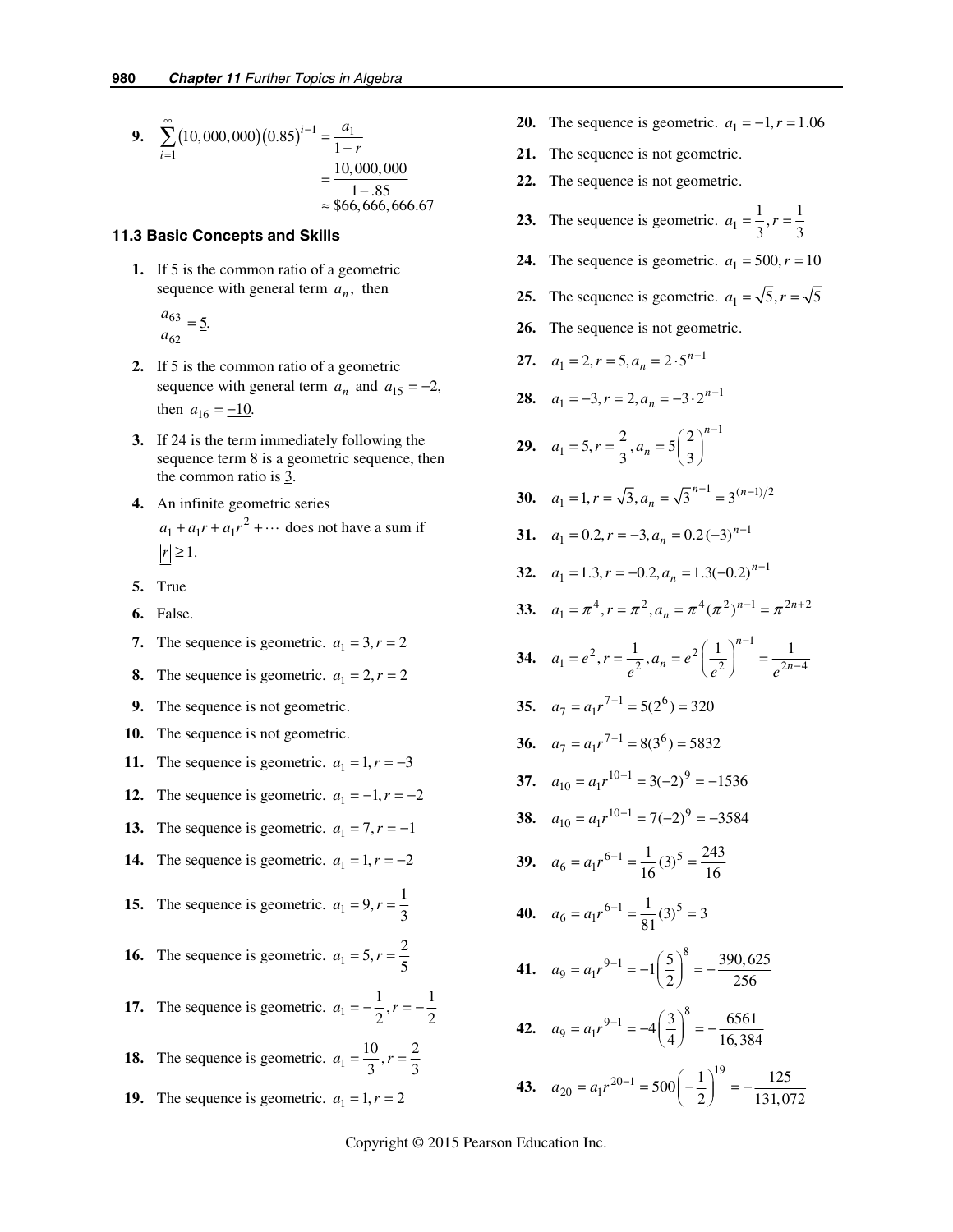**44.** 
$$
a_{20} = a_1 r^{20-1} = 1000 \left( -\frac{1}{10} \right)^{19} = -\frac{1}{10^{16}}
$$

 $\overline{18}$ 

- **45.**  $a_1 = 5; r = \frac{10}{5} = 2$  $a_n = a_1 r^{n-1} \Rightarrow 5 \cdot 2^{n-1} = 5120 \Rightarrow$  $2^{n-1} = 1024 \Rightarrow 2^{n-1} = 2^{10} \Rightarrow$  $n-1=10 \Rightarrow n=11$ There are 11 terms in the sequence.
- **46.**  $a_1 = 2; r = \frac{6}{2} = 3$  $= a_1 r^{n-1} \Rightarrow 2 \cdot 3^{n-1} =$ <br> $\frac{1}{1} - 2187 \Rightarrow 3^{n-1} - 3^7$  $2 \cdot 3^{n-1} = 4374$  $3^{n-1} = 2187 \Rightarrow 3^{n-1} = 3$  $n-1=7 \Rightarrow n=8$  $a_n = a_1 r^{n-1} \Rightarrow 2 \cdot 3^n$ <br>  $a_{n-1} = 2187 \Rightarrow 3^{n-1}$  $a_n = a_1 r^{n-1} \Rightarrow 2 \cdot 3^{n-1}$  $^{-1}$  – 2187 –  $2^{n-1}$  $= a_1 r^{n-1} \Rightarrow 2 \cdot 3^{n-1} = 4374 \Rightarrow$  $= 2187 \Rightarrow 3^{n-1} = 3' \Rightarrow$ There are 8 terms in the sequence.

47. 
$$
a_1 = 16; r = \frac{8}{16} = \frac{1}{2}
$$
  
\n $a_n = a_1 r^{n-1} \Rightarrow 16 \cdot \left(\frac{1}{2}\right)^{n-1} = \frac{1}{32} \Rightarrow$   
\n $\left(\frac{1}{2}\right)^{n-1} = \frac{1}{16 \cdot 32} \Rightarrow \left(\frac{1}{2}\right)^{n-1} = \frac{1}{2^4 \cdot 2^5} = \frac{1}{2^9} \Rightarrow$   
\n $n-1 = 9 \Rightarrow n = 10$   
\nThere are 10 terms in the sequence

There are 10 terms in the sequence.

**48.** 
$$
a_1 = 27; r = \frac{9}{27} = \frac{1}{3}
$$
  
\n $a_n = a_1 r^{n-1} \Rightarrow 27 \cdot \left(\frac{1}{3}\right)^{n-1} = \frac{1}{27} \Rightarrow$   
\n $\left(\frac{1}{3}\right)^{n-1} = \frac{1}{27 \cdot 27} \Rightarrow \left(\frac{1}{3}\right)^{n-1} = \frac{1}{3^3 \cdot 3^3} = \frac{1}{3^6} \Rightarrow$   
\n $n - 1 = 6 \Rightarrow n = 7$ 

There are 7 terms in the sequence.

49. 
$$
a_1 = 18; r = \frac{-12}{18} = -\frac{2}{3}
$$
  
\n $a_n = a_1 r^{n-1} \Rightarrow 18 \cdot \left(-\frac{2}{3}\right)^{n-1} = \frac{512}{729} \Rightarrow$   
\n $\left(-\frac{2}{3}\right)^{n-1} = \frac{512}{729 \cdot 18} \Rightarrow$   
\n $\left(-\frac{2}{3}\right)^{n-1} = \frac{2^9}{3^6 \cdot 3^2 \cdot 2} = \frac{2^8}{3^8} = \left(\frac{2}{3}\right)^8 = \left(-\frac{2}{3}\right)^8 \Rightarrow$   
\n $n-1 = 8 \Rightarrow n = 9$ 

There are 9 terms in the sequence.

50. 
$$
a_1 = 25
$$
;  $r = \frac{-15}{25} = -\frac{3}{5}$   
\n $a_n = a_1 r^{n-1} \Rightarrow 25 \cdot \left(-\frac{3}{5}\right)^{n-1} = \frac{729}{625} \Rightarrow$   
\n $\left(-\frac{3}{5}\right)^{n-1} = \frac{729}{625 \cdot 25} \Rightarrow$   
\n $\left(-\frac{3}{5}\right)^{n-1} = \frac{3^6}{5^4 \cdot 5^2} = \frac{3^6}{5^6} = \left(\frac{3}{5}\right)^6 = \left(-\frac{3}{5}\right)^6 \Rightarrow$   
\n $n-1=6 \Rightarrow n=7$   
\nThere are 7 terms in the sequence.  
\n51.  $r = 5$ ,  $S_{10} = \frac{(1/10)(1-5^{10})}{1-5} = \frac{1,220,703}{5}$   
\n52.  $r = \frac{1}{3}$ ,  $S_{10} = \frac{6(1-(1/3)^{10})}{1-(1/3)} = \frac{59,048}{6561}$   
\n53.  $r = -5$ ,  $S_{12} = \frac{(1/25)(1-5^{12})}{1-(-5)} = -\frac{40,690,104}{25}$   
\n54.  $r = -\frac{1}{100}$ ,  $S_{12} = \frac{-10(1-(-1/100)^{12})}{1-(-1/100)}$   
\n $= \frac{-10^{24} + 1}{(101)(10^{21})} = -\frac{10^{24} - 1}{(101)(10^{21})}$   
\n55.  $r = \frac{1}{4}$ ,  $S_8 = \frac{5(1 - (1/4)^8)}{1 - 1/4} = \frac{109,225}{16,384}$   
\n56.  $r = \frac{1}{5}$ ,  $S_8 = \frac{2(1 - (1/5)^8)}{1 - 1/2} = \frac{195,312}{78,125}$   
\n57.  $\sum_{i=1}^{5} \left(\frac{1}{2}\right)^{i-1} = \frac{(1)(1 - (1/2)^5)}{1 - 1/2} = \frac$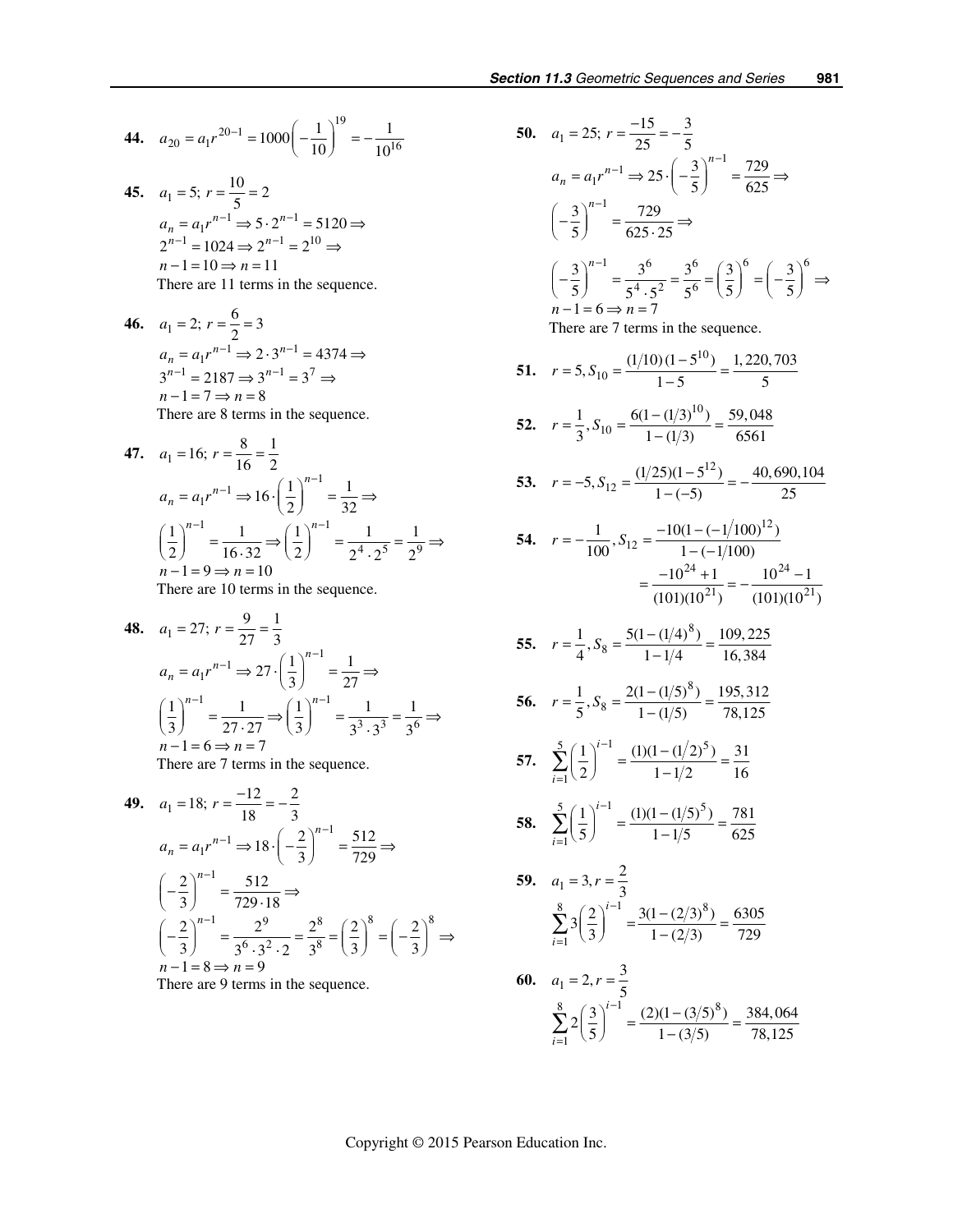61. 
$$
a_1 = \frac{1}{4}
$$
,  $r = 2$   
\n
$$
\sum_{i=3}^{10} \frac{2^{i-1}}{4} = \sum_{i=1}^{10} \frac{2^{i-1}}{4} - \sum_{i=1}^{2} \frac{2^{i-1}}{4}
$$
\n
$$
= \frac{(1/4)(1-2^{10})}{1-2} - \frac{(1/4)(1-2^2)}{1-2}
$$
\n
$$
= \frac{1023}{4} - \frac{3}{4} = 255
$$

62. 
$$
a_1 = 1/2, r = 5
$$
  
\n
$$
\sum_{i=3}^{10} \frac{5^{i-1}}{2} = \sum_{i=1}^{10} \frac{5^{i-1}}{2} - \sum_{i=1}^{2} \frac{5^{i-1}}{2}
$$
\n
$$
= \frac{(1/2)(1-5^{10})}{1-5} - \frac{(1/2)(1-5^2)}{1-5}
$$
\n= 1,220,703 - 3 = 1,220,700

63. 
$$
a_1 = -\frac{3}{5}, r = -\frac{5}{2}
$$
  
\n
$$
\sum_{i=1}^{20} \left(-\frac{3}{5}\right) \left(-\frac{5}{2}\right)^{i-1} = \frac{(-3/5)(1 - (-5/2)^{20})}{1 - (-5/2)}
$$
\n
$$
= \frac{3(5^{20} - 2^{20})}{35(2^{19})}
$$

$$
64. \quad a_1 = \left(-\frac{1}{4}\right)(3^{2-1}) = -\frac{3}{4}, r = \frac{1}{3}
$$
\n
$$
\sum_{i=1}^{20} \left(-\frac{1}{4}\right)(3^{2-i}) = \frac{-(3/4)(1 - (1/3)^{20})}{1 - (1/3)}
$$
\n
$$
= \frac{-3^{20} + 1}{8(3^{18})} = -\frac{3^{20} - 1}{8(3^{18})}
$$

65. 
$$
a_1 = \frac{1}{5}
$$
;  $r = \frac{1}{2}$   
\n $\frac{1}{320} = \frac{1}{5} \left(\frac{1}{2}\right)^{n-1} \Rightarrow \frac{1}{64} = \left(\frac{1}{2}\right)^{n-1} \Rightarrow$   
\n $\left(\frac{1}{2}\right)^6 = \left(\frac{1}{2}\right)^{n-1} \Rightarrow 6 = n - 1 \Rightarrow n = 7$   
\nThus, the sum is  $\sum_{n=1}^{7} \frac{1}{5} \left(\frac{1}{2}\right)^{n-1}$ .  
\n $\frac{\text{sum} (\text{seq} \cdot (1/5) \cdot (1/5) \cdot 7)}{326875}$   
\nAns. \text{Frac .396875}

66. 
$$
a_1 = 2; r = 3
$$
  
\n $1458 = 2 \cdot 3^{n-1} \Rightarrow 729 = 3^{n-1} \Rightarrow$   
\n $3^6 = 3^{n-1} \Rightarrow 6 = n-1 \Rightarrow n = 7$   
\nThus, the sum is  $\sum_{n=1}^{7} 2 \cdot 3^{n-1}$ .  
\n $\frac{\sin n(\sec n/2) \cdot 3^{n-1}}{2 \cdot 3^{n-1}} = 2186$   
\n67.  $\frac{\sin n(\sec n/3^{n/2} \cdot 7)}{841.333333}$   
\n $\frac{3341.333333}{841.333333}$   
\n68.  $\frac{\sin n(\sec n/17) \cdot \cos n}{1 \cdot 1 \cdot 1566666667}$   
\n69.  $\frac{\sin n(\sec n/17) \cdot \cos n \cdot 1}{1 \cdot 1566666667}$   
\n70.  $\frac{\sin n(\sec n/17) \cdot \cos n \cdot 1}{1 \cdot 1566666667}$   
\n70.  $\frac{\sin n(\sec n/17) \cdot \cos n \cdot 1}{1 \cdot 1566666667}$   
\n71.  $a_1 = \frac{1}{3}, r = \frac{1}{3}$   
\n $\frac{1}{3} + \frac{1}{9} + \frac{1}{27} + \frac{1}{81} + \cdots = \frac{1/3}{1 - (1/3)} = \frac{1}{2}$   
\n72.  $a_1 = \frac{5}{2}, r = \frac{1}{2}$   
\n $\frac{5}{2} + \frac{5}{4} + \frac{5}{8} + \frac{5}{16} + \cdots = \frac{5/2}{1 - (1/2)} = 5$   
\n73.  $a_1 = -\frac{1}{2}, r = -\frac{1}{2}$   
\n $-\frac{1}{2} + \frac{1}{4} - \frac{1}{8} + \frac{1}{16} + \cdots = \frac{-1/2}{1 - (-1/2)} = -\frac{1}{3}$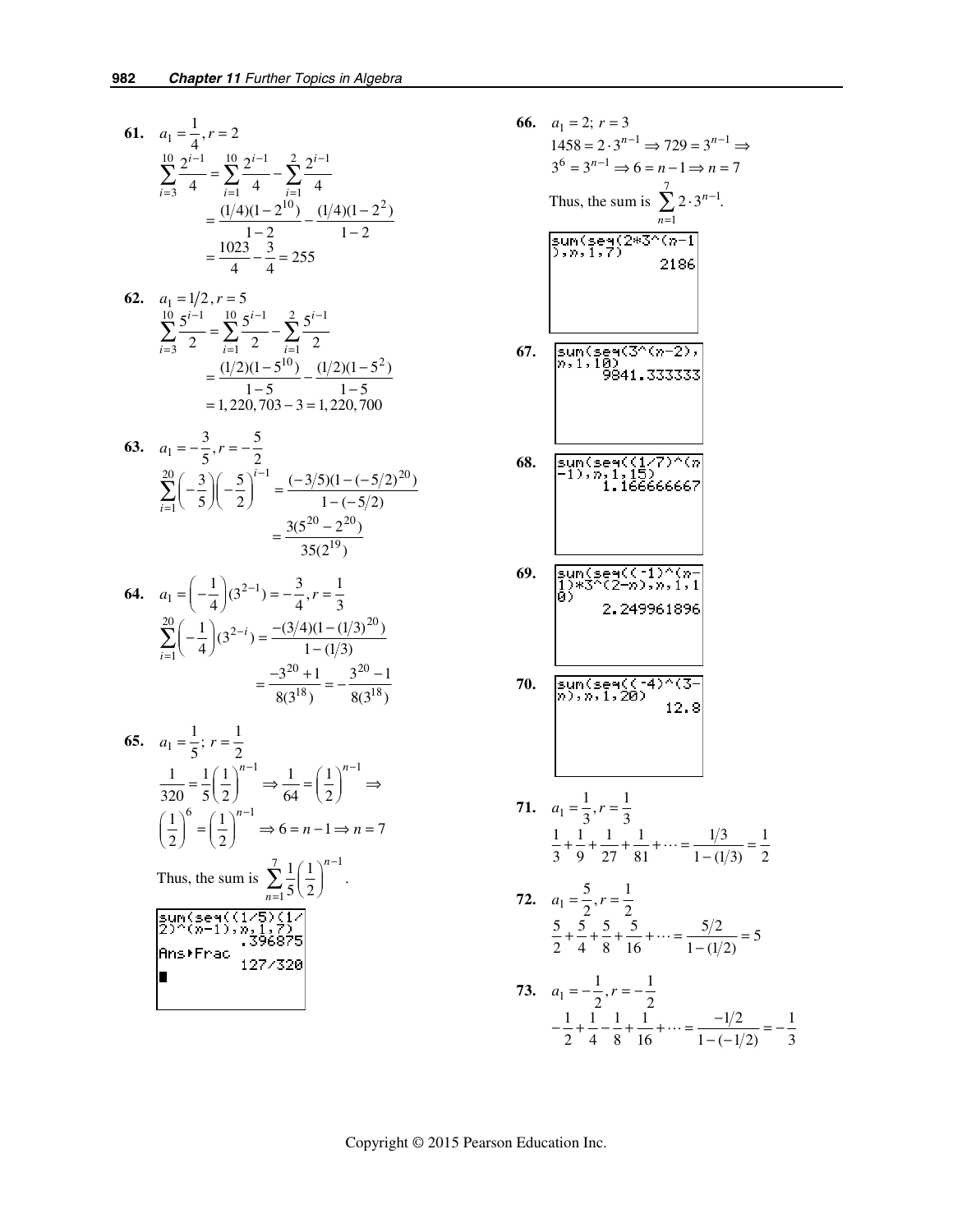74. 
$$
a_1 = -\frac{3}{2}, r = -\frac{1}{2}
$$
  
\n $-\frac{3}{2} + \frac{3}{4} - \frac{3}{8} + \frac{3}{16} + \cdots = \frac{-3/2}{1 - (-1/2)} = -1$   
\n75.  $a_1 = 8, r = -\frac{1}{4}$   
\n $8 - 2 + \frac{1}{2} - \frac{1}{8} + \cdots = \frac{8}{1 - (-1/4)} = \frac{32}{5}$   
\n76.  $a_1 = 1, r = -\frac{3}{5}$   
\n $1 - \frac{3}{5} + \frac{9}{25} - \frac{27}{125} + \cdots = \frac{1}{1 - (-3/5)} = \frac{5}{8}$   
\n77.  $a_1 = 5, r = \frac{1}{3}; \sum_{n=0}^{\infty} 5(\frac{1}{3})^n = \frac{5}{1 - (1/3)} = \frac{15}{2}$   
\n78.  $a_1 = 3, r = \frac{1}{4}; \sum_{n=0}^{\infty} 3(\frac{1}{4})^n = \frac{3}{1 - (1/4)} = 4$   
\n79.  $a_1 = 1, r = -\frac{1}{4}; \sum_{n=0}^{\infty} (-\frac{1}{4})^n = \frac{1}{1 - (-1/4)} = \frac{4}{5}$ 

**80.** 
$$
a_1 = 1, r = -\frac{1}{3}; \sum_{n=0}^{\infty} \left(-\frac{1}{3}\right)^n = \frac{1}{1 - (-1/3)} = \frac{3}{4}
$$

*n*

### *11.3 Applying the Concepts*

**81.** 
$$
a_5 = 20,000(1.03^5) = 23,185
$$

**82.** 
$$
a_{12} = 25(2^{12}) = 102,400
$$

**83.** 
$$
a_{36} = 100 \left( \frac{\left( 1 + \frac{0.06}{12} \right)^{36} - 1}{\frac{0.06}{12}} \right) = $3933.61
$$

**84.** 
$$
a_{20} = 300 \left( \frac{\left( 1 + \frac{0.08}{2} \right)^{20} - 1}{\frac{0.08}{2}} \right) = $8933.42
$$

85. 
$$
a_{10} = 2^{10} = 1024
$$
.  
A person has 1024 ancestors in the tenth generation back.

- **86. a.** The first day there are 1000 bacteria, the second day, there are 2000 bacteria, and the third day, there are 4000 bacteria. Continuing in this manner, we find that  $a_7 = 64,000 = 1000 (2^{7-1})$ .
	- **b.** After *n* days, there will be  $a_n = 1000 (2^{n-1})$  bacteria.
- **87.**  $a_1 = $36,000, r = 1.05$ 20  $S_{20} = \frac{36,000(1-1.05^{20})}{1-1.05} = $1,190,374.35$
- **88.** For option A, at \$4000 per month for 25 months, the buyer pays \$100,000. For option B, the buyer pays

$$
1\psi + 2\psi + 4\psi + 8\psi + \dots = \frac{1(1 - 2^{25})}{1 - 2}
$$
  
= 33,554,431\psi = \$335,544.31, so option A is

the better choice.

89. 
$$
a_1 = 56.25, r = 0.8
$$
  

$$
S_5 = \frac{56.25(1 - 0.8^5)}{1 - 0.8} = 189.09
$$
 cm

**90.**  $a_5 = 120,000(0.8^5) = $39,321.60$ 

91. 
$$
D = 5 + 2(5) \left(\frac{3}{5}\right) + 2(5) \left(\frac{3}{5}\right)^2 + 2(5) \left(\frac{3}{5}\right)^3 + \dots
$$
  
\n
$$
= 5 + 10 \left(\frac{3}{5}\right) + 10 \left(\frac{3}{5}\right)^2 + 10 \left(\frac{3}{5}\right)^3 + \dots
$$
  
\n
$$
= 5 + \frac{6}{1 - (3/5)} = 20 \text{ m}
$$

92. 
$$
D = 9 + 2(9)\left(\frac{3}{5}\right) + 2(9)\left(\frac{3}{5}\right)^2 + 2(9)\left(\frac{3}{5}\right)^3...
$$

$$
= 9 + 18\left(\frac{3}{5}\right) + 18\left(\frac{3}{5}\right)^2 + 18\left(\frac{3}{5}\right)^3 + ...
$$

$$
= 9 + \frac{18(3/5)}{1 - (3/5)} = 36 \text{ m}
$$

#### *11.3 Beyond the Basics*

 **93.** The area of each square is 1/2 the area of the next larger square. However, we are including the shaded regions only, so  $r = -1/2$ . (This will eliminate the white squares.)

$$
\sum_{i=1}^{\infty} \left(-\frac{1}{2}\right)^{i-1} = \frac{1}{1 - (-1/2)} = \frac{2}{3}.
$$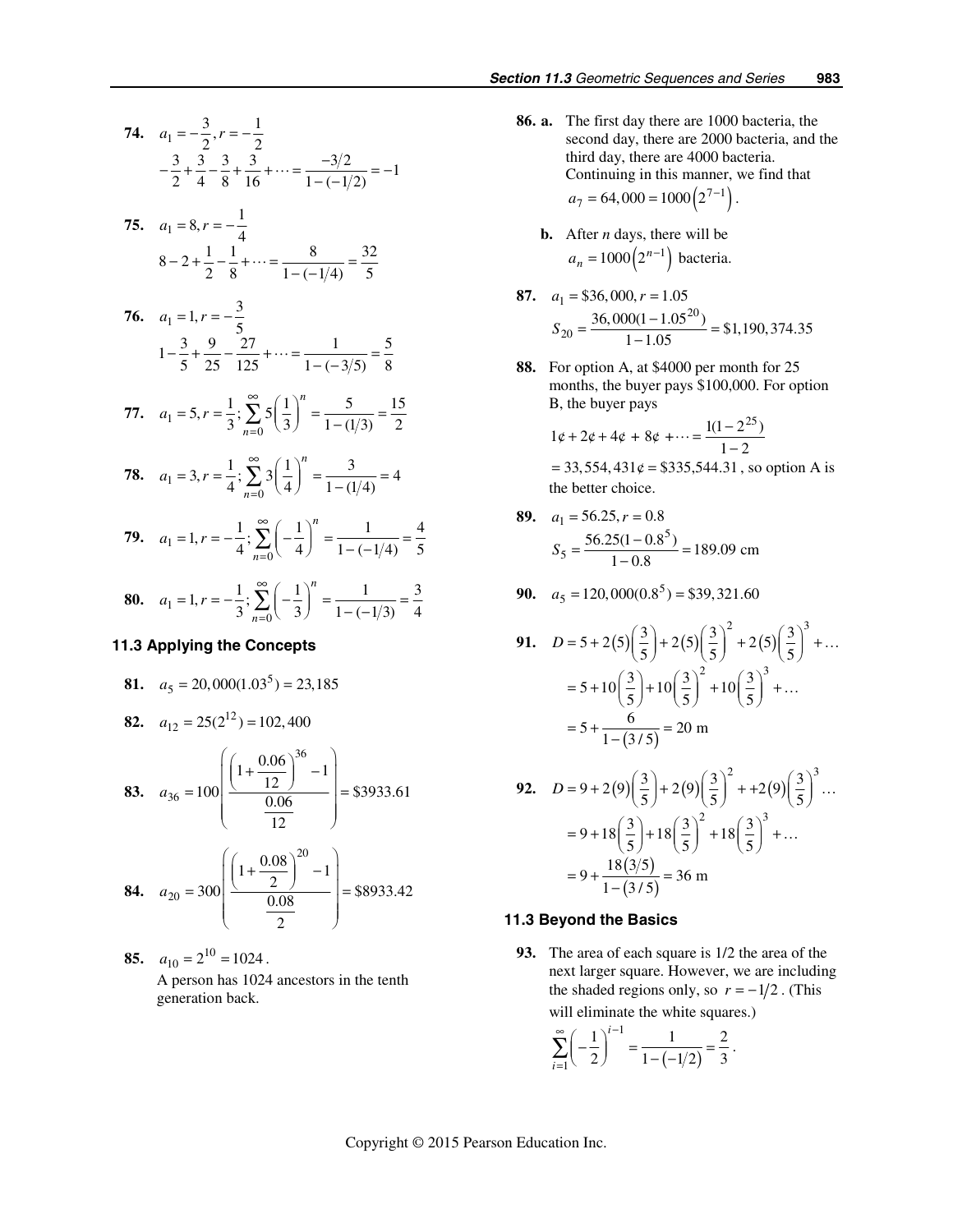**94.** The perimeter of each triangle is 1/2 the perimeter of the next larger triangle. The perimeter of the largest triangle is 12, so the

sum is 
$$
\sum_{n=1}^{\infty} 12\left(\frac{1}{2}\right)^n = \frac{12}{1 - (1/2)} = 24
$$

- **95.** Since  $a_1, a_2, a_3, \ldots$  is a geometric sequence,  $a_n = a_{n-1}r$  for every  $n \ge 1$ , where *r* is the common ratio. Taking the logarithm of both sides, we have  $\ln a_n = \ln \left( a_{n-1} r \right)$  $=$  ln  $a_{n-1}$  + ln r. So the sequence  $\ln a_1$ ,  $\ln a_2$ ,  $\ln a_3$ , ... is arithmetic with common difference ln *r* .
- **96.** Since  $a_1, a_2, a_3, \ldots$  is a geometric sequence,  $a_n = a_{n-1}r$  for every  $n \ge 1$ , where *r* is the common ratio. Squaring both sides, we have  $(a_n)^2 = (a_{n-1}r)^2 = (a_{n-1})^2 r^2$ . So the sequence  $a_1^2$ ,  $a_2^2$ ,  $a_3^2$ ,... is geometric with common ratio  $r^2$ .
- **97.** Since  $a_1, a_2, a_3, \ldots$  is a geometric sequence,  $a_n = a_{n-1}r$  for every  $n \ge 1$ , where *r* is the common ratio. Taking the reciprocal of both sides, we have  $1'$   $u_{n-1}$  $1 \t 1 \t 1 \t 1$  $\frac{1}{a_n} = \frac{1}{a_{n-1}r} = \frac{1}{a_{n-1}r} \cdot \frac{1}{r}$ . So the sequence  $\frac{1}{a_1}, \frac{1}{a_2}, \frac{1}{a_3}, \cdots$  is geometric with common ratio  $1/r$ .
- **98.** Since  $a_n = \frac{a_{n-1}}{c}$  for every  $n \ge 1$ , the sequence is geometric with common ratio  $1/c$ .
- **99.** Since  $a_n = \frac{2a_{n-1}}{x}$  for every  $n \ge 1$ , the sequence is geometric with common ratio  $2/x$ .
- **100.** Since  $a_n = -\frac{a_{n-1}}{x}$  for every  $n \ge 1$ , the sequence is geometric with common ratio  $-a/x$ .
- **101.** Since  $a_n = -\frac{a_{n-1}}{y}$  for every  $n \ge 1$ , the sequence is geometric with common ratio  $-1/y$ .

**102.** Since  $a_1, a_2, a_3, \ldots$  is an arithmetic sequence,  $a_n = a_{n-1} + d$  for every  $n \ge 1$ .  $a_n = a_{n-1} + d \Rightarrow 2^{a_n} = 2^{a_{n-1} + d} = 2^{a_{n-1}} \cdot 2^d$ . So the sequence  $2^{a_1}$ ,  $2^{a_2}$ ,  $2^{a_3}$ ,... is geometric with common ratio  $2^d$ .

#### **11.4 Critical Thinking/Discussion/Writing**

**103.** 
$$
a_{1001} = 10 + 1000(2.7) = 2710
$$
.  
 $b_{1001} = 10(2^{1000})$ , so  $b_{1001}$  is larger.

$$
104. \quad \frac{a_1\left(1 - \left(\frac{1}{2}\right)^{10}\right)}{1 - \frac{1}{2}} = 1023 \Rightarrow a_1 = 512
$$

**105.** 
$$
5 + 5(2) + 5(2^2) + \dots + 5(2^{15}) = \sum_{i=0}^{15} 5(2^i)
$$
 or 
$$
\sum_{i=1}^{16} 5(2^{i-1}).
$$

- **106.** Let  $\frac{a}{r}$ , *a*, and *ar* be the three terms of the geometric sequence. Then we have 2 3  $35$   $\int a + ar + ar^2 = 35$  $(ar) = 1000$   $\left[ a^3 = 1000 \right]$ 10  $\frac{a}{r} + a + ar = 35$  <br>  $\frac{a}{r} + ar + ar^2 = 35r$  $\begin{cases} \frac{a}{r} + a + ar = 35 \\ \left(\frac{a}{r}\right) a(ar) = 1000 \end{cases} \Rightarrow \begin{cases} a + ar + ar^2 = 35r \\ a^3 = 1000 \end{cases} \Rightarrow$ *a* =  $10+10r+10r^2 = 35r \Rightarrow 2r^2 - 5r + 2 = 0 \Rightarrow$  $(2r-1)(r-2) \Rightarrow r = \frac{1}{2}$  or  $r = 2$ . If  $r = \frac{1}{2}$ , then the three numbers are 20, 10, and 5. If  $r = 2$ , then the numbers are also 5, 10, and 20. **107.** Let  $a, a+d$ , and  $a+2d$  be the three terms of
	- the arithmetic sequence. Then  $a + (a + d) + (a + 2d) = 3a + 3d = 15 \implies$  $a + d = 5$ . The geometric sequence is  $a+1$ ,  $a+d+4$ , and  $a + 2d + 19$ , and  $4 a + 2d + 19$ 1  $a+d+4$  $a + d + 4$   $a + 2d$  $\frac{+d+4}{a+1} = \frac{a+2d+19}{a+d+4}$ .

(*continued on next page*)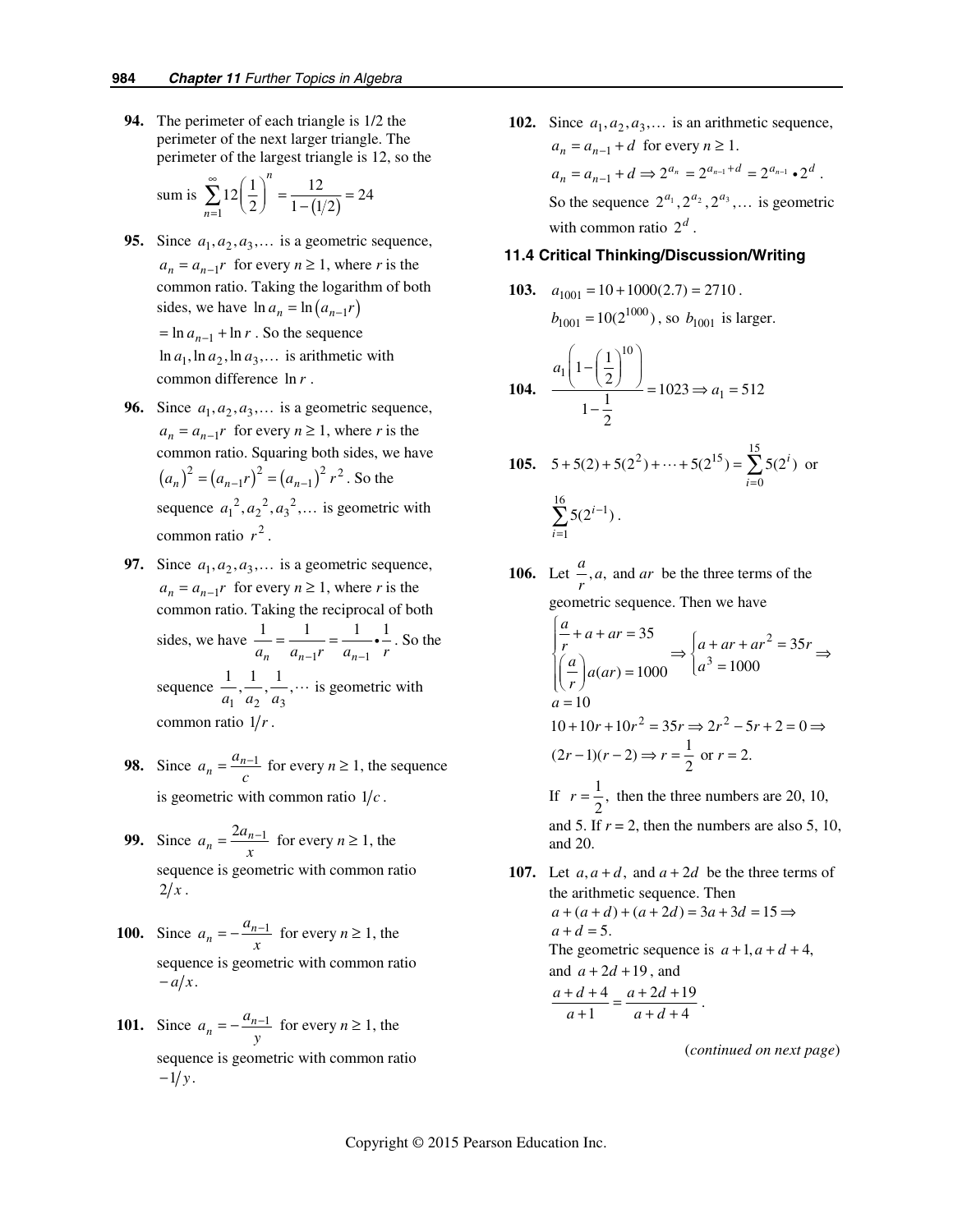(*continued*)

Use substitution to solve the system:

$$
\begin{cases}\na + d = 5 \\
\frac{a + d + 4}{a + 1} = \frac{a + 2d + 19}{a + d + 4} \\
d = 5 - a \\
\frac{a + d + 4}{a + 1} = \frac{a + 2d + 19}{a + d + 4} \\
\frac{a + (5 - a) + 4}{a + 1} = \frac{a + 2(5 - a) + 19}{a + (5 - a) + 4} \Rightarrow \\
\frac{9}{a + 1} = \frac{29 - a}{9} \Rightarrow 29 + 28a - a^2 = 81 \Rightarrow \\
-(a^2 - 28a + 52) = 0 \Rightarrow (a - 2)(a - 26) = 0 \Rightarrow \\
a = 2 \text{ or } a = 26. \\
\text{If } a = 2, \text{ then } d = 3, \text{ and the arithmetic sequence is } 2, 5, 8. \text{ If } a = 26, \text{ then } d = -21, \text{ and the sequence is } 26, 5, -16.\n\end{cases}
$$

**108.** Let  $a$ ,  $ar$ , and  $ar<sup>2</sup>$  be the three terms of the geometric sequence. So,  $a \cdot ar \cdot ar^2 = a^3 r^3 = 1000 \Rightarrow ar = 10.$ 

The arithmetic sequence is  $a, ar + 6$ , and

$$
ar2 + 7. Then,(ar + 6) - a = (ar2 + 7) - (ar + 6).
$$
  
Substituting ar = 10 gives  

$$
(10+6) - a = (10r + 7) - (10+6) \Rightarrow
$$

$$
16 - a = 10r - 9 \Rightarrow 25 = 10r + a
$$

$$
ar = 10 \Rightarrow r = \frac{10}{a}
$$

Substituting, we have

$$
25 = 10\left(\frac{10}{a}\right) + a \Rightarrow 25a = 100 + a^2 \Rightarrow
$$
  
\n
$$
a^2 - 25a + 100 = 0 \Rightarrow (a - 5)(a - 20) = 0 \Rightarrow
$$
  
\n
$$
a = 5, a = 20
$$

If  $a = 5$ , then we have  $5r = 10 \Rightarrow r = 2$ , and the geometric sequence is 5, 10, 20.

If  $a = 20$ , then we have  $20r = 10 \Rightarrow r = \frac{1}{2}$ , and the geometric sequence is 20, 10, 5.

### *11.3 Maintaining Skills*

**109.** 
$$
P_n : n(n+1)
$$
 is even.  
\n $P_3 : 3(3+1)$  is even. True  
\n $P_4 : 4(4+1)$  is even. True

110. 
$$
P_n : n^3 + n
$$
 is divisible by 3.  
\n $P_3 : 3^3 + 3$  is divisible by 3. True  
\n $P_4 : 4^3 + 4$  is divisible by 3. False

111. 
$$
P_n: 1+2+3+\cdots+n = \frac{n(n+1)}{2}
$$
  
\n $P_3: 1+2+3 = \frac{3(3+1)}{2}$  True  
\n $P_4: 1+2+3+4 = \frac{4(4+1)}{2}$  True

- **112.**  $P_n: 2^n > 3n$  $P_3: 2^3 > 3 \cdot 3$  False  $P_4: 2^4 > 3 \cdot 4$  True
- 113.  $P_n : n^2 + n$  is divisible by 2.  $(n+1)^3 + (n+1)$  $P_{n+1}$ :  $(n+1)^3 + (n+1)$  is divisible by 2.
- **114.**  $P_n: 2^{3n} 1$  is divisible by 7.  $P_{n+1}$ :  $2^{3(n+1)} - 1$  is divisible by 7.
- **115.**  $P_n: 3^n > 5n$  $P_{n+1}$ : 3<sup>n+1</sup> > 5(n+1)

116. 
$$
P_n: 1+4+7+\cdots+(3n-2) = \frac{1}{2}n(3n-1)
$$
  
\n
$$
P_{n+1}: 1+4+7+\cdots+(3n-2)+(3(n+1)-2)
$$
\n
$$
= \frac{1}{2}(n+1)(3(n+1)-1) \Rightarrow
$$
\n
$$
P_{n+1}: 1+4+7+\cdots+(3n-2)+(3n+1)
$$
\n
$$
= \frac{1}{2}(n+1)(3n+2)
$$

117. 
$$
\frac{k(k+1)}{2} + (k+1) = \frac{k(k+1)}{2} + \frac{2(k+1)}{2}
$$

$$
= \frac{k^2 + k + 2k + 2}{2}
$$

$$
= \frac{k^2 + 3k + 2}{2}
$$

$$
= \frac{(k+1)(k+2)}{2}
$$

118. 
$$
\frac{1}{6}k(k+1)(2k+1)+(k+1)^2
$$
  
=  $\frac{1}{6}(2k^3+3k^2+k)+(k^2+2k+1)$   
=  $\frac{1}{6}[(2k^3+3k^2+k)+6(k^2+2k+1)]$   
=  $\frac{1}{6}(2k^3+9k^2+13k+6)$   
=  $\frac{1}{6}(k+1)(k+2)(2k+3)$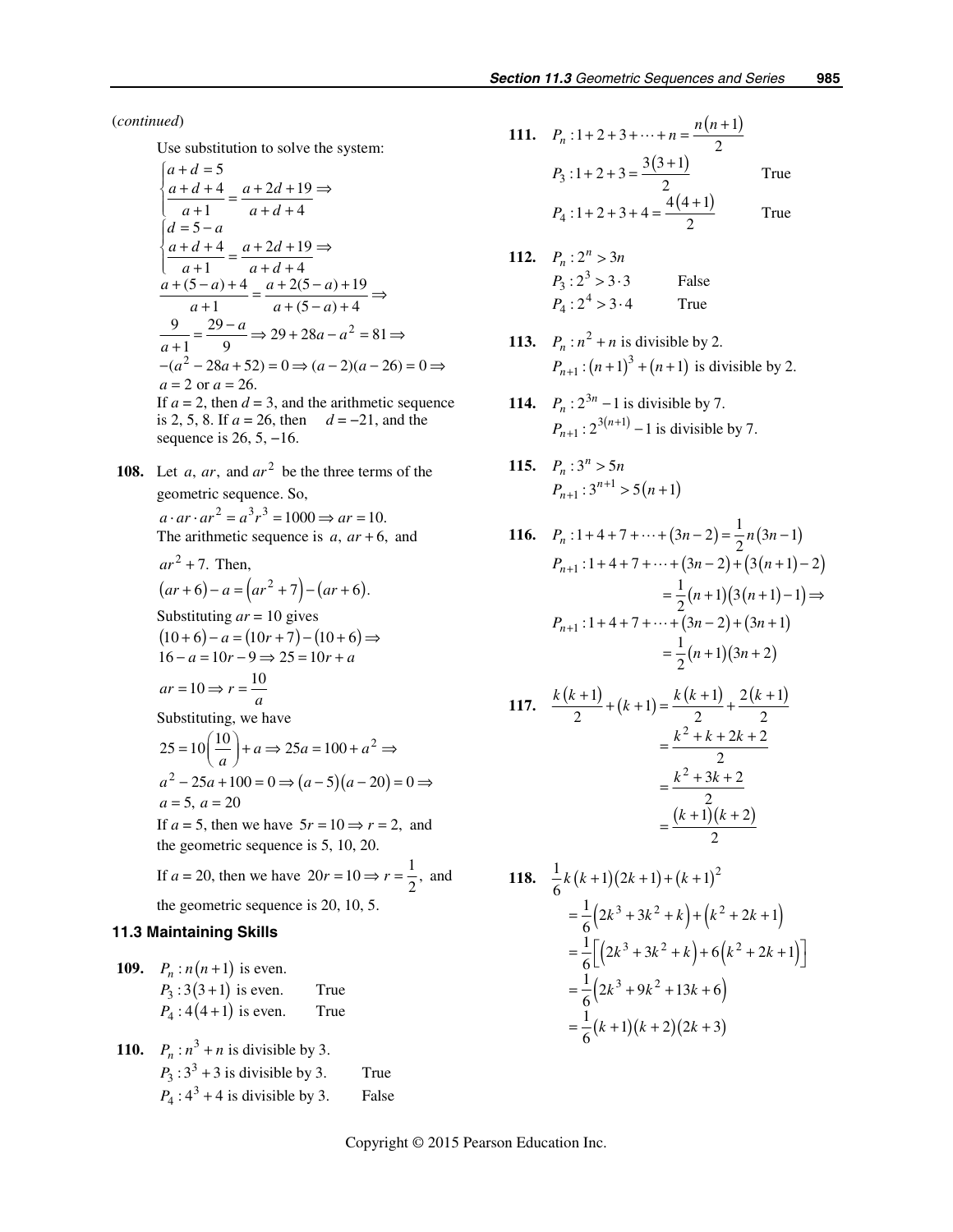# *11.4 Mathematical Induction*

#### *11.4 Practice Problems*

- **1.**  $P_{k+1}: \left[ (k+1) + 3 \right]^2 > (k+1)^2$  $(k+4)^2 > (k+1)^2 + 9$  $P_{k+1} : \lfloor (k+1) + 3 \rfloor^2 > (k+1)^2 + 9 \Rightarrow$
- **2.** For  $n = 1:1 = \frac{1(1+1)}{2}$  is true. Assume that it is

true for 
$$
n = k : 1 + 2 + 3 + ... + k = \frac{k(k+1)}{2}
$$
.

Then for 
$$
n = k + 1 : 1 + 2 + 3 + ... + k + (k + 1)
$$

$$
= \frac{k(k+1)}{2} + (k+1) = \frac{k^2 + k + 2k + 2}{2}
$$

$$
= \frac{(k+1)(k+2)}{2}
$$
, which is exactly the

statement for  $n = k + 1$ . Therefore the formula is true for all natural numbers.

**3.** For  $n = 1:3^1 > 1$  is true. Assume that the inequality is true for  $n = k : 3^k > k$ . Then, we must use this fact to prove that for

$$
n = k + 1: 3^{k+1} > k + 1.
$$
  
\n
$$
3^{k} > k \Rightarrow 3^{k} \cdot 3 > 3 \cdot k \Rightarrow 3^{k+1} > 3k > k + 1,
$$
  
\nwhich is exactly the statement for  $n = k + 1$ .  
\nTherefore the formula is true for all natural numbers.

### *11.4 Basic Concepts and Skills*

- **1.** Mathematical induction can only be used to prove statements about the natural numbers.
- **2.** The first step in a mathematical induction proof that a statement  $P_n$  is true for all natural numbers *n* is that  $P_1$  is true.
- **3.** The second step in a mathematical induction proof is to assume that  $P_k$  is true for a natural number *k*, and then show that  $P_{k+1}$  is true.
- **4.** True
- **5.** False. The number *e* is a constant. The statement  $e^n \geq n$  can be proven by mathematical induction for all natural numbers *n*.
- **6.** True
- **7.**  $P_{k+1}$ :  $((k+1)+1)^2 2(k+1)$  $= k^2 + 4k + 4 - 2k - 2$  $= k^2 + 2k + 2 = (k+1)^2 + 1$
- **8.**  $P_{k+1}$ :  $(1 + (k+1))(1 (k+1)) = (k+2)(-k)$ <br> $k^2 2k (k^2 + 2k) 1 (k+1)^2$ :  $(1 + (k + 1))(1 - (k + 1)) = (k + 2)(-k)$  $2k = -(k^2 + 2k) = 1 - (k+1)$  $P_{k+1}$  :  $(1 + (k+1))(1 - (k+1)) = (k+2)(-k)$  $k^2 - 2k = -(k^2 + 2k) = 1 - (k)$  $_{+1}$  :  $(1 + (k + 1))(1 - (k + 1)) = (k + 2)( =-k^2-2k = -(k^2+2k) = 1-(k+$
- **9.**  $P_{k+1}$ :  $2^{k+1}$  > 5(k+1)
- **10.**  $P_{k+1}: 1+3+5+...+(2k-1)+(2k+1)=(k+1)^2$ 
	- 11. For  $n = 1: 2 = 2$  is true. Assume that it is true for  $n = k$  :

$$
2+4+6+...+2k = k2 + k = k(k + 1)
$$
  
Then for  $n = k + 1$ :  

$$
2+4+6+...+2k+2(k + 1)
$$

$$
= k(k + 1) + 2(k + 1) = k2 + 3k + 2
$$

$$
= (k + 1)(k + 2)
$$

which is exactly the statement for  $n = k + 1$ . Therefore the formula is true for all natural numbers.

**12.** For  $n = 1:1 = 1^2$  is true. Assume that it is true for  $n = k$ :  $1 + 3 + 5 + ... + (2k - 1) = k^2$ . Then for  $n = k + 1$ :  $= k^2 + (2k + 1)$  $=(k+1)^2$  $1+3+5+...+(2k-1)+(2k+1)$ 

> which is exactly the statement for  $n = k + 1$ . Therefore the formula is true for all natural numbers.

**13.** For  $n = 1: 4 = 2(1)(1 + 1)$  is true. Assume that it is true for  $n = k$ :  $4 + 8 + 12 + ... + 4k = 2k(k + 1)$ Then for  $n = k + 1$ :  $= 2k(k+1) + (4k+4) = 2k^2 + 2k + 4k + 4$  $= 2(k^2 + 3k + 2) = 2(k+1)(k+2)$  $4 + 8 + 12 + \ldots + 4k + (4k + 4)$ 

which is exactly the statement for  $n = k + 1$ . Therefore the formula is true for all natural numbers.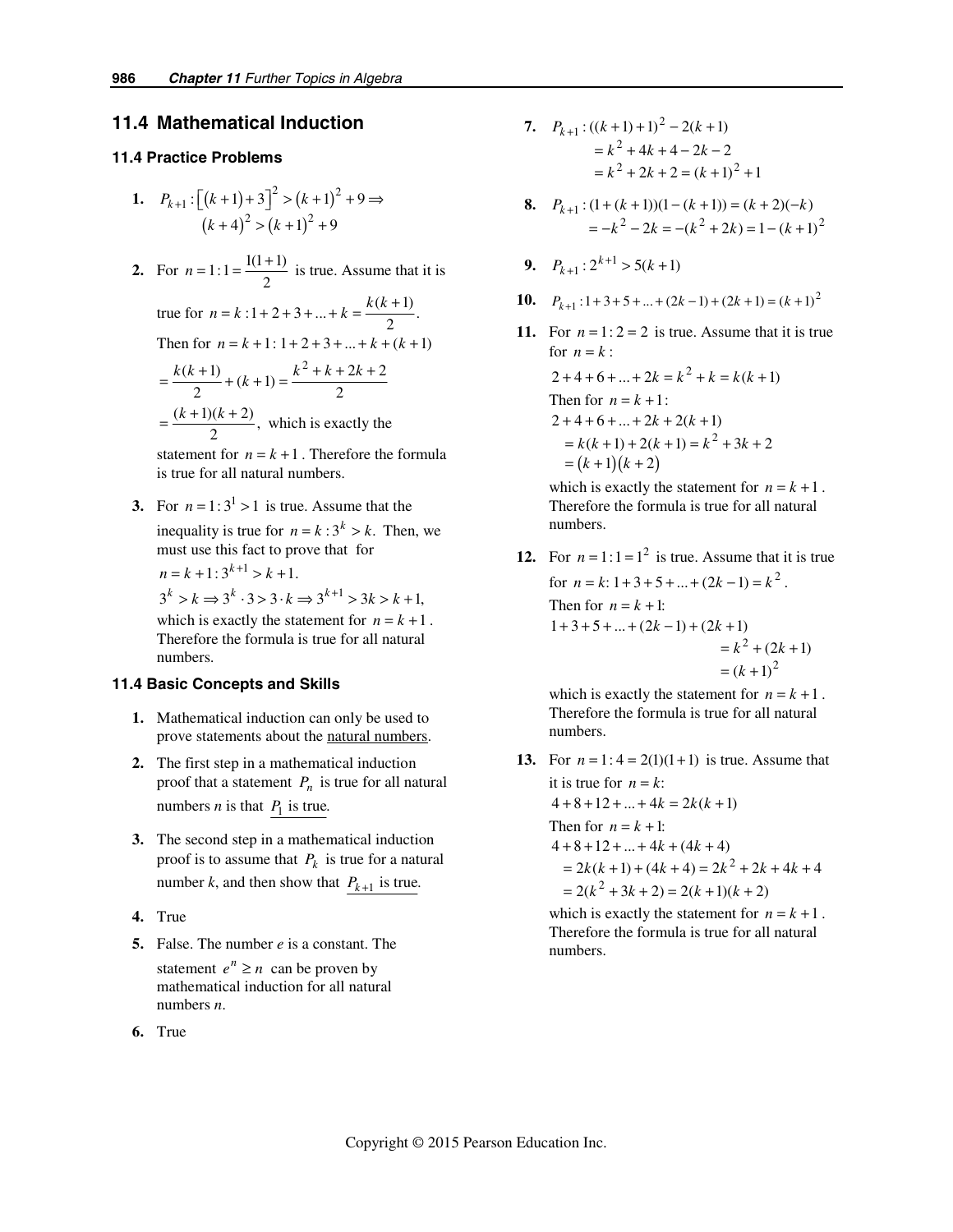14. For 
$$
n = 1: 3 = \frac{3(1)(1+1)}{2}
$$
 is true. Assume that  
\nit is true for  $n = k$ :  
\n $3+6+9+...+3k = \frac{3k(k+1)}{2}$   
\nThen for  $n = k+1$ :  
\n $3+6+9+...+3k+(3k+3)$   
\n $= \frac{3k(k+1)}{2} + (3k+3)$   
\n $= \frac{3k(k+1)+2(3)(k+1)}{2} = \frac{3k^2+9k+6}{2}$   
\n $= \frac{3(k+1)(k+2)}{2}$ 

which is exactly the statement for  $n = k + 1$ . Therefore the formula is true for all natural numbers.

**15.** For  $n = 1:1 = 1(2 - 1)$  is true. Assume that it is true for  $n = k$ :  $1 + 5 + 9 + ... + (4k - 3) = k(2k - 1)$ Then for  $n = k + 1$ :  $= k(2k-1) + (4k+1) = 2k^2 - k + 4k + 1$  $= 2k^2 + 3k + 1 = (k + 1)(2k + 1)$  $1+5+9+...+(4k-3)+(4k+1)$ 

 $=(k+1)(2(k+1) - 1)$ which is exactly the statement for  $n = k + 1$ . Therefore the formula is true for all natural numbers.

**16.** For 
$$
n = 1:3 = \frac{1(6)}{2}
$$
 is true. Assume that it is true for  $n = k$ :  
 $3+8+13+...+(5k-2) = \frac{k(5k+1)}{2}$   
Then for  $n = k + 1$ :

$$
3+8+13+...+(5k-2)+(5k+3)
$$
  
=  $\frac{k(5k+1)}{2} + (5k+3) = \frac{5k^2 + k + 2(5k+3)}{2}$   
=  $\frac{5k^2 + 11k + 6}{2} = \frac{(k+1)(5k+6)}{2}$   
=  $\frac{(k+1)(5(k+1)+1)}{2}$ 

which is exactly the statement for  $n = k + 1$ . Therefore the formula is true for all natural numbers.

**17.** For  $n = 1:3 = \frac{3(3-1)}{2}$  is true. Assume that it is true for  $n = k$ :  $3 + 9 + 27 + ... + 3^k = \frac{3(3^k - 1)}{2}$ Then for  $n = k + 1$ :  $3+9+27+...+3^{k}+3^{k+1} = \frac{3(3^{k}-1)}{2}+3^{k+1}$  $=\frac{3^{k+1}-3+2(3^{k+1})}{2}$ 1 2  $3(3^{k+1})-3$  $+9+27+...+3^{k}+3^{k+1} = \frac{3(3^{k}-1)}{2}+3^{k+1}$ *k* +  $=\frac{3(3^{k+1})-1}{2}$ 

1 2  $3(3^{k+1}-1)$ 2 *k* +  $=\frac{3(3^{k+1}-1)}{2}$ 

which is exactly the statement for  $n = k + 1$ . Therefore the formula is true for all natural numbers.

**18.** For  $n = 1: 5 = \frac{5(5^1 - 1)}{4}$  is true. Assume that it is true for  $n = k$ :  $5+25+125+...+5^k = \frac{5(5^k-1)}{4}$  $+25+125+...+5^k = \frac{5(5^k - 1)}{k}$ Then for  $n = k + 1$ :  $5 + 25 + 125 + ... + 5^{k} + 5^{k+1}$  $=$  $\frac{5(5^k-1)}{4}$  +  $5^{k+1}$  =  $\frac{5^{k+1}-5+4(5^{k+1})}{4}$ 

$$
=\frac{4}{5(5^{k+1})-5}=\frac{5(5^{k+1}-1)}{4}
$$

which is exactly the statement for  $n = k + 1$ . Therefore the formula is true for all natural numbers.

**19.** For  $n = 1$ :  $\frac{1}{(1)(2)} = \frac{1}{1+1}$  is true. Assume that it

is true for  $n = k$ :

$$
\frac{1}{(1)(2)} + \frac{1}{(2)(3)} + \frac{1}{(3)(4)} + \dots + \frac{1}{k(k+1)} = \frac{k}{k+1}.
$$
  
Then for  $n = k+1$ :  

$$
\frac{1}{(1)(2)} + \frac{1}{(2)(3)} + \frac{1}{(3)(4)} + \dots + \frac{1}{k(k+1)} + \frac{1}{(k+1)(k+2)}
$$

$$
= \frac{k}{k+1} + \frac{1}{(k+1)(k+2)} = \frac{k^2 + 2k + 1}{(k+1)(k+2)}
$$

(*continued on next page*)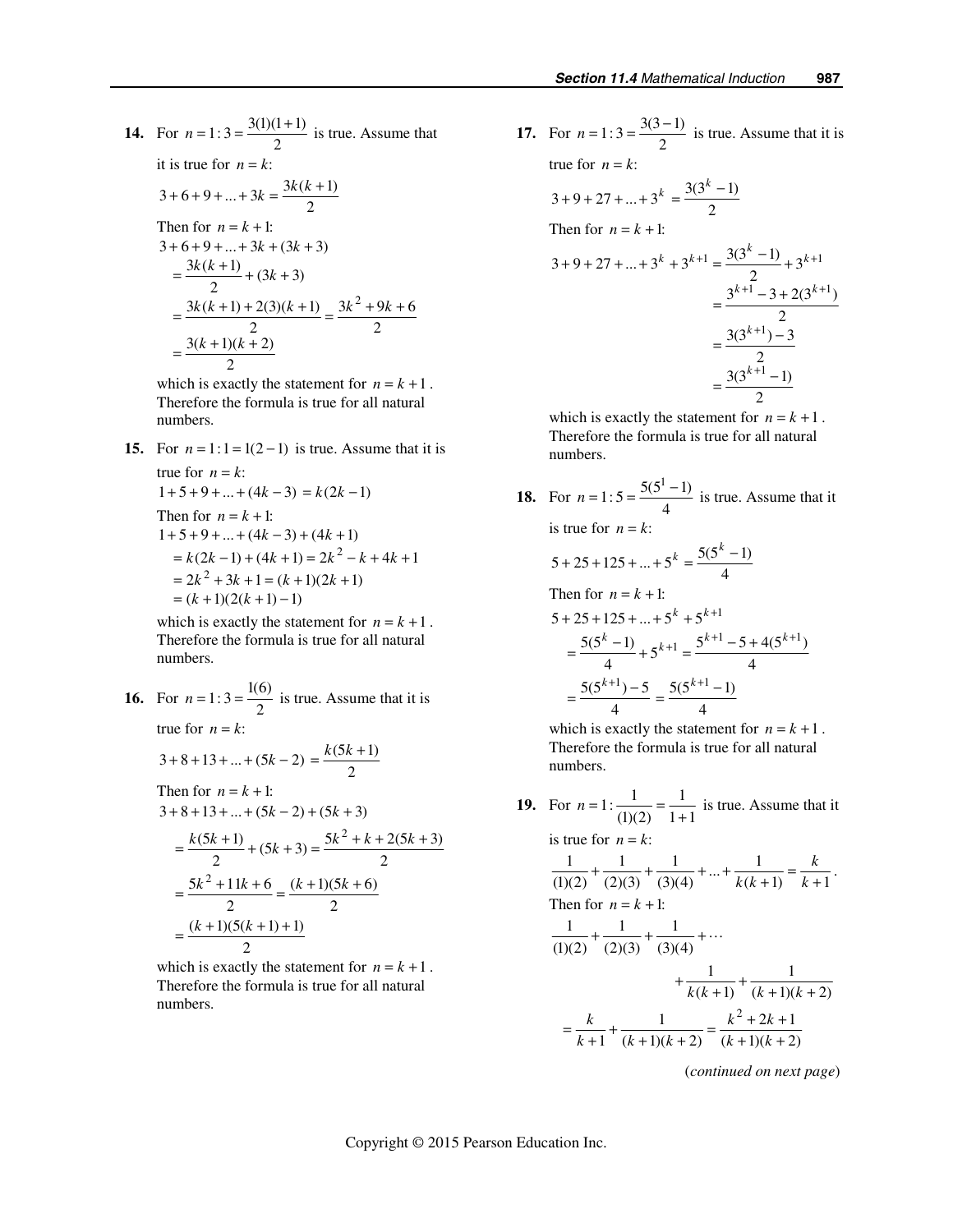(*continued*)

$$
=\frac{(k+1)^2}{(k+1)(k+2)}=\frac{k+1}{k+2}
$$

which is exactly the statement for  $n = k + 1$ . Therefore the formula is true for all natural numbers.

| <b>20.</b> For $n = 1$ : $\frac{1}{(2)(4)} = \frac{1}{4(1+1)}$ is true. Assume        |
|---------------------------------------------------------------------------------------|
| that it is true for $n = k$ :                                                         |
|                                                                                       |
| $\frac{1}{(2)(4)} + \frac{1}{(4)(6)} + \frac{1}{(6)(8)} + \dots + \frac{1}{2k(2k+2)}$ |
| $=\frac{k}{4(k+1)}$                                                                   |
| Then for $n = k + 1$ :                                                                |
| $\frac{1}{(2)(4)} + \frac{1}{(4)(6)} + \frac{1}{(6)(8)} + \dots + \frac{1}{2k(2k+2)}$ |
|                                                                                       |
| $+\frac{1}{(2k+2)(2k+4)}$                                                             |
| $=\frac{k}{4(k+1)}+\frac{1}{(2k+2)(2k+4)},$                                           |
|                                                                                       |
| $k^2 + 2k + 1$                                                                        |
| $\frac{1}{4(k+1)(k+2)}$                                                               |
| $\frac{(k+1)^2}{4(k+1)(k+2)} = \frac{k+1}{4(k+2)},$                                   |
|                                                                                       |

which is exactly the statement for  $n = k + 1$ . Therefore the formula is true for all natural numbers.

- **21.** For  $n = 1: 2 \le 2$  is true. Assume that it is true for  $n = k$ :  $2 \le 2^k$ . Then for  $n = k + 1$ :  $2 \leq 2^k \Rightarrow 2 \cdot 2 \leq 2(2^k) \Rightarrow 4 \leq 2^{k+1} \Rightarrow 2 \leq 2^{k+1}$ Therefore the formula is true for all natural numbers.
- **22.** For  $n = 1:2(1) + 1 \le 3^1$  is true. Assume that it

is true for  $n = k$ :  $2k + 1 \leq 3^k$ . Then for  $n = k + 1$ :  $2k+1 \leq 3^k \Rightarrow 3(2k+1) \leq 3^{k+1} \Rightarrow$  $6k + 3 \leq 3^{k+1}$ . Since  $2(k+1)+1 = 2k+3 \le 6k+3$ ,

 $2(k+1)+1 \leq 3^{k+1}$ , which is exactly the

statement for  $n = k + 1$ . Therefore the formula is true for all natural numbers.

- **23.** For  $n = 1:1(1 + 2) < (1 + 1)^2$  is true. Assume that it is true for  $n = k$ :  $k(k + 2) < (k + 1)^2$ . Then for  $n = k + 1$ :  $(k+1)(k+1+2) = (k+1)(k+3) < (k+1+1)^2 \implies$  $k^{2} + 4k + 3 < k^{2} + 4k + 4 \implies$  $k^2 + 2k + 2k + 3 < k^2 + 2k + 1 + 2k + 3 \Rightarrow$  $k(k+2) + (2k+3) < (k+1)^2 + (2k+3) \Rightarrow$  $k(k+2) < (k+1)^2$ , which is exactly the statement for  $n = k + 1$ . Therefore the formula is true for all natural numbers.
- **24.** For  $n = 1:1 \le 1^2$  is true. Assume that it is true for  $n = k$ ;  $k \leq k^2$ . Then for  $n = k + 1$ :  $k+1 \le (k+1)^2 \Rightarrow k+1 \le k^2+2k+1 \Rightarrow$

 $-k \leq k^2$ , which is true for all natural numbers. Therefore the formula is true for all natural numbers.

- **25.** For  $n = 1: \frac{1!}{1} = (1-1)!$  is true. Assume that it is true for  $n = k$ :  $\frac{k!}{k} = (k-1)!$ . Then for  $n = k + 1$ :  $\frac{(k+1)!}{k+1} = \frac{(k+1)k!}{k+1} = k!$ , which is exactly the statement for  $n = k + 1$ . Therefore the formula is true for all natural numbers.
- **26.** For  $n = 1$ :  $\frac{1!}{(1+1)!} = \frac{1}{1+1}$  is true. Assume that it is true for  $n = k$ :  $\frac{k!}{(k+1)!} = \frac{1}{k+1}$  $\frac{k!}{(k+1)!} = \frac{1}{k+1}$ . Then for  $n = k + 1$ :  $(k+1)!$   $(k+1)k!$   $k+1$   $k!$  $(k+2)!$   $(k+2)(k+1)!$   $k+2(k+1)!$  $1(1)$  1  $2(k+1)$   $k+2$  $(k+1)!$   $(k+1)k!$   $k+1$   $k$  $\frac{k+1!}{k+2!} = \frac{(k+1)k!}{(k+2)(k+1)!} = \frac{k+1}{k+2} \left( \frac{k!}{(k+1)!} \right)$ *k*  $=\frac{k+1}{k+2}\left(\frac{1}{k+1}\right)=\frac{1}{k+1}$

which is exactly the statement for  $n = k + 1$ . Therefore the formula is true for all natural numbers.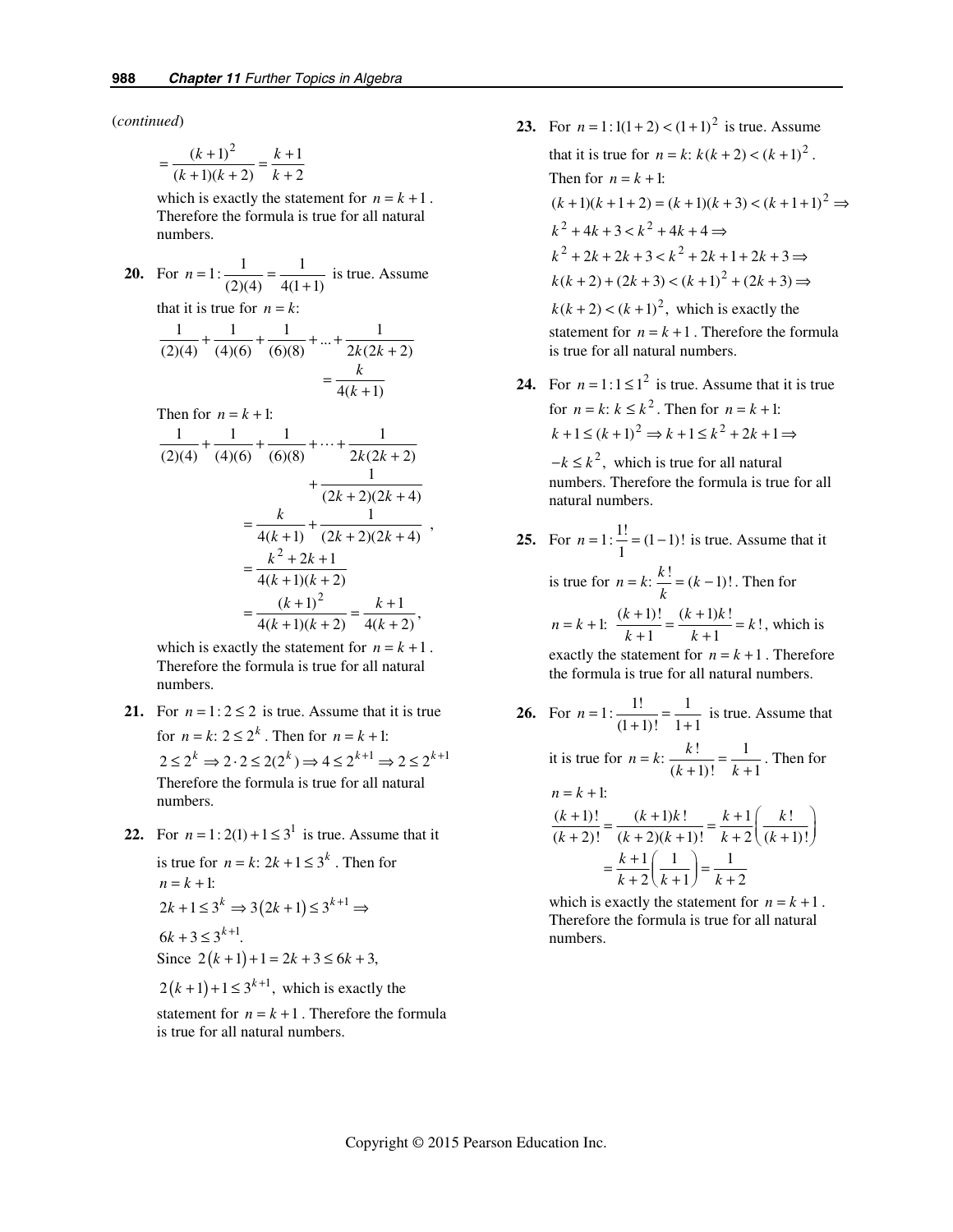**27.** For  $n = 1:1^2 = \frac{1(1+1)(2+1)}{6}$  is true. Assume that it is true for  $n = k$ :  $1^2 + 2^2 + 3^2 + \dots + k^2 = \frac{k(k+1)(2k+1)}{6}$ . Then for  $n = k + 1$ :  $1^2 + 2^2 + 3^2 + \dots + k^2 + (k+1)^2$  $=\frac{k(k+1)(2k+1)}{6}+(k+1)^2$  $(k+1)(2k+1) + 6(k+1)^2$  $=\frac{k(k+1)(2k+1)+6(k+1)}{6}$  $=\frac{(k+1)\big(k(2k+1)+6(k+1)\big)}{6}$  $(k+1)(2k^2 + 7k + 6)$ 6  $(k+1)(k+2)(2k+3)$ 6  $(k+1)(2k^2 + 7k)$  $(k+1)(k+2)(2k)$  $=\frac{(k+1)(2k^2+7k+1)}{6}$  $=\frac{(k+1)(k+2)(2k+1)}{6}$ 

which is exactly the statement for  $n = k + 1$ . Therefore the formula is true for all natural numbers.

28. For 
$$
n = 1:1^3 = \frac{1^2(1+1)^2}{4}
$$
 is true. Assume that  
\nit is true for  $n = k$ :  
\n
$$
1^3 + 2^3 + 3^3 + ... + k^3 = \frac{k^2(k+1)^2}{4}
$$
\nThen for  $n = k + 1$ :  
\n
$$
1^3 + 2^3 + 3^3 + ... + k^3 + (k+1)^3
$$
\n
$$
= \frac{k^2(k+1)^2}{4} + (k+1)^3
$$
\n
$$
= \frac{k^2(k+1)^2 + 4(k+1)^3}{4}
$$
\n
$$
= \frac{(k+1)^2(k^2 + 4(k+1))}{4}
$$
\n
$$
= \frac{(k+1)^2(k^2 + 4k + 4)}{4} = \frac{(k+1)^2(k+2)^2}{4}
$$

which is exactly the statement for  $n = k + 1$ . Therefore the formula is true for all natural numbers.

**29.** For  $n = 1: 2$  is a factor of  $1^2 + 1 = 2$ . For  $n = k$ : assume that 2 is a factor of  $n^2 + n \Rightarrow k^2 + k = 2p$  for some integer *p*. Then for  $n = k + 1$ :  $(k+1)^2 + (k+1) = k^2 + 3k + 2$  $=(k^2+k)+(2k+2)$  $= 2p + 2(k + 1) = 2(p + k + 1)$ 

 $(p+k+1)$  is an integer, so  $2(p+k+1)$  is divisible by 2. Therefore the formula is true for all natural numbers.

- **30.** For  $n = 1: 2$  is a factor of  $1^3 + (5)(1) = 6$ . For  $n = k$ : Assume that 2 is a factor of  $n^3 + 5n \Rightarrow k^3 + 5n = 2p$  for some integer *p*. Then for  $n = k + 1$ :  $(k+1)^3 + 5(k+1)$  $= k^3 + 3k^2 + 3k + 1 + 5k + 5$  $= k^3 + 5k + 3k^2 + 3k + 6 = 2p + 6 + 3k(k+1)$  $= 2(p+3) + 3k(k+1)$ Either  $k$  or  $k + 1$  is even, so  $2(p+3) + 3k(k+1)$  is divisible by 2. Therefore the formula is true for all natural numbers.
- **31.** For  $n = 1:6$  is a factor of  $1(1+1)(1+2) = 6$ . For  $n = k$ : Assume that 6 is a factor of  $n(n+1)(n+2) \Rightarrow k(k+1)(k+2) = 6p$  for some integer *p*. Then for  $n = k + 1$ :  $(k+1)(k+2)(k+3)$  $= k(k+1)(k+2) + 3(k+1)(k+2)$  $= 6p + 3(k + 1)(k + 2)$ . Either  $k + 1$  or  $k + 2$  is even, so  $3(k+1)(k+2)$  is divisible by 6 and, thus,  $6p + 3(k + 1)(k + 2)$  is divisible by 6. Therefore the formula is true for all natural numbers.
- **32.** For  $n = 1$ : 3 is a factor of  $1(1+1)(1-1) = 0$ . For  $n = k$ , assume that 3 is a factor of  $n(n+1)(n-1) \Rightarrow k(k+1)(k-1) = 3p$  for some integer *p*. Then for  $n = k + 1$ :  $(k+1)(k+2)(k) = k(k+1)(k-1+3)$  $= k(k+1)(k-1) + 3k(k+1)$  $= 3p + 3k(k + 1)$  $= 3(p + k(k+1))$

Since  $(p + k(k + 1))$  is an integer,  $3(p + k(k + 1))$  is divisible by 3. Therefore the formula is true for all natural numbers.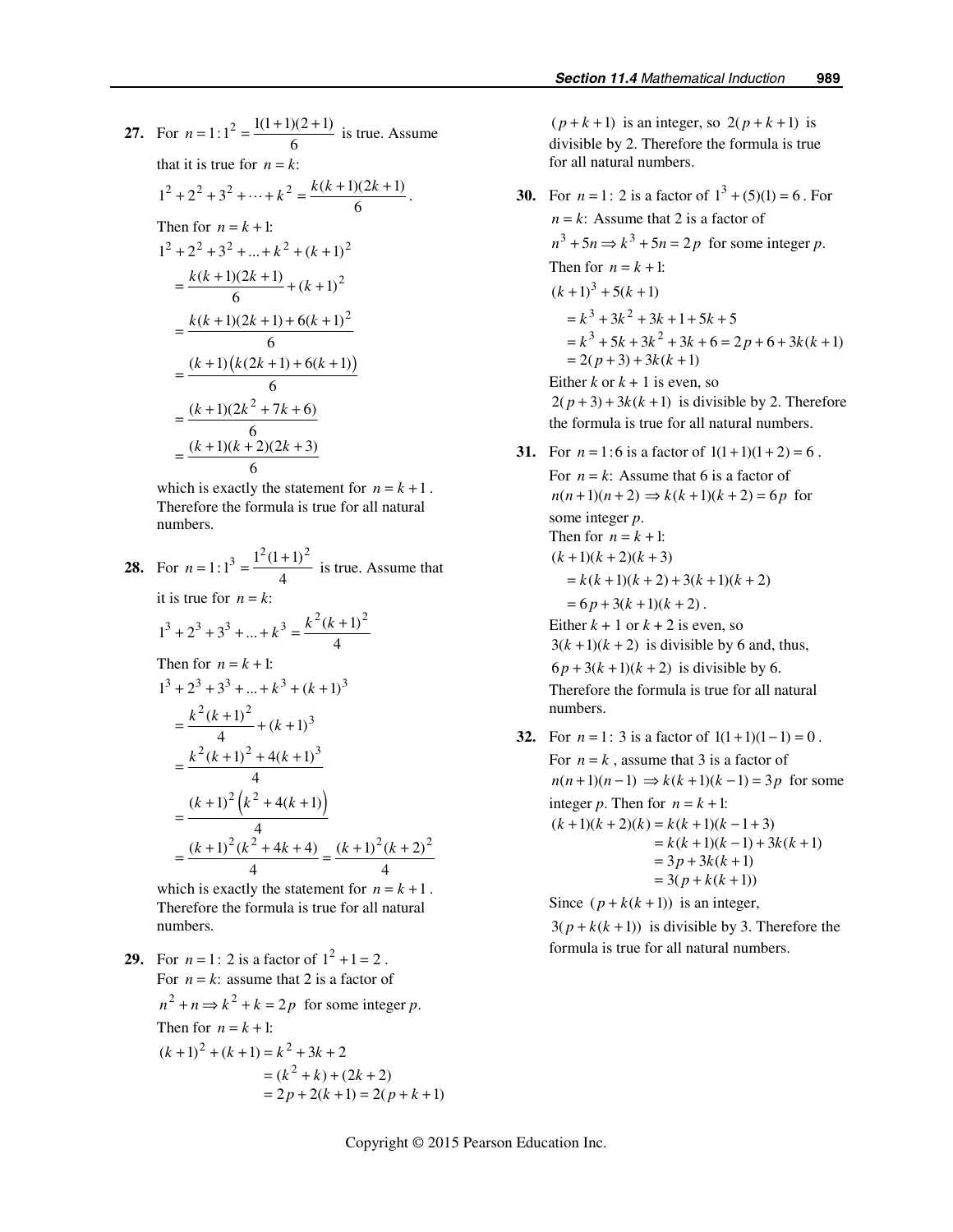**33.** For  $n = 1$ :  $(ab)^1 = a^1b^1$  is true. Assume that it is true for  $n = k$  :  $(ab)^k = a^k b^k$ .

Then for 
$$
n = k + 1
$$
:

 $(ab)^{k+1} = (ab)^{k} (ab) = a^{k} b^{k} ab = a^{k+1} b^{k+1}$ 

which is exactly the statement for  $n = k + 1$ . Therefore the formula is true for all natural numbers.

34. For 
$$
n = 1: \left(\frac{a}{b}\right)^1 = \frac{a^1}{b^1}
$$
 is true. Assume that it is  
true for  $n = k: \left(\frac{a}{b}\right)^k = \frac{a^k}{b^k}$ . Then for  
 $n = k + 1:$   

$$
\left(\frac{a}{b}\right)^{k+1} = \left(\frac{a}{b}\right)^k \left(\frac{a}{b}\right) = \left(\frac{a^k}{b^k}\right) \left(\frac{a}{b}\right) = \frac{a^{k+1}}{b^{k+1}},
$$

which is exactly the statement for  $n = k + 1$ . Therefore the formula is true for all natural numbers.

#### *11.4 Applying the Concepts*

**35.** For  $n = 2: \frac{2^2 - 2}{2} = 1$ , which is the correct number of hugs for two people. Assume that the number of hugs for *k* people is 2  $\frac{k^2-k}{2}$ . If there are  $k + 1$  people, then we can separate one of them. The remaining *k* have 2 2  $k^2 - k$ 

hugs by the hypothesis. The  $k+1$  st person has to hug each of the other *k* people. So the number of hugs is

$$
\frac{k^2 - k}{2} + k = \frac{k^2 - k + 2k}{2} = \frac{k^2 + 2k + 1 - (k+1)}{2}
$$

$$
= \frac{(k+1)^2 - (k+1)}{2}
$$
, which is exactly the

statement for  $n = k + 1$ . Therefore the formula is true for all natural numbers  $n \geq 2$ .

**36.** If there is one prize (i.e.,  $n = 1$ ), there are two  $( = 2<sup>1</sup>)$  possible outcomes: either winning zero prizes or winning one prize. Assume that if

there are *k* prizes, then there are  $2^k$  possible outcomes. If there are  $k + 1$  prizes, we can separate the possible outcomes into two categories: the ones containing the  $k + 1$ st prize and the ones not containing it. The number of possible outcomes not containing

the  $k + 1$ st prize is  $2^k$  by the hypothesis.

We can obtain the number of outcomes including the  $k + 1$ st prize by including that prize with the possible outcomes that don't include it. Therefore, there are  $2^k$  possible outcomes that include the  $k + 1$ st prize. So there are  $2^{k} + 2^{k} = 2(2^{k}) = 2^{k+1}$  possible outcomes, which is exactly the formula for  $n = k + 1$ . Therefore the formula is true for all natural numbers.

 **37. a.** The number of sides of the *n*th figure is  $3(4^{n-1})$ . For  $n = 1:3(4^0) = 3$ , which is

the number of sides of the triangle. Assume the number of sides of the *k*th figure is

 $3(4^{k-1})$ . When making the  $k + 1$ st figure,

each new small triangle splits the original side into two sides, thus doubling the number of sides. In addition, each new triangle adds on two new sides per original side. So, the number of sides of the  $k + 1$ st figure is four times the number of sides of

the *k*th figure, i.e.,  $4(3)(4^{k-1}) = 3(4^k)$ ,

which is exactly the formula for  $n = k + 1$ . Therefore the formula is true for all natural numbers.

**b.** The perimeter of the *n*th figure is  $3\left(\frac{4}{3}\right)^{n-1}$ .

For 
$$
n = 1:3\left(\frac{4}{3}\right)^0 = 3
$$
, which is the

perimeter of the equilateral triangle with side length 1. Assume that the perimeter of

the *k*th figure is  $3\left(\frac{4}{3}\right)^{k-1}$ . When making

the  $k + 1$ st figure, each new small triangle adds on two new sides and deletes one small side, each with length  $1/3$  of the original side. So, each new triangle increases the perimeter by  $1/3$  of an original side. Therefore the perimeter of the  $k + 1$ st figure is  $4/3$  times that of the *k*th

figure, i.e., 
$$
\frac{4}{3}(3)\left(\frac{4}{3}\right)^{k-1} = 3\left(\frac{4}{3}\right)^k
$$
, which

is exactly the formula for  $n = k + 1$ . Therefore the formula is true for all natural numbers.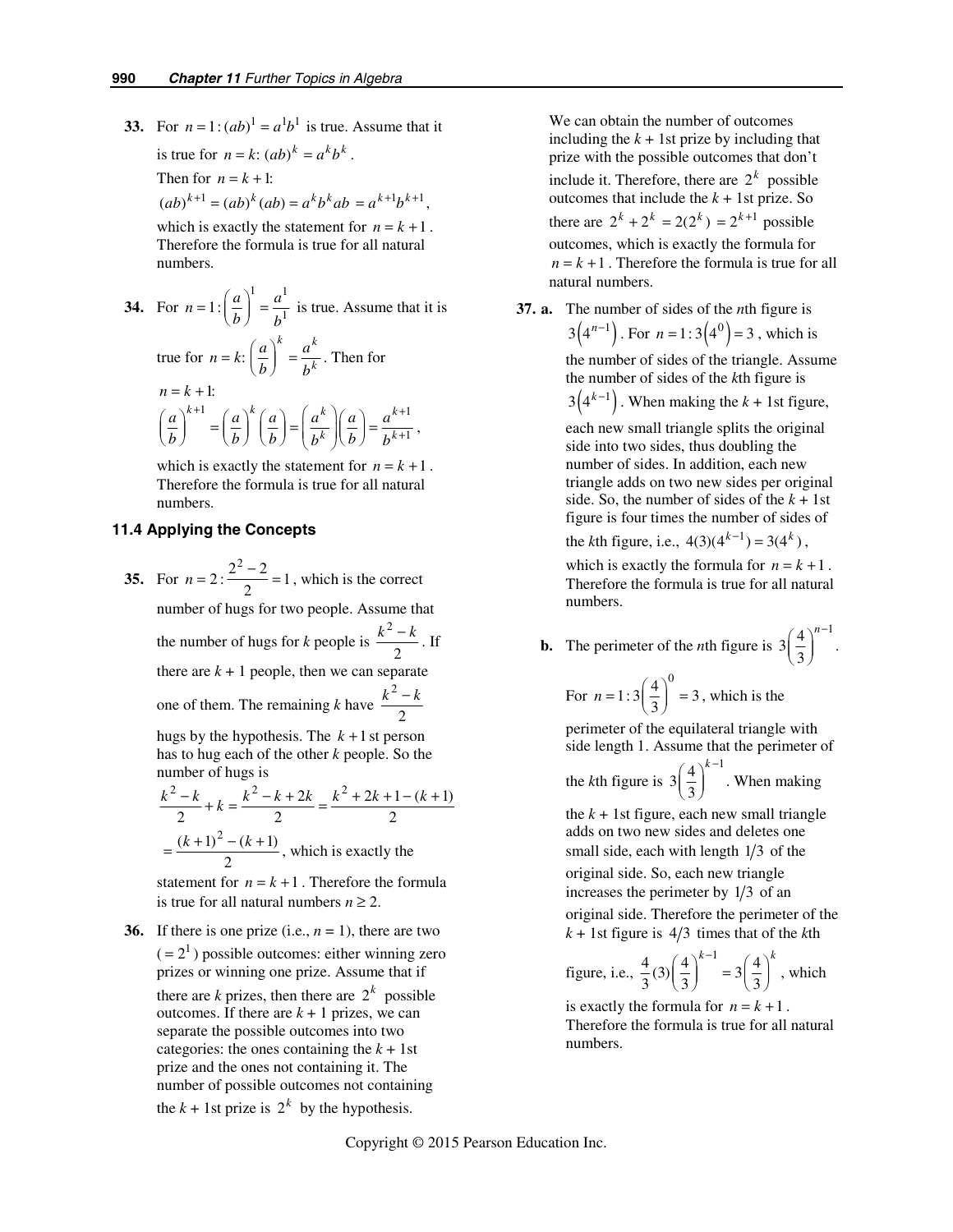**38. a.** There are 27 small black triangles + 9 small white triangles  $+4$  larger white triangles  $=$ 40 triangles.



- **b.** There are 81 small black triangles + 27 small white triangles + 13 larger white triangles  $= 121$  triangles.
- **c.** The number of number of triangles after the

*n*th iteration is  $\frac{3^n - 1}{2}$ , and the number of

the smallest triangles (i.e., the ones which were created during the last iteration) is  $3^{n-1}$  Prove as follows: For

$$
n = 1: \frac{3^1 - 1}{2} = 1
$$
 is the number of triangles

after the first iteration, and the number of smallest triangles is  $3^{1-1} = 1$ . Assume that the statement is true for  $n = k$ . When performing the  $k + 1$ st iteration, there is one new triangle on each side of the previous smallest triangles. That is  $3(3^{k-1}) = 3^k$ new triangles. So, altogether there are

$$
\frac{3^{k}-1}{2} + 3^{k} = \frac{3^{k}-1+2(3^{k})}{2}
$$

$$
= \frac{3(3^{k})-1}{2} = \frac{3^{k+1}-1}{2}
$$
, which is exactly the

formula for  $n = k + 1$ . Therefore the formula is true for all natural numbers.

 **39.** The smallest number of moves to accomplish the transfer is  $2^n - 1$ . Prove as follows: for  $n = 1: 2<sup>1</sup> - 1 = 1$  is the number of necessary moves for one ring. Assume that the smallest number of moves for *k* rings is  $2^k - 1$ . When we move the biggest peg from the bottom to another peg, all the other rings must be stacked on the third peg in decreasing order

from bottom to top. This requires  $2<sup>k</sup> - 1$ moves by the hypothesis. It takes one move to put the biggest ring onto the other peg. Then we have to move all the other rings on top of

it, with again requires 
$$
2^k - 1
$$
 moves.

Altogether, then, there are

 $(2<sup>k</sup> - 1) + 1 + (2<sup>k</sup> - 1) = 2(2<sup>k</sup>) - 1 = 2<sup>k+1</sup> - 1$ moves, which is exactly the formula for  $n = k + 1$ . Therefore the formula is true for all natural numbers.

- **40. a.** If  $n = 1$ , then two answer sheets are possible. If  $n = 2$ , then four answer sheets are possible.
	- **b.** The number of answer sheets is  $2^n$ . Prove as follows: For  $n = 1:2^1 = 2$ , which is the number of answer sheets for one question. Assume that the number of answer sheets for *k* questions is  $2^k$ . If there are  $k + 1$ questions, then the first *k* can be answered

in  $2^k$  different ways, by the hypothesis. The last question can be answered in two ways. So the number of possible answer sheets is  $2( 2<sup>k</sup> ) = 2<sup>k+1</sup>$ , which is exactly the formula for  $n = k + 1$ . Therefore the formula is true for all natural numbers.

## *11.4 Beyond the Basics*

- **41.** For  $n = 1$ , 5 is a factor of  $8^1 3^1 = 5$ . For  $n = k$ , assume that 5 is a factor of  $8^n - 3^n \Rightarrow$  $8<sup>k</sup> - 3<sup>k</sup> = 5p$  for some integer *p*. Then for  $n = k + 1$ :  $8^{k+1} - 3^{k+1} = 8(8^k) - 3(3^k)$  $=8(8^{k}) - 8(3^{k}) + 5(3^{k}) = 8(8^{k} - 3^{k}) + 5(3^{k})$  $8(5 p) + 5(3<sup>k</sup>) = 5(8p + 3<sup>k</sup>)$ . Since  $8p + 3<sup>k</sup>$  is an integer,  $5(8p + 3^k)$  is divisible by 5. Therefore the formula is true for all natural numbers.
- **42.** For  $n = 1$ , 24 is a factor of  $5^{2(1)} 1 = 24$ . For  $n = k$ , assume that 24 is a factor of  $5^{2n} - 1 \Rightarrow 5^{2k} - 1 = 24p$  for some integer *p*. Then for  $n = k + 1$ :  $5^{2(k+1)} - 1 = 5^{2k+2} - 1 = 5^2 (5^{2k}) - 1$  $= 25(5^{2k}) - 25 + 24 = 25(5^{2k} - 1) + 24$  $= 25(24p) + 24 = 24(25p + 1)$ . Since  $25p + 1$ is an integer,  $24(25p + 1)$  is divisible by 24. Therefore the formula is true for all natural numbers.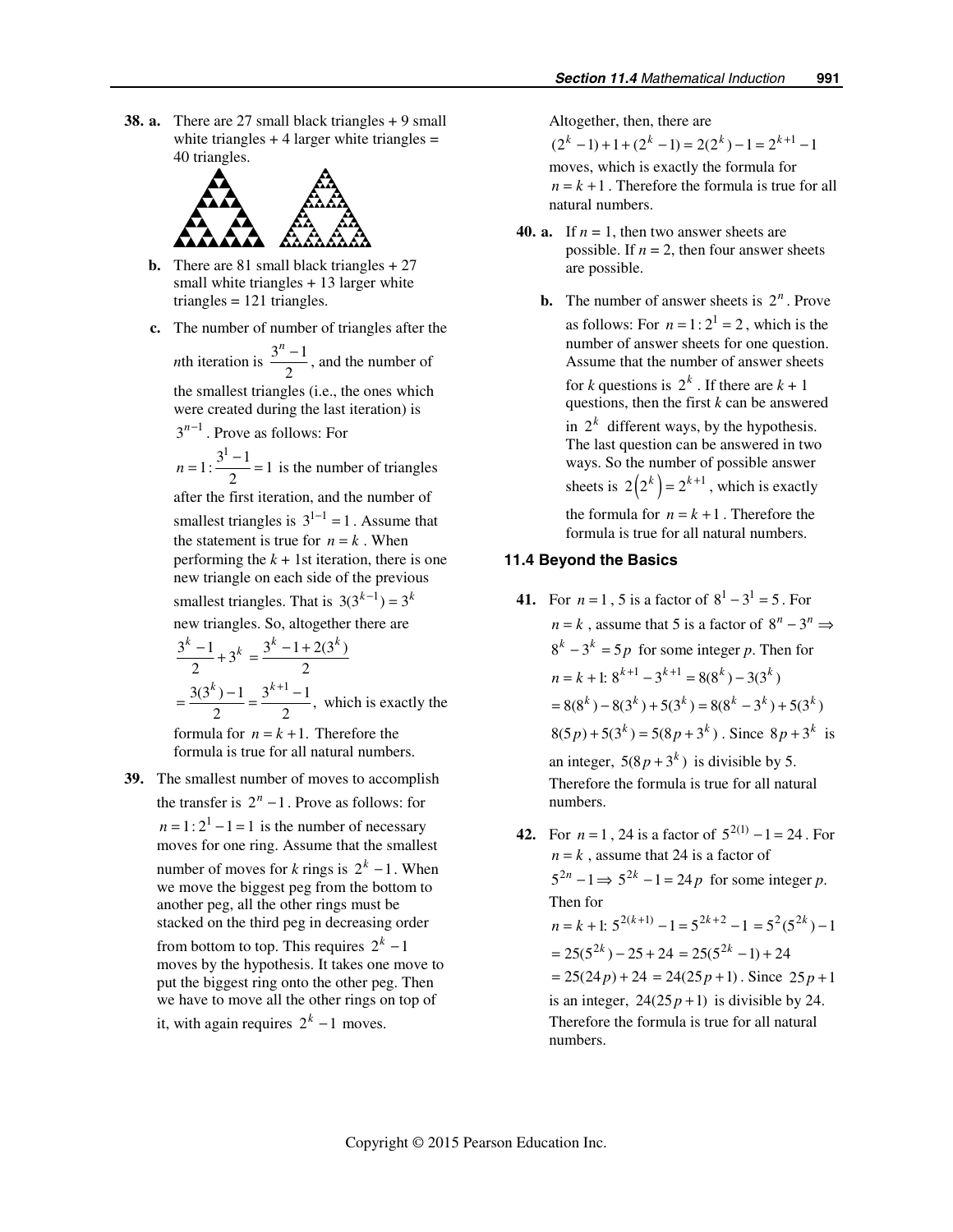**43.** For  $n = 1$ , 64 is a factor of  $3^{2(1)+2} - 8(1) - 9 = 64$ . For  $n = k$ , assume that 64 is a factor of  $3^{2n+2} - 8n - 9 \implies$  $3^{2k+2} - 8k - 9 = 64p$  for some integer *p*. Then for  $n = k + 1$ :  $3^{2(k+1)+2} - 8(k+1) - 9$  $= 3^{2k+4} - 8(k+1) - 9$  $= 3^{2} (3^{2k+2}) - 8k - 8 - 9$  $= 9(3^{2k+2}) - 9(8k) - 9(9) + 8(8k) + 64$  $= 9(3^{2k+2} - 8k - 9) + 64(k+1)$  $= 9(64p) + 64(k + 1) = 64(9p + k + 1)$ Since  $9p + k + 1$  is an integer,  $64(9p + k + 1)$ 

is divisible by 64. Therefore the formula is true for all natural numbers.

**44.** For  $n = 1$ , 64 is a factor of  $9^1 - 8(1) - 1 = 0$ . For  $n = k$ , assume that 64 is a factor of  $9^n - 8n - 1 \Rightarrow 9^k - 8k - 1 = 64p$  for some integer *p*. Then for  $n = k + 1$ :  $9^{k+1} - 8(k+1) - 1 = 9(9^k) - 8k - 8 - 1$  $= 9(9<sup>k</sup>) - 9(8k) - 9 + 8(8k)$  $= 9(9^k - 8k - 1) + 64k$  $= 9(64p) + 64k$  $= 64(9p + k)$ 

> Since  $9p + k$  is an integer,  $64(9p + k)$  is divisible by 64. Therefore the formula is true for all natural numbers.

**45.** For  $n = 1$ , 3 is a factor of  $2^{2(1)+1} + 1 = 9$ . For  $n = k$ , assume that 3 is a factor of  $2^{2n+1} + 1 \Rightarrow 2^{2k+1} + 1 = 3p$  for some integer *p*. Then for  $n = k + 1$ :  $2^{2(k+1)+1} + 1 = 2^{2k+3} + 1 = 2^2 2^{2k+1} + 1$  $= 2^{2}2^{2k+1} + 4 - 3$  $= 4(2^{2k+1} + 1) - 3$  $= 4(3p) - 3 = 3(4p - 1)$ 

Since  $4p - 1$  is an integer,  $3(4p - 1)$  is divisible by 3. Therefore the formula is true for all natural numbers.

**46.** For  $n = 1$ , 5 is a factor of  $2^{4(1)} - 1 = 15$ . For  $n = k$ , assume that 5 is a factor of  $2^{4n} - 1 \Rightarrow 2^{4k} - 1 = 5p$  for some integer *p*. Then for  $n = k + 1$ :  $2^{4(k+1)} - 1 = 2^{4k+4} - 1 = 2^4 2^{4k} - 1$  $= 2^4 2^{4k} - 16 + 15$  $= 16(2^{k+1} - 1) + 15$  $= 16(5p) + 15 = 5(16p + 3)$ 

> Since  $16p + 3$  is an integer,  $5(16p + 3)$  is divisible by 5. Therefore the formula is true for all natural numbers.

**47.** For  $n = 1$ ,  $a - b$  is a factor of  $a^1 - b^1 = a - b$ . For  $n = k$ , assume that  $a - b$  is a factor of  $a^n - b^n \Rightarrow a^k - b^k = (a - b)P(a, b)$  where  $P(a,b)$  is a polynomial of *a* and *b*. Then for  $n = k + 1$ :  $a^{k+1} - b^{k+1} = a(a^k - b^k) + b^k (a - b)$  $= a(a-b)P(a,b) + b^{k}(a-b)$  $=(a-b)(aP(a,b)+b^k)$ 

> Since  $aP(a, b) + b^k$  is a polynomial of *a* and *b*,  $a - b$  is a factor of  $(a - b)(aP(a,b) + b^k)$ .

Therefore the statement is true for all natural numbers.

**48.** For  $n = 1: 1 = \frac{a^1 - 1}{a - 1}$ *a*  $=\frac{a^1-1}{a-1}$  is true. Assume that it is true for  $n = k : 1 + a + a^2 + ... + a^{k-1} = \frac{a^k - 1}{1 + a + a}$ 1 *k a*  $=\frac{a^k-1}{a-1}$ . Then for  $n = k + 1$ :

 $1 + a + a<sup>2</sup> + ... + a<sup>k-1</sup> + a<sup>k</sup> = \frac{a<sup>k</sup> - 1}{a - 1}$ 1  $1 + a^{k} (a-1)$ 1 1 1  $a + a^2 + ... + a^{k-1} + a^k = \frac{a^k - 1}{a - 1} + a^k$ *k k k*  $a^{k} - 1 + a^{k}$  (*a a a a*  $+a+a^2+...+a^{k-1}+a^k=\frac{a^k-1}{a-1}+$  $=\frac{a^{k}-1+a^{k}(a-1)}{a-1}$  $=\frac{a^{k+1}-a}{a-1}$ 

which is exactly the formula for  $n = k + 1$ . Therefore the formula is true for all natural numbers.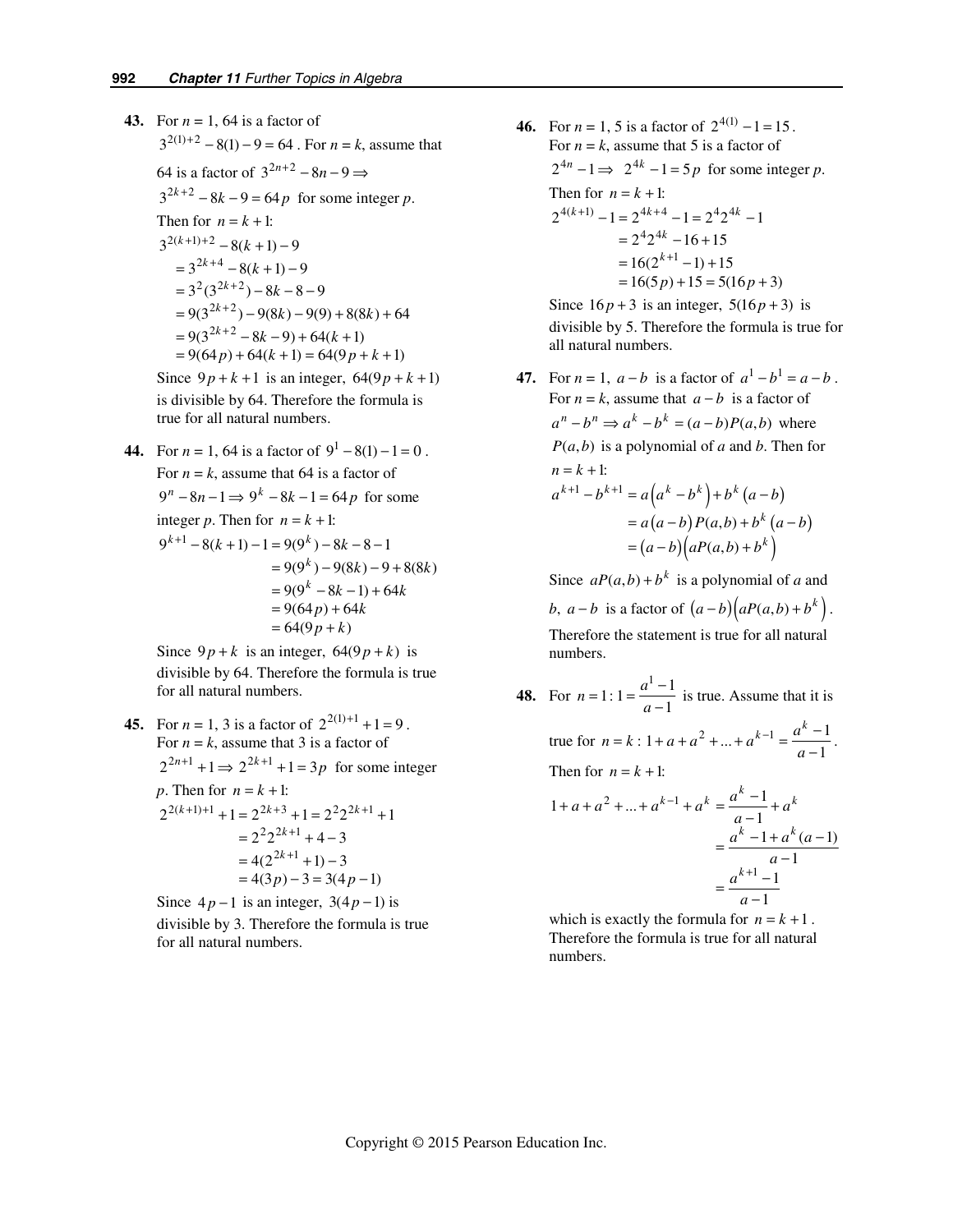49. For 
$$
n = 1
$$
: 
$$
\sum_{k=1}^{2} \frac{1}{k+1} = \frac{1}{2} + \frac{1}{3} \le \frac{5}{6}
$$
 is true. Assume that it is true for  $n = m$ : 
$$
\sum_{k=1}^{m+1} \frac{1}{k+m} \le \frac{5}{6}
$$
.  
Then for  $n = m+1$ : 
$$
\sum_{k=1}^{m+2} \frac{1}{k+m+1} = \sum_{k=2}^{m+3} \frac{1}{k+m} = \left(\sum_{k=1}^{m+1} \frac{1}{k+m}\right) + \frac{1}{2m+2} + \frac{1}{2m+3} - \frac{1}{m+1}
$$
.  
In the last expression, 
$$
\frac{1}{2m+2} + \frac{1}{2m+3} - \frac{1}{m+1} = \frac{(2m+3) + (2m+2) - 2(2m+3)}{2(m+1)(2m+3)} = -\frac{1}{2(m+1)(2m+3)} < 0
$$
  
So, 
$$
\sum_{k=1}^{m+2} \frac{1}{k+m+1} = \left(\sum_{k=1}^{m+1} \frac{1}{k+m}\right) + \frac{1}{2m+2} + \frac{1}{2m+3} - \frac{1}{m+1} < \left(\sum_{k=1}^{m+1} \frac{1}{k+m}\right) \le \frac{5}{6}
$$
This is exactly the formula for  $n = k+1$ . Therefore the formula is true for all natural numbers.

# *11.4 Critical Thinking/Discussion/Writing*

- **50.** The proof is not valid because the first step of the mathematical induction, which is to show that the statement is true for  $P_1$ , is missing from this proof.
- **51.** For *n* = *m* = 4:  $2^4 \ge 4^2$  ⇒ 16 ≥ 16 is true. Now assume that the statement is true for *n* = *k*:  $2^k \ge k^2$ . Now we must use  $P_k$  to prove that  $P_{k+1}$  is true. That is,  $P_{k+1}$ :  $2^{k+1} \ge (k+1)^2$ .  $2 \cdot 2^k \geq 2k^2 \Rightarrow 2^{k+1} \geq 2k^2 \Rightarrow 2^{k+1} \geq k^2 + k^2$ Since  $k \ge 4$ , we have  $2k \ge 8 \Rightarrow 2k > 1$ . Also, since  $k \ge 4$ , we have  $k^2 \ge 4k$ .  $2^{k+1} > k^2 + 2k + 2k > k^2 + 2k + 1 \Rightarrow 2^{k+1} > k^2 + 2k + 1 \Rightarrow 2^{k+1} > (k+1)^2$  $2^{k+1} > k^2 + k^2 > k^2 + 4k \Rightarrow 2^{k+1} > k^2 + 4k \Rightarrow 2^{k+1} > k^2 + 2k + 2k \Rightarrow$ Thus,  $P_k \Rightarrow P_{k+1}$ , and the statement is true for all natural numbers.
- **52.** For  $n = m = 6$ ,  $6! > 6^3 \Rightarrow 720 > 216$  is true. Now assume that the statement is true for  $n = k$ :  $k! > k^3$ . Now we must use  $P_k$  to prove that  $P_{k+1}$  is true. That is,  $P_{k+1}$ :  $(k+1)! \ge (k+1)^3$ .  $k! > k^3 \Rightarrow (k+1) \cdot k! \ge (k+1) \cdot k^3 \Rightarrow (k+1)! \ge (k+1) \cdot k^3$ . Since  $k + 1 \ge 7$ , we have  $(k + 1)! \ge (k + 1) \cdot k^3$  ⇒  $(k + 1)! \ge 7k^3$ . We need to show that  $7L^3 \times (1 + 1)^3$  for  $k \ge 6$

We need to show that 
$$
\sqrt[k]{k^2} \ge (k+1)
$$
 for  $k \ge 6$ :

$$
(k+1)^3 = k^3 + 3k^2 + 3k + 1 \Rightarrow 7k^3 \ge k^3 + 3k^2 + 3k + 1 \Rightarrow 6k^3 \ge 3k^2 + 3k + 1 \Rightarrow
$$
  
\n
$$
k^3 \ge \frac{1}{2}k^2 + \frac{1}{2}k + \frac{1}{6} \Rightarrow k^3 \ge \frac{1}{2}\left(k^2 + k + \frac{1}{3}\right) \Rightarrow 7k^3 \ge \frac{7}{2}\left(k^2 + k + \frac{1}{3}\right)
$$
  
\n
$$
k \ge 6 \Rightarrow 7k^2 \cdot k \ge 7k^2 \cdot 6 \Rightarrow 7k^3 \ge 42k^2
$$
  
\nNow compare  $\frac{7}{2}\left(k^2 + k + \frac{1}{3}\right)$  with  $42k^2$ :  
\n
$$
12\left[\frac{7}{2}\left(k^2 + k + \frac{1}{3}\right)\right] = 42k^2 + 42k + 14 \Rightarrow 42k^2 \ge \frac{7}{2}\left(k^2 + k + \frac{1}{3}\right),
$$
 so  
\n
$$
7k^3 \ge \frac{7}{2}\left(k^2 + k + \frac{1}{3}\right) \Rightarrow (k+1)! \ge \frac{7}{2}\left(k^2 + k + \frac{1}{3}\right) \Rightarrow (k+1)! \ge (k+1)^3.
$$

#### *11.4 Maintaining Skills*

53. 
$$
(x+y)^2 = (x+y)(x+y) = x^2 + 2xy + y^2
$$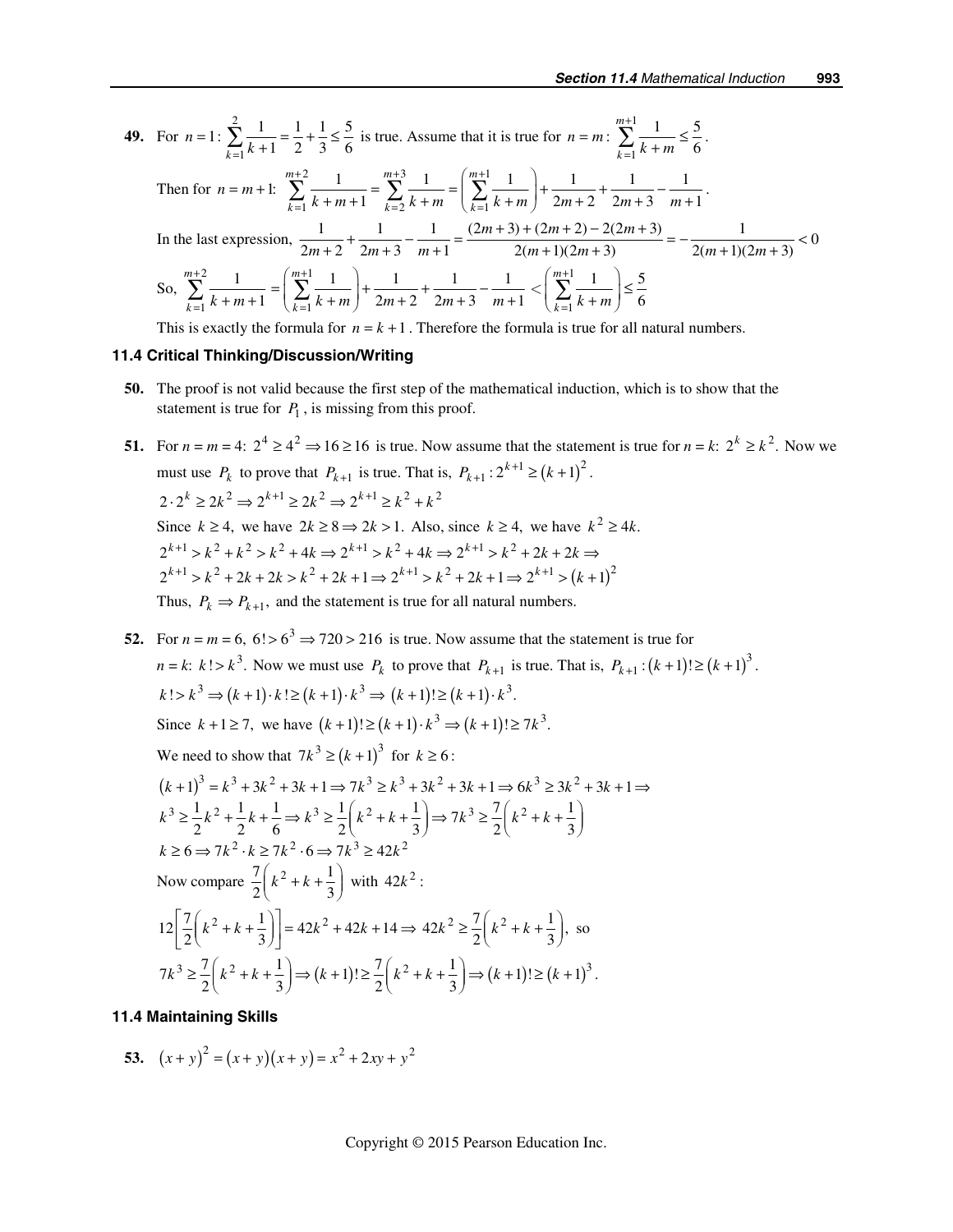54. 
$$
(x+y)^3 = (x+y)(x+y)^2 = (x+y)(x^2+2xy+y^2) = x^3 + 2x^2y + xy^2 + yx^2 + 2xy^2 + y^3
$$
  
=  $x^3 + 3x^2y + 3xy^2 + y^3$ 

55. 
$$
(x+y)^4 = (x+y)(x+y)^3 = (x+y)(x^3+3x^2y+3xy^2+y^3)
$$
  
=  $x^4 + 3x^3y + 3x^2y^2 + xy^3 + yx^3 + 3x^2y^2 + 3xy^3 + y^4 = x^4 + 4x^3y + 6x^2y^2 + 4xy^3 + y^4$ 

56. 
$$
(x + y)^5 = (x + y)(x + y)^4 = (x + y)(x^4 + 4x^3y + 6x^2y^2 + 4xy^3 + y^4)
$$
  
=  $x^5 + 4x^4y + 6x^3y^2 + 4x^2y^3 + xy^4 + yx^4 + 4x^3y^2 + 6x^2y^3 + 4xy^4 + y^5$   
=  $x^5 + 5x^4y + 10x^3y^2 + 10x^2y^3 + 5xy^4 + y^5$ 

- **57.** In exercise 53, we see that the sum of the exponents in each term is 2. In exercise 54, the sum of the exponents in each term is 3. In exercise 55, the sum of the exponents in each term is 4, and in exercise 56, the sum is 5. Thus, we can say that the sum of the exponents on *x* and *y* in each term in the expansion of  $(x + y)^n$  is *n*.
- **58.** In exercise 53, we see that there are 3 terms. In exercise 54, there are 4 terms. In exercise 55, there are 5 terms, and in exercise 56, there are 6 terms. Thus, we can say that there are *n* + 1 terms in the expansion of  $(x + y)^n$ .

## *11.5 The Binomial Theorem*

# *11.5 Practice Problems*

1. 
$$
(3y-x)^6 = 1(3y)^6 + 6(3y)^5(-x) + 15(3y)^4(-x)^2 + 20(3y)^3(-x)^3 + 15(3y)^2(-x)^4 + 6(3y)(-x)^5 + 1(-x)^6
$$
  
\n
$$
= 729y^6 - 1458y^5x + 1215y^4x^2 - 540y^3x^3 + 135y^2x^4 - 18yx^5 + x^6
$$
\n2. a.  $\binom{6}{2} = \frac{6!}{2!(6-2)!} = \frac{6 \cdot 5 \cdot 4!}{2!4!} = 15$   
\nb.  $\binom{12}{9} = \frac{12!}{9!(12-9)!} = \frac{12 \cdot 11 \cdot 10 \cdot 9!}{9!3!} = \frac{12 \cdot 11 \cdot 10}{3 \cdot 2 \cdot 1} = 220$ 

3. 
$$
(3x - y)^4 = {4 \choose 0} (3x)^4 + {4 \choose 1} (3x)^3 (-y) + {4 \choose 2} (3x)^2 (-y)^2 + {4 \choose 3} (3x) (-y)^3 + {4 \choose 4} (-y)^4
$$
  
\n
$$
= \frac{4!}{0!4!} (81x^4) - \frac{4!}{1!3!} (27x^3y) + \frac{4!}{2!2!} (9x^2y^2) - \frac{4!}{3!1!} (3xy^3) + \frac{4!}{4!0!} y^4
$$
  
\n= 81x^4 - 108x^3y + 54x^2y^2 - 12xy^3 + y^4

**4.** The term  $x^3 y^9$  is the tenth term in the expansion of  $(x + y)^{12}$ . So its coefficient is  $\begin{pmatrix} 12 \\ 9 \end{pmatrix}$ .

$$
\binom{12}{9} = \frac{12!}{9!(12-9)!} = \frac{12 \cdot 11 \cdot 10 \cdot 9!}{9!3!} = \frac{12 \cdot 11 \cdot 10}{3 \cdot 2 \cdot 1} = 220
$$
  
5. 
$$
\binom{n}{n-r} x^r (2a)^{n-r} = \binom{15}{15-3} x^3 (2a)^{15-3} = \binom{15}{12} x^3 (2a)^{12} = \frac{15!}{12!(15-12)!} x^3 (2a)^{12} = \frac{15!}{12!3!} x^3 (2a)^{12}
$$

$$
= \frac{15 \cdot 14 \cdot 13 \cdot 12!}{12!3!} x^3 (2a)^{12} = \frac{15 \cdot 14 \cdot 13}{3 \cdot 2 \cdot 1} x^3 a^{12} = 455x^3 (2a)^{12} = 1,863,680x^3 a^{12}
$$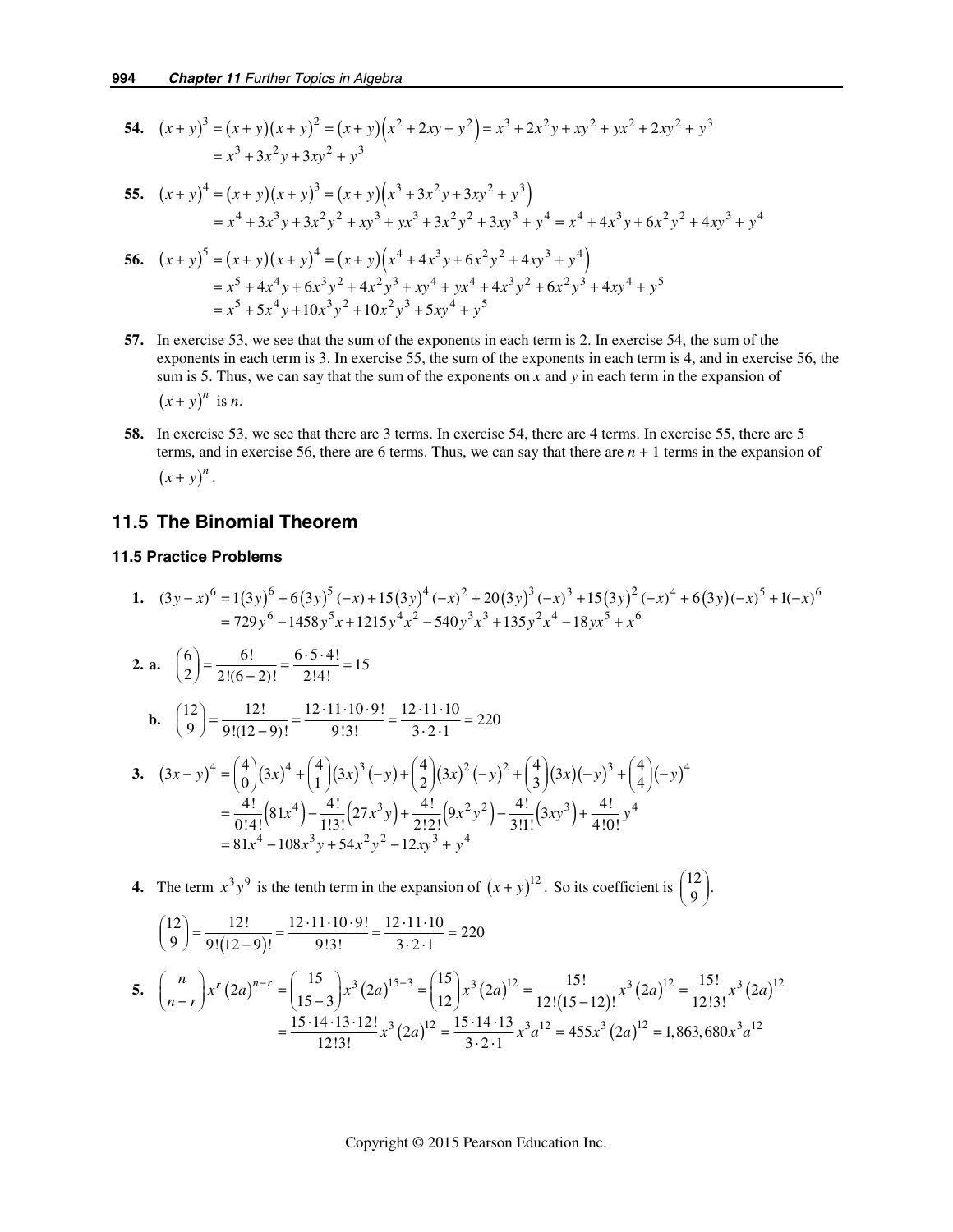### *11.5 Basic Concepts and Skills*

- **1.** The expansion of  $(x + y)^n$  has  $n + 1$  terms.
- **2.** In the expansion of  $(x + y)^5$ , the coefficient of  $x^2y^3$  is  $\binom{n}{r}$  when  $n = 5$  and  $r = 3$ .
	- **3.** Expanding a difference, such as  $(2x y)^{10}$ , results in <u>alternating signs</u> between terms.
- **4.** For any positive integer *n*,  $\binom{n}{n} = 1$ .
	- **5.** False. If *n* is even, then there are an odd number of terms in the expansion, so one coefficient appears just once.
- **6.** False.  $2{n \choose 2} = n!$  for  $n > 3$ .

7. 
$$
\frac{6!}{3!} = \frac{6 \cdot 5 \cdot 4 \cdot 3!}{3!} = 120
$$

- **8.**  $\frac{11!}{9!} = \frac{11 \cdot 10 \cdot 9!}{9!} = 110$
- **9.**  $\frac{12!}{11!} = \frac{12 \cdot 11!}{11!} = 12$
- **10.**  $\frac{3!}{0!} = \frac{3 \cdot 2 \cdot 1}{1} = 6$

11. 
$$
\binom{6}{4} = \frac{6!}{4!(6-4)!} = \frac{6 \cdot 5 \cdot 4!}{4!2!} = 15
$$

12. 
$$
\binom{6}{3} = \frac{6!}{3!(6-3)!} = \frac{6 \cdot 5 \cdot 4 \cdot 3!}{3!3!} = \frac{6 \cdot 5 \cdot 4}{3 \cdot 2 \cdot 1} = 20
$$

13. 
$$
\binom{9}{0} = \frac{9!}{0!(9-0)!} = \frac{9!}{0!9!} = 1
$$

**14.** 
$$
\binom{12}{0} = \frac{12!}{0!(12-0)!} = \frac{12!}{0!12!} = 1
$$

**15.** 
$$
\binom{7}{1} = \frac{7!}{1!(7-1)!} = \frac{7 \cdot 6!}{1!6!} = 7
$$

**16.** 
$$
\binom{7}{3} = \frac{7!}{3!(7-3)!} = \frac{7 \cdot 6 \cdot 5 \cdot 4!}{3!4!} = \frac{7 \cdot 6 \cdot 5}{3 \cdot 2 \cdot 1} = 35
$$

**17.**  $(x+2)^4 = x^4 + 4(2x^3) + 6(2^2x^2) + 4(2^3x) + 2^4 = x^4 + 8x^3 + 24x^2 + 32x + 16$ 

18. 
$$
(x+3)^4 = x^4 + 4(3x^3) + 6(3^2x^2) + 4(3^3x) + 3^4 = x^4 + 12x^3 + 54x^2 + 108x + 81
$$

19. 
$$
(x-2)^5 = x^5 + 5(-2)x^4 + 10(-2)^2x^3 + 10(-2)^3x^2 + 5(-2)^4x + (-2)^5 = x^5 - 10x^4 + 40x^3 - 80x^2 + 80x - 32
$$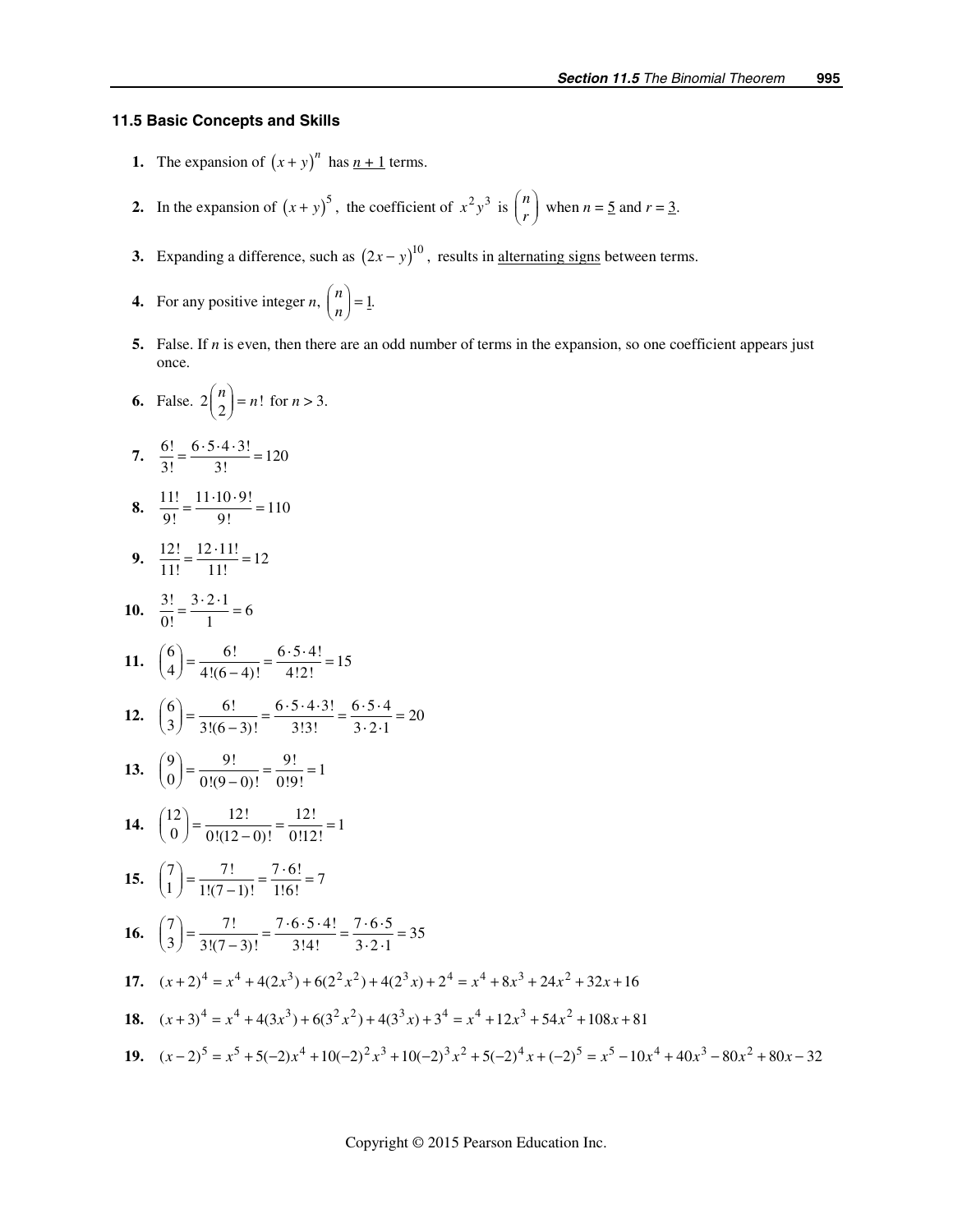20. 
$$
(3-x)^5 = 3^5 + 5(3^4)(-x) + (10)(3^3)(-x)^2 + (10)(3^2)(-x)^3 + (5)(3)(-x)^4 + (-x)^5
$$
  
\n= 243-405x + 270x<sup>2</sup> - 90x<sup>3</sup> + 15x<sup>4</sup> - x<sup>5</sup>  
\n21.  $(2-3x)^3 = 2^3 + 3(2^2)(-3x) + 3(2)(-3x)^2 + (-2x)^3 = 8 - 36x + 54x^2 - 27x^3$   
\n22.  $(3-2x)^3 = 3^3 + 3(3^2)(-2x) + 3(3)(-2x)^2 + (-2x)^3 = 27 - 54x + 36x^2 - 8x^5$   
\n23.  $(2x+3y)^4 = (2x)^4 + 4(2x)^3(3y) + 6(2x)^2(3y)^2 + 4(2x)(3y)^3 + (3y)^4$   
\n= 16x<sup>4</sup> + 96x<sup>3</sup>y + 216x<sup>2</sup>y<sup>2</sup> + 216xy<sup>3</sup> + 81y<sup>4</sup>  
\n24.  $(2x+5y)^4 = (2x)^4 + 4(2x)^3(5y) + 6(2x)^2(5y)^2 + 4(2x)(5y)^3 + (5y)^4$   
\n25.  $(x+1)^4 = x^4 + 4(2x)^3 + 6(2^2x^2) + 4(2^3x) + t^4 = x^4 + 4x^3 + 6x^2 + 4x + 1$   
\n26.  $(x+2)^4 = x^4 + 4(2x^3) + 6(2^2x^2) + 4(2^3x) + t^4 = x^4 + 4x^3 + 6x^2 + 4x + 1$   
\n26.  $(x+2)^4 = x^4 + 4(2x^3) + 6(2^2x^2) + 4(2^3x) + t^4 = x^4 + 4x^3 + 24x^2 + 32x + 16$   
\n27.  $(x-1)^5 = x^5 + 5(1-x^4 + 10)(-1)^2x^3 + 10(-1)^3x^2$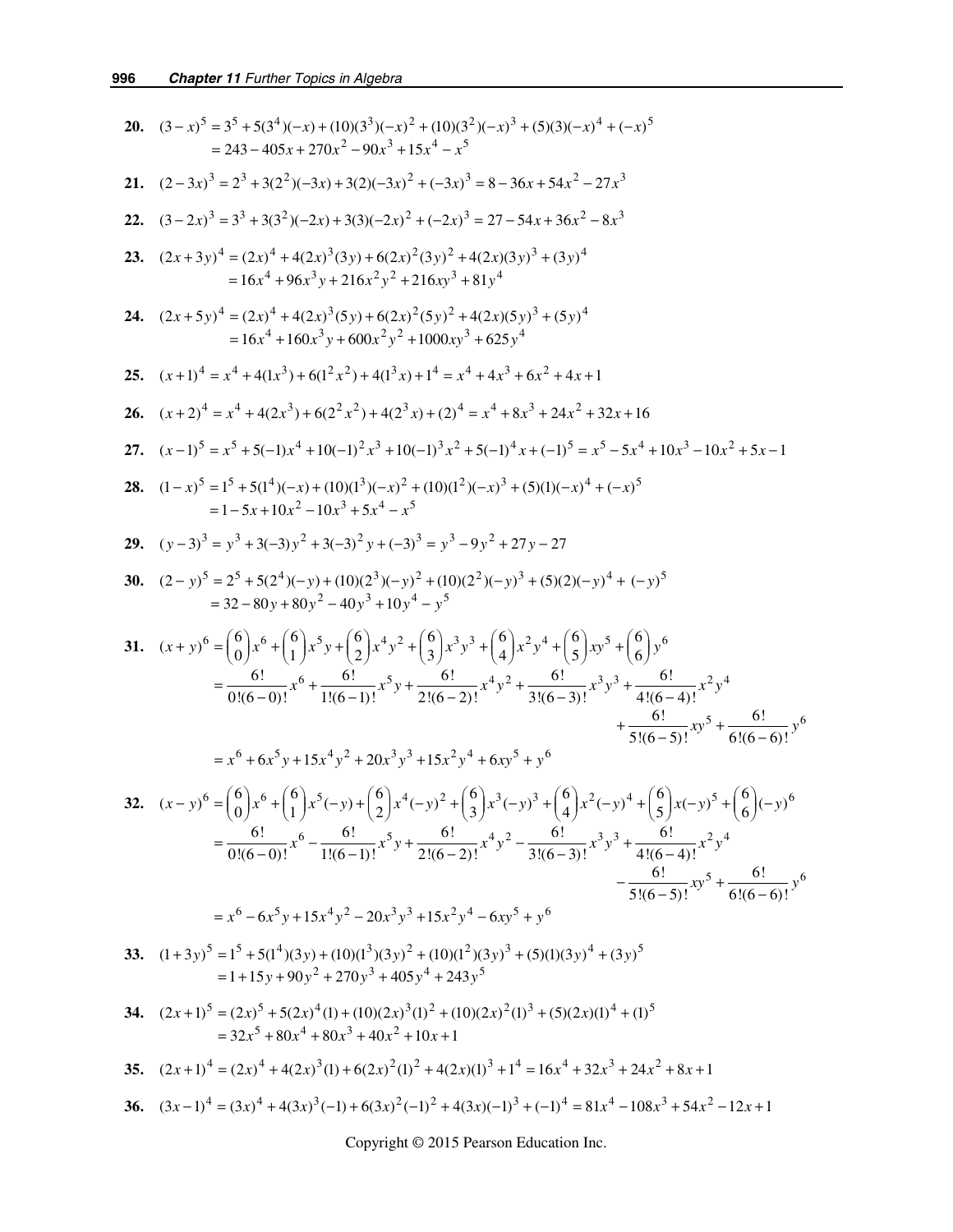37. 
$$
(x-2y)^3 = x^3 + 3(x^2)(-2y) + 3(x)(-2y)^2 + (-2y)^3 = x^3 - 6x^2y + 12xy^2 - 8y^3
$$
  
\n38.  $(2x - y)^3 = (2x)^3 + 3(2x)^2(-y) + 3(2x)(-y)^2 + (-y)^3 = 8x^3 - 12x^2y + 6xy^2 - y^3$   
\n39.  $(2x + y)^4 = (2x)^4 + 4(2x)^3y + 6(2x)^2y^2 + 4(2x)y^3 + y^4 = 16x^4 + 32x^3y + 24x^2y^2 + 8xy^3 + y^4$   
\n40.  $(3x-2y)^4 = (3x)^4 + 4(3x)^3(-2y) + 6(3x)^2(-2y)^2 + 4(3x)(-2y)^3 + (-2y)^4$   
\n41.  $\left(\frac{x}{2} + 2\right)^7 = \left(\frac{7}{0}\right)\left(\frac{x}{2}\right)^7 + \left(\frac{7}{1}\right)\left(\frac{x}{2}\right)^6(2) + \left(\frac{7}{2}\right)\left(\frac{x}{2}\right)^5(2^2) + \left(\frac{7}{3}\right)\left(\frac{x}{2}\right)^4(2^3) + \left(\frac{7}{3}\right)\left(\frac{x}{2}\right)^4(2^3) + \left(\frac{7}{6}\right)\left(\frac{x}{2}\right)^5(2^3) + \left(\frac{7}{6}\right)\left(\frac{x}{2}\right)^5(2^3) + \frac{7!}{4!(7-1)!}\left(\frac{x}{2}\right)^5(2^3) + \frac{7!}{4!(7-1)!}\left(\frac{x}{2}\right)^5(2^3) + \frac{7!}{4!(7-1)!}\left(\frac{x}{2}\right)^5(2^3) + \frac{7!}{6!(7-6)!}\left(\frac{x}{2}\right)^4(2^3) + \frac{7!}{8!(7-7)!}\left(\frac{x}{2}\right)^2(2^5) + \frac{7!}{6!(7-6)!}\left(\frac{x}{2}\right)^2(2^5) + \frac{7!}{7!(7-7)!}\left(\frac{x}{2}\right)^2$   
\n $= \frac{x^7}{128} + \frac{7x^6}{32} + \frac{21x^5}{8} + \frac{35x^4}{2} +$ 

**48.** The term containing  $y^7$  is the eighth term in the expansion:  $\binom{10}{7} x^3 y^7 = \frac{10!}{7!(10-7)!} x^3 y^7 = 120x^3 y^7$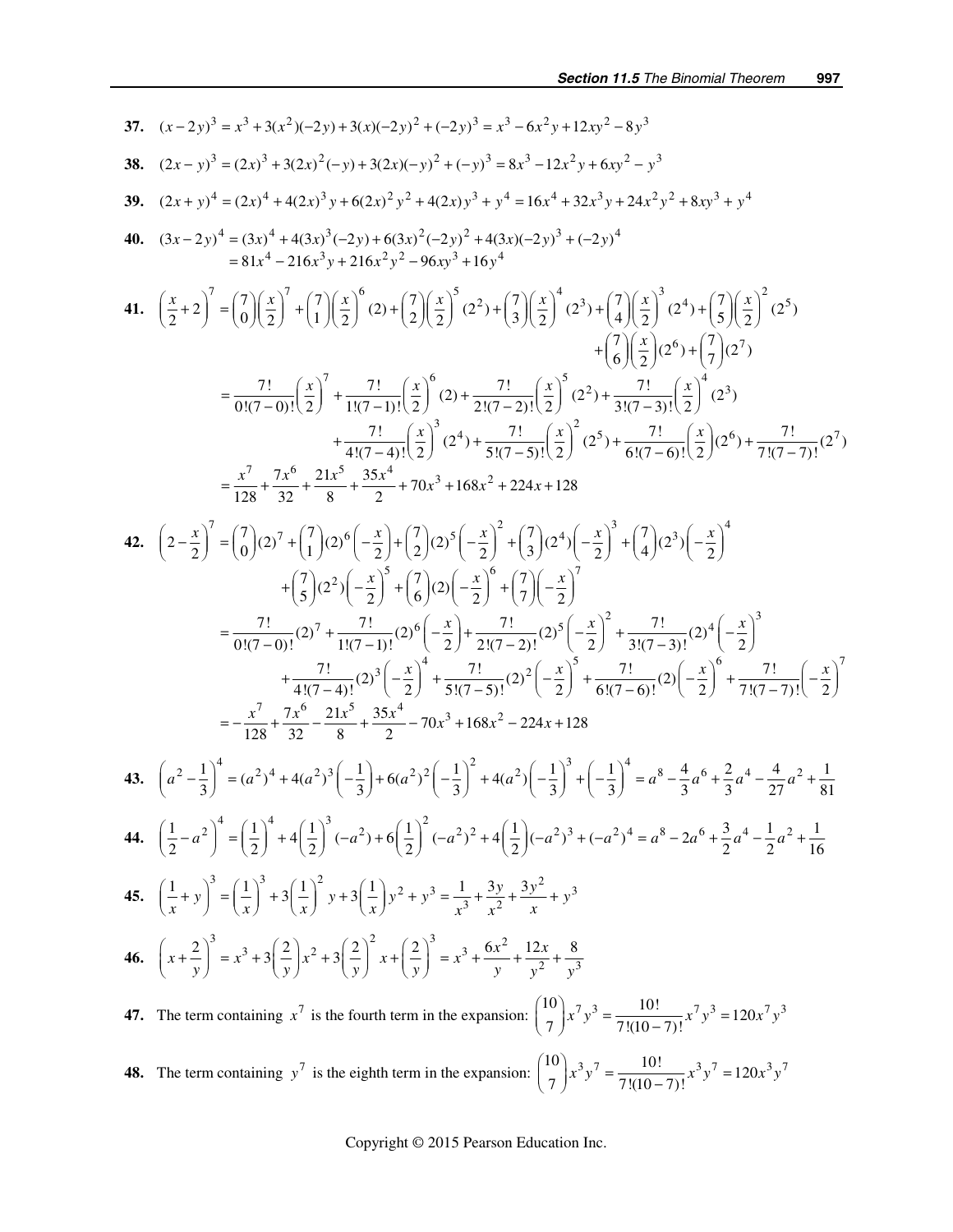**49.** The term containing  $x^3$  is the tenth term in the expansion:

$$
{\binom{12}{3}}x^3(-2)^9 = \frac{12!}{3!(12-3)!}(-512)x^3 = -112,640x^3
$$

- **50.** The term containing  $x^3$  is the fourth term in the expansion:  $\binom{12}{9} x^3 (-2)^9 = \frac{12!}{9!(12-9)!} (-512)x^3 = -112,640x^3$
- **51.** The term containing  $x^6$  is the third term in the expansion:  $\binom{8}{2} (2x)^{6} (3y)^{2} = \frac{8!}{2!(8-2)!} (64x^{6})(9y^{2}) = 16{,}128x^{6}y^{2}$
- **52.** The term containing  $y^6$  is the seventh term in the expansion:

$$
\binom{8}{6} (2x)^2 (3y)^6 = \frac{8!}{6!(8-6)!} (4x^2)(729y^6) = 81,648x^2y^6
$$

**53.** The term containing  $y^9$  is the tenth term in the expansion:

$$
\binom{11}{9}(5x)^2(-2y)^9 = \frac{11!}{2!(11-2)!} (25x^2)(-512y^9) = -704,000x^2y^9
$$

**54.** The term containing  $x^9$  is the seventh term in the expansion:  ${15 \choose 6} (7x)^9 (-y)^6 = \frac{15!}{6!(15-6)!} (40,353,607x^9)(y^6) = 201,969,803,035x^9y^6$ 

55. 
$$
(1.2)^5 = (1+0.2)^5 = 1^5 + 5(1)^4(0.2) + 10(1)^3(0.2)^2 + 10(1)^2(0.2)^3 + 5(1)(0.2)^4 + (0.2)^5 = 2.48832
$$

**56. a.**  $(2.9)^4 = (2 + 0.9)^4 = 2^4 + 4(2^3)(0.9) + 6(2^2)(0.9)^2 + 4(2)(0.9)^3 + (0.9)^4 = 70.7281$ 

**b.** 
$$
(10.4)^3 = (10 + 0.4)^3 = (10^3) + 3(10^2)(0.4) + 3(10)(0.4)^2 + (0.4)^3 = 1124.864
$$

#### *11.5 Beyond the Basics*

 **57.** The middle term is the sixth term in the expansion:

$$
{10 \choose 5} \left(\sqrt{x}\right)^5 \left(-\frac{2}{x^2}\right)^5 = \frac{10!}{5!(10-5)!} x^2 \sqrt{x} \left(-\frac{32}{x^{10}}\right) = -\frac{8064\sqrt{x}}{x^8}
$$

**58.** The middle term is the sixth term in the expansion:

$$
{10 \choose 5} \left(\sqrt{x}\right)^5 \left(\frac{3}{3x^2}\right)^5 = \frac{10!}{5!(10-5)!} x^2 \sqrt{x} \left(\frac{3^5}{3^5 x^{10}}\right) = \frac{252\sqrt{x}}{x^8}
$$

**59.** The middle term is the seventh term in the expansion:

$$
{12 \choose 6} (1^6)(-x^2y^{-3})^6 = \frac{12!}{6!(12-6)!} \left(\frac{x^{12}}{y^{18}}\right) = \frac{924x^{12}}{y^{18}}
$$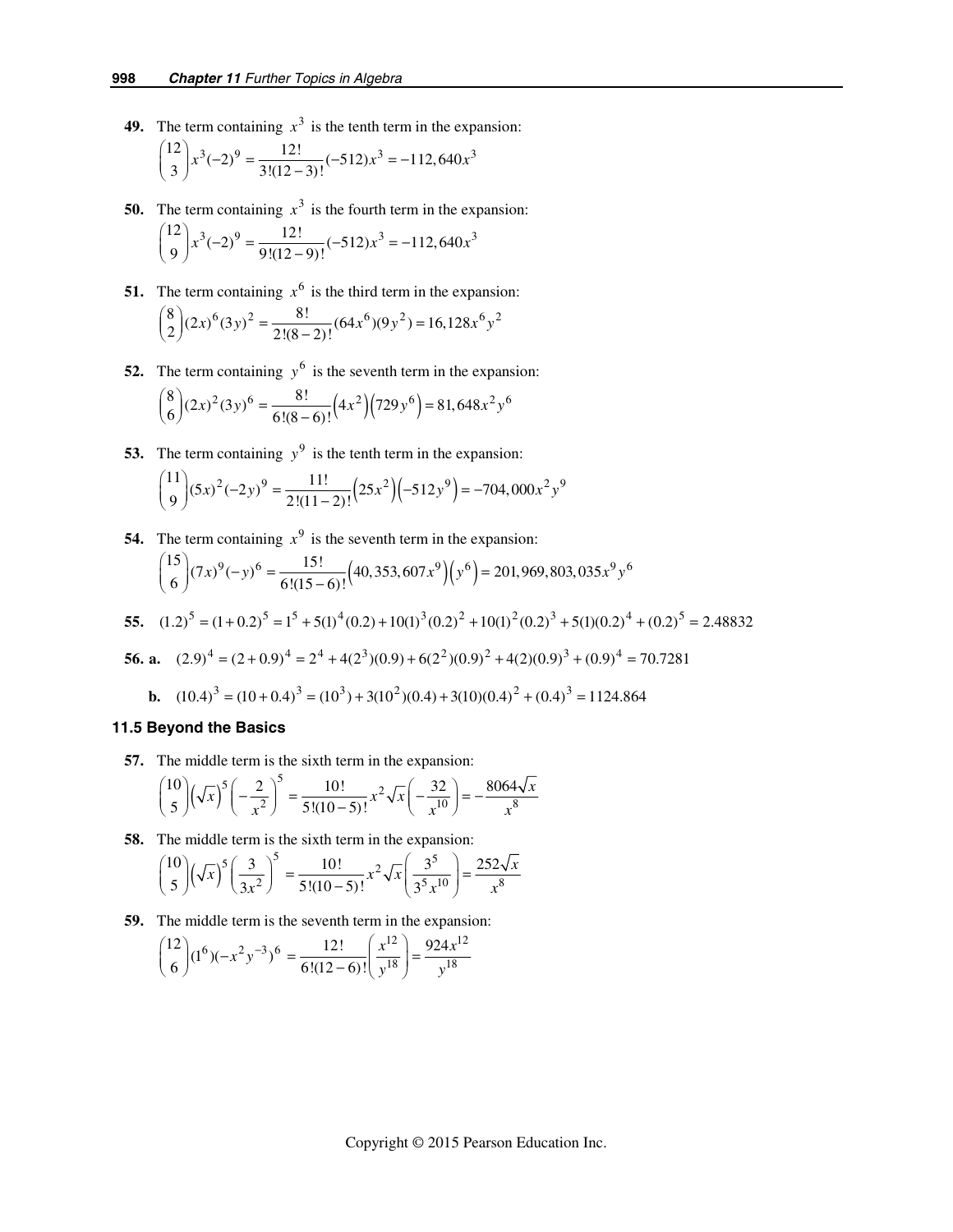**60.** The middle term is  $\binom{2n}{n}(1^n)x^n = \frac{(2n)!}{n!n!}x^n = \frac{[(1)(3)(5)\cdots(2n-1)][(2)(4)(6)\cdots(2n)]}{n!n!}x^n$  (arranging the factors in groups of even factors and odd factors) =  $\frac{[(1)(3)(5)\cdots(2n-1)][2(1)\cdot2(2)\cdot2(3)\cdots(2n)]}{n!n!}x^n$  (there are *n* 

factors of 2; factor out 2 in the even factors)  $= \frac{[(1)(3)(5)\cdots(2n-1)](2^n)n!}{n!n!}x^n = \frac{(1)(3)(5)\cdots(2n-1)}{n!}2^n x^n$ 

61. By the Binomial Theorem, we have  
\n
$$
2^{n} = (1+1)^{n} = {n \choose 0} (1)^{n} (1)^{0} + {n \choose 1} (1)^{n-1} (1)^{1} + {n \choose 2} (1)^{n-2} (1)^{2} + \dots + {n \choose n} (1)^{0} (1)^{n}
$$
\n
$$
= {n \choose 0} + {n \choose 1} + {n \choose 2} + \dots + {n \choose n}
$$

**62.** By the Binomial Theorem, we have

$$
0 = (1-1)^n = {n \choose 0} (1)^n (1)^0 + {n \choose 1} (1)^{n-1} (-1)^1 + {n \choose 2} (1)^{n-2} (-1)^2 - {n \choose 3} (1)^{n-3} (-1)^2 + \dots + {n \choose n} (1)^0 (-1)^n
$$
  

$$
= {n \choose 0} - {n \choose 1} + {n \choose 2} - {n \choose 3} + \dots + (-1)^n {n \choose n}
$$
  
**63.**  ${k \choose j} + {k \choose j-1} = \frac{k!}{j!(k-j)!} + \frac{k!}{(j-1)!(k-j+1)!} = \frac{k!(j-1)!(k-j+1)!+k!j!(k-j)!}{j!(k-j)!(j-1)!(k-j+1)!}$ 

$$
\binom{j}{j} \binom{j-1}{j-1} \frac{j!(k-j)!}{(j-1)!(k-j)!} \frac{(j-1)!(k-j+1)!}{(j!(k-j)!(j-1)!(k-j+1)!} = \frac{k!(j+(k-j+1))}{j!(k-j)!} = \frac{k!(j+(k-j+1))}{j!(k+1-j)!} = \frac{k!(k+1)}{j!(k+1-j)!} = \frac{(k+1)!}{j!(k+1-j)!} = \binom{k+1}{j}
$$

64. For 
$$
n = 1 : (x + y)^1 = {1 \choose 0} x^1 y^0 + {1 \choose 1} x^0 y^1 = x + y
$$
 is true. For  $n = k$ , assume that the hypothesis is true, i.e,  
\n
$$
(x + y)^k = \sum_{j=0}^k {k \choose j} x^{k-j} y^j
$$
. Then for  $n = k + 1$ ,  
\n
$$
(x + y)^{k+1} = (x + y)(x + y)^k = x(x + y)^k + y(x + y)^k
$$
\n
$$
= x \sum_{j=0}^k {k \choose j} x^{k-j} y^j + y \sum_{j=0}^k {k \choose j} x^{k-j} y^j
$$
 (By the hypothesis)  
\n
$$
= \sum_{j=0}^k {k \choose j} x^{k-j+1} y^j + \sum_{j=0}^k {k \choose j} x^{k-j} y^{j+1}
$$
 (Multiply through by x and y.)  
\n
$$
= x^{k+1} + \sum_{j=1}^k {k \choose j} x^{k-j+1} y^j + \sum_{j=0}^k {k \choose j} x^{k-j} y^{j+1}
$$
 (Full out the j term.)  
\n
$$
= x^{k+1} + \sum_{j=1}^k {k \choose j} x^{k-j+1} y^j + \sum_{j=1}^k {k \choose j-1} x^{k-j+1} y^j
$$
 (Full out the j = k + 1 term.)  
\n
$$
= x^{k+1} + \sum_{j=1}^k {k \choose j} x^{k-j+1} y^j + \sum_{j=1}^k {k \choose j-1} x^{k-j+1} y^j + y^{k+1}
$$
  
\n
$$
= (x^{k+1} + y^{k+1}) + \left( \sum_{j=1}^k {k \choose j} x^{k-j+1} y^j + \sum_{j=1}^k {k \choose j-1} x^{k-j+1} y^j \right)
$$
 (continued on next page)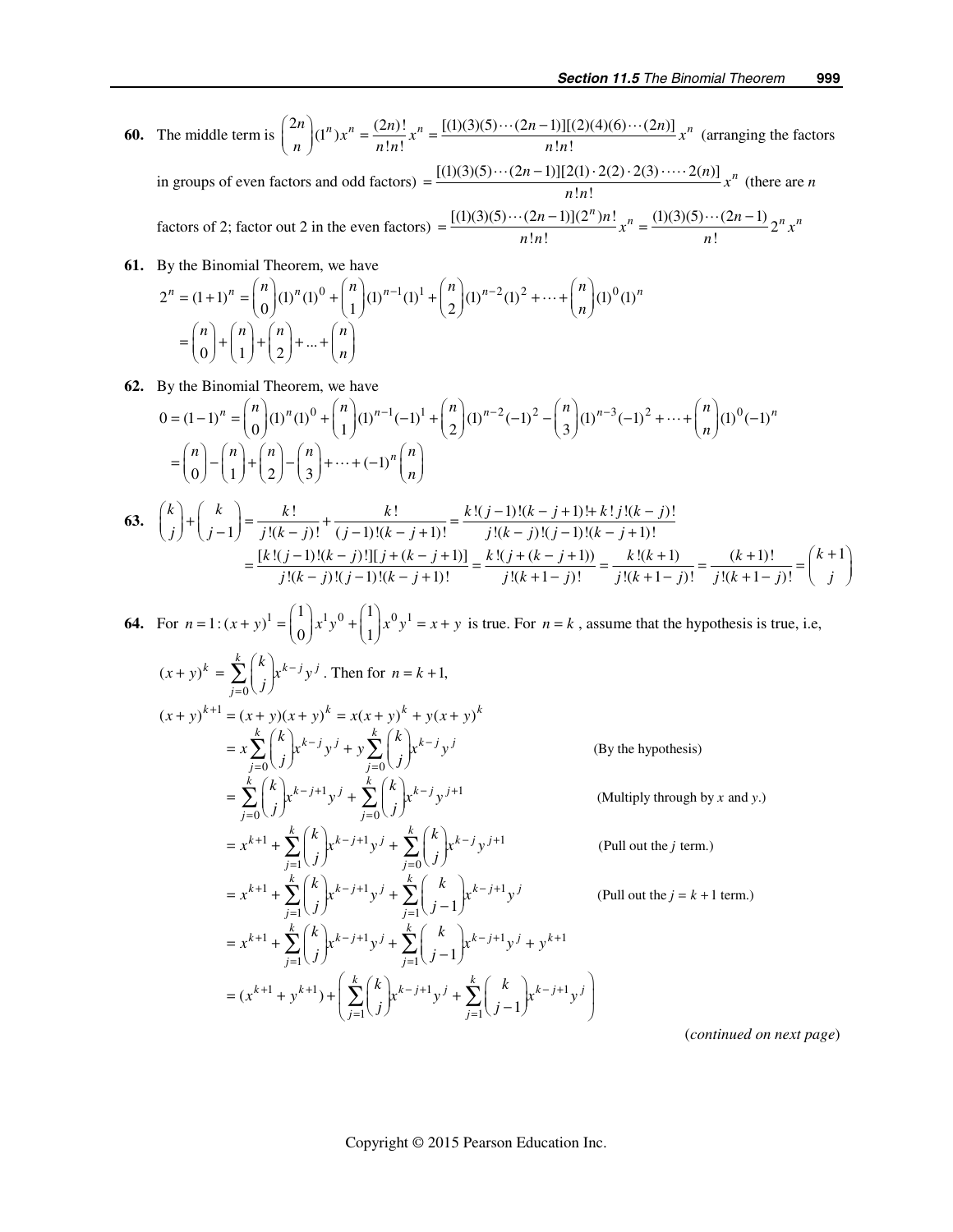(*continued*)

$$
= (x^{k+1} + y^{k+1}) + \sum_{j=1}^{k} \left[ \binom{k}{j} + \binom{k}{j-1} \right] (x^{k-j+1}y^j)
$$
  
=  $(x^{k+1} + y^{k+1}) + \sum_{j=1}^{k} \binom{k+1}{j} (x^{k-j+1}y^j) = \sum_{j=0}^{k+1} \binom{k+1}{j} (x^{k-j+1}y^j)$ 

This is exactly the formula for  $n = k + 1$ . Therefore, the theorem is true for all natural numbers.

**65.** 
$$
(2x-1)^4 + 4(2x-1)^3(3-2x) + 6(2x-1)^2(3-2x)^2 + 4(2x-1)(3-2x)^3 + (3-2x)^4
$$

$$
= ((2x-1) + (3-2x))^4 = 2^4 = 16
$$

**66.** 
$$
(x+1)^4 - 4(x+1)^3(x-1) + 6(x+1)^2(x-1)^2 - 4(x+1)(x-1)^3 + (x-1)^4 = ((x+1) - (x-1))^4 = 2^4 = 16
$$

**67.** 
$$
(3x-1)^5 + 5(3x-1)^4(1-2x) + 10(3x-1)^3(1-2x)^2 + 10(3x-1)^2(1-2x)^3 + 5(3x-1)(1-2x)^4 + (1-2x)^5 = ((3x-1) + (1-2x))^5 = x^5
$$

 **68. a.** The constant term is the seventh term in the expansion:  $\binom{9}{6} (x^2)^3 \left(-\frac{1}{x}\right)^6 = \frac{9!}{6!(9-6)!} \frac{x^6}{x^6}$  $\frac{9!}{6!(9-6)!} \frac{x^6}{x^6} = 84$  $=\frac{9!}{6!(9-6)!}\frac{x^6}{x^6}$ 

**b.** The constant term is the third term in the expansion:  $\int_{0}^{1}$   $\left(\sqrt{x}\right)$ 8  $(2)^2$ 2  $10$   $\left[\sqrt{8}\right]$  2  $\int_{2}^{\infty}$   $\int$   $\sqrt{x}$  $\binom{10}{2} (\sqrt{x})^8 \left(-\frac{2}{x^2}\right)^2 = \frac{10!}{2!(10-2)!} \left(\frac{4x^4}{x^4}\right)$  $\frac{10!}{2!(10-2)!} \left( \frac{4x^4}{x^4} \right) = 180$ *x*  $=\frac{10!}{2!(10-2)!}\left(\frac{4x^4}{x^4}\right)=$ 

 **69.** The constant term is the third term in the expansion:  $\left(1\right)^2$  $240 = {6 \choose 2} (kx)^4 \left(-\frac{1}{x^2}\right)$  $=\binom{6}{2}(kx)^4\left(-\frac{1}{x^2}\right)$ 

$$
= \frac{6!}{2!(6-2)!} k^4 x^4 \left(\frac{1}{x^4}\right) = 15k^4 \Rightarrow k^4 = 16 \Rightarrow k = \pm 2
$$

**70.** The constant term is the fourth term in the expansion:  $1320 = {11 \choose 2} (x^3)^8 \left(\frac{k}{8}\right)^3$ 8  $1320 = \begin{pmatrix} 11 \\ 3 \end{pmatrix}$  $(x^3)^8\left(\frac{k}{2}\right)$  $=\binom{11}{3}\left(x^3\right)^8\left(\frac{k}{x^8}\right)$ 

$$
= \frac{11!}{3!(11-3)!} \left(x^{24}\right) \left(\frac{k^3}{x^{24}}\right) = 165k^3 \Rightarrow k^3 = 8 \Rightarrow k = 2
$$

 **71.** The general term in the expansion has the form  $\binom{11}{k} (2x^2)^k \left(-\frac{1}{4x}\right)^{11-k} = \binom{11}{k} (2^k) \left(-\frac{1}{4}\right)^{11-k} \frac{x^2}{x^{11}}$  $\binom{11}{k}(2^k)\left(-\frac{1}{4}\right)^{11-k}\frac{x^{2k}}{x^{11-k}}$ *k x k x* −  $=\binom{11}{k}(2^k)\left(-\frac{1}{4}\right)^{11-k}\frac{x^{2k}}{x^{11-k}}$ . In

order to get a constant term, 2*k* must equal  $11 - k$ . However, the solution of this equation is not an integer, so there is no constant term in the expansion.

### *11.5 Critical Thinking/Discussion/Writing*

72. 
$$
2^{6} = (1+1)^{6}
$$
  
=  $\binom{6}{0}(1)^{6}(1)^{0} + \binom{6}{1}(1)^{5}(1)^{1} + \binom{6}{2}(1)^{4}(1)^{2} + \binom{6}{3}(1)^{3}(1)^{3} + \binom{6}{4}(1)^{2}(1)^{4} + \binom{6}{5}(1)^{1}(1)^{5} + \binom{6}{6}(1)^{0}(1)^{6}$   
=  $\binom{6}{0} + \binom{6}{1} + \binom{6}{2} + \binom{6}{3} + \binom{6}{4} + \binom{6}{5} + \binom{6}{6}$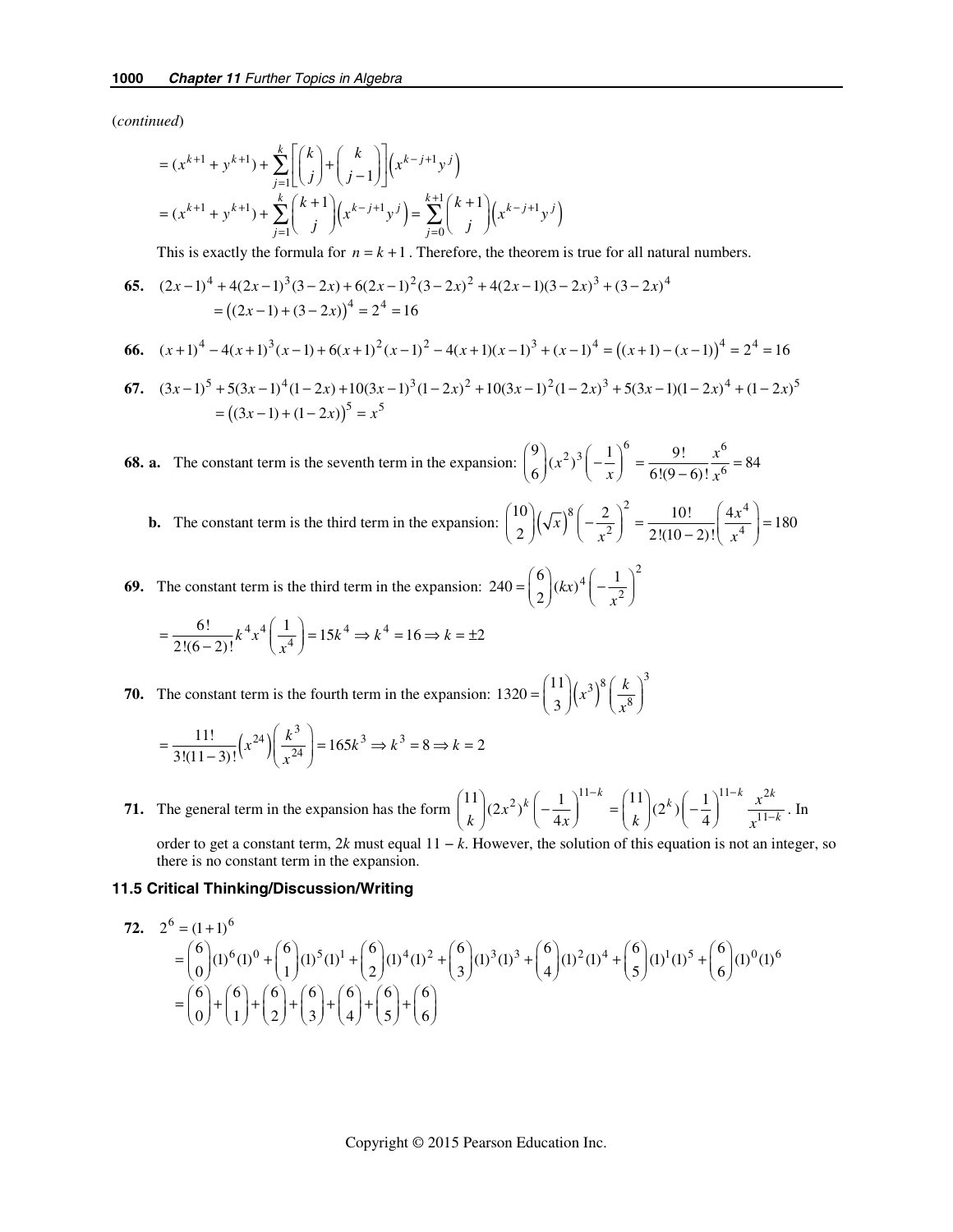$$
73. \quad 0 = (1-1)^{10}
$$
\n
$$
= {10 \choose 0} (1)^{10} (1)^{0} - {10 \choose 1} (1)^{9} (1)^{1} + {10 \choose 2} (1)^{8} (1)^{2} - {10 \choose 3} (1)^{7} (1)^{3} + {10 \choose 4} (1)^{6} (1)^{4} - {10 \choose 5} (1)^{5} (1)^{5} + {10 \choose 6} (1)^{4} (1)^{6}
$$
\n
$$
- {10 \choose 7} (1)^{3} (1)^{7} + {10 \choose 8} (1)^{2} (1)^{8} - {10 \choose 9} (1)^{1} (1)^{9} + {10 \choose 10} (1)^{9} (1)^{10}
$$
\n
$$
= {10 \choose 0} - {10 \choose 1} + {10 \choose 2} - {10 \choose 3} + {10 \choose 4} - {10 \choose 5} + {10 \choose 6} - {10 \choose 7} + {10 \choose 8} - {10 \choose 9} + {10 \choose 10}
$$

- **74.**  $(x + y)^2 = x^2 + 2x + y^2$ . If  $x \ge 0$  and  $y \ge 0$ ,<br>then  $2xy > 0$  and then  $2xy \ge 0$  and<br> $x^2 + 2xy + y^2 \ge x^2 + y^2 \Rightarrow$  $(x+y)^2 \geq x^2 + y^2 \Rightarrow x+y \geq \sqrt{x^2 + y^2}$
- **75.**  $(x + y)^n = x^n + \binom{n}{1} x^{n-1} y + \binom{n}{2} x^{n-2} y^2 + \cdots$ 1  $+\binom{n}{n-1}xy^{n-1} + y^n$ . If  $x > 0$  and  $y > 0$ , then

all the intermediate terms in the expansion are positive. Therefore  $(x + y)^n > x^n + y^n$  if  $n > 1$ .

**76.** 
$$
(1+x)^n = 1 + {n \choose 1}x + {n \choose 2}x^2 + ... + {n \choose n}x^n
$$
  
=  $1 + nx + {n \choose 1}x + {n \choose 2}x^2 + ... + {n \choose n}x^n$ . If x >

0, then all the terms in the sum are positive, and

$$
1 + nx + {n \choose 1}x + {n \choose 2}x^2 + ... + {n \choose n}x^n > 1 + nx.
$$

Therefore,  $(1 + x)^n > 1 + nx$  if  $n > 1$ .

### **11.5 Maintaining Skills**

77. 
$$
5 \cdot 6 \cdot 7 \cdot 8 = \frac{8!}{4!}
$$

**78.** 
$$
10 \cdot 9 \cdot 8 \cdot 7 \cdot 6 = \frac{10!}{5!}
$$

- **79.**  $2 \cdot 4 \cdot 6 \cdot 8 \cdot 10 \cdot 12$  $= 2 \cdot (2 \cdot 2) \cdot (2 \cdot 3) \cdot (2 \cdot 4) \cdot (2 \cdot 5) \cdot (2 \cdot 6)$  $= 2^6 \cdot 6!$
- **80.**  $3 \cdot 6 \cdot 9 \cdot 12 \cdot 15 = 3 \cdot (3 \cdot 2) \cdot (3 \cdot 3) \cdot (3 \cdot 4) \cdot (3 \cdot 5)$  $= 3^5 \cdot 5!$
- **81.**  $\frac{12!}{10!} = 12 \cdot 11 = 132$

**82.** 
$$
\frac{100!}{(100-2)!} = \frac{100!}{98!} = 100 \cdot 99 = 9900
$$

83. 
$$
\frac{8!}{5!3!} = \frac{8 \cdot 7 \cdot 6}{3 \cdot 2 \cdot 1} = 56
$$

**84.** 
$$
\frac{10!}{(10-3)!3!} = \frac{10!}{7!3!} = \frac{10 \cdot 9 \cdot 8}{3 \cdot 2 \cdot 1} = 120
$$

# **Section 11.6 Counting Principles**

### **11.6 Practice Problems**



There are 9 ways to choose a course.

- **2.** There are 7 restaurants and 5 movies, so there are  $7 \cdot 5 = 35$  different choices.
- **3.** There are  $10^6 = 1,000,000$  possibilities.
- **4.** There are  $7! = 7 \cdot 6 \cdot 5 \cdot 4 \cdot 3 \cdot 2 \cdot 1 = 5040$ possible arrangements.
- **5.** There are  $9.8 \cdot 7 \cdot 6 = 3024$  possibilities.

**6. a.** 
$$
P(9,2) = \frac{9!}{(9-2)!} = \frac{9 \cdot 8 \cdot 7!}{7!} = 72
$$

**b.** 
$$
P(n, 0) = \frac{n!}{(n-0)!} = \frac{n!}{n!} = 1
$$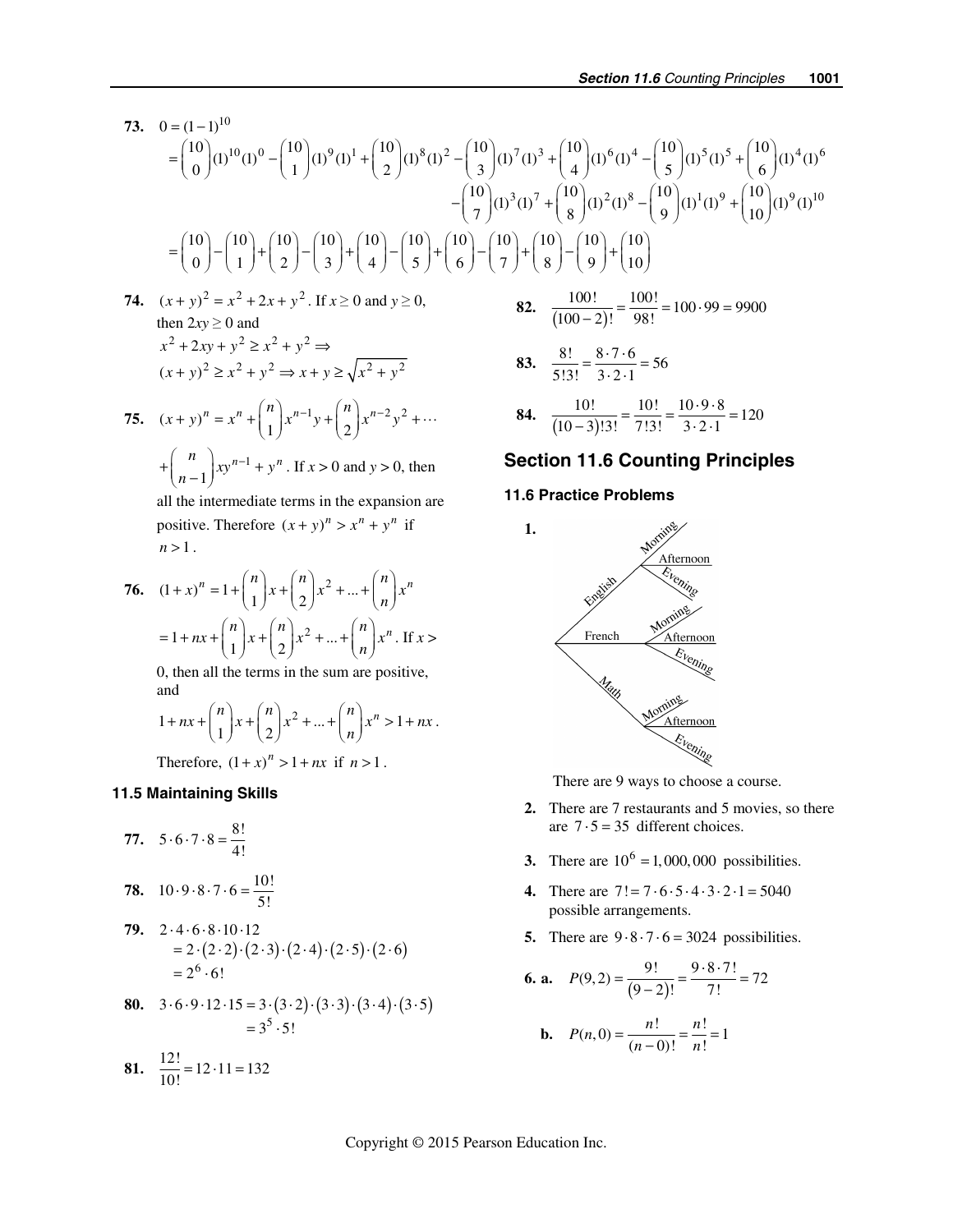**7.** {bears, bulls, lions}, {bears, bulls, tigers}, {bears, lions, tigers}, {bulls, lions, tigers}  $C(4, 3) = 4$ 

**8. a.** 
$$
C(9,2) = \frac{9!}{(9-2)!2!} = \frac{9 \cdot 8 \cdot 7!}{7!2!} = 36
$$

**b.** 
$$
C(n, 0) = \frac{n!}{(n-0)!0!} = \frac{n!}{n!} = 1
$$

c. 
$$
C(n,n) = \frac{n!}{(n-n)!n!} = \frac{n!}{n!} = 1
$$

9. 
$$
C(12,3) = \frac{12!}{(12-3)!3!} = \frac{12 \cdot 11 \cdot 10 \cdot 9!}{9!3!}
$$

$$
= \frac{12 \cdot 11 \cdot 10}{3 \cdot 2 \cdot 1} = 220
$$

There are 220 ways that three of the twelve chocolates can be chosen.

$$
10. \quad \frac{6!}{2!2!2!} = 90
$$

There are 90 ways to send six counselors in pairs to three different locations.

#### **11.6 Basic Concepts and Skills**

- **1.** Any arrangement of *n* distinct objects in a fixed order in which no object is used more than once is called a permutation.
- **2.** The number of permutations of 5 distinct objects is  $5! = 120$ .
- **3.** When *r* objects are chosen from *n* distinct objects, the set of *r* objects is called a combination of *n* objects taken *r* at a time.
- **4.** The number of distinguishable permutations of 10 objects of which 3 are of one kind and 7

are of a second kind is  $\frac{10!}{3!7!} = 120$ .

- **5.** True
- **6.** True (as long as  $r > 1$ )

7. 
$$
P(6,1) = \frac{6!}{(6-1)!} = 6
$$

8. 
$$
P(7,3) = \frac{7!}{(7-3)!} = 210
$$

**9.**  $P(8, 2) = \frac{8!}{(8-2)!} = 56$ 

**10.** 
$$
P(10,6) = \frac{10!}{(10-6)!} = 151,200
$$

11. 
$$
P(9,9) = \frac{9!}{(9-9)!} = 362,880
$$

12. 
$$
P(5,5) = \frac{5!}{(5-5)!} = 120
$$

13. 
$$
P(7,0) = \frac{7!}{(7-0!)} = 1
$$

14. 
$$
P(4,0) = \frac{4!}{(4-0)!} = 1
$$

15. 
$$
C(8,3) = \frac{8!}{(8-3)!3!} = 56
$$

**16.** 
$$
C(7,2) = \frac{7!}{(7-2)!2!} = 21
$$

17. 
$$
C(9,4) = \frac{9!}{(9-4)!(4!)} = 126
$$

**18.** 
$$
C(10,5) = \frac{10!}{(10-5)!5!} = 252
$$

19. 
$$
C(5,5) = \frac{5!}{(5-5)!(5!)} = 1
$$

**20.** 
$$
C(6,6) = \frac{6!}{(6-6)!6!} = 1
$$

21. 
$$
C(3,0) = \frac{3!}{(3-0)!0!} = 1
$$

22. 
$$
C(5,0) = \frac{5!}{(5-0)!0!} = 1
$$

- **23. a.** The first letter can be chosen in 26 different ways. The second letter can also be chosen in 26 different ways, so the number of different 2-letter codes is  $26 \cdot 26 = 676$ .
	- **b.** The first letter can be chosen in 26 different ways. The second letter can be chosen in 25 different ways, so the number of different 2-letter codes is  $26 \cdot 25 = 650$ .
- **24.** Each question can be answered in one of two ways. There are ten questions, so the number of possible answer sheets is  $2^{10} = 1024$ .
- **25.** The president can be chosen in 50 ways, while the vice-president can be chosen in 49 ways. So the number of possibilities is  $50 \cdot 49 = 2450$ .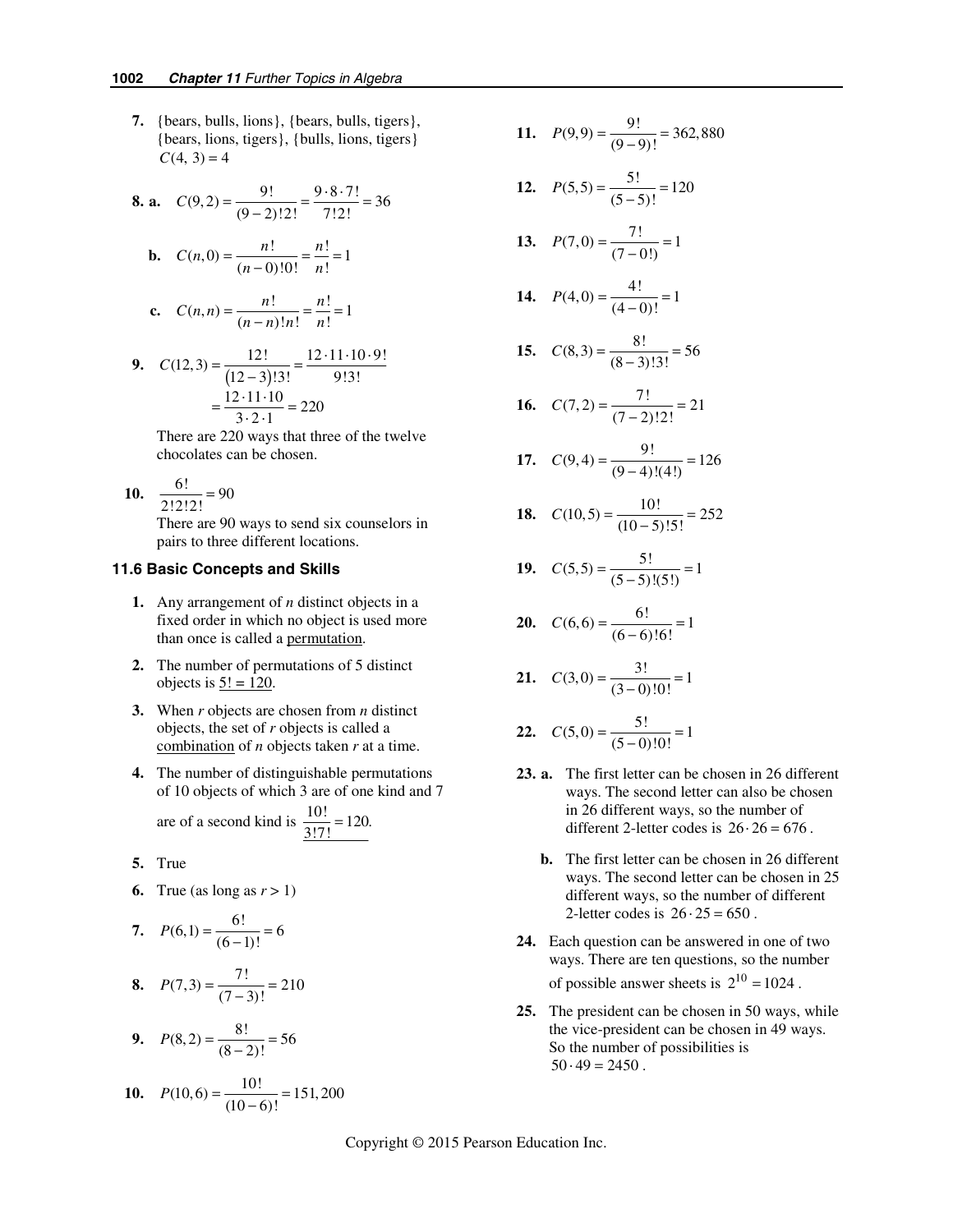- **26.** The first digit cannot be 0, so there are 9 possibilities for the first digit. There are 10 possibilities for each of the remaining three digits, so there are  $9 \cdot 10 \cdot 10 \cdot 10 = 9000$ possible four digit numbers.
- **27.** There are four people to be seated in a row of four chairs, so there are

$$
P(4,4) = \frac{4!}{(4-4)!} = 24
$$
 different ways to

arrange the people.

**28.** There are ten teams and three possible

outcomes, so there are  $P(10,3) = \frac{10!}{(10-3)!}$ 

= 720 possible outcomes.

- **29.** There are five shirts, three pairs of pants, and four ties, so there are  $5 \cdot 3 \cdot 4 = 60$  possible outfits.
- **30.** There are eight pieces in the program, so there a

are 
$$
P(8,8) = \frac{8!}{(8-8)!} = 40,320
$$
 possible

program arrangements.

**31.** There are five different toppings. So there are  $C(5, 2) = \frac{5!}{(5-2)!2!} = 10$  different pizzas with

two additional toppings.

**32.** There are 15 students, so it is possible to choose two representatives in

$$
C(15,2) = \frac{15!}{(15-2)!(2)!} = 105
$$
 different ways.

**33.** There are eleven problems, so it is possible to choose nine of them in

$$
C(11,9) = \frac{11!}{(11-9)!(9!)} = 55 \text{ different ways.}
$$

**34.** There are 18 potential teammates, so it is possible to choose three of them in

$$
C(18,3) = \frac{18!}{(18-3)!(3!)} = 816 \text{ different ways.}
$$

- **35.** Order is not important, so find the number of combinations. There are  $C(11, 4) = 330$ different combinations.
- **36.** There are seven applicants for the clerk position and four applicants for the technician position, so there are  $7 \cdot 4 = 28$  possibilities.

**37.** Order is important, so find the number of permutations. There are 8 seats and six people will be seated, so there are

> $P(8,6) = \frac{8!}{(8-6)!} = 20,160$  different ways to seat 6 people.

**38.** To rent the canoes, there are

$$
C(7,2) = \frac{7!}{(7-2)!(2!)} = 21 \text{ different}
$$

combinations. There are

$$
C(5,3) = \frac{5!}{(5-3)!(3)!} = 10 \text{ different}
$$

combinations to rent the kayaks. So there are  $21 \cdot 10 = 210$  different ways to choose the students for the rentals.

**39.** Order is important, so find the number of permutations or use the Fundamental Counting Principle. There are

$$
P(5,5) = \frac{5!}{(5-5)!} = 120
$$
 ways to visit the five

colleges.

**40.** Order is important, so find the number of permutations or use the Fundamental Counting Principle. There are  $75 \cdot 74 \cdot 73 \cdot 72 = 29,170,800$  different ways to call the numbers.

### **11.6 Applying the Concepts**

- **41. a.** The first digit cannot be a zero or a one, so there are eight possibilities for the first digit. There are two possibilities for the second digit and ten possibilities for the third digit. So there are  $8 \cdot 2 \cdot 10 = 160$ possible three-digit area codes.
	- **b.** There are eight possibilities for the first digit, ten possibilities for the second digit, and ten possibilities for the third digit. So there are  $8 \cdot 10 \cdot 10 = 800$  possible threedigit area codes.
- **42.** If the call letters begin with K, there are  $26<sup>2</sup> = 676$  radio stations with three letters and  $26^3 = 17,576$  radio stations with four letters, for a total of 18,252 possibilities. There are the same number of possibilities if the call letters begin with W, so there are a total of  $2.18, 252 = 36, 504$  different callletter selections.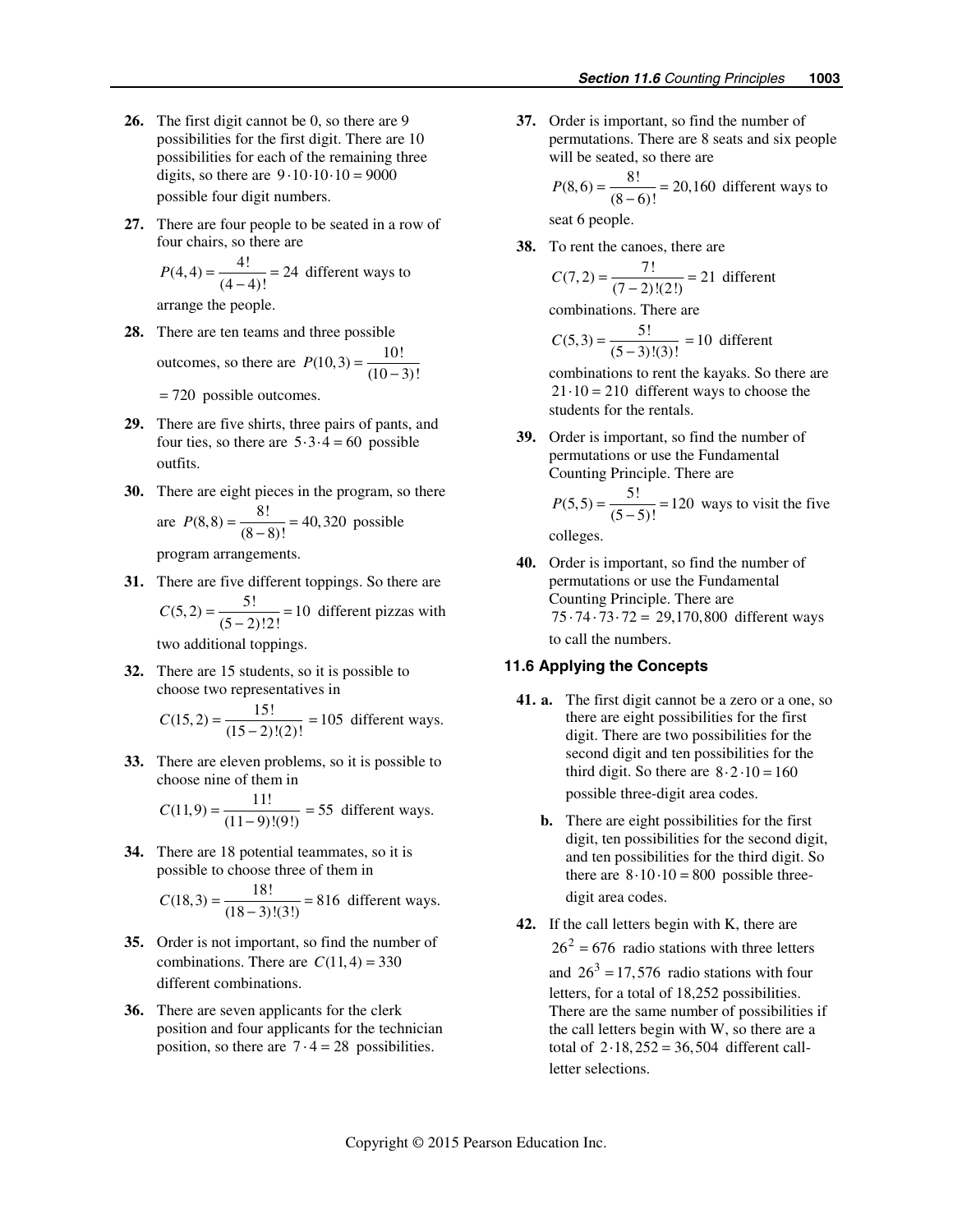- **43. a.** If no repetitions are allowed, there are  $24 \cdot 23 \cdot 22 = 12,144$  three-letter fraternity names.
	- **b.** If repetitions are allowed, there are  $24^3$  = 13,824 three-letter fraternity names.
- **44. a.** If no letters are repeated, there are  $10.9 - 8 = 720$  three-letter codes.
	- **b.** If letters can be repeated, there are  $10^3$  = 1000 three-letter codes.
- **45.** To reach a majority decision, five, six, seven, eight or all nine of the nine justices must agree. Since order is not important, find the sum of the combinations

$$
C(9,5) + C(9,6) + C(9,7) + C(9,8) + C(9,9)
$$
  
= 
$$
\frac{9!}{(9-5)!(5!)} + \frac{9!}{(9-6)!(6!)} + \frac{9!}{(9-7)!(7!)} + \frac{9!}{(9-8)!(8!)} + \frac{9!}{(9-9)!(9!)}
$$

 $= 126 + 84 + 36 + 9 + 1 = 256$ There are 256 ways to form a majority of five from the nine justices.

**46.** Order is not important, so find the

combination 
$$
C(10, 4) = \frac{10!}{(10-4)!4!} = 210.
$$

There are 210 different ways to select a committee of four from a group of ten.

- **47.** Al can choose from  $8 \cdot 8 \cdot 8 = 512$  different outfits. Since there are 365 days in a year, he can wear a different outfit every day.
- **48.** There are  $2 \cdot 3 \cdot 8 \cdot 5 = 240$  different dinners.
- **49. a.** There are  $7! = 5040$  different ways to arrange the houses since any arrangement of the seven houses could be made to correspond to a permutation of the seven designs by agreeing that the first four go on one side of the street and the remaining three go on the other side of the street.
	- **b.** There are  $7! = 5040$  different ways to arrange the houses since any arrangement of the seven houses could be made to correspond to a permutation of the seven designs by agreeing that the first five go on one side of the street and the remaining two go on the other side of the street.
- **50.** There are  $P(7,7) = 5040$  possible arrangements. Only one is in increasing order of difficulty, so there are 5039 ways the author could fail to arrange the exercises correctly.
- **51. a.** There are seven letters in the word CHARITY. If two letters in each four-letter group must be an A and an R, then there are five letters that can be chosen in groups of

two: 
$$
C(5, 2) = \frac{5!}{(5-2)!(2)!} = 10
$$

possibilities.

**b.** If one letter in each four-letter group must be an A and none of the letters in the group can be an R, then there are five letters that can be chosen in groups of three:

$$
C(5,3) = \frac{5!}{(5-3)!(3)!} = 10
$$
 possibilities.

 **c.** If none of the letters in each four-letter group can be an A or an R, there there are five letters that can be chosen in groups of

four: 
$$
C(5, 4) = \frac{5!}{(5-4)!(4!)} = 5
$$

possibilities.

**52.** There are  $C(20, 4) = \frac{20!}{(20-4)!(4!)} = 4845$ 

possible combinations of four students and

$$
C(8,2) = \frac{8!}{(8-2)!2!} = 28
$$
 possible

combinations of two professors. So, there are  $28 \cdot 4845 = 135,660$  possible combinations of four students and two professors.

- **53.** The store will need to stock  $5 \cdot 7 \cdot 3 = 105$ shirts to have one of each type.
- **54.** Because the tenth digit is determined by the first nine, we need to count only the possible arrangements of the first nine digits. Each of the nine digits has ten possibilities, so there are  $10^9 = 1,000,000,000$  possible ISBNs.
- **55.** The maximum number of folders is necessary if all of the questionnaires have different rankings. There are  $10! = 3,628,800$  possible rankings, so they would need that many folders.
- **56.** Since order is important, find the permutation. There are  $12! = 479,001,600$  different orders in which the parcels could be delivered.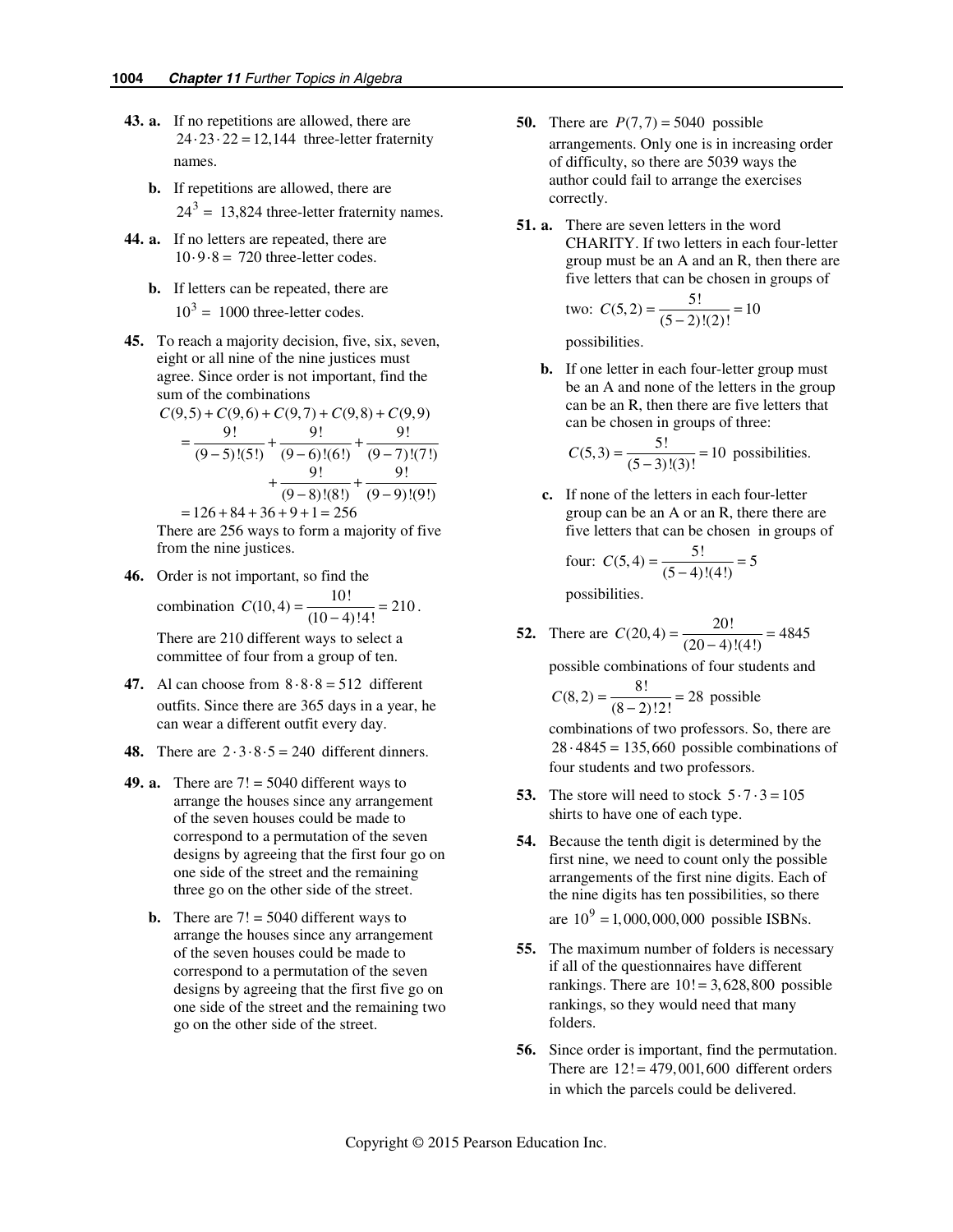**57.** In each group of four, if one child is "constant", then the other three children can

be chosen in 
$$
C(6,3) = \frac{6!}{(6-3)!3!} = 20
$$
 ways.

So the maximum number of times any one child will go to the circus is 20.

There are 
$$
C(7, 4) = \frac{7!}{(7-4)!4!} = 35
$$

combinations of four children, so the father will go to the circus 35 times.

**58.** The person selects a total of nine books, three out of six history books, two out of four biology books, and four out of five economics

books. There are 
$$
C(6,3) = \frac{6!}{(6-3)!3!} = 20
$$

possible combinations of history books,

$$
C(4,2) = \frac{4!}{(4-2)!2!} = 6
$$
 combinations of

biology books, and  $C(5, 4) = \frac{5!}{(5-4)!4!} = 5$ 

combinations of economics books. Then there are  $20 \times 6 \times 5 = 600$  ways to select the nine books. Each of these 600 appropriate selections of books can be arranged in 9! ways for a total of  $600 \times 9! = 217,728,000$ 

**59.** Because order is not important, we use combinations. Under the "B", there are

 $C(15,5) = \frac{15!}{(15-5)!5!} = 3003$  combinations of

numbers. There are the same number under the "I", "G", and "O". Under the "N", there

are 
$$
C(15, 4) = \frac{15!}{(15-4)!4!} = 1365
$$
. So there are

 $3003<sup>4</sup> \cdot 1365 = 111,007,923,832,370,565$ different bingo cards.

- **60.** Each team in the league plays 10 games against the teams in its division and 6 games against the teams in the other division. Because the game where team A plays against team B is the same as the game where team B plays against team A, there will be  $16 \cdot 6 = 96$ games.
- **61.** There are 10 people and four are needed for the committee. Once the first person is chosen, that person's spouse is eliminated, so there are 8 ways to choose the next person.

That person's spouse cannot be chosen next, so there are 6 ways to choose the third person, and 4 ways to choose the fourth person. That gives 1920 possible permutations. However, the order that people are chosen for the committee is not important, so the number of

combinations is 
$$
\frac{1920}{4!} = 80
$$
.

**62.** The three-person committee must have at least

one man. There are 
$$
C(4,3) = \frac{4!}{(4-3)!3!} = 4
$$

ways to choose the committee if it consists of all men. There are  $C(4, 2) \times C(7,1)$ 

$$
= \frac{4!}{(4-2)!2!} \times \frac{7!}{(7-1)!(1!)} = 6 \times 7 = 42
$$
 ways

to select two men and one woman. There are

$$
C(4,1)\times C(7,2) = \frac{4!}{(4-1)!\cdot 1!} \times \frac{7!}{(7-2)!(2!)}
$$

 $= 4 \times 21 = 84$  ways to select one man and two women. So there are  $4 + 42 + 84 = 130$  ways to select a three-person committee that includes at least one man.

- **63.** If Cory wants to give his sister one coin, there are 4 different combinations of one coin. If he wants to give his sister two coins, there are  $C(4, 2) = 6$  different combinations. If he wants to give his sister three coins, there are 4 combinations, and if he wants to give his sister four coins, there is one combination. So there are  $4 + 6 + 4 + 1 = 15$  different combinations of coins.
- **64.** There are  $2 \cdot 3 \cdot 5 \cdot 6 = 180$  different fourcourse meals.
- **65.** Out of six letters, there are two "A"s and the rest are singles. So, there are  $\frac{6!}{2!1!1!1!1!1!} = 360$ distinguishable ways to arrange the letters.
- **66.** Out of seven letters, there are two "A"s and the rest are singles. So, there are  $\frac{7!}{2!1!1!1!1!1!}$  = 2520 distinguishable ways to arrange the letters.
- **67.** Out of seven letters, there are three "S"s, two "C"s, and the rest are singles. So, there are  $\frac{7!}{3!2!1!1!}$  = 420 distinguishable ways to

arrange the letters.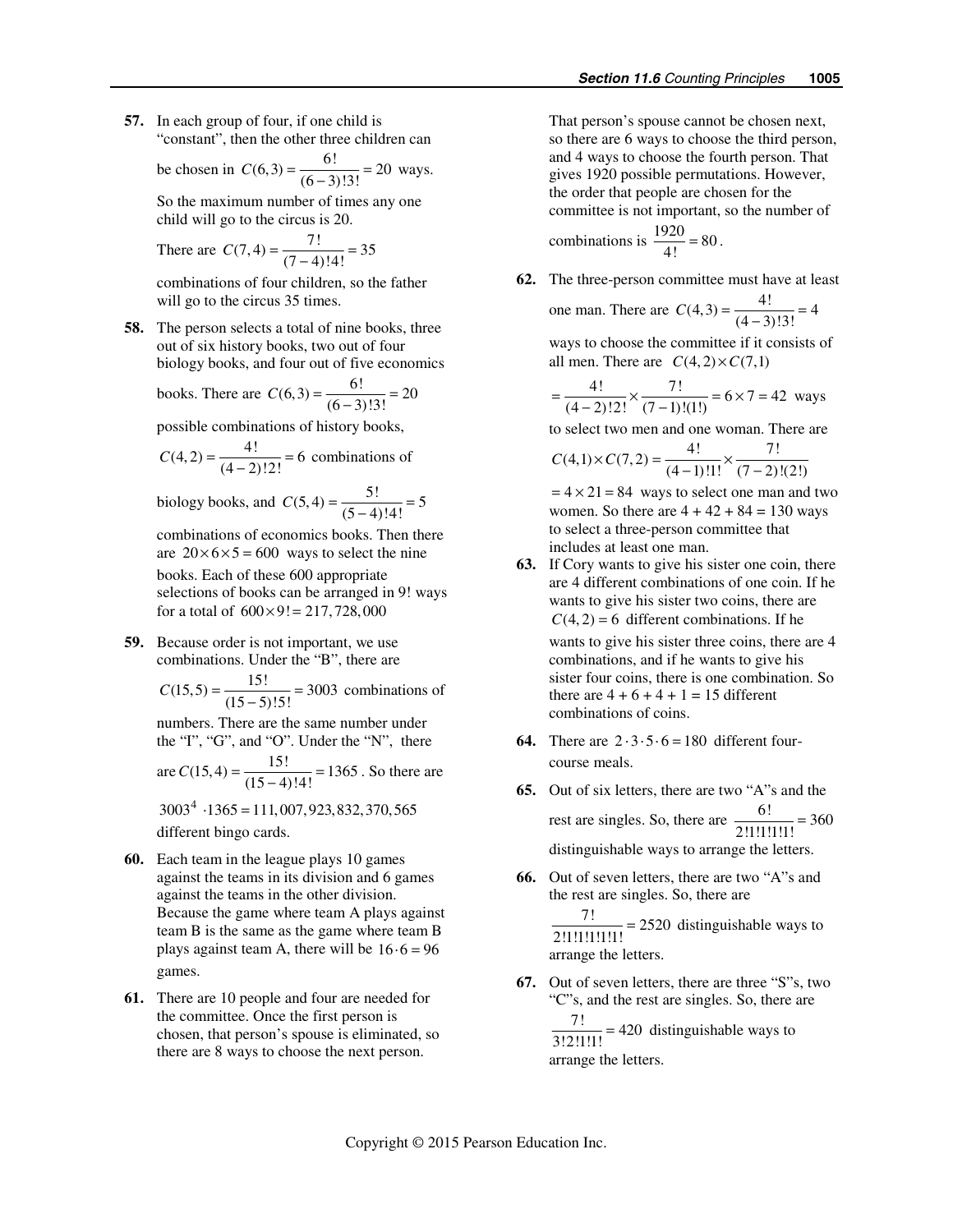**68.** Out of seven letters, there are two "A"s, two "R"s, and the rest are singles. So, there are  $\frac{7!}{2!2!1!1!1!}$  = 1260 distinguishable ways to arrange the letters.

#### **11.6 Beyond the Basics**

**69.** The company needs *n* workers in combinations of three. So  $C(n,3) = \frac{n!}{(n-3)!3!} \ge 20 \Rightarrow$ 

$$
\frac{n(n-1)(n-2)(n-3)!}{(n-3)!3!} \ge 20 \Rightarrow n^3 - 3n^2 + 2n \ge 120 \Rightarrow n^3 - 3n^2 + 2n - 120 \ge 0
$$

The possible rational zeros are  $\pm 1, \pm 2, \pm 3, \pm 4, \pm 5, \pm 6, \pm 8, \pm 10, \pm 12, \pm 15, \pm 20, \pm 24, \pm 30, \pm 60, \pm 120$ . Using synthetic division, we find that 6 is a zero:

$$
\frac{6}{1} \quad \frac{1}{3} \quad \frac{-3}{2} \quad \frac{2}{120} \quad \frac{6}{1} \quad \frac{18}{20} \quad \frac{120}{0}
$$
  
and  $(n-6)(n^2+3n+20) = 0$ .

The two zeros of  $n^2 + 3n + 20 = 0$  are complex, so we reject them. Therefore, six different workers are necessary.

**70.** The radio station needs *n* songs in combinations of five. So  $C(n, 5) \ge 21 = \frac{n!}{(n-5)!5!} \ge 21 \Rightarrow$ 

$$
\frac{n(n-1)(n-2)(n-3)(n-4)(n-5)!}{(n-5)!}
$$
\n
$$
\geq 21 \Rightarrow n^5 - 10n^4 + 35n^3 - 50n^2 + 24n - 2520 \geq 0.
$$
 By Descartes' Rule

of signs, we know that there are 5, 3, or 1 positive zeros. (Ignore the negative zeros since the exercise requires a positive answer.) The prime factorization of 2520 is  $2^3 \cdot 3^2 \cdot 5 \cdot 7$ , from which we can determine the possible rational zeros. Using synthetic division, we find that 7 is a zero:

$$
\begin{array}{c|cccc}\n7 & 1 & -10 & 35 & -50 & 24 & -2520 \\
\hline\n& 7 & -21 & 98 & 336 & 2520 \\
\hline\n& 1 & -3 & 14 & 48 & 360 & 0\n\end{array}
$$

So,  $(n-7)(n^4 - 3n^3 + 14n + 48 - 360) \ge 0$ . Continuing the process, we find that there are no rational zeros for the second factor. So the radio station needs seven songs to start its programming with five songs every day for 21 days without using the same five songs on any two days.

71. There are 
$$
C(30, 2) = \frac{30!}{(30-2)!2!} = 435
$$
 lines.

72. There are 
$$
C(21,3) = \frac{21!}{(21-3)!3!} = 1330
$$
 triangles.

73. 
$$
\binom{m+1}{m-1} = 3! \Rightarrow \frac{(m+1)!}{(m-1)!((m+1)-(m-1))!} = 6 \Rightarrow \frac{(m+1)!}{(m-1)!2!} = 6 \Rightarrow \frac{(m+1)m(m-1)!}{(m-1)!} = 12 \Rightarrow
$$
  
\n $m^2 + m - 12 = 0 \Rightarrow (m+4)(m-3) = 0 \Rightarrow m = 3 \text{ or } m = -4$ 

Reject the negative solution because factorials are not defined for negative numbers. The solution is {3}.

74. 
$$
6{n-1 \choose 2} = {n+1 \choose 4} \Rightarrow \frac{6(n-1)!}{2!(n-3)!} = \frac{(n+1)!}{4!(n-3)!} \Rightarrow 3(n-1)! = \frac{(n+1)!}{24} \Rightarrow 72 = \frac{(n+1)!}{(n-1)!} \Rightarrow \frac{(n+1)n(n-1)!}{(n-1)!} = 72 \Rightarrow
$$
  
\n $n^2 + n - 72 = 0 \Rightarrow (n+9)(n-8) = 0 \Rightarrow n = -9 \text{ or } n = 8$ 

Reject the negative solution because factorials are not defined for negative numbers. The solution is {8}.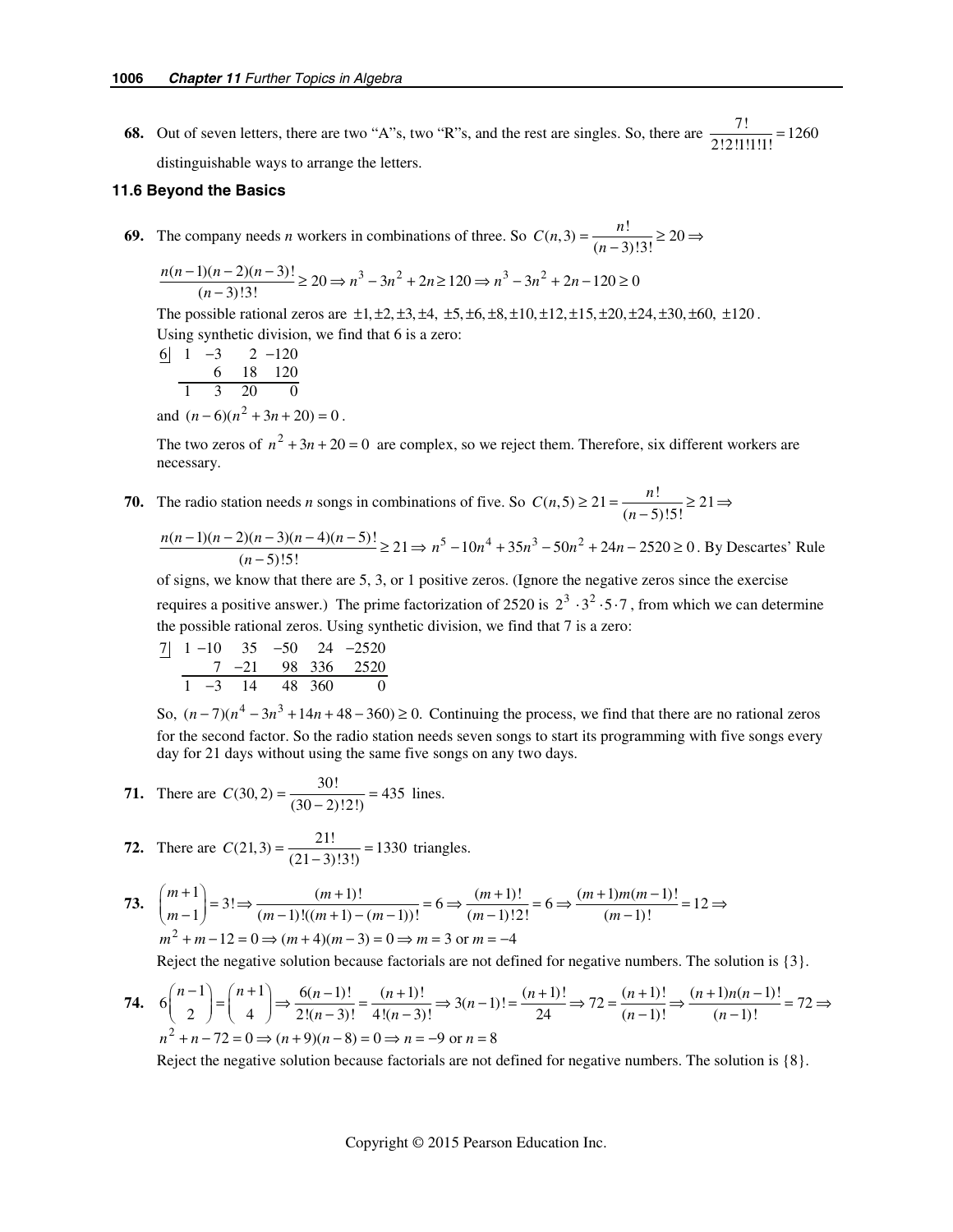75. 
$$
2\binom{n-1}{2} = \binom{n}{3} \Rightarrow \frac{2(n-1)!}{2!(n-3)!} = \frac{n!}{3!(n-3)!} \Rightarrow \frac{(n-1)(n-2)(n-3)!}{(n-3)!} = \frac{n(n-1)(n-2)(n-3)!}{6(n-3)!} \Rightarrow
$$
  
6(n-1)(n-2) = n(n-1)(n-2) \Rightarrow n = 6

76. 
$$
\frac{4}{3} \binom{k}{2} = \binom{k+1}{3} \Rightarrow \frac{4(k!)}{3(2!)(k-2)!} = \frac{(k+1)!}{3!(k-2)!} \Rightarrow \frac{4k(k-1)(k-2)!}{6(k-2)!} = \frac{(k+1)k(k-1)(k-2)!}{6(k-2)!} \Rightarrow 4k(k-1) = (k+1)k(k-1) \Rightarrow k+1=4 \Rightarrow k=3
$$

**77.** Using the Binomial Theorem,  $\begin{pmatrix} 0 \\ 0 \end{pmatrix} + \begin{pmatrix} 1 \\ 1 \end{pmatrix} + \begin{pmatrix} 2 \\ 2 \end{pmatrix} + \cdots + \begin{pmatrix} 1 \\ n \end{pmatrix} = 64$  $n(n)(n)$   $(n)$   $(n)$  $\binom{n}{0}$  +  $\binom{n}{1}$  +  $\binom{n}{2}$  +  $\dots$  +  $\binom{n}{n}$  = 64 is the sum of the coefficients in the *n*th row

of the expansion of  $(x + y)^n$ . If  $x = 1$  and  $y = 1$ , then

$$
(1+1)^n = \binom{n}{0} + \binom{n}{1} + \binom{n}{2} + \dots + \binom{n}{n} = 64 \implies 2^n = 64 \implies n = 6.
$$

 **78.** Using the Binomial Theorem,

$$
\binom{k}{1} + \binom{k}{2} + \binom{k}{3} + \dots + \binom{k}{k-1} = 126 \Rightarrow
$$
\n
$$
\binom{k}{0} + \binom{k}{1} + \binom{k}{2} + \binom{k}{3} + \dots + \binom{k}{k-1} + \binom{k}{k} = 126 + \binom{k}{0} + \binom{k}{k} = 126 + \frac{k!}{0!(k-0)!} + \frac{k!}{k!(k-k)!} = 128
$$

is the sum of the coefficients in the *k*th row of the expansion of  $(x + y)^n$ . If  $x = 1$  and  $y = 1$ , then

$$
(1+1)^k = {k \choose 0} + {k \choose 1} + {k \choose 2} + \dots + {k \choose k} = 128 \Rightarrow 2^k = 128 \Rightarrow k = 7.
$$

$$
\mathbf{79.} \quad \binom{m}{4} = \binom{m}{5} \Rightarrow \frac{m!}{(m-4)!4!} = \frac{m!}{(m-5)!5!} \Rightarrow \frac{5!}{4!} = \frac{(m-4)!}{(m-5)!} \Rightarrow 5 = \frac{(m-4)(m-5)!}{(m-5)!} \Rightarrow 5 = m-4 \Rightarrow m=9
$$

$$
\textbf{80.} \quad \binom{n}{7} = \binom{n}{3} \Rightarrow \frac{n!}{(n-7)!} = \frac{n!}{(n-3)!} \Rightarrow \frac{(n-3)!}{(n-7)!} = \frac{7!}{3!} \Rightarrow \frac{(n-3)(n-4)(n-5)(n-6)(n-7)!}{(n-7)!} = \frac{7 \cdot 6 \cdot 5 \cdot 4 \cdot 3!}{3!} \Rightarrow
$$

 $(n-3)(n-4)(n-5)(n-6) = 840 \Rightarrow n^4 - 18n^3 + 119n^2 - 342n - 480 = 0$ 

The possible rational zeros are  $\pm 1$ ,  $\pm 2$ ,  $\pm 3$ ,  $\pm 4$ ,  $\pm 5$ ,  $\pm 6$ ,  $\pm 8$ ,  $\pm 10$ ,  $\pm 12$ ,  $\pm 15$ ,  $\pm 16$ ,  $\pm 20$ ,  $\pm 24$ ,  $\pm 30$ ,  $\pm 32$ ,  $\pm 40$ ,  $\pm 48$ ,  $\pm 60$ ,  $\pm 80$ ,  $\pm 96$ ,  $\pm 120$ ,  $\pm 160$ ,  $\pm 240$ , and  $\pm 480$ .

Using synthetic division, we find that 10 is a zero:

$$
\frac{10}{1} \quad \frac{1 - 18}{10} \quad \frac{119}{10} \quad \frac{-342}{19} \quad \frac{-480}{19} \quad \frac{10}{39} \quad \frac{480}{48} \quad \frac{10}{0}
$$
\n
$$
\frac{10}{10} \quad \frac{-80}{39} \quad \frac{390}{48} \quad \frac{480}{0}
$$
\n
$$
\frac{10}{10} \quad \frac{10}{10} \quad \frac{-80}{10} \quad \frac{390}{48} \quad \frac{480}{0}
$$

$$
\begin{array}{c|cccc}\n-1 & 1 & -8 & 39 & 48 \\
 & & -1 & 9 & -48 \\
\hline\n & 1 & -9 & 48 & 0\n\end{array}
$$

 The zeros of the depressed equation are complex. Reject −1 because factorials are not defined for negative numbers. The solution is  ${10}$ .

## **11.6 Critical Thinking/Discussion/Writing**

- **81.** There are  $5 \cdot 5 = 25$  terms of the form  $x^n y^m$  if *n* and *m* are any integers such that  $1 \le n \le 5$  and  $1 \le m \le 5$ .
- **82.** There are two terms in the first factor and three terms in the second factor, so there are  $2 \cdot 3 = 6$  terms.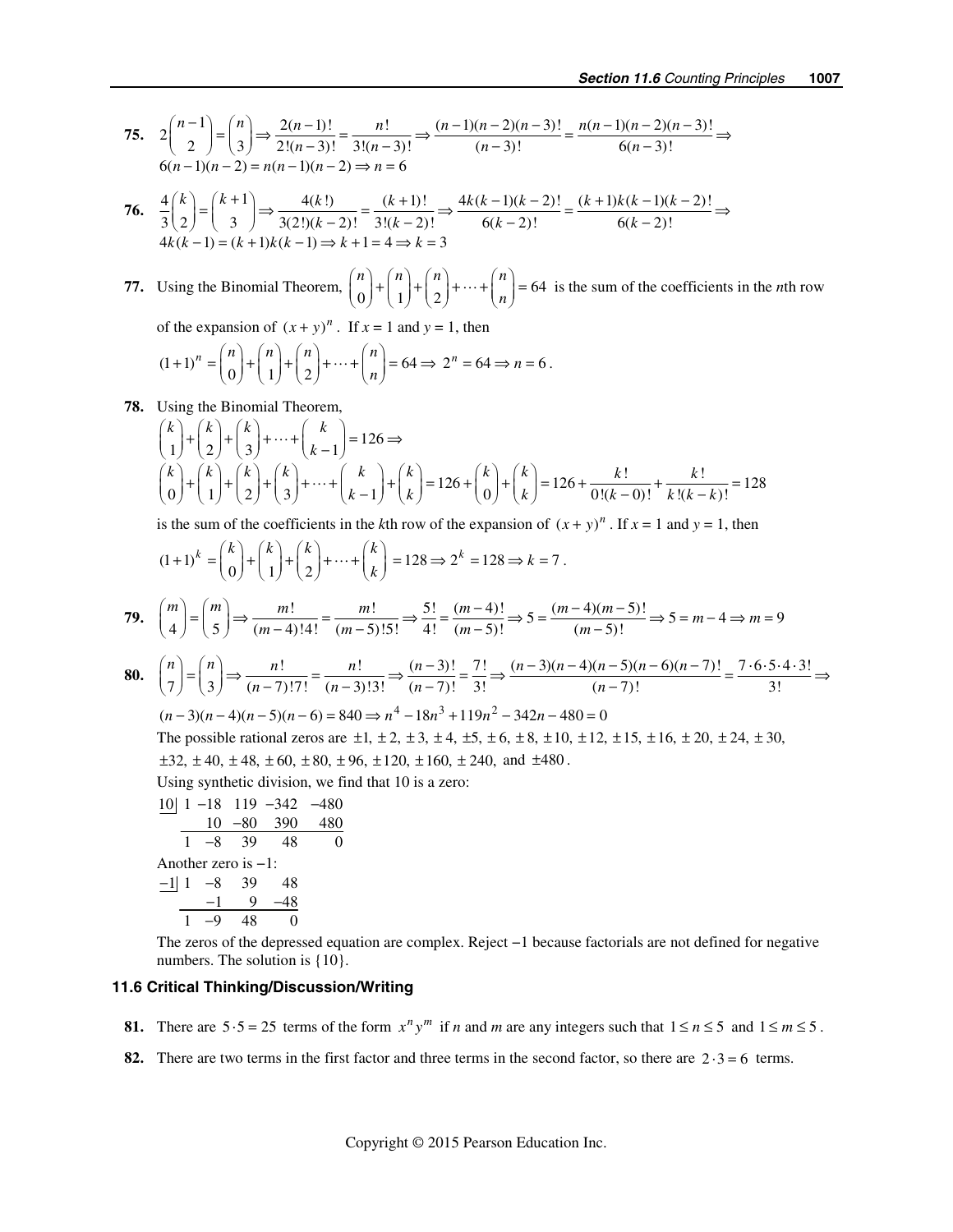#### **11.6 Maintaining Skills**

83. 
$$
E = \{2, 5, 7\} \Rightarrow n(E) = 3
$$
  
\n84.  $E = \{-3, -1\} \Rightarrow n(E) = 2$   
\n85.  $E = \{0\} \Rightarrow n(E) = 1$   
\n86.  $E = \emptyset \Rightarrow n(E) = 0$ 

For exercises 87−90, *A* = {1, 2, 3, 5} and  $B = \{3, 4, 5, 6, 7\}.$ 

87. 
$$
n(A) = 4, n(B) = 5
$$

**88.**  $A \cup B = \{1, 2, 3, 4, 5, 6, 7\}$  $n(A \cup B) = 7$ 

**89.** 
$$
A \cap B = \{3, 5\}
$$
  
 $n(A \cap B) = 2$ 

- **90.**  $n(A \cup B) = n(A) + n(B) n(A \cap B)$  $7 = 4 + 5 - 2$  True
- For exercises 91–94,  $A = \{a, b, c\}$  and  $B = \{2, 4, 6, 8\}.$ 
	- **91.**  $n(A) = 3$ ,  $n(B) = 4$
- **92.**  $A \cup B = \{a, b, c, 2, 4, 6, 8\}$  $n(A \cup B) = 7$

93. 
$$
A \cap B = \varnothing
$$
  
 $n(A \cap B) = 0$ 

**94.**  $n(A \cup B) = n(A) + n(B) - n(A \cap B)$  $7 = 3 + 4 - 0$  True

# **11.7 Probability**

#### **11.7 Practice Problems**

**1. a.** 
$$
E_1 = \{1, 3, 5\}, P(E_1) = \frac{3}{6} = \frac{1}{2}
$$
  
**b.**  $E_2 = \{5, 6\}, P(E_2) = \frac{2}{6} = \frac{1}{3}$   
**2.**  $S = \{(H, H), (H, T), (T, H), (T, T)\}$ 

 $E = \{(H, T), (T, H)\}$  $P(E) = \frac{2}{4} = \frac{1}{2}$ 

**3.**  $E = \{(6, 1), (5, 2), (4, 3), (3, 4), (2, 5), (6, 1)\}\$ There are 36 possible outcomes, so

$$
P(E) = \frac{6}{36} = \frac{1}{6}
$$

 **4.** Since the order in which the numbers are selected is not important, the sample space *S* consists of all sets of 6 numbers that can be selected from 50 numbers. So,

$$
n(S) = C(50, 6) = \frac{50!}{(50 - 6)!6!}
$$
  
= 
$$
\frac{50 \cdot 49 \cdot 48 \cdot 47 \cdot 46 \cdot 45}{6 \cdot 5 \cdot 4 \cdot 3 \cdot 2 \cdot 1} = 15,890,700
$$
  
*P*(winning the lottery) = 
$$
\frac{1}{15,890,700}
$$

- **5.**  $P(jack or king) = P(jack) + P(king)$ 4482  $=\frac{1}{52} + \frac{1}{52} = \frac{6}{52} = \frac{2}{13}$ 
	- **6.**  $P(\text{Brandy is not selected}) = \frac{C(9,3)}{C(10,3)}$ 9! 3!7! 7  $=\frac{3!}{3!6!} \cdot \frac{3!}{10!} = \frac{7}{10}$

(Brandy is selected) *P*

= 1 - P(Brandy is not selected) = 
$$
1 - \frac{7}{10} = \frac{3}{10}
$$

 **7.** The probability that a student selected at random is a male is  $\frac{45,143}{82,074} \approx 0.55$ . The probability that a student selected at random attends Sacramento College is  $\frac{20,878}{82,074} \approx 0.25$ . The probability that a student selected at

random is a male attending Sacramento

College is  $\frac{9040}{82,074} \approx 0.11$ . So, the probability

that a student selected at random is a male or attends Sacramento College is approximately  $0.55 + 0.25 - 0.11 = 0.69.$ 

### **11.7 Basic Concepts and Skills**

- **1.** If no outcome of an experiment results more often than any other outcome, then the outcomes are said to be equally likely.
- **2.** A *certain* event has probability 1, and an *impossible* event has probability 0.
- **3.** If it is impossible for two events to occur simultaneously, then the events are said to be mutually exclusive.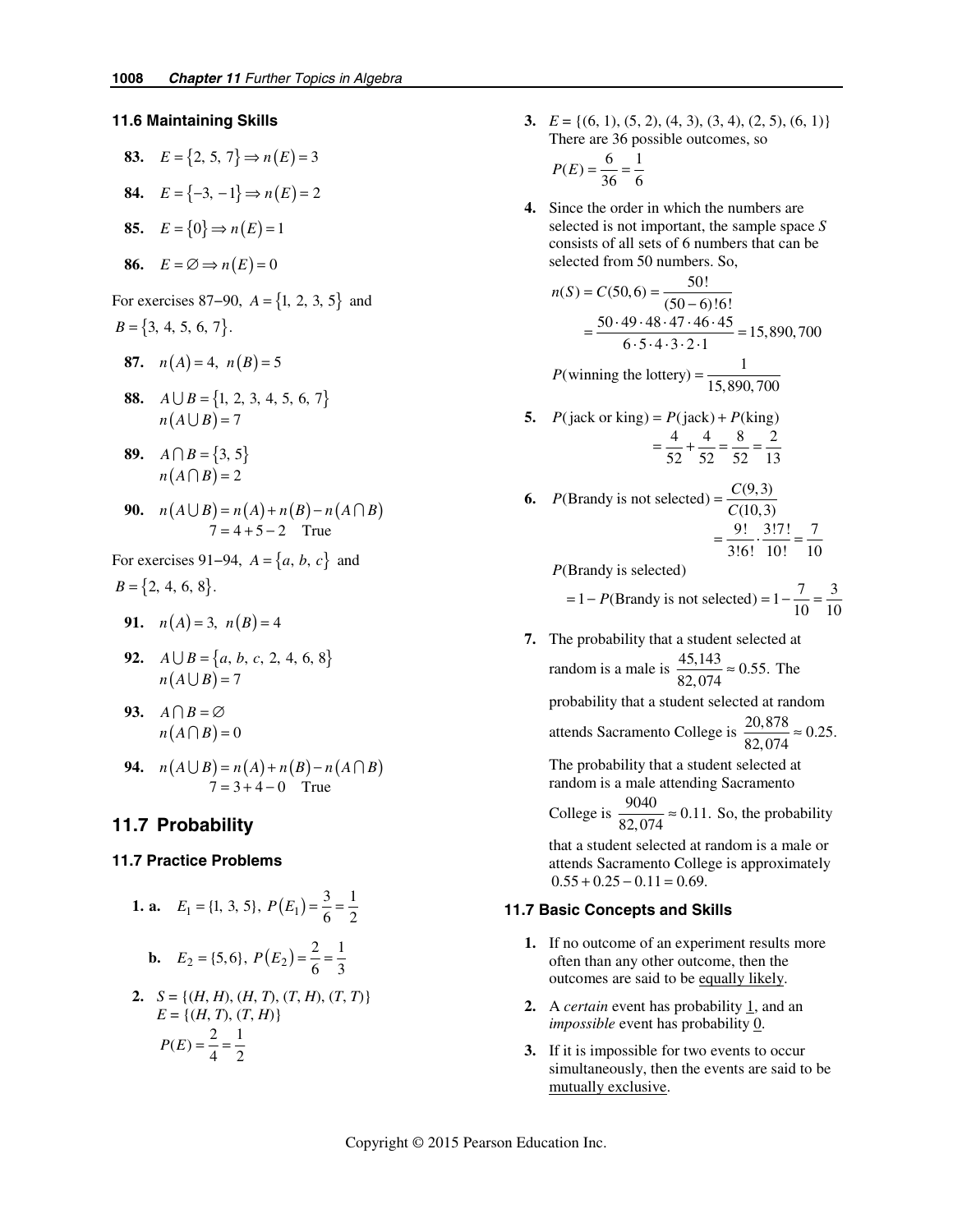- **4.** If the probability that an event occurs is 0.7, then the probability that the event does not occur is  $1 - 0.7 = 0.3$ .
- **5.** True (if "between 0 and 1" includes 0 and 1.)
- **6.** True
- 7.  $S = \{$ (Wendy's, McDonald's, Burger King), (Wendy's, Burger King, McDonald's), (McDonald's, Wendy's, Burger King), (McDonald's, Burger King, Wendy's), (Burger King, McDonald's, Wendy's), (Burger King, Wendy's, McDonald's)}
- 8.  $S = \{(\text{hamburger}, \text{Wendy's}), (\text{hamburger}, \text{Wendy's})\}$ McDonald's), (hamburger, Burger King), (cheeseburger, Wendy's), (cheeseburger, McDonald's), (cheeseburger, Burger King)}.
- **9.** *S* = {{*Thriller*, *The Wall*}}, {*Thriller*, *Eagles: Their Greatest Hits*}, {*Thriller*, *Led Zeppelin IV*}, {*The Wall*, *Eagles: Their Greatest Hits*}, {*The Wall*, *Led Zeppelin IV*}, {*Eagles: Their Greatest Hits*, *Led Zeppelin IV*}}
- 10.  $S = \{ \{ \text{regular salted}, \text{regular unsalled}, \text{parallel} \}$ barbecue}, {regular salted, regular unsalted, cheddar cheese}, {regular salted, regular unsalted, sour cream and onion}, {regular salted, barbecue, cheddar cheese}, {regular salted, barbecue, sour cream and onion}, {regular salted, cheddar cheese, sour cream and onion}, {regular unsalted, barbecue, cheddar cheese}, {regular unsalted, barbecue, sour cream and onion}, {regular unsalted, cheddar cheese, sour cream and onion}, {barbecue, cheddar cheese, sour cream and onion}}
- 11.  $S = \{$ (white, male), (white, female), (African-American, male), (African-American, female), (Native American, male), (Native American, female), (Asian, male), (Asian, female), (other, male), (other, female), (multiracial, male), (multiracial, female)}
- **12.**  $S = \{ (white, 1), (white, 2), (white, 3), (white, \}$ 4), (white, 5), (white, 6), (red, 1), (red, 2), (red, 3), (red, 4), (red, 5), (red, 6), (green, 1), (green, 2), (green, 3), (green, 4), (green, 5),  $(green, 6)$ }
- **13.**  $P = 0.$  **14.**  $P = 1$
- **15.**  $P = 1$  **16.**  $P = 0$
- **17.** experimental **18.** theoretical
- **19.** theoretical **20.** experimental
- **21.** experimental **22.** experimental
- **23.** theoretical **24.** experimental
- **25.** experimental **26.** experimental
- **27.** An event that is very likely to happen has probability 0.999. An event that will surely happen has probability 1. An event that is a rare event has probability 0.001. An event that is equally likely to happen or not happen has probability 0.5. An event that will never happen has probability 0.
- **28.** {the sure event},{at least one head},{at least two heads}, {exactly two heads}

**29.** 
$$
E = \{1, 6\}, P(E) = \frac{1}{3}
$$

30. 
$$
E = \{5\}, P(E) = \frac{1}{6}
$$

31. 
$$
E = \{5, 6\}, P(E) = \frac{1}{3}
$$

- **32.**  $E = \{3, 6\}, P(E) = \frac{1}{3}$
- **33.**  $E = \{2, 4, 6\}, P(E) = \frac{1}{2}$
- **34.**  $E = \emptyset, P(E) = 0$
- **35.**  $E = \{ \text{club queen, spade queen, heart queen, \}$ diamond queen},  $P(E) = \frac{1}{13}$
- **36.**  $E = \{ \text{club ace, spade ace, heart ace, diamond } \}$ ace},  $P(E) = \frac{1}{13}$
- **37.**  $E = \{$  heart ace, heart 2, heart 3, heart 4, heart 5, heart 6, heart 7, heart 8, heart 9, heart 10, heart jack, heart queen, heart king},

$$
P(E) = \frac{1}{4}
$$

- **38.**  $E = \{\text{heart ace, heart king}\}, P(E) = \frac{1}{26}$
- **39.**  $E = \{heart\ jack, heart\ queen, heart\ king,$ diamond jack, diamond queen, diamond king, club jack, club queen, club king, spade jack,

spade queen, spade king},  $P(E) = \frac{3}{13}$ 

**40.**  $E = \{\text{heart ace, heart 2, heart 3, heart 4, heart\}$ 5, heart 6, heart 7, heart 8, heart 9, heart 10},

$$
P(E) = \frac{5}{26}
$$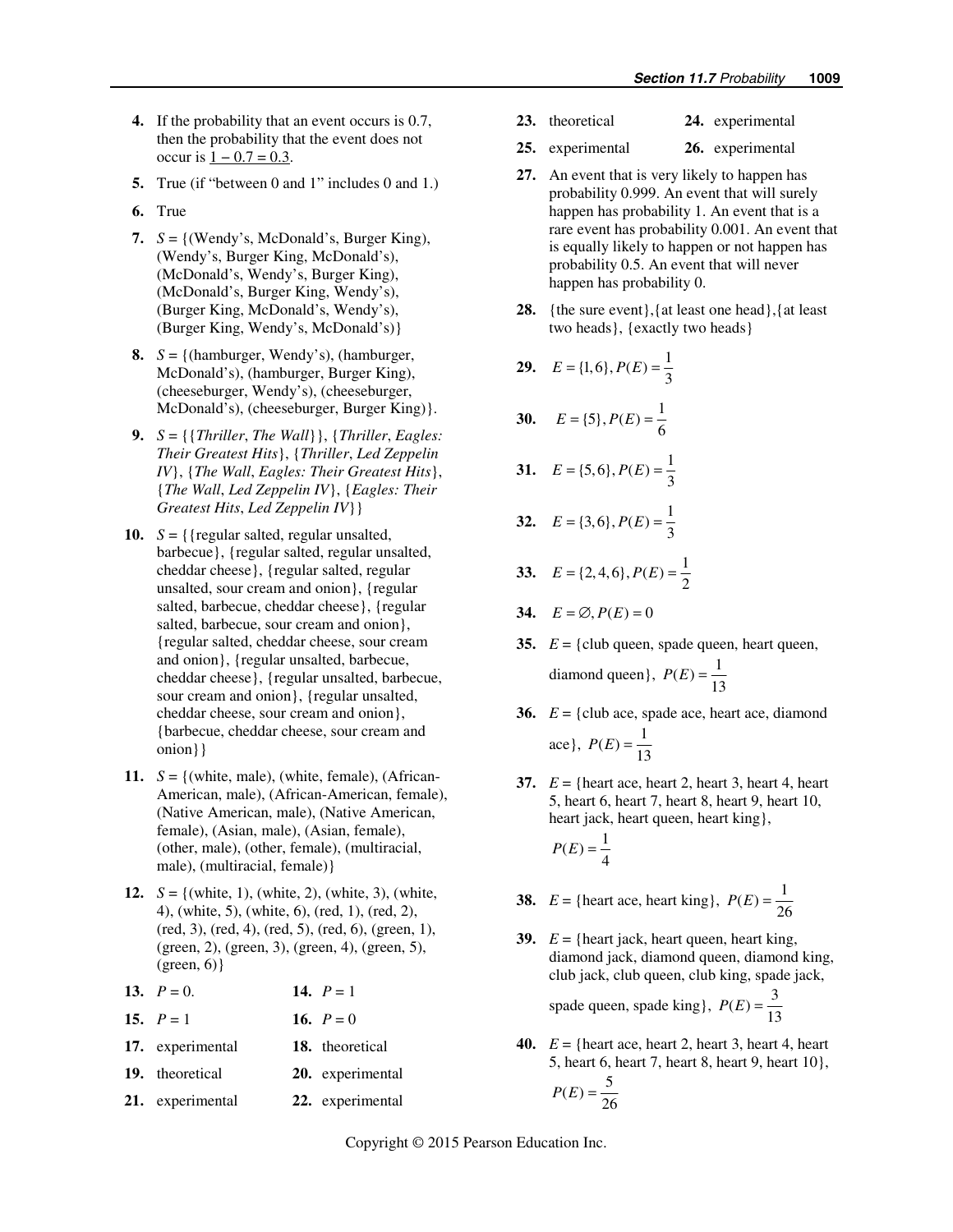41. 
$$
E = \{8+3\}, P(E) = \frac{1}{10}
$$

**43.**  $E = \{0+3\}, P(E) = \frac{1}{10}$ 

$$
42. \quad E = \emptyset, P(E) = 0
$$

**44.** 
$$
E = \{6 + 3, 7 + 3, 8 + 3, 9 + 3\}, P(E) = \frac{2}{5}
$$

**45.**  $E = \{1+3,3+3,5+3,7+3,9+3\}, P(E) = \frac{1}{2}$ 

**46.** 
$$
E = \{0+3, 2+3, 4+3, 6+3, 8+3\}, P(E) = \frac{1}{2}
$$

#### **11.7 Applying the Concepts**

- **47.** The probability the Tony will not like his blind date is  $1 - 0.3 = 0.7$
- **48.** The probability of drawing a card that is not a spade is  $1 - 0.25 = 0.75$

**49.** 
$$
P = \frac{20}{100} = \frac{1}{5}
$$
 **50.**  $P = \frac{85}{100} = \frac{17}{20}$ 

- **51.** 6% of the Marines were women, so 94% were men. The probability that a Marine chosen at random is a man is  $\frac{94}{100} = \frac{47}{50}$ .
- **52.** The probability that a person over 65 will go to a movie is  $1/5$ , so the probability that a person over 65 will not go to a movie is  $4/5$ .
- **53.** If you have 10 tickets and there is only one prize, then the probability of winning is  $\frac{10}{125} = \frac{2}{25}$ . If there are two prizes, then there are  $C(125, 2) = 7750$  possible winning combinations, and you have  $C(10, 2) = 45$ possible winning tickets. So the probability of winning is  $\frac{45}{7750} = \frac{9}{1550}$ .
- **54.** There are  $C(8,2) = 28$  possible combinations. There are  $C(4, 2) = 6$  possible combinations of two men, and the same number of combinations of two women. So there are 28 − 12 = 16 possible combinations of one man and one woman. Therefore, the probability of selecting a man and a woman for the

$$
committee is \frac{16}{28} = \frac{4}{7}.
$$

- **55. a.** There are  $2^2 = 4$  possible combinations (bb, bg, gb, gg). The probability of having two boys is  $1/4$ .
	- **b.** The probability of having two girls is  $1/4$ .
	- **c.** The probability of having one boy and one girl is  $1/2$ .
- **56. a.** There are  $2^3 = 8$  possible combinations (bbb, bbg, bgb, bgg, gbb, gbg, ggb, ggg). The probability of having all girls is  $1/8$ .
	- **b.** There are four combinations of at least two girls, so the probability of having at least two girls is  $\frac{4}{8} = \frac{1}{2}$ .
	- **c.** There are seven combinations of at most two girls, so the probability of having at most two girls is  $7/8$ .
	- **d.** There are three combinations of exactly two girls, so the probability of having exactly two girls is  $3/8$ .
- **57. a.** Out of the 4440 families, 2370 families own two cars, so the probability of a family owning two cars is  $\frac{2370}{4440} = \frac{79}{148}$ .
	- **b.** Out of the 4440 families, 37 own no cars, 1256 own one car, and 2370 own two cars. So the probability of a family owning at most two cars is  $\frac{3663}{4440} = \frac{33}{40}$
	- **c.** Out of the 4440 families, none own six cars, so the probability of a family owning six cars is 0.
	- **d.** All of the families own fewer than six cars, so the probability of a family owning at most six cars is 1.
	- **e.** Of the 4440 families, all but 37 own at least one car, so the probability of a family owning at least one car is  $\frac{4403}{4340} = \frac{119}{120}$ .
- **58.** The probability of a mammogram not being

normal is 
$$
1 - \frac{199}{200} = \frac{1}{200}
$$
.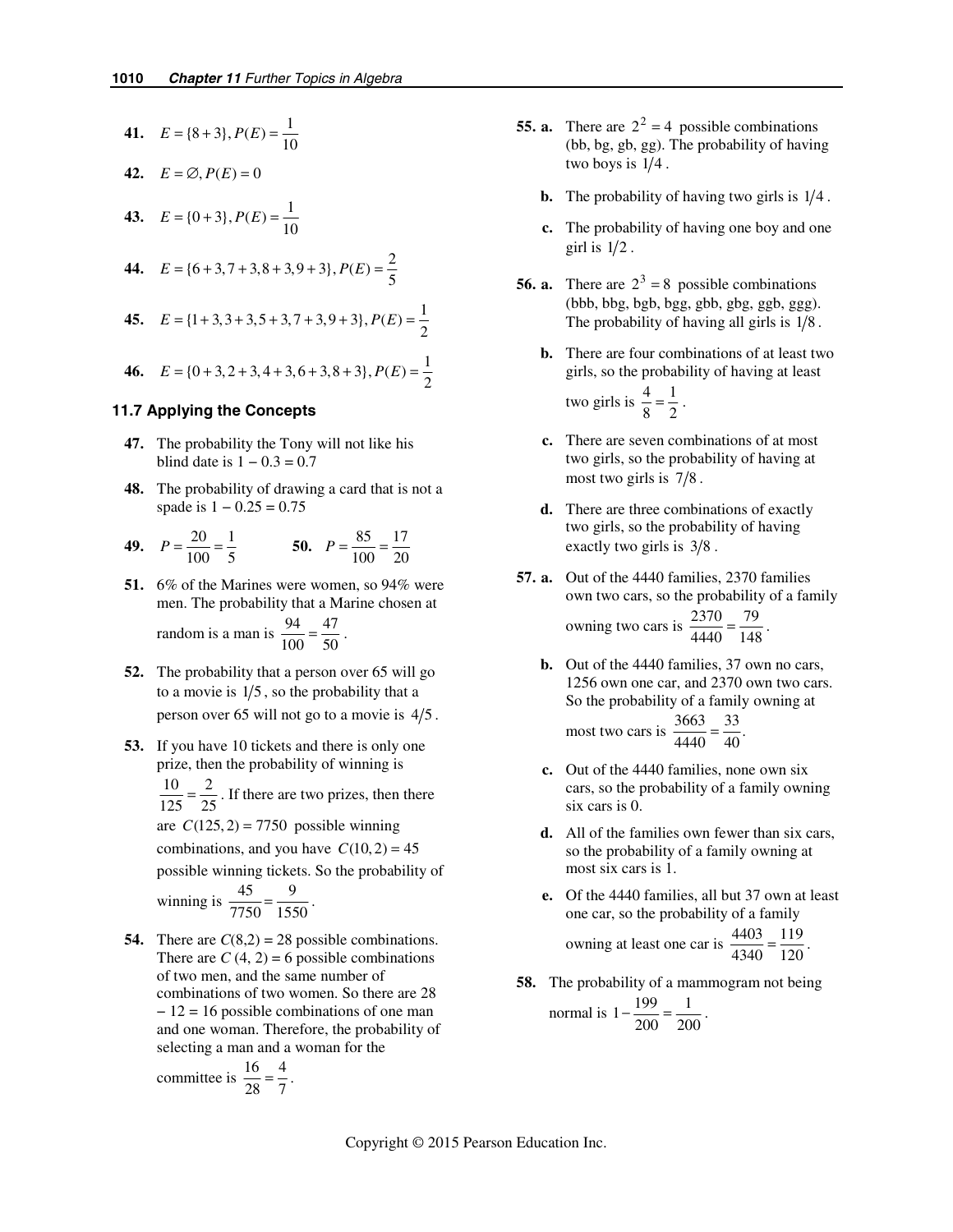**59.** The probability that a non-Hispanic white American has no lactose intolerance is

$$
1 - 0.2 = 0.8 = \frac{4}{5}
$$
. The probability that an

African-American, Asian, or Native American has no lactose intolerance is  $1 - 0.75 = 0.25 = 1/4$ .

**60. a.** There are  $2^{10} = 1024$  possible combinations of answers on the test. There is only one way to answer all the questions correctly, so the probability of scoring

100% is 
$$
\frac{1}{1024}
$$
.

- **b.** There are  $C(10,9) = 10$  possible ways to answer nine questions correctly, so the probability of scoring 90% is  $\frac{10}{1024} = \frac{5}{512}$ .
- **c.** From parts (a) and (b), there are 11 possible ways to score at least 90%, so the

probability of scoring at least 90% is  $\frac{11}{1024}$ .

- **61. a.** There are  $C(10, 2) = 10$  different combinations of people for the committee. There is only one combination of the two oldest members, so the probability of the committee consisting of the two oldest members is  $1/10$ .
	- **b.** There is only one combination of the oldest and youngest members, so the probability is  $1/10$ .
- **62.** Of the 73.7 million children, there are  $24.5 + 25.1 = 49.6$  million who are at least 6 years old. The probability that a randomly chosen child is at least 6 years old is

$$
\frac{49.6}{73.7} = 0.6730.
$$

 **63.** Number of people who are Depressed according to the test Normal according to the test Actually depressed 90 10 Actually Actually 135 765

 If 10% of the population suffers from depression, then we expect that 10% of the 1000 people tested = 100 people will suffer from depression and 900 will not.

 Of the 100 people, the test will work for 90% of them, or 90 people, and the remaining 10 people are normal according to the test. Of the 900 people who don't suffer from depression, the test works for 85% of them, or 765 people. The remaining 135 are depressed according to the test.

**64.** Sample points:  $\{M_1M_2N, M_1NM_2, M_2M_1N,$ 

 $M_2NM_1, NM_1M_2, NM_2M_1$ . There are four ways for Deshawn to win out of the six possibilities, so the probability that he will win is  $\frac{4}{6} = \frac{2}{3}$ .

- **65.** The possible combinations are {bbbb, bbbg, bbgg, bggg, gggg}. (Birth order is not important.) So, there are two ways to have three children of one gender and one of the other gender, while there is only one way to have two children of each gender. Therefore, it is more likely to have three children of one gender and one of the other.
- **66.** Eleven out of 100 patients are admitted for surgery and fifteen out of 100 are admitted for obstetrics, while 3 out of 100 are admitted for both. So the probability that a patient is admitted for either obstetrics or surgery is  $0.11 + 0.15 - 0.03 = 0.23 = 23\%$ .
- **67. a.** Out of 180 people, 50 people received the placebo, a total of 56 people had no pain relief, while 34 people received the placebo and had no pain relief. So the probability that a person either received the placebo or

had no pain relief is 
$$
\frac{50}{180} + \frac{56}{180} - \frac{34}{180} = \frac{2}{5}
$$
.

 **b.** Out of 180 people, 70 people received the new medicine, a total of 69 people had complete pain relief, while 40 people who received the new medicine also had complete pain relief. So, the probability that a person either received the new medicine or had complete pain relief is  $70, 69, 40, 99$ 

$$
\frac{70}{180} + \frac{09}{180} - \frac{40}{180} = \frac{99}{180}.
$$

### **11.7 Beyond the Basics**

 **68. a.** In a group of two people, the probability that they both have the same birthday is  $1/365$ , since there are 365 days in the year and they have one day in common.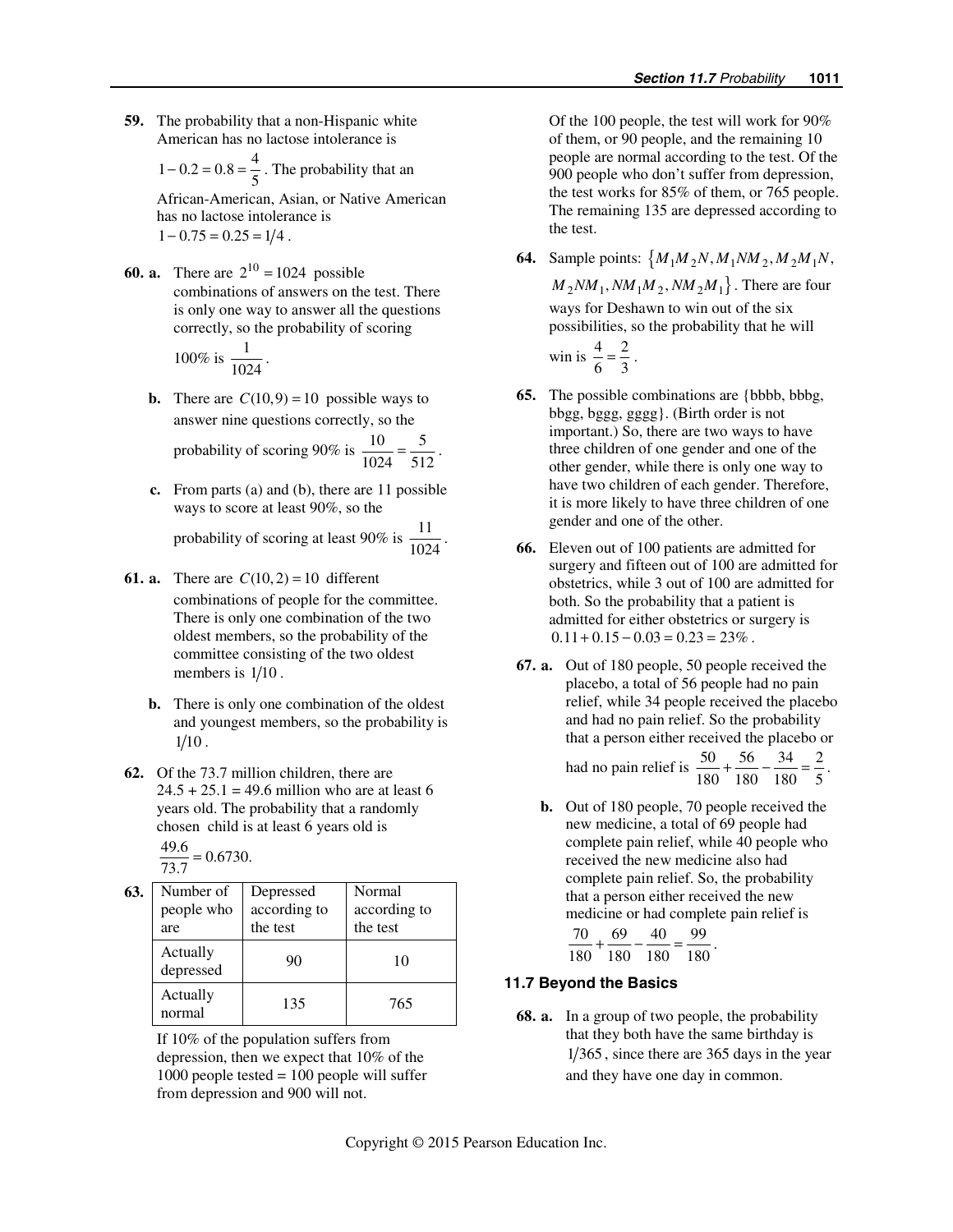**b.** For a group of three people, first find the probability that no two will have the same birthday: The first person's birthday can occur on any of the 365 days in the year. Then the second person's birthday can occur on 364 days, and the third person's birthday can occur on 363 days. So the probability that no two people in a group of three will have the same birthday is

$$
\frac{P(365,3)}{365^3} = \frac{365 \cdot 364 \cdot 363}{365^3} = \frac{132,132}{133,225}.
$$

Then, the probability that any two people in a group of three will have the same

birthday is 
$$
1 - \frac{132,132}{133,225} = \frac{1093}{133,225}
$$
.

 **c.** For a group of 50 people, the probability of no birthday match is  $264!$ 

$$
\frac{P(365,50)}{365^{50}} = \frac{P(364,49)}{365^{49}} = \frac{\frac{364!}{(364-49)!}}{365^{49}}
$$

$$
= \frac{\frac{364!}{315!}}{365^{49}}
$$

.

Then the probability of a birthday match is

$$
1 - \frac{\frac{364!}{315!}}{365^{49}} = \frac{365^{49} - \frac{364!}{315!}}{365^{49}} \approx 0.97
$$

 **69.** To find the probability that a number between 1 and 1,000,000 does not contain the digit 3, note that each place value through the hundred-thousand's place can contain one of nine digits. So the probability that a number between 1 and 1,000,000 will not contain the

digit 3 is 
$$
\frac{9^6}{1,000,000} = \frac{531,441}{1,000,000}
$$
. So the

probability that a number between 1 and 1,000,000 will contain the digit 3 is

$$
1 - \frac{531,441}{1,000,000} = \frac{468,559}{1,000,000}.
$$

**70.** The first letter can be placed in any of the four envelopes, the second letter can be placed in any of the remaining three envelopes, the third letter can be placed in either of the remaining two envelopes, and the fourth letter will be placed in the last envelope. So there are  $4 \cdot 3 \cdot 2 \cdot 1 = 24$  ways to place the letters in the envelopes. The probability of placing letters in the correct envelopes is  $1/24$ .

**71.** Because one of the digits is repeated, there are  $\frac{4!}{2!1!1!}$  = 12 different ways to arrange the digits. The probability that Maggie will dial the correct number is  $1/12$ .

### **11.7 Critical Thinking/Discussion/Writing**

- **72.** The probability that a person chosen at random in the survey would report his or her highest level of education as high school graduation is  $\frac{59,840,000}{187,000,000} = \frac{8}{25}$ .
- **73.** If there are *x* dark caramels in the box, then there are 2*x* light caramels, and a total of 3*x* caramels in the box. So the probability of

choosing a dark caramel is  $\frac{x}{3x} = \frac{1}{3}$  $\frac{x}{3x} = \frac{1}{3}$ .

**74.** If a single die is rolled two times, then there are  $6 \cdot 6 = 36$  possible outcomes. If the first number rolled is *n*, then there are  $6 - n$ possible rolls in which the second roll will be greater than the first roll. So there are

> 5 1  $6 - n = 15$ *n n*  $\sum_{n=1}$  6 – *n* = 15 possible rolls. The probability

that the second roll will result in a number

larger than the first roll is  $\frac{15}{36} = \frac{5}{12}$ .

# **Chapter 11 Review Exercises**

1. 
$$
a_1 = 2(1) - 3 = -1, a_2 = 2(2) - 3 = 1,
$$
  
\n $a_3 = 2(3) - 3 = 3, a_4 = 2(4) - 3 = 5,$   
\n $a_5 = 2(5) - 3 = 7$ 

2. 
$$
a_1 = \frac{1(1-2)}{2} = -\frac{1}{2}, a_2 = \frac{2(2-2)}{2} = 0,
$$
  
\n $a_3 = \frac{3(3-2)}{2} = \frac{3}{2}, a_4 = \frac{4(4-2)}{2} = 4,$   
\n $a_5 = \frac{5(5-2)}{2} = \frac{15}{2}$ 

3. 
$$
a_1 = \frac{1}{2(1) + 1} = \frac{1}{3}, a_2 = \frac{2}{2(2) + 1} = \frac{2}{5},
$$
  
\n $a_3 = \frac{3}{2(3) + 1} = \frac{3}{7}, a_4 = \frac{4}{2(4) + 1} = \frac{4}{9},$   
\n $a_5 = \frac{5}{2(5) + 1} = \frac{5}{11}$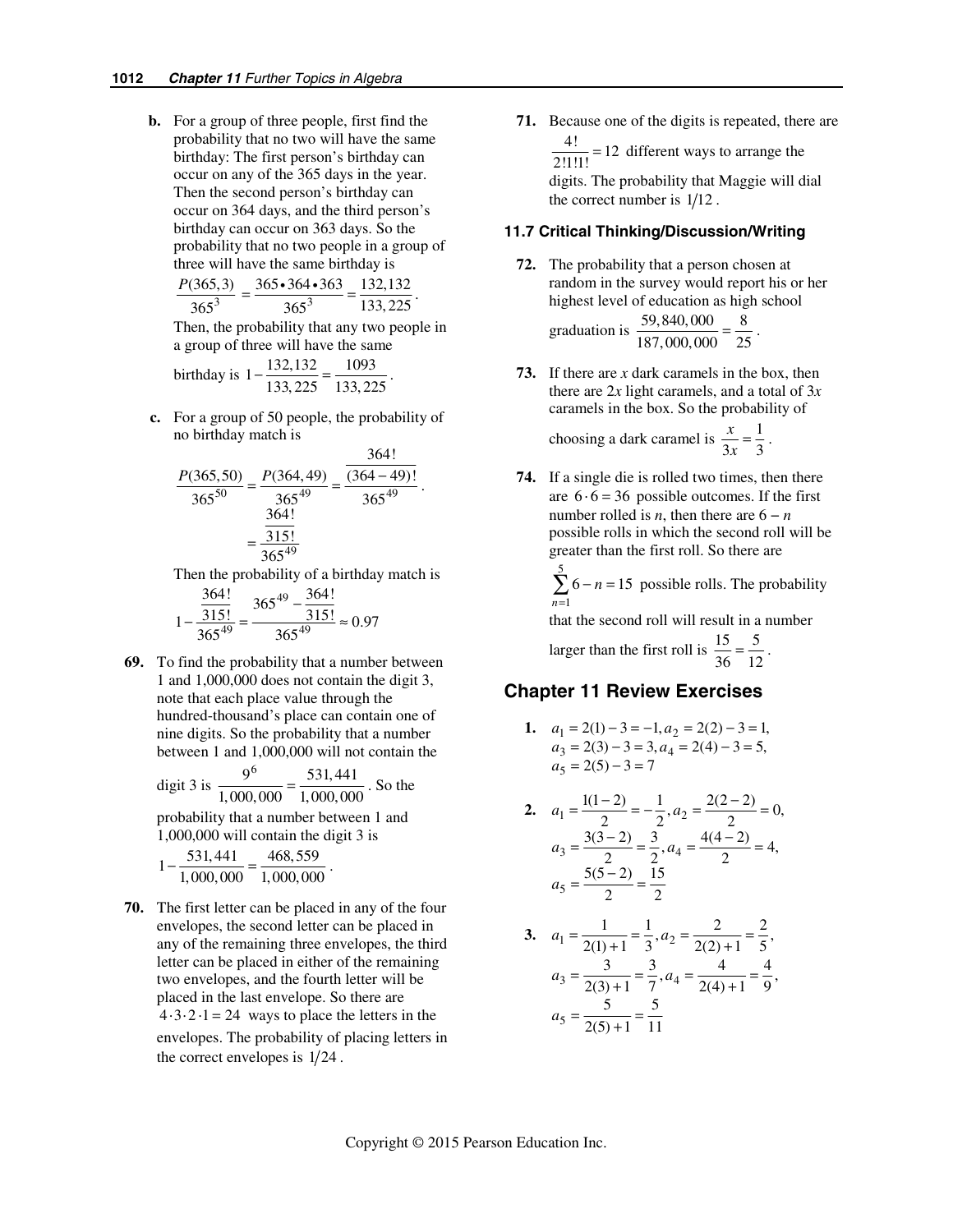- **4.**  $a_1 = (-2)^{1-1} = 1, a_2 = (-2)^{2-1} = -2,$  $a_3 = (-2)^{3-1} = 4, a_4 = (-2)^{4-1} = -8,$  $a_5 = (-2)^{5-1} = 16$ 
	- **5.** This is an arithmetic sequence with a common difference of  $-2$ .  $a_n = 32 - 2n$  for  $n \ge 1$ .
	- **6.** This is a geometric sequence with a common ratio of  $-2$ .  $a_n = -(-2)^{n-1}$  for  $n \ge 1$ .

7. 
$$
\frac{9!}{8!} = 9
$$
  
\n8.  $\frac{10!}{7!} = \frac{10 \cdot 9 \cdot 8 \cdot 7!}{7!} = 720$   
\n9.  $\frac{(n+1)!}{n!} = n+1$   
\n10.  $\frac{n!}{(n-2)!} = \frac{n(n-1)(n-2)!}{(n-2)!} = n^2 - n$   
\n11.  $\sum_{k=1}^{4} k^3 = 1^3 + 2^3 + 3^3 + 4^3 = 100$   
\n12.  $\sum_{j=1}^{5} \frac{1}{2j} = \frac{1}{2(1)} + \frac{1}{2(2)} + \frac{1}{2(3)} + \frac{1}{2(4)} + \frac{1}{2(5)} = \frac{137}{120}$   
\n13.  $\sum_{k=1}^{7} \frac{k+1}{k} = \frac{1+1}{1} + \frac{2+1}{2} + \frac{3+1}{3} + \frac{4+1}{4} + \frac{5+1}{5} + \frac{6+1}{7} + \frac{7+1}{7} = \frac{1343}{140}$   
\n14.  $\sum_{k=1}^{5} (-1)^k 3^{k+1} + (-1)^2 3^{2+1} + (-1)^3 3^{3+1} + (-1)^5 3^{5+1} = -549$ 

- **15.**  50 1 1  $\sum_{k=1}$   $k$  $\sum_{k=1}^{50} \frac{1}{k}$  **16.**  $-\sum_{k=1}^{5} (-2)^k$ 1 *k* =
	- **17.** The sequence is arithmetic.  $a_1 = 11, d = -5$
	- **18.** The sequence is arithmetic.  $a_1 = \frac{2}{3}$ ,  $d = \frac{1}{6}$
	- **19.** The sequence is not arithmetic.
	- **20.** The sequence is arithmetic.  $a_1 = -2, d = 3$
	- **21.**  $a_n = 3n$  **22.**  $a_n = 4n + 1$
- **23.**  $a_n = x + n-1$  **24.**  $a_n = (2n+1)x$
- **25.**  $a_3 = a_1 + d(3-1) \Rightarrow 7 = a_1 + 2d$  $a_8 = a_1 + d(8-1) \Rightarrow 17 = a_1 + 7d$  $\begin{cases} a_1 + 2d = 7 \\ a_1 + 7d = 17 \end{cases} \Rightarrow -5d = -10 \Rightarrow d = 2, a_1 = 3$  $a_n = 3 + 2(n-1) = 2n + 1$
- **26.**  $a_5 = a_1 + d(5-1) \Rightarrow -16 = a_1 + 4d$  $a_{20} = a_1 + d(20 - 1) \Rightarrow -46 = a_1 + 19d$ 1  $\begin{cases} a_1 + 4d = -16 \\ a_1 + 19d = -46 \end{cases}$  ⇒  $-15d = 30$  ⇒  $d = -2, a_1 = -8$  $a_n = -8 - 2(n-1) = -2n - 6$
- **27.**  $d = 2, a_1 = 7, a_n = 37 \implies$  $37 = 7 + 2(n-1) \Rightarrow n = 16$  $S = 16 \left( \frac{7 + 37}{2} \right) = 352$
- **28.**  $d = \frac{1}{4}, a_1 = \frac{1}{4}, a_n = 15 \implies$  $15 = \frac{1}{4} + \frac{1}{4}(n-1) \Rightarrow n = 60$  $S = 60 \left( \frac{1/4 + 15}{2} \right) = \frac{915}{2}$
- **29.**  $d = 5, a_1 = 3, n = 40 \implies$  $a_n = 3 + 5(40 - 1) \Rightarrow a_n = 198$  $S = 40 \left( \frac{3 + 198}{2} \right) = 4020$
- **30.**  $d = 0.5, a_1 = -6, n = 60 \implies$  $a_n = -6 + 0.5(60 - 1) \Rightarrow a_n = 23.5$  $S = 60 \left( \frac{-6 + 23.5}{2} \right) = 525$
- **31.** The sequence is geometric.  $a_1 = 4, r = -2$
- **32.** The sequence is geometric.  $a_1 = \frac{1}{5}, r = \frac{1}{2}$
- **33.** The sequence is not geometric.
- **34.** The sequence is geometric.  $a_1 = \frac{1}{2}, r = \frac{1}{2}$
- **35.**   $1 \tbinom{n-1}{1}$  $a_1 = 16, r = -\frac{1}{4}, a_n = 16 \cdot \left(-\frac{1}{4}\right)^{n-1} = \frac{(-1)^{n-1}}{4^{n-3}}$  $a_1 = 16, r = -\frac{1}{4}, a_n = 16 \cdot \left(-\frac{1}{4}\right) = \frac{1}{4}$  $^{-1}$  (1)<sup>n-</sup>  $=16, r = -\frac{1}{4}, a_n = 16 \cdot \left(-\frac{1}{4}\right)^{n-1} = \frac{(-1)^n}{4^n}$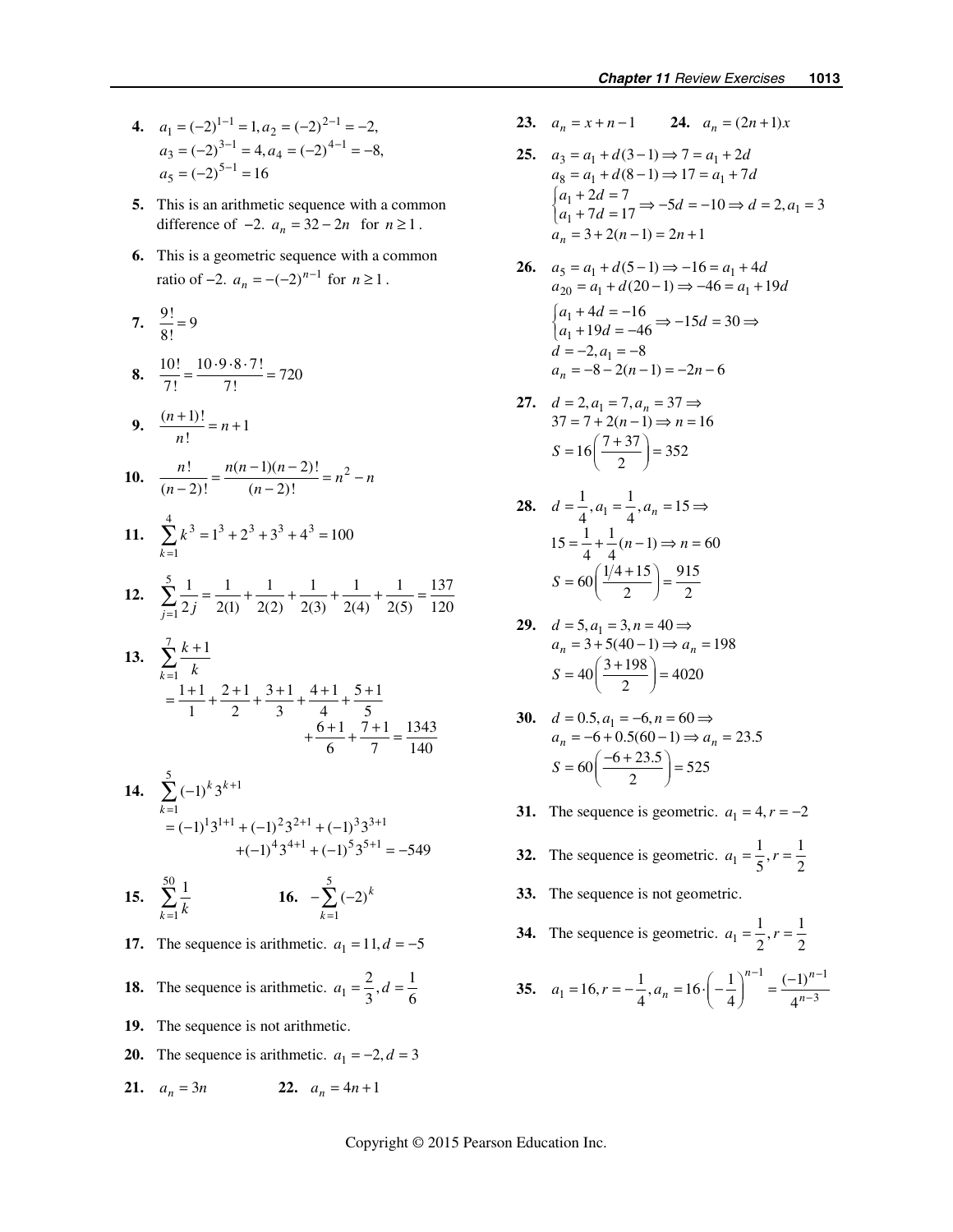36. 
$$
a_1 = -\frac{5}{6}, r = \frac{2}{5},
$$
  
\n $a_n = \left(-\frac{5}{6}\right)\left(\frac{2}{5}\right)^{n-1} = -\frac{1}{3}\left(\frac{2}{5}\right)^{n-2}$   
\n37.  $a_{10} = a_1 r^{10-1} = 2 \cdot 3^9 = 39,366$   
\n38.  $a_{12} = a_1 r^{12-1} = -2\left(\frac{3}{2}\right)^{11} = -\frac{177,147}{1024}$   
\n39.  $r = \frac{1/5}{1/10} = 2; S_{12} = \frac{(1/10)(1-2^{12})}{1-2} = \frac{819}{2}$   
\n40.  $r = \frac{-1}{2} = -\frac{1}{2}; S_{12} = \frac{2(1-(-1/2)^{10})}{1-(-1/2)} = \frac{341}{256}$   
\n41.  $r = \frac{1/6}{1/2} = \frac{1}{3}; S = \frac{1/2}{1-(1/3)} = \frac{3}{4}$   
\n42.  $r = \frac{-2}{-5} = \frac{2}{5}; S = \frac{-5}{1-(2/5)} = -\frac{25}{3}$   
\n43.  $a_1 = \frac{3}{5}, r = \frac{3}{5}; \sum_{i=1}^{\infty} \left(\frac{3}{5}\right)^i = \frac{3/5}{1-3/5} = \frac{3}{2}$   
\n44.  $a_1 = -\frac{7}{4}, r = -\frac{1}{4};$   
\n $\sum_{i=1}^{\infty} 7\left(-\frac{1}{4}\right)^i = \frac{-7/4}{1-(-1/4)} = -\frac{7}{5}$ 

**45.** For 
$$
n = 1
$$
,  $\sum_{k=1}^{6} 2^k = 2 = 2^{1+1} - 2$  is true.

Assume that it is true for

$$
n = m: \sum_{k=1}^{m} 2^{k} = 2^{m+1} - 2.
$$
  
Then for  $n = m + 1$ ,  

$$
\sum_{k=1}^{m+1} 2^{k} = \left(\sum_{k=1}^{m} 2^{k}\right) + 2^{m+1} = 2^{m+1} - 2 + 2^{m+1}
$$

$$
= 2(2^{m+1}) - 2 = 2^{m+2} - 2
$$

which is exactly the statement for  $n = m + 1$ . Therefore the formula is true for all natural numbers.

46. For 
$$
n = 1
$$
,  $\sum_{k=1}^{1} k(k+1) = 2 = \frac{1(1+1)(1+2)}{3}$  is true.  
\nAssume that it is true for  
\n $n = m : \sum_{k=1}^{m} k(k+1) = \frac{m(m+1)(m+2)}{3}$ .  
\nThen for  $n = m+1$ ,  
\n
$$
\sum_{k=1}^{m+1} k(k+1) = \left(\sum_{k=1}^{m} k(k+1)\right) + (m+1)(m+2)
$$
\n
$$
= \frac{m(m+1)(m+2)}{3} + (m+1)(m+2)
$$
\n
$$
= \frac{m(m+1)(m+2) + 3(m+1)(m+2)}{3}
$$
\n
$$
= \frac{(m+1)(m+2)(m+3)}{3}
$$

which is exactly the statement for  $n = m + 1$ . Therefore the formula is true for all natural numbers.

**47.** 
$$
\binom{12}{7} = \frac{12!}{7!(12-7)!} = \frac{12 \cdot 11 \cdot 10 \cdot 9 \cdot 8 \cdot 7!}{7!5!}
$$
  
=  $\frac{12 \cdot 11 \cdot 10 \cdot 9 \cdot 8}{5 \cdot 4 \cdot 3 \cdot 2 \cdot 1} = 792$ 

**48.** 
$$
\binom{11}{0} = \frac{11!}{0!(11-0)!} = \frac{11!}{11!} = 1
$$

**49.** 
$$
(x-3)^4
$$
  
=  $x^4 + 4(-3)x^3 + 6(-3)^2x^2 + 4(-3)^3x + (-3)^4$   
=  $x^4 - 12x^3 + 54x^2 - 108x + 81$ 

50. 
$$
\left(\frac{x}{2} + 2\right)^6
$$
  
\n
$$
= \left(\frac{x}{2}\right)^6 + 6(2)\left(\frac{x}{2}\right)^5 + 15(2^2)\left(\frac{x}{2}\right)^4
$$
\n
$$
+ 20(2^3)\left(\frac{x}{2}\right)^3 + 15(2^4)\left(\frac{x}{2}\right)^2
$$
\n
$$
+ 6(2^5)\left(\frac{x}{2}\right)^6 + 2^6
$$
\n
$$
= \frac{x^6}{64} + \frac{3x^5}{8} + \frac{15x^4}{4} + 20x^3 + 60x^2 + 96x + 64
$$

**51.** The term containing 
$$
x^5
$$
 is the eighth term.  
\n
$$
{12 \choose 5} x^5 (2^7) = \frac{12!}{5!(12-5)!} x^5 (2^7) = 101,376x^5
$$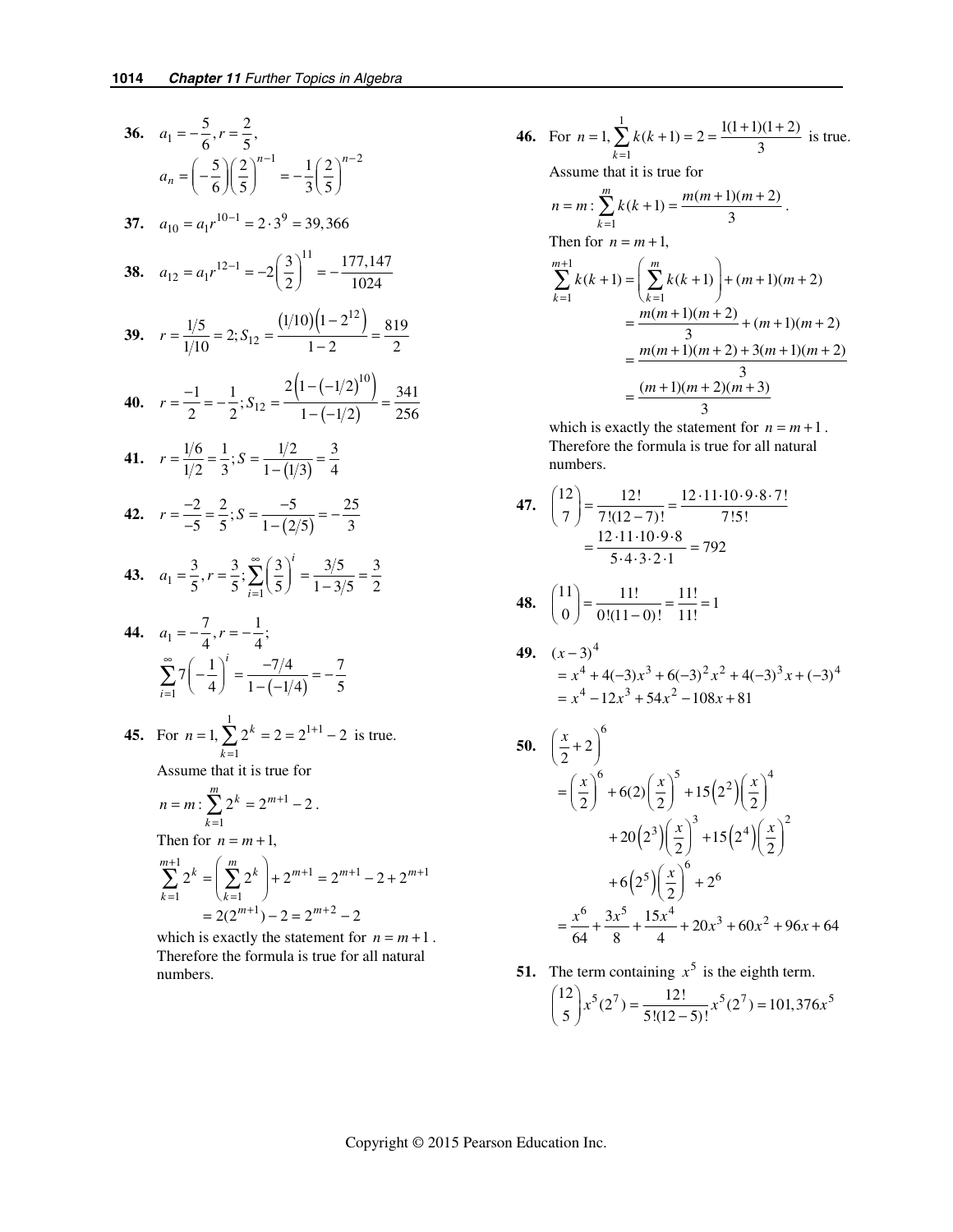**52.** The term containing  $x^7$  is the sixth term.

$$
{\binom{12}{7}}x^7(2y)^5 = \frac{12!}{7!(12-7)!}x^7(2y)^5
$$
  
= 25,344x<sup>7</sup>y<sup>5</sup>

- **53.** If no repetitions are allowed, using the Fundamental Counting Principle, there are  $4 \cdot 3 \cdot 2 \cdot 1 = 24$  different numbers that can be written.
- **54.** Since order is important, find the number of permutations of 10 taken 3 at a time:

$$
P(10,3) = \frac{10!}{(10-3)!} = 720.
$$

So, ten horses can finish in first, second, and third place in 720 different ways.

**55.** Since order is important, find the number of permutations of 7 taken 7 at a time:

$$
P(7,7) = \frac{7!}{(7-7)!} = 5040.
$$

There are 5040 different ways that seven people can line up.

- **56.** There are 7 ways to enter the building and 6 ways to leave, so there are  $7 \cdot 6 = 42$  ways to enter and leave by a different entrance.
- **57.** The five movies can be listed in  $5! = 120$ different ways.
- **58.** There are *C*(4, 1) amounts consisting of one coin, *C*(4, 2) amounts consisting of two coins, *C*(4, 3) amounts consisting of three coins, and *C*(4, 4) amounts consisting of four coins. So there are  $C(4,1) + C(4,2) + C(4,3) + C(4,4)$

$$
C(4,1) + C(4,2) + C(4,3) + C(4,4)
$$
  
= 
$$
\frac{4!}{(4-1)!1!} + \frac{4!}{(4-2)!2!} + \frac{4!}{(4-3)!3!} + \frac{4!}{(4-4)!4!}
$$
  
= 15 different amounts.

**59.** Order is not important, so find the number of combinations of three candies from a group of

ten. There 
$$
C(10,3) = \frac{10!}{3!(10-3)!} = 120
$$
 ways

to choose three candies from a box of ten candies.

**60.** There are 12 face cards in a standard 52-card deck, so there are  $C(12, 2) = \frac{12!}{2!(12-2)!} = 66$ 

different ways that two face cards can be drawn.

- **61.** There are  $C(12, 2) = 66$  ways to choose two shirts from 12, and  $C(8, 3) = 56$  ways to choose three pairs of pants from eight. So, there are  $66.56 = 3696$  ways to choose two shirts and three pairs of pants.
- **62.**  $C(8, 2) = 28$  doubles teams can be formed from eight tennis players.
- **63.** There are nine letters, so  $n = 9$ . There are two R's, three E's, and two T's. So there are  $\frac{9!}{2!3!2!1!1!}$  = 15,120 distinguishable ways to arrange the letters.
- **64.** There are  $6 \cdot 5 \cdot 4 \cdot 3 = 360$  different arrangements.
- **65.** Pair the two coins that appear together as one so that there are three positions to fill. Then, (with the paired coins counted as one) there are  $3! = 6$  ways to fill these positions. Since the paired coins can be inserted into any position in  $2! = 2$  ways, there are  $3!2! = 6 \times 2 = 12$  allowable ways to arrange the coins. The total number of ways to arrange the coins is  $4! = 24$ , so the probability of arranging the coins so that the two most recent dates will be next to each other is  $\frac{12}{24} = \frac{1}{2}$ .
- **66.** There are ten stones in all, including three black stones, so the probability of selecting a black stone is  $3/10$ .
- **67.** There are six letters, so there are  $C(6, 2) = 15$ combinations of two letters. There are four consonants, so there are  $C(4, 2) = 6$ combinations of two consonants. So the probability of choosing two consonants is  $6/15 = 2/5$ .
- **68.** There are 30 people and two ways to win, so

the probability of winning is 
$$
\frac{2}{30} = \frac{1}{15}
$$
.

**69.** There are  $C(8, 2) = 28$  ways to choose two people from the group of either. There are five ways to choose one man and three ways to choose one woman, so there are  $5 \cdot 3 = 15$ ways to choose one man and one woman. So the probability of choosing one man and one woman is  $15/28$ .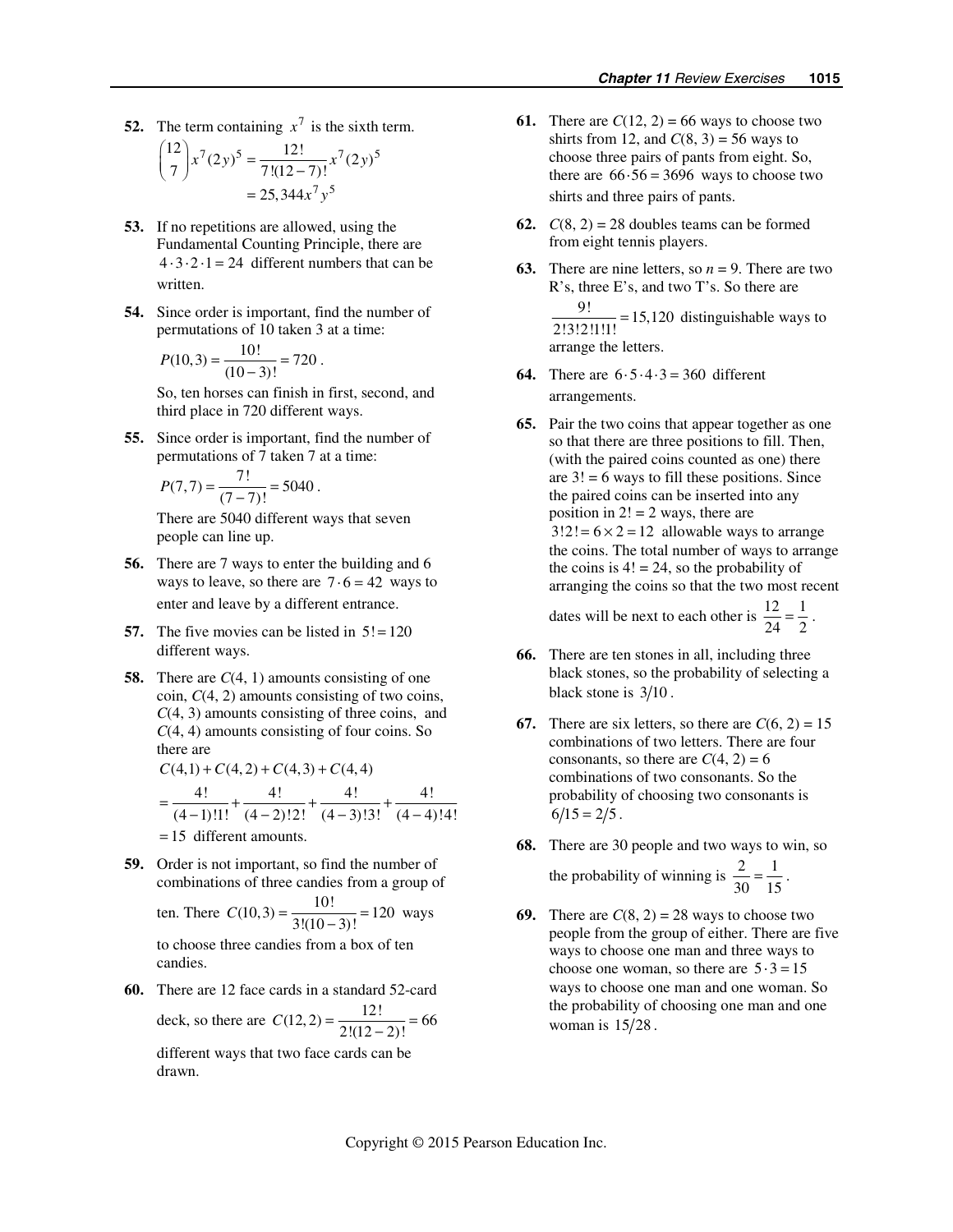**70.** If 32% of the email received is junk mail, then  $1 - 0.32 = 68\%$  of the email received is not junk mail. The probability of receiving email

that is not junk mail is  $\frac{68}{100} = \frac{17}{25}$ .

- **71.** There are 13 clubs, so there are  $C(13, 2) = 78$ ways to choose two clubs. There are  $C(52, 2) = 1326$  ways to choose two cards from the entire deck, so the probability of choosing two clubs is  $\frac{78}{1326} = \frac{1}{17}$ .
- **72.** If 30 out of 500 batteries are defective, then 470 are not defective, and the probability that a randomly selected battery is not defective is  $\frac{470}{500} = \frac{47}{50}$ .
- **73. a.**  $1/9$  **b.**  $4/9$  **c.**  $5/9$
- **74. a.** There are 13 items in the dryer, including eight socks. The probability of pulling a sock is  $8/13$ .
	- **b.** The probability of pulling a nightgown is  $3/13$

# **Chapter 11 Practice Test A**

- 1.  $a_1 = 3(5-4(1)) = 3, a_2$  $3 - 3(3 - 4(3)) - 21, u_4$  $3(5-4(1)) = 3, a<sub>2</sub> = 3(5-4(2)) = -9,$  $3(5-4(3)) = -21, a_4 = 3(5-4(4)) = -33,$  $a_1 = 3(5-4(1)) = 3, a$  $a_3 = 3(5-4(3)) = -21, a$  $= 3(5-4(1)) = 3, a<sub>2</sub> = 3(5-4(2)) = = 3(5-4(3)) = -21, a_4 = 3(5-4(4)) =$  $a_5 = 3(5 - 4(5)) = -45$ . The sequence is arithmetic.
	- **2.**  $a_1 = -3(2^1) = -6, a_2 = -3(2^2) = -12,$  $a_3 = -3(2^3) = -24, a_4 = -3(2^4) = -48,$  $a_5 = -3(2^5) = -96$ . The sequence is geometric.
	- **3.**  $a_1 = -2, a_2 = 3a_1$  $3 - 3u_2$  $a_4 = 3a_3 + 5 = 3(2) + 5 = 11,$  $a_5 = 3a_4 + 5 = 3(11) + 5 = 38$  $2, a_2 = 3a_1 + 5 = 3(-2) + 5 = -1,$  $3a_2 + 5 = 3(-1) + 5 = 2$ ,  $a_1 = -2, a_2 = 3a$  $a_3 = 3a$  $=-2, a_2 = 3a_1 + 5 = 3(-2) + 5 = = 3a_2 + 5 = 3(-1) + 5 =$

4. 
$$
\frac{(n-1)!}{n!} = \frac{(n-1)!}{n(n-1)!} = \frac{1}{n}
$$

5. 
$$
a_7 = -3 + 6(4) = 21
$$

**6.** 
$$
a_8 = 13\left(-\frac{1}{2}\right)^7 = -\frac{13}{128}
$$

- **7.**  $a_1 = 1, a_{20} = 58$ 20  $\sum_{k=1}^{20} (3k-2) = 20 \left( \frac{1+58}{2} \right) = 590$  $\sum_{k=1}^{20} (3k-2) = 20 \left( \frac{1+58}{2} \right) =$
- **8.**  $a_1 = \frac{3}{8}, a_5 = \frac{3}{128}$  $(2^{\circ})$ 5 5 1  $\frac{3}{8}$  1 -  $\left(\frac{1}{2}\right)$  $\frac{3}{2}$  $\left| \left( 2^{-k} \right) \right| = \frac{8 \left( 2^{k} \right) \left( 2^{k} \right)}{1} = \frac{93}{125}$  $4$   $\binom{2}{1}$   $\binom{1}{1}$   $\binom{1}{2}$  128 2 *k k* −  $\sum_{k=1}^{5} \left( \frac{3}{4} \right) \left( 2^{-k} \right) = \frac{\frac{3}{8} \left( 1 - \left( \frac{1}{2} \right)^5 \right)}{1 - \frac{1}{2}} =$ ∑

**9.** 
$$
a_1 = \frac{9}{50}
$$
;  $\sum_{k=1}^{\infty} 18 \left(\frac{1}{100}\right)^k = \frac{9/50}{1 - 1/100} = \frac{2}{11}$ 

$$
10. \quad \binom{13}{0} = \frac{13!}{0!(13-0)!} = 1
$$

- **11.**  $(1-2x)^4$  $= 1^4 + 4(1^3)(-2x) + 6(1^2)(-2x)^2$  $+4(1)(-2x)^3 + (-2x)^4$  $= 16x^4 - 32x^3 + 24x^2 - 8x + 1$
- **12.** The term containing  $x^1$  is the fourth term.  $\binom{4}{1} (2x)^1 (1)^3 = \frac{4!}{1!(4-1)!} (2x)^1 (1)^3 = 8x$ 
	- **13.** There are  $2^{10} = 1024$  different ways to answer every question on a ten-question truefalse test.
	- **14.**  $P(9,2) = \frac{9!}{(9-2)!} = 72$
- **15.**  $C(7,5) = \frac{7!}{(7-5)!5!} = 21$ 
	- **16.** There are  $6 \cdot 10 = 60$  ways to fill the positions.
	- **17.** There are  $26.26 \cdot 10^4 = 6,760,000$  possible license plate numbers.

**18.** 
$$
\frac{5}{12}
$$
 **19.**  $\frac{5}{6}$ 

**20.** There are 18 coins and  $C(18, 2) = 153$  ways to choose two coins. There are  $C(7, 2) = 21$  ways to choose two quarters. So the probability of choosing two quarters is  $\frac{21}{153} = \frac{7}{51}$ .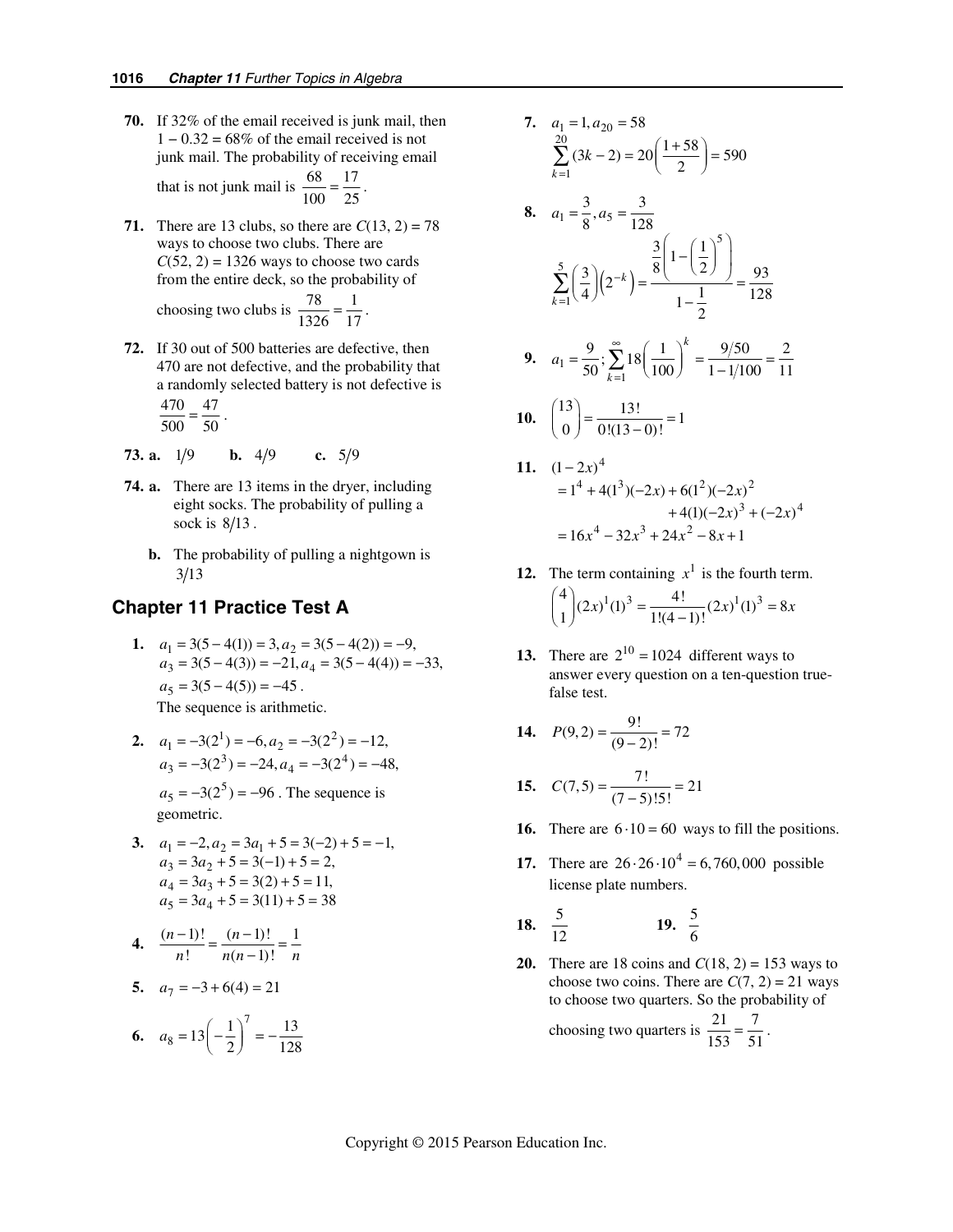# **Chapter 11 Practice Test B**

- 1.  $a_1 = 4(2(1) 3) = -4, a_2 = 4(2(2) 3) = 4,$  $a_3 = 4(2(3) - 3) = 12, a_4 = 4(2(4) - 3) = 20,$  $a_5 = 4(2(5) - 3) = 28$ . The sequence is arithmetic. The answer is C.
	- **2.**  $a_1 = 2(4^1) = 8, a_2 = 2(4^2) = 32,$  $a_3 = 2(4^3) = 128, a_4 = 2(4^4) = 512,$  $a_5 = 2(4^5) = 2048$ . The sequence is geometric. The answer is D.
	- **3.**  $a_1 = 5, a_2 = 2a_1 + 4 = 2(5) + 4 = 14,$  $a_3 = 2a_2 + 4 = 2(14) + 4 = 32,$  $a_4 = 2a_3 + 4 = 2(32) + 4 = 68,$  $a_5 = 2a_4 + 4 = 2(68) + 4 = 140$ . The answer is A.
	- **4.**  $\frac{(n+2)!}{(n+2)} = \frac{(n+2)(n+1)!}{(n+2)} = (n+1)!$ . The answer is  $\Gamma$
	- **5.**  $a_8 = a_1 + 7d = -6 + 7(3) = 15$ The answer is A.

6. 
$$
a_{10} = 247 \left(\frac{1}{3}\right)^9 = \frac{247}{19,683}
$$
  
The answer is B.

7. 
$$
a_1 = -3, a_{45} = 4(45) - 7 = 173
$$
  
\n
$$
\sum_{k=1}^{45} (4k - 7) = 45 \left( \frac{-3 + 173}{2} \right) = 3825
$$
\nThe answer is D.

**8.** 
$$
a_1 = \frac{8}{3}, r = 2; \sum_{k=1}^{5} \left(\frac{4}{3}\right) (2^k) = \frac{\frac{8}{3} (1 - 2^5)}{1 - 2} = \frac{248}{3}.
$$
  
The answer is A.

9. 
$$
a_1 = 8
$$
;  $\sum_{k=1}^{\infty} 8(-0.3)^{k-1} = \frac{8}{1 - (-0.3)} \approx 6.15$ .  
The answer is B.

$$
10. \quad \binom{12}{11} = \frac{12!}{11!(12-11)!} = 12
$$

The answer is B.

- **11.**  $(3x-1)^4$  $=(3x)^{4} + 4(3x)^{3}(-1) + 6(3x)^{2}(-1)^{2}$  $+4(3x)(-1)^3 + (-1)^4$  $= 81x^4 - 108x^3 + 54x^2 - 12x + 1$ The answer is A.
- **12.** The term containing *x* is the third term.  $\binom{3}{1} (2x)^1 (3)^2 = \frac{3!}{1!(3-1)!} (2x)^1 (9) = 54x$

The answer is D.

- **13.** There are  $4 \cdot 10 \cdot 3 = 120$  ways to choose a necklace, a pair of earrings, and a bracelet. The answer is C.
- **14.**  $P(7,3) = \frac{7!}{(7-3)!} = 210$ The answer is A.
- **15.**  $C(10, 7) = \frac{10!}{7!(10-7)!} = 120$ The answer is D.
- **16.** The first digit can be chosen in nine ways (note that the first digit cannot be zero), and the second digit can be chosen in nine ways. So there are  $9.9 = 81$  two-digit numbers that can be formed without using a digit more than once. The answer is B.
- **17.** Since one CD is a "must buy", four CDs must be chosen from the remaining seven. There are  $C(7, 4) = \frac{7!}{4!(7-4)!} = 35$  ways to choose the CDs. The answer is D.
- **18.** The answer is C.
- **19.** There are  $6 \cdot 6 = 36$  possible outcomes. The outcomes in which the sum is greater than 9 are {(4, 6), (6, 4), (5, 5), (5, 6), (6, 5) (6, 6)}, so the probability of getting a sum greater than 9 when two die are rolled is  $\frac{6}{36} = \frac{1}{6}$ . The answer is A.
- **20.** There are 52 − 13 = 39 non-spades in the deck, so the probability of choosing a card that is not a spade is  $\frac{39}{52} = \frac{3}{4}$ .

The answer is D.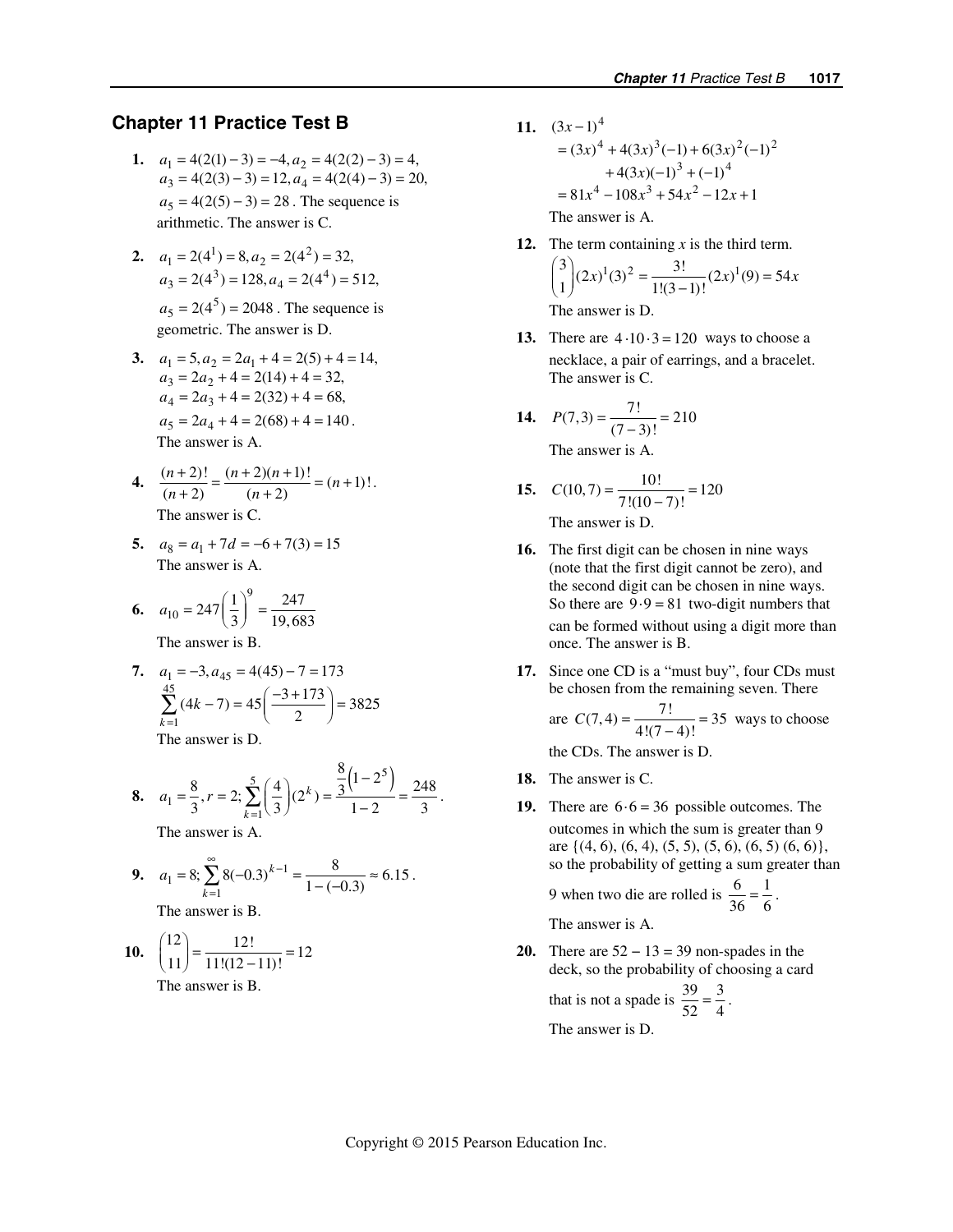# **Cumulative Review Exercises (Chapters P−11)**

- **1.**  $|3x-8| = |x| \Rightarrow 3x-8 = x$  or  $3x-8 = -x \Rightarrow x = 3$  $x = 4$  or  $x = 2$ . The solution is  $\{2, 4\}$ .
- **2.**  $x^2(x^2-5) = -4 \Rightarrow x^4 5x^2 + 4 = 0 \Rightarrow$  $(x^2-4)(x^2-1)=0 \Rightarrow$  $(x-2)(x+2)(x-1)(x+1) = 0 \Rightarrow$  $x = 2$  or  $x = -2$  or  $x = 1$  or  $x = -1$ The solution is  $\{-2, -1, 1, 2\}$ .
- **3.**  $\log_2(3x-5) + \log_2 x = 1$  ⇒  $\log_2 x(3x-5) = 1 \Rightarrow 3x^2 - 5x = 2 \Rightarrow$  $3x^2 - 5x - 2 = 0 \Rightarrow (3x + 1)(x - 2) = 0 \Rightarrow$  $x = -\frac{1}{3}$  or  $x = 2$

Reject the negative answer. The solution is {2}.

**4.** Let  $u = e^x$ . Then  $e^{2x} - e^x - 2 = 0 \Rightarrow$  $u^2 - u - 2 = 0 \Rightarrow (u - 2)(u + 1) = 0 \Rightarrow$  $u = 2$  or  $u = -1$ . If  $u = -1$ , then  $-1 = e^x \Rightarrow ln(-1) = x$ , which is impossible,

> so reject  $-1$ . If  $u = 2$ , then  $2 = e^x \Rightarrow x = \ln 2$ . The solution is  $\{ln 2\}$ .

$$
5. \quad \frac{6}{x+2} = \frac{4}{x} \Rightarrow 6x = 4x + 8 \Rightarrow x = 4
$$

- **6.**  $2(x-8)^{-1} = (x-2)^{-1} \Rightarrow \frac{2}{x-8} = \frac{1}{x-2}$  $2x-4=x-8 \Rightarrow x=-4$  $(x-8)^{-1} = (x-2)^{-1} \Rightarrow \frac{2}{x-8} = \frac{1}{x}$  $(x-8)^{-1} = (x-2)^{-1} \Rightarrow \frac{2}{x-8} = \frac{1}{x-2} \Rightarrow x-4 = x-8 \Rightarrow x = -4$ 
	- 7.  $\sqrt{x-3} = \sqrt{x-1} \Rightarrow (\sqrt{x-3})^2 = (\sqrt{x-1})^2 \Rightarrow$  $x-3=x-2\sqrt{x+1} \Rightarrow 2=\sqrt{x} \Rightarrow x=4$
- **8.**  $x^2 + 4x \ge 0 \Rightarrow x(x+4) \ge 0$ Solving the associated equation, we have  $x = 0$ or *x* = −4. The intervals to be tested are  $(-\infty, -4]$ ,  $[-4, 0]$ ,  $[0, \infty)$ .

| Interval        | Test<br>point | Value of<br>$x(x+4)$ | Result |
|-----------------|---------------|----------------------|--------|
| $(-\infty, -4]$ | $-5$          |                      |        |
| $[-4, 0]$       |               | -3                   |        |
| $[0, \infty)$   |               |                      |        |

The solution is  $(-\infty, -4] \cup [0, \infty)$ .

**9.**  $18 \le x^2 + 6x \Rightarrow x^2 + 6x - 18 \ge 0$ Solving the associated equation, we have  $6 \pm \sqrt{36 - 4(-18)} \quad -6 \pm \sqrt{108}$  $x = \frac{-6 \pm \sqrt{36 - 4(-18)}}{2} = \frac{-6 \pm \sqrt{36 - 4(-18)}}{2}$ 

$$
=\frac{-6\pm 6\sqrt{3}}{2}=-3\pm 3\sqrt{3}
$$

The intervals to be tested are  $(-\infty, -3 - 3\sqrt{3})$ ,

$$
\[-3-3\sqrt{3},-3+3\sqrt{3}\], [-3+3\sqrt{3},\infty\}.
$$

| Interval                                 | Test  | Value of<br>point $x^2 + 6x - 18$ | Result |
|------------------------------------------|-------|-----------------------------------|--------|
| $-\infty$ , $-3-3\sqrt{3}$               | $-10$ | 22                                |        |
| $\left(-3-3\sqrt{3},-3+3\sqrt{3}\right)$ |       | $-18$                             |        |
| $-3+3\sqrt{3},\infty$                    |       |                                   |        |

The solution is

$$
(-\infty, -3-3\sqrt{3}] \cup [-3+3\sqrt{3}, \infty).
$$

10. 
$$
\begin{cases} 5x + 4y = 6 \\ 4x - 3y = 11 \end{cases} \Rightarrow \begin{cases} 15x + 12y = 18 \\ 16x - 12y = 44 \end{cases} \Rightarrow 31x = 62 \Rightarrow x = 2
$$
  
5(2) + 4y = 6 \Rightarrow y = -1

11. 
$$
\begin{cases} x-3y+6z = -8 \ 5x-6y-2z = 7 \ \Rightarrow \begin{bmatrix} 1 & -3 & 6 \ 5 & -6 & -2 \ 3x-2y-10z = 11 \ \end{bmatrix} \begin{bmatrix} 1 & -3 & 6 \ 5 & -6 & -2 \ 3 & -2 & -10 \ \end{bmatrix} \begin{bmatrix} 7 \ 11 \ 11 \ \end{bmatrix}
$$

$$
\xrightarrow[R_2-5R_1\rightarrow R_2]{R_2-5R_1\rightarrow R_2} \begin{bmatrix} 1 & -3 & 6 \ 0 & 9 & -32 \ 0 & 7 & -28 \ \end{bmatrix} \begin{bmatrix} 47 \ 35 \ \end{bmatrix}
$$

$$
\xrightarrow{-\frac{1}{28}(9R_3-7R_2)\rightarrow R_3} \begin{bmatrix} 1 & -3 & 6 \ 0 & 9 & -32 \ 0 & 0 & 1 \ \end{bmatrix} \begin{bmatrix} -3 & 6 \ 0 & 47 \ 0 & 0 & 1 \ \end{bmatrix}
$$

$$
\xrightarrow{\frac{1}{9}(R_2+32R_3)\rightarrow R_2} \begin{bmatrix} 1 & -3 & 6 \ 0 & 1 & 0 \ 0 & 0 & 1 \ \end{bmatrix} \begin{bmatrix} 1 & -3 \ 7 \ 2 & 0 \ \end{bmatrix}
$$

$$
y = 7, z = \frac{1}{2}; x - 3(7) + 6(\frac{1}{2}) = -8 \Rightarrow x = 10
$$
The solution is 
$$
\left\{ \begin{bmatrix} 10, 7, \frac{1}{2} \end{bmatrix} \right\}.
$$